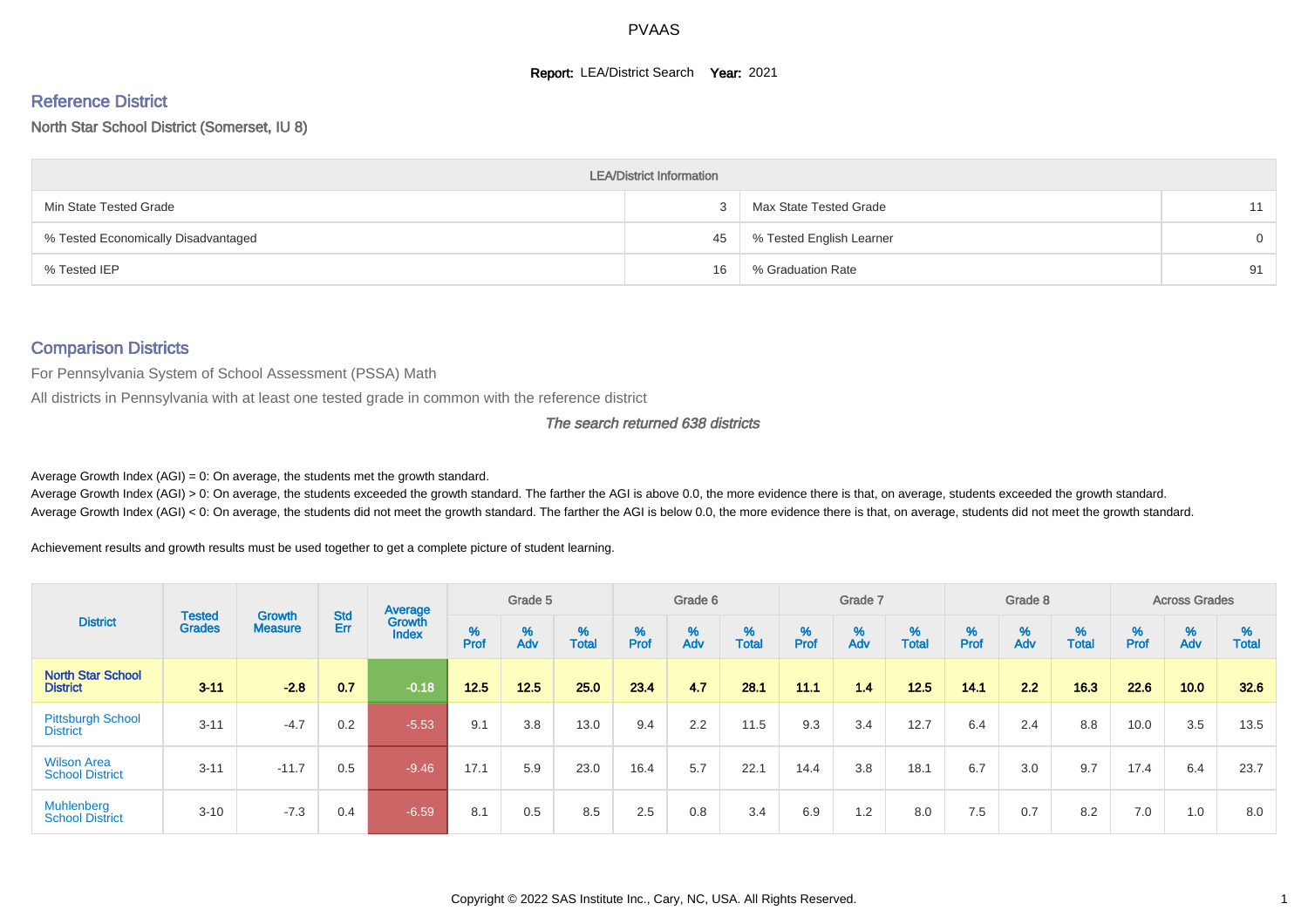|                                                    |                                |                                 | <b>Std</b> | <b>Average</b>         |           | Grade 5  |                   |           | Grade 6  |                   |              | Grade 7  |                   |           | Grade 8  |                   |           | <b>Across Grades</b> |                   |
|----------------------------------------------------|--------------------------------|---------------------------------|------------|------------------------|-----------|----------|-------------------|-----------|----------|-------------------|--------------|----------|-------------------|-----------|----------|-------------------|-----------|----------------------|-------------------|
| <b>District</b>                                    | <b>Tested</b><br><b>Grades</b> | <b>Growth</b><br><b>Measure</b> | Err        | Growth<br><b>Index</b> | %<br>Prof | %<br>Adv | %<br><b>Total</b> | %<br>Prof | %<br>Adv | %<br><b>Total</b> | $\%$<br>Prof | %<br>Adv | %<br><b>Total</b> | %<br>Prof | %<br>Adv | %<br><b>Total</b> | %<br>Prof | %<br>Adv             | %<br><b>Total</b> |
| <b>North Star School</b><br><b>District</b>        | $3 - 11$                       | $-2.8$                          | 0.7        | $-0.18$                | 12.5      | 12.5     | 25.0              | 23.4      | 4.7      | 28.1              | 11.1         | 1.4      | 12.5              | 14.1      | 2.2      | 16.3              | 22.6      | 10.0                 | 32.6              |
| <b>Shaler Area</b><br><b>School District</b>       | $3 - 11$                       | $-6.1$                          | 0.4        | 1.00                   | 26.2      | 5.8      | 32.0              | 12.6      | 1.9      | 14.5              | 22.1         | 5.5      | 27.7              | 19.6      | 5.2      | 24.8              | 23.3      | 7.8                  | 31.2              |
| <b>West Mifflin Area</b><br><b>School District</b> | $3 - 12$                       | $-8.5$                          | 0.5        | $-2.29$                | 18.4      | 5.7      | 24.1              | 6.8       | 0.7      | 7.4               | 6.7          | 0.0      | 6.7               | 5.5       | 0.0      | 5.5               | 11.1      | 2.8                  | 13.9              |
| <b>MaST Community</b><br><b>Charter School</b>     | $3 - 10$                       | $-8.7$                          | 0.6        | $-3.76$                | 30.0      | 3.0      | 33.0              | 20.0      | 3.8      | 23.8              | 24.3         | 3.9      | 28.2              | 17.5      | 1.9      | 19.4              | 23.1      | 3.6                  | 26.7              |
| <b>Baldwin-Whitehall</b><br><b>School District</b> | $3 - 11$                       | $-5.8$                          | 0.4        | $-2.93$                | 24.7      | 6.6      | 31.4              | 18.6      | 1.2      | 19.8              | 16.0         | 1.6      | 17.7              | 11.5      | 2.1      | 13.6              | 22.2      | 6.8                  | 29.0              |
| <b>Abington School</b><br><b>District</b>          | $3 - 10$                       | $-3.8$                          | 0.3        | 0.35                   | 25.7      | 12.4     | 38.1              | 30.8      | 10.8     | 41.6              | 23.9         | 6.4      | 30.2              | 14.9      | 1.1      | 15.9              | 26.9      | 10.4                 | 37.3              |
| <b>Pennridge School</b><br><b>District</b>         | $3 - 10$                       | $-1.2$                          | 0.3        | 6.80                   | 35.5      | 15.4     | 50.9              | 19.1      | 2.9      | 22.0              | 21.4         | 13.9     | 35.3              | 21.6      | 3.4      | 25.1              | 28.5      | 12.0                 | 40.5              |
| <b>Allentown City</b><br><b>School District</b>    | $3 - 12$                       | $-4.5$                          | 0.3        | $-9.09$                |           |          |                   | 2.0       | 0.7      | 2.8               | 2.2          | 0.3      | 2.5               |           |          |                   | 4.3       | 1.1                  | 5.4               |
| <b>Parkland School</b><br><b>District</b>          | $3 - 11$                       | $-3.5$                          | 0.3        | $-5.03$                | 33.6      | 26.4     | 60.0              | 33.4      | 15.9     | 49.3              | 27.1         | 18.6     | 45.7              | 23.1      | 11.8     | 34.9              | 30.8      | 24.1                 | 54.9              |
| <b>Wyoming Area</b><br><b>School District</b>      | $3 - 10$                       | $-7.7$                          | 0.6        | $-1.00$                | 22.1      | 8.8      | 31.0              | 4.8       | 1.0      | 5.8               | 9.3          | 3.1      | 12.4              | 7.4       | 1.8      | 9.3               | 14.1      | 4.3                  | 18.4              |
| <b>MaST Community</b><br><b>Charter School II</b>  | $3 - 10$                       | $-8.4$                          | 0.7        | $-4.62$                | 5.0       | 2.0      | 6.9               | 7.2       | 1.0      | 8.2               | 8.9          | 2.0      | 10.9              |           |          |                   | 12.6      | 3.2                  | 15.8              |
| <b>Pittston Area</b><br><b>School District</b>     | $3 - 11$                       | $-8.4$                          | 0.8        | 0.10                   | 5.7       | 0.0      | 5.7               | 4.2       | 0.0      | 4.2               | 4.8          | 3.2      | 7.9               | 7.1       | 1.8      | 8.9               | 10.7      | 3.8                  | 14.4              |
| <b>Seneca Valley</b><br><b>School District</b>     | $3 - 11$                       | $-2.1$                          | 0.3        | 1.45                   | 28.8      | 15.8     | 44.6              | 33.8      | 9.8      | 43.6              | 26.6         | 12.0     | 38.5              | 18.6      | 6.0      | 24.6              | 30.0      | 14.4                 | 44.4              |
| <b>Woodland Hills</b><br><b>School District</b>    | $3 - 12$                       | $-6.1$                          | 0.5        | $-2.24$                | 5.7       | 5.1      | 10.8              | 4.8       | 1.4      | 6.2               | 8.7          | 2.9      | 11.6              | 2.3       | 3.0      | 5.3               | 7.9       | 2.7                  | 10.6              |
| <b>Kiski Area School</b><br><b>District</b>        | $3 - 11$                       | $-4.9$                          | 0.4        | $-1.08$                | 15.4      | 5.6      | 21.0              | 11.1      | 1.8      | 13.0              | 22.9         | 5.0      | 27.9              | 9.6       | 2.8      | 12.4              | 20.2      | 7.5                  | 27.7              |
| <b>Lancaster School</b><br><b>District</b>         | $3 - 12$                       | $-3.2$                          | 0.3        | $-3.06$                | 8.8       | 3.0      | 11.8              | 3.9       | 0.8      | 4.7               | 4.4          | 0.9      | 5.3               | 2.3       | 0.6      | 3.0               | 7.4       | 1.9                  | 9.3               |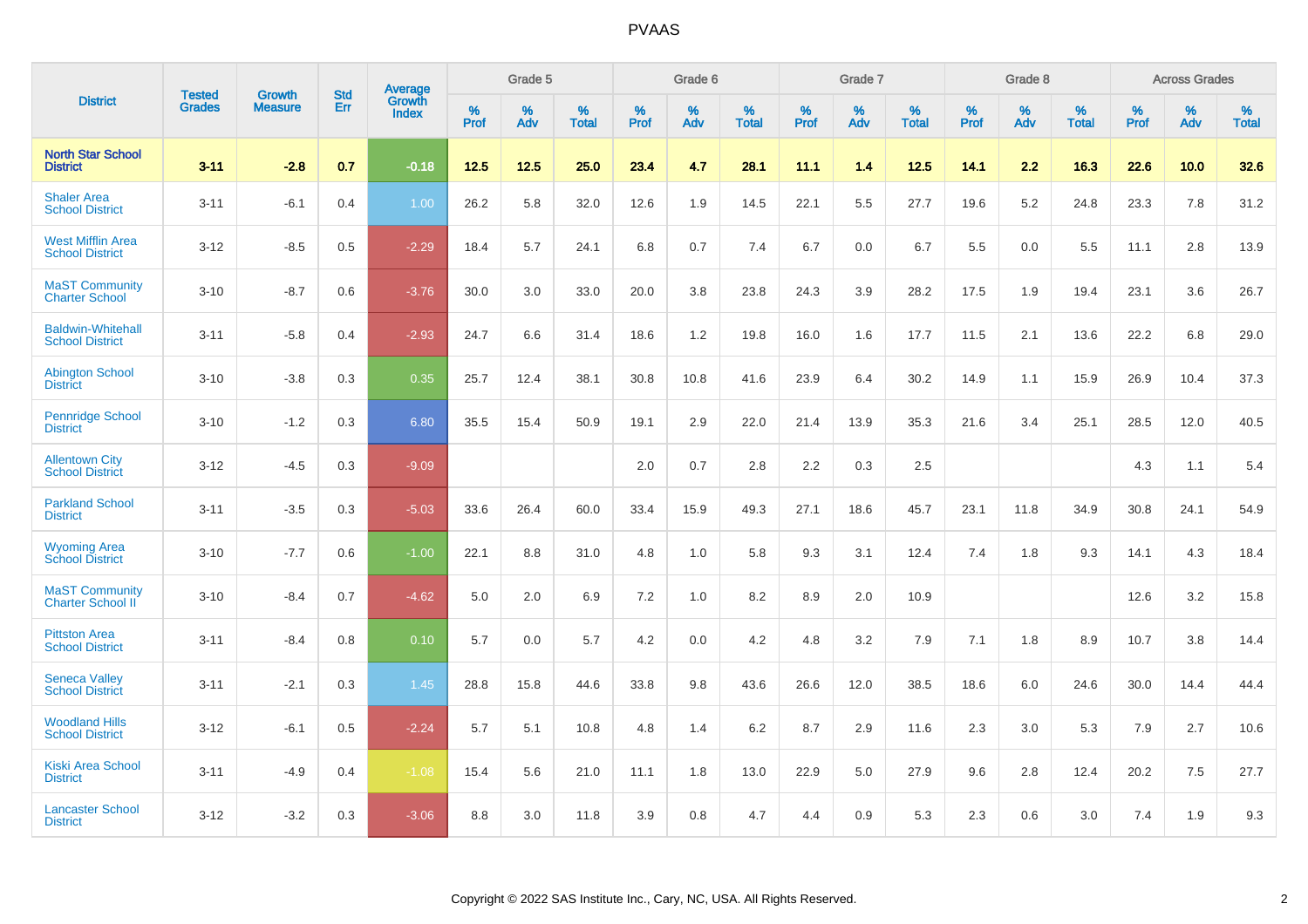|                                                                |                                |                          | <b>Std</b> | Average                |           | Grade 5  |                   |           | Grade 6  |                   |           | Grade 7  |                   |           | Grade 8  |                   |           | <b>Across Grades</b> |                   |
|----------------------------------------------------------------|--------------------------------|--------------------------|------------|------------------------|-----------|----------|-------------------|-----------|----------|-------------------|-----------|----------|-------------------|-----------|----------|-------------------|-----------|----------------------|-------------------|
| <b>District</b>                                                | <b>Tested</b><br><b>Grades</b> | Growth<br><b>Measure</b> | Err        | Growth<br><b>Index</b> | %<br>Prof | %<br>Adv | %<br><b>Total</b> | %<br>Prof | %<br>Adv | %<br><b>Total</b> | %<br>Prof | %<br>Adv | %<br><b>Total</b> | %<br>Prof | %<br>Adv | %<br><b>Total</b> | %<br>Prof | %<br>Adv             | %<br><b>Total</b> |
| <b>North Star School</b><br><b>District</b>                    | $3 - 11$                       | $-2.8$                   | 0.7        | $-0.18$                | 12.5      | 12.5     | 25.0              | 23.4      | 4.7      | 28.1              | 11.1      | 1.4      | 12.5              | 14.1      | 2.2      | 16.3              | 22.6      | 10.0                 | 32.6              |
| <b>Dallas School</b><br><b>District</b>                        | $3 - 11$                       | $-5.7$                   | 0.5        | 5.42                   | 43.8      | 15.6     | 59.4              | 24.3      | 2.8      | 27.1              | 18.1      | 6.3      | 24.4              | 17.9      | 0.0      | 17.9              | 30.9      | 12.9                 | 43.8              |
| Southeastern<br><b>Greene School</b><br><b>District</b>        | $3 - 10$                       | $-11.8$                  | 1.0        | $-3.05$                | 34.5      | 13.8     | 48.3              | 32.4      | 2.9      | 35.3              | 8.2       | 4.1      | 12.2              | 25.6      | 2.3      | 27.9              | 26.6      | 12.9                 | 39.5              |
| <b>Bristol Township</b><br><b>School District</b>              | $3 - 11$                       | $-4.1$                   | 0.4        | $-1.98$                | 12.4      | 2.9      | 15.3              | 2.7       | 0.7      | 3.4               | 7.5       | 1.1      | 8.6               | 3.8       | 0.4      | 4.2               | 10.6      | 2.1                  | 12.7              |
| <b>Central Bucks</b><br><b>School District</b>                 | $3 - 11$                       | 0.2                      | 0.2        | 7.38                   | 36.0      | 18.4     | 54.4              | 31.8      | 16.6     | 48.4              | 29.2      | 13.4     | 42.6              | 22.8      | 7.4      | 30.1              | 32.0      | 16.6                 | 48.6              |
| <b>Pine-Richland</b><br><b>School District</b>                 | $3 - 11$                       | $-1.8$                   | 0.3        | 0.90                   | 35.0      | 21.7     | 56.7              | 35.6      | 11.5     | 47.1              | 37.1      | 18.2     | 55.4              | 30.1      | 15.8     | 45.9              | 34.9      | 21.2                 | 56.1              |
| Northwestern<br><b>School District</b>                         | $3 - 11$                       | $-6.8$                   | 0.6        | $-3.84$                | 34.7      | 6.3      | 41.0              | 21.8      | 1.2      | 23.0              | 16.8      | 7.5      | 24.3              | 9.1       | 1.8      | 10.9              | 25.1      | 6.0                  | 31.1              |
| Wissahickon<br><b>Charter School</b>                           | $3 - 8$                        | $-0.8$                   | 0.7        | 4.54                   | 0.0       | 0.0      | 0.0               | 2.4       | 0.0      | 2.4               | 3.7       | 0.0      | 3.7               | 1.5       | 0.0      | 1.5               | 4.0       | $0.2\,$              | 4.2               |
| <b>Owen J Roberts</b><br><b>School District</b>                | $3 - 11$                       | $-3.2$                   | 0.3        | $-0.55$                | 35.7      | 21.9     | 57.7              | 29.6      | 17.3     | 46.9              | 28.3      | 12.5     | 40.8              | 22.8      | 5.5      | 28.4              | 31.9      | 16.7                 | 48.6              |
| <b>Gateway School</b><br><b>District</b>                       | $3 - 11$                       | $-4.4$                   | 0.4        | $-2.08$                | 15.3      | 7.4      | 22.7              | 16.5      | 7.1      | 23.6              | 14.6      | 4.2      | 18.8              | 16.2      | 6.9      | 23.2              | 21.5      | 9.7                  | 31.2              |
| <b>Conrad Weiser</b><br><b>Area School</b><br><b>District</b>  | $3 - 11$                       | $-1.9$                   | 0.5        | 2.69                   | 15.3      | 1.8      | 17.2              | 18.5      | 2.6      | 21.2              | 15.6      | 1.6      | 17.2              | 9.4       | 3.0      | 12.3              | 17.9      | 5.0                  | 23.0              |
| <b>Trinity Area School</b><br><b>District</b>                  | $3 - 11$                       | $-4.0$                   | 0.4        | 3.77                   | 35.4      | 13.4     | 48.9              | 20.9      | 3.2      | 24.1              | 21.5      | 8.0      | 29.5              | 15.3      | 3.2      | 18.6              | 25.6      | 9.6                  | 35.2              |
| Penn-Trafford<br><b>School District</b>                        | $3 - 11$                       | $-3.6$                   | 0.4        | 3.72                   | 40.3      | 24.6     | 64.9              | 36.1      | 20.9     | 57.0              | 33.3      | 18.7     | 52.0              | 19.3      | 3.7      | 23.0              | 34.4      | 21.1                 | 55.5              |
| <b>Tuscarora School</b><br><b>District</b>                     | $3 - 11$                       | $-2.4$                   | 0.5        | 3.82                   | 16.5      | 7.4      | 23.9              | 11.3      | 2.7      | 14.0              | 13.4      | 4.5      | 17.9              | 11.0      | 2.1      | 13.1              | 17.7      | 6.0                  | 23.6              |
| <b>Mount Pleasant</b><br><b>Area School</b><br><b>District</b> | $3 - 11$                       | $-5.7$                   | 0.5        | $-0.96$                | 18.0      | 1.6      | 19.7              | 12.8      | 2.4      | 15.2              | 12.7      | 2.8      | 15.5              | 7.4       | 0.8      | 8.3               | 18.3      | 4.3                  | 22.6              |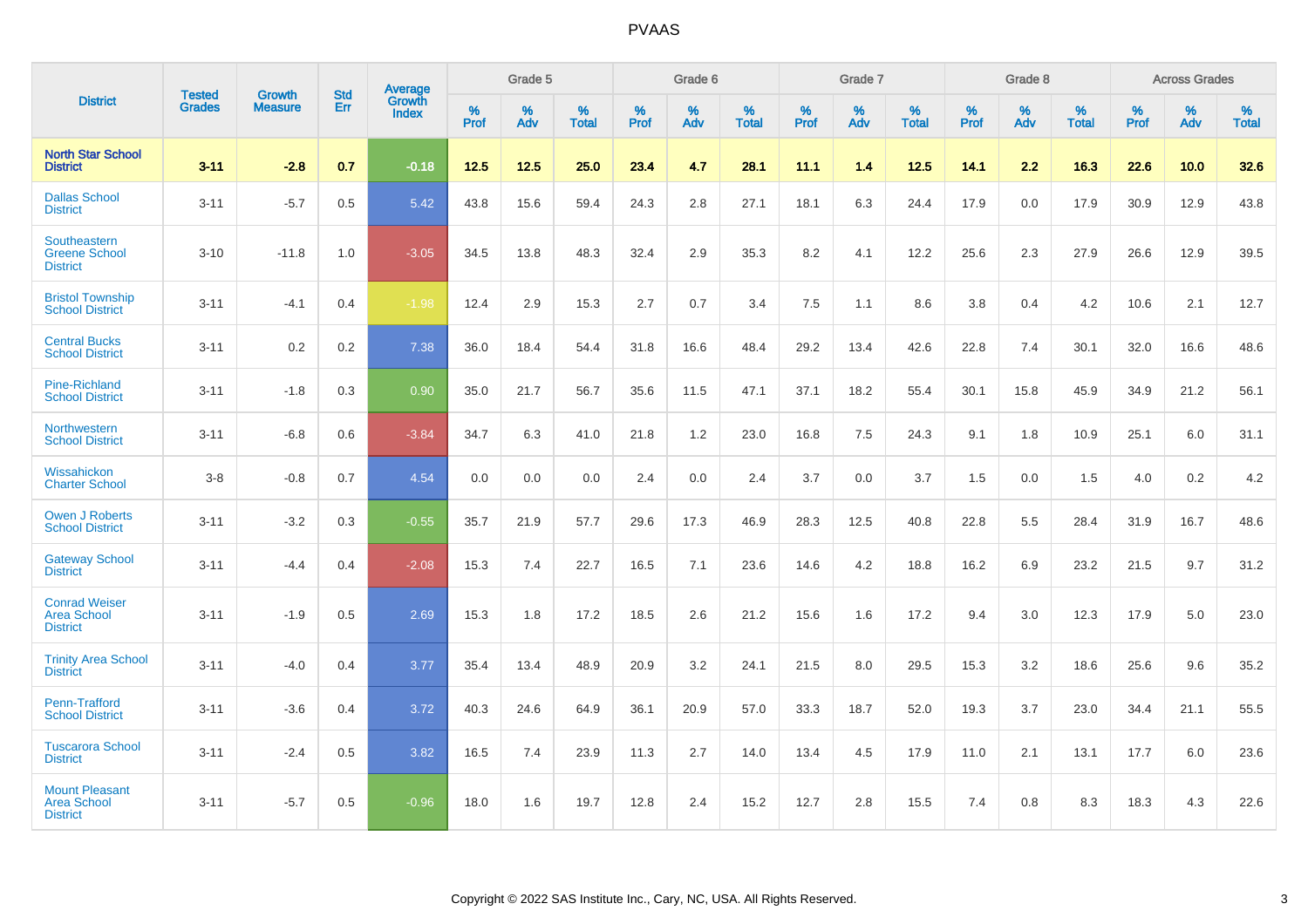|                                                                   |                                |                                 | <b>Std</b> | Average                       |           | Grade 5  |                   |           | Grade 6  |                   |           | Grade 7  |                   |           | Grade 8  |                   |           | <b>Across Grades</b> |                   |
|-------------------------------------------------------------------|--------------------------------|---------------------------------|------------|-------------------------------|-----------|----------|-------------------|-----------|----------|-------------------|-----------|----------|-------------------|-----------|----------|-------------------|-----------|----------------------|-------------------|
| <b>District</b>                                                   | <b>Tested</b><br><b>Grades</b> | <b>Growth</b><br><b>Measure</b> | Err        | <b>Growth</b><br><b>Index</b> | %<br>Prof | %<br>Adv | %<br><b>Total</b> | %<br>Prof | %<br>Adv | %<br><b>Total</b> | %<br>Prof | %<br>Adv | %<br><b>Total</b> | %<br>Prof | %<br>Adv | %<br><b>Total</b> | %<br>Prof | %<br>Adv             | %<br><b>Total</b> |
| <b>North Star School</b><br><b>District</b>                       | $3 - 11$                       | $-2.8$                          | 0.7        | $-0.18$                       | $12.5$    | 12.5     | 25.0              | 23.4      | 4.7      | 28.1              | 11.1      | 1.4      | 12.5              | 14.1      | 2.2      | 16.3              | 22.6      | 10.0                 | 32.6              |
| <b>Penn-Delco School</b><br><b>District</b>                       | $3 - 11$                       | $-4.5$                          | 0.4        | $-1.99$                       | 31.7      | 11.9     | 43.6              | 20.2      | 6.6      | 26.8              | 22.0      | 6.8      | 28.8              | 10.9      | 1.6      | 12.5              | 25.2      | 8.0                  | 33.2              |
| <b>Ringgold School</b><br><b>District</b>                         | $3 - 11$                       | $-4.9$                          | 0.5        | $-3.96$                       | 13.5      | 1.8      | 15.3              | 5.7       | 0.0      | 5.7               | 8.3       | 1.2      | 9.5               | 6.4       | 0.5      | 6.9               | 12.7      | 1.7                  | 14.4              |
| <b>Springfield School</b><br><b>District</b>                      | $3 - 11$                       | $-3.6$                          | 0.4        | $-2.60$                       | 35.0      | 20.1     | 55.1              | 30.6      | 7.7      | 38.4              | 35.8      | 10.7     | 46.5              | 26.0      | 12.6     | 38.6              | 33.8      | 18.4                 | 52.2              |
| Penn Hills School<br><b>District</b>                              | $3 - 11$                       | $-4.0$                          | 0.5        | 1.96                          | 4.7       | 1.8      | 6.4               | 2.7       | 0.7      | 3.4               | 2.1       | 1.6      | 3.7               | 3.4       | 0.0      | 3.4               | 6.8       | 2.1                  | 8.9               |
| <b>Nazareth Area</b><br><b>School District</b>                    | $3 - 11$                       | $-2.2$                          | 0.4        | 3.03                          | 30.3      | 13.0     | 43.3              | 27.3      | 13.5     | 40.8              | 27.8      | 6.8      | 34.6              | 17.3      | 3.5      | 20.9              | 28.9      | 10.3                 | 39.2              |
| <b>Connellsville Area</b><br><b>School District</b>               | $3 - 11$                       | $-3.8$                          | 0.4        | $-0.77$                       | 19.0      | 7.5      | 26.5              | 10.8      | 3.6      | 14.3              | 9.5       | 2.4      | 11.9              | 9.4       | 2.2      | 11.6              | 15.5      | 4.5                  | 20.0              |
| <b>East Stroudsburg</b><br><b>Area School</b><br><b>District</b>  | $3 - 11$                       | $-4.6$                          | 0.5        | $-0.82$                       | 19.0      | 5.3      | 24.3              | 8.8       | 1.6      | 10.4              | 9.7       | 3.0      | 12.7              | 7.7       | 1.9      | 9.7               | 16.0      | 4.5                  | 20.5              |
| <b>Eastern Lebanon</b><br><b>County School</b><br><b>District</b> | $3 - 11$                       | $-3.3$                          | 0.5        | 2.09                          | 19.8      | 7.9      | 27.7              | 9.1       | 0.6      | 9.7               | 13.1      | 3.1      | 16.2              | 8.9       | 1.8      | 10.6              | 17.0      | 5.0                  | 22.0              |
| <b>Pottstown School</b><br><b>District</b>                        | $3 - 12$                       | $-5.0$                          | 0.5        | $-2.29$                       | 6.0       | 3.6      | 9.5               | 2.1       | 0.0      | 2.1               | 5.3       | 0.7      | 5.9               | 5.6       | 0.0      | 5.6               | 6.5       | 1.2                  | 7.7               |
| <b>Beaver Area</b><br><b>School District</b>                      | $3 - 10$                       | $-4.4$                          | 0.6        | 1.92                          | 36.2      | 23.8     | 60.0              | 37.3      | 28.8     | 66.1              | 22.6      | 13.0     | 35.6              | 17.1      | 7.2      | 24.3              | 29.2      | 25.6                 | 54.8              |
| <b>Greensburg Salem</b><br><b>School District</b>                 | $3 - 11$                       | $-3.8$                          | 0.5        | $-1.81$                       | 31.1      | 7.9      | 39.0              | 12.0      | 1.2      | 13.2              | 16.5      | 3.8      | 20.3              | 17.6      | 4.6      | 22.2              | 20.7      | 7.4                  | 28.2              |
| Susquehanna<br><b>Township School</b><br><b>District</b>          | $3 - 12$                       | $-3.4$                          | 0.5        | 0.05                          | 13.7      | 3.7      | 17.4              | 3.0       | 0.5      | 3.5               | 6.2       | 2.3      | 8.5               | 9.8       | 0.5      | 10.3              | 11.5      | 3.0                  | 14.4              |
| <b>York Suburban</b><br><b>School District</b>                    | $3 - 11$                       | $-1.0$                          | 0.5        | 6.95                          | 28.6      | 23.2     | 51.7              | 17.1      | 6.5      | 23.6              | 23.6      | 15.3     | 38.9              | 20.6      | 9.2      | 29.9              | 27.3      | 17.9                 | 45.3              |
| <b>Pleasant Valley</b><br><b>School District</b>                  | $3 - 11$                       | $-2.3$                          | 0.4        | 2.77                          | 20.4      | 6.2      | 26.6              | 17.4      | 2.3      | 19.7              | 23.2      | 3.5      | 26.8              | 8.3       | 3.2      | 11.5              | 20.4      | 5.0                  | 25.4              |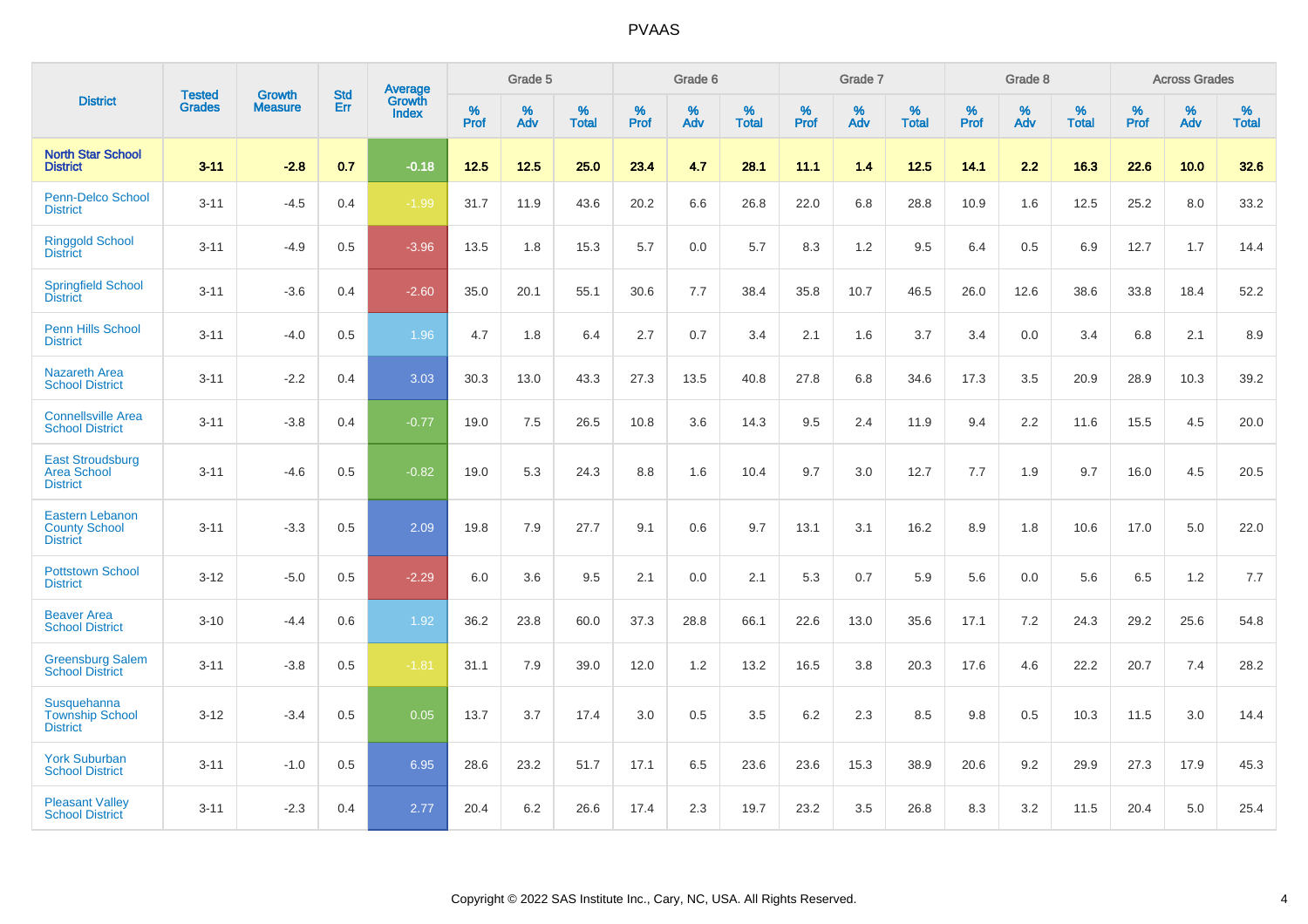|                                                             | <b>Tested</b> | <b>Growth</b>  | <b>Std</b> | Average                |              | Grade 5     |                      |              | Grade 6     |                      |              | Grade 7     |                   |              | Grade 8     |                   |                     | <b>Across Grades</b> |                      |
|-------------------------------------------------------------|---------------|----------------|------------|------------------------|--------------|-------------|----------------------|--------------|-------------|----------------------|--------------|-------------|-------------------|--------------|-------------|-------------------|---------------------|----------------------|----------------------|
| <b>District</b>                                             | <b>Grades</b> | <b>Measure</b> | Err        | Growth<br><b>Index</b> | $\%$<br>Prof | $\%$<br>Adv | $\%$<br><b>Total</b> | $\%$<br>Prof | $\%$<br>Adv | $\%$<br><b>Total</b> | $\%$<br>Prof | $\%$<br>Adv | %<br><b>Total</b> | $\%$<br>Prof | $\%$<br>Adv | %<br><b>Total</b> | $\%$<br><b>Prof</b> | $\%$<br>Adv          | $\%$<br><b>Total</b> |
| <b>North Star School</b><br><b>District</b>                 | $3 - 11$      | $-2.8$         | 0.7        | $-0.18$                | 12.5         | 12.5        | 25.0                 | 23.4         | 4.7         | 28.1                 | 11.1         | 1.4         | 12.5              | 14.1         | 2.2         | 16.3              | 22.6                | 10.0                 | 32.6                 |
| <b>Crestwood School</b><br><b>District</b>                  | $3 - 11$      | $-2.8$         | 0.5        | 3.04                   | 19.1         | 5.6         | 24.7                 | 24.3         | 7.7         | 32.0                 | 21.0         | 8.7         | 29.7              | 19.0         | 6.6         | 25.6              | 23.4                | 8.3                  | 31.7                 |
| <b>Pennsbury School</b><br><b>District</b>                  | $3 - 11$      | $-2.3$         | 0.3        | 0.78                   | 32.1         | 19.0        | 51.1                 | 23.0         | 10.9        | 34.0                 | 19.4         | 7.0         | 26.4              | 15.8         | 9.8         | 25.6              | 26.7                | 15.5                 | 42.2                 |
| <b>Neshaminy School</b><br><b>District</b>                  | $3 - 11$      | $-0.6$         | 0.3        | 4.21                   | 26.6         | 8.4         | 35.0                 | 18.4         | 3.5         | 21.9                 | 21.1         | 6.5         | 27.6              | 17.0         | 5.4         | 22.4              | 24.8                | 10.8                 | 35.6                 |
| <b>Plum Borough</b><br><b>School District</b>               | $3 - 11$      | $-3.1$         | 0.4        | 3.08                   | 34.5         | 8.4         | 42.9                 | 32.3         | 19.5        | 51.8                 | 22.5         | 13.0        | 35.5              | 17.6         | 4.3         | 21.9              | 28.8                | 15.8                 | 44.6                 |
| Jefferson-Morgan<br><b>School District</b>                  | $3 - 10$      | $-0.4$         | 0.8        | 4.12                   | 7.1          | 1.4         | 8.6                  | 23.6         | 0.0         | 23.6                 | 10.9         | 3.6         | 14.6              | 24.4         | 2.2         | 26.7              | 17.1                | 4.8                  | 21.9                 |
| <b>Tacony Academy</b><br><b>Charter School</b>              | $3 - 11$      | $-3.3$         | 0.8        | 3.79                   | 4.1          | 1.4         | 5.5                  | 2.9          | 0.0         | 2.9                  | 6.8          | 0.0         | 6.8               | 5.7          | 2.9         | 8.6               | 5.0                 | 1.0                  | 6.0                  |
| <b>Philadelphia City</b><br><b>School District</b>          | $3 - 12$      | $-0.5$         | 0.2        | 3.67                   | 8.4          | 4.9         | 13.3                 | 9.6          | 3.1         | 12.7                 | 10.6         | 4.5         | 15.1              | 5.0          | 4.4         | 9.4               | 9.8                 | 5.2                  | 15.0                 |
| <b>North Penn School</b><br><b>District</b>                 | $3 - 11$      | 0.9            | 0.2        | 9.59                   | 30.6         | 14.1        | 44.6                 | 25.7         | 14.1        | 39.7                 | 29.4         | 8.8         | 38.2              | 25.4         | 7.7         | 33.2              | 29.6                | 14.0                 | 43.7                 |
| <b>Whitehall-Coplay</b><br><b>School District</b>           | $3 - 11$      | $-3.3$         | 0.4        | $-2.64$                | 23.4         | 6.6         | 30.0                 | 12.7         | 1.9         | 14.7                 | 11.1         | 2.5         | 13.6              | 10.5         | 3.2         | 13.7              | 18.5                | 4.9                  | 23.5                 |
| Downingtown Area<br><b>School District</b>                  | $3 - 11$      | $-1.3$         | 0.3        | 5.44                   | 40.5         | 24.2        | 64.7                 | 28.9         | 24.6        | 53.5                 | 31.4         | 21.1        | 52.5              | 27.1         | 28.6        | 55.7              | 36.8                | 25.9                 | 62.7                 |
| <b>Manheim</b><br><b>Township School</b><br><b>District</b> | $3 - 12$      | $-0.7$         | 0.3        | 6.38                   | 29.8         | 17.1        | 46.9                 | 33.2         | 23.2        | 56.3                 | 28.9         | 9.6         | 38.6              | 18.1         | 11.2        | 29.3              | 28.7                | 21.3                 | 49.9                 |
| <b>Shippensburg Area</b><br><b>School District</b>          | $3 - 11$      | $-3.6$         | 0.4        | 1.09                   | 18.3         | 13.7        | 32.0                 | 12.9         | 4.2         | 17.0                 | 13.4         | 2.4         | 15.8              | 13.6         | 4.0         | 17.7              | 17.3                | 7.6                  | 24.9                 |
| <b>Interboro School</b><br><b>District</b>                  | $3 - 12$      | $-3.0$         | 0.4        | 0.02                   | 13.5         | 2.2         | 15.8                 | 11.8         | 2.4         | 14.2                 | 14.4         | 3.4         | 17.8              | 10.7         | 2.1         | 12.8              | 16.4                | 3.1                  | 19.6                 |
| <b>Burgettstown Area</b><br><b>School District</b>          | $3 - 11$      | $-6.3$         | 0.7        | $-3.35$                | 16.9         | 2.6         | 19.5                 | 15.4         | 0.0         | 15.4                 | 3.6          | 2.4         | 6.0               | 9.3          | 4.0         | 13.3              | 15.1                | 3.7                  | 18.9                 |
| <b>Yough School</b><br><b>District</b>                      | $3 - 10$      | $-4.9$         | 0.6        | $-3.11$                | 19.1         | 5.3         | 24.4                 | 17.8         | 5.2         | 23.0                 | 16.5         | 1.0         | 17.5              | 6.6          | 0.8         | 7.4               | 19.1                | 4.3                  | 23.4                 |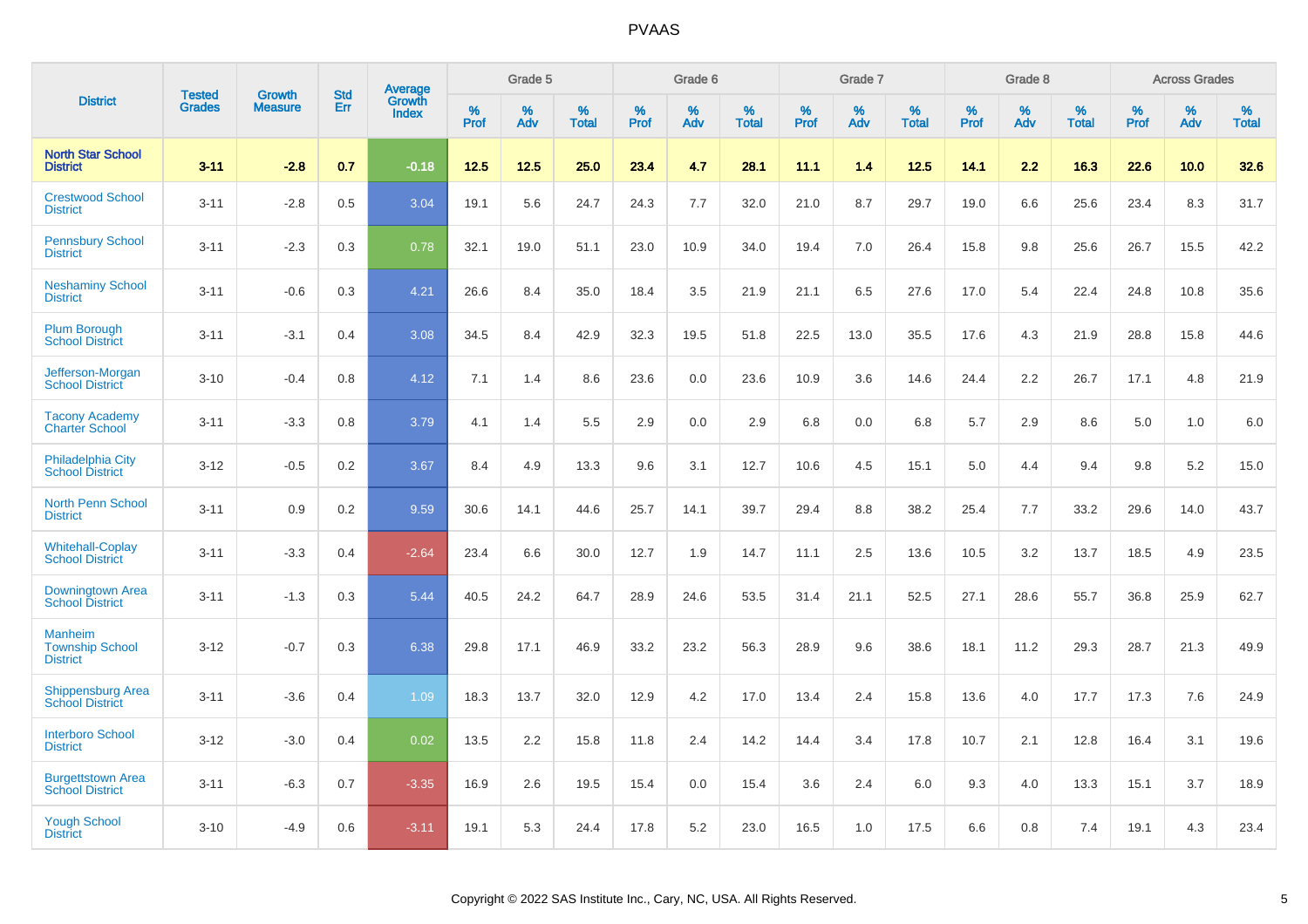|                                                        |                                |                                 | <b>Std</b> | Average                |                     | Grade 5  |                      |                     | Grade 6  |                      |              | Grade 7  |                      |                     | Grade 8  |                      |                     | <b>Across Grades</b> |                      |
|--------------------------------------------------------|--------------------------------|---------------------------------|------------|------------------------|---------------------|----------|----------------------|---------------------|----------|----------------------|--------------|----------|----------------------|---------------------|----------|----------------------|---------------------|----------------------|----------------------|
| <b>District</b>                                        | <b>Tested</b><br><b>Grades</b> | <b>Growth</b><br><b>Measure</b> | Err        | Growth<br><b>Index</b> | $\%$<br><b>Prof</b> | %<br>Adv | $\%$<br><b>Total</b> | $\%$<br><b>Prof</b> | %<br>Adv | $\%$<br><b>Total</b> | $\%$<br>Prof | %<br>Adv | $\%$<br><b>Total</b> | $\%$<br><b>Prof</b> | %<br>Adv | $\%$<br><b>Total</b> | $\%$<br><b>Prof</b> | $\%$<br>Adv          | $\%$<br><b>Total</b> |
| <b>North Star School</b><br><b>District</b>            | $3 - 11$                       | $-2.8$                          | 0.7        | $-0.18$                | 12.5                | 12.5     | 25.0                 | 23.4                | 4.7      | 28.1                 | 11.1         | 1.4      | 12.5                 | 14.1                | 2.2      | 16.3                 | 22.6                | 10.0                 | 32.6                 |
| <b>Phoenixville Area</b><br><b>School District</b>     | $3 - 11$                       | $-3.6$                          | 0.4        | 4.13                   | 37.1                | 16.7     | 53.8                 | 17.6                | 8.6      | 26.1                 | 18.6         | 3.8      | 22.5                 | 13.4                | 3.6      | 17.0                 | 25.5                | 11.8                 | 37.3                 |
| Philipsburg-<br>Osceola Area<br><b>School District</b> | $3 - 11$                       | $-4.9$                          | 0.6        | 0.04                   | 35.5                | 10.5     | 46.0                 | 27.8                | 7.4      | 35.2                 | 23.0         | 3.2      | 26.2                 | 15.6                | 5.2      | 20.8                 | 27.5                | 12.4                 | 40.0                 |
| <b>Blackhawk School</b><br><b>District</b>             | $3 - 11$                       | $-1.6$                          | 0.5        | 4.57                   | 38.0                | 8.8      | 46.7                 | 28.3                | 8.8      | 37.1                 | 27.3         | 7.4      | 34.8                 | 13.5                | 1.7      | 15.2                 | 28.7                | 9.2                  | 37.8                 |
| <b>Riverview School</b><br><b>District</b>             | $3 - 11$                       | $-6.6$                          | 0.8        | $-0.07$                | 28.8                | 5.8      | 34.6                 | 29.9                | 9.1      | 39.0                 | 21.7         | 3.3      | 25.0                 | 12.7                | 5.1      | 17.7                 | 25.8                | 15.0                 | 40.8                 |
| <b>Laurel Highlands</b><br><b>School District</b>      | $3 - 11$                       | $-4.3$                          | 0.5        | $-1.98$                | 13.3                | 5.7      | 19.0                 | 9.7                 | 7.1      | 16.8                 | 11.0         | 3.9      | 15.0                 | 12.6                | 4.8      | 17.5                 | 17.1                | 7.0                  | 24.1                 |
| <b>North Hills School</b><br><b>District</b>           | $3 - 11$                       | $-3.1$                          | 0.4        | $-1.31$                | 34.1                | 14.0     | 48.1                 | 30.1                | 11.4     | 41.5                 | 28.1         | 11.5     | 39.6                 | 21.9                | 9.6      | 31.5                 | 30.4                | 13.8                 | 44.2                 |
| <b>Hopewell Area</b><br><b>School District</b>         | $3 - 11$                       | $-1.6$                          | 0.5        | 4.04                   | 31.1                | 8.2      | 39.3                 | 28.6                | 11.8     | 40.3                 | 18.7         | 4.5      | 23.1                 | 12.5                | 2.5      | 15.0                 | 23.5                | 8.4                  | 32.0                 |
| <b>Governor Mifflin</b><br><b>School District</b>      | $3 - 11$                       | $-1.6$                          | 0.4        | 2.23                   | 20.4                | 9.3      | 29.6                 | 18.8                | 4.8      | 23.6                 | 20.6         | 3.2      | 23.7                 | 11.2                | 2.2      | 13.4                 | 20.0                | 7.5                  | 27.4                 |
| <b>Bethlehem-Center</b><br><b>School District</b>      | $3 - 10$                       | $-6.4$                          | 0.7        | $-0.87$                | 5.6                 | 1.4      | 6.9                  | 0.0                 | 0.0      | 0.0                  | 4.0          | 0.0      | 4.0                  | 3.2                 | 1.6      | 4.8                  | 9.6                 | 3.9                  | 13.6                 |
| <b>West Chester Area</b><br><b>School District</b>     | $3 - 11$                       | $-1.3$                          | 0.3        | 6.72                   | 35.0                | 18.9     | 53.9                 | 29.1                | 9.5      | 38.7                 | 26.7         | 11.1     | 37.8                 | 22.1                | 13.0     | 35.1                 | 32.0                | 17.9                 | 49.8                 |
| <b>Central Dauphin</b><br><b>School District</b>       | $3 - 11$                       | $-0.5$                          | 0.2        | 4.10                   | 22.0                | 11.6     | 33.6                 | 14.9                | 2.6      | 17.4                 | 14.8         | 7.0      | 21.8                 | 12.5                | 4.2      | 16.7                 | 19.3                | 7.8                  | 27.1                 |
| <b>Central Valley</b><br><b>School District</b>        | $3 - 10$                       | $-3.2$                          | 0.5        | 2.71                   | 24.6                | 4.9      | 29.6                 | 22.1                | 2.2      | 24.3                 | 20.3         | 7.2      | 27.4                 | 20.4                | 8.0      | 28.5                 | 26.6                | 9.0                  | 35.6                 |
| <b>Norristown Area</b><br><b>School District</b>       | $3 - 12$                       | $-2.3$                          | 0.4        | 0.04                   | 10.2                | 0.6      | 10.8                 | 9.0                 | 1.1      | 10.0                 | 9.3          | 1.3      | 10.7                 | 7.4                 | 3.0      | 10.4                 | 11.0                | 1.9                  | 13.0                 |
| Northern Lebanon<br><b>School District</b>             | $3 - 11$                       | $-3.8$                          | 0.5        | $-1.80$                | 30.5                | 8.6      | 39.1                 | 12.8                | 0.8      | 13.6                 | 8.1          | 2.7      | 10.8                 | 7.2                 | 0.6      | 7.8                  | 19.9                | 7.9                  | 27.9                 |
| Renaissance<br><b>Academy Charter</b><br>School        | $3 - 11$                       | $-5.7$                          | 0.7        | $-3.32$                | 16.7                | 11.1     | 27.8                 | 19.2                | 4.1      | 23.3                 | 20.0         | 1.3      | 21.3                 | 10.1                | 7.2      | 17.4                 | 18.7                | 5.7                  | 24.4                 |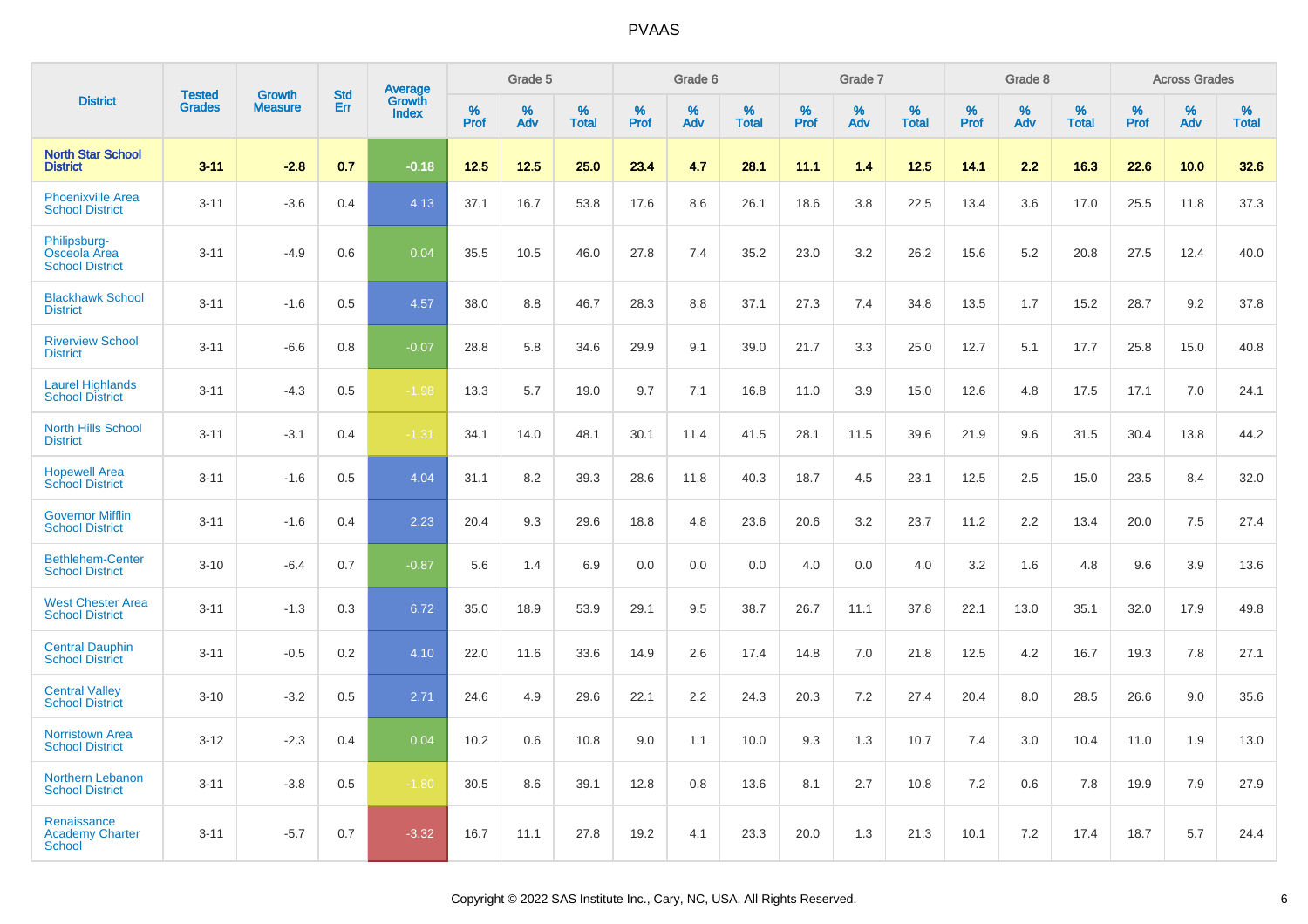|                                                      |                                |                                 | <b>Std</b> | Average                |           | Grade 5  |                   |           | Grade 6  |                   |              | Grade 7  |                   |           | Grade 8  |                   |           | <b>Across Grades</b> |            |
|------------------------------------------------------|--------------------------------|---------------------------------|------------|------------------------|-----------|----------|-------------------|-----------|----------|-------------------|--------------|----------|-------------------|-----------|----------|-------------------|-----------|----------------------|------------|
| <b>District</b>                                      | <b>Tested</b><br><b>Grades</b> | <b>Growth</b><br><b>Measure</b> | Err        | Growth<br><b>Index</b> | %<br>Prof | %<br>Adv | %<br><b>Total</b> | %<br>Prof | %<br>Adv | %<br><b>Total</b> | $\%$<br>Prof | %<br>Adv | %<br><b>Total</b> | %<br>Prof | %<br>Adv | %<br><b>Total</b> | %<br>Prof | %<br>Adv             | %<br>Total |
| <b>North Star School</b><br><b>District</b>          | $3 - 11$                       | $-2.8$                          | 0.7        | $-0.18$                | 12.5      | 12.5     | 25.0              | 23.4      | 4.7      | 28.1              | 11.1         | 1.4      | 12.5              | 14.1      | 2.2      | 16.3              | 22.6      | 10.0                 | 32.6       |
| Mt Lebanon<br><b>School District</b>                 | $3 - 11$                       | $-2.1$                          | 0.4        | 4.72                   | 39.7      | 34.6     | 74.3              | 42.0      | 15.7     | 57.7              | 32.6         | 20.7     | 53.3              | 31.6      | 17.4     | 49.1              | 36.2      | 29.4                 | 65.5       |
| <b>Chartiers Valley</b><br><b>School District</b>    | $3 - 11$                       | $-2.3$                          | 0.4        | 1.51                   | 33.8      | 14.7     | 48.5              | 16.8      | 5.3      | 22.1              | 15.6         | 7.4      | 22.9              | 10.8      | 4.2      | 15.1              | 23.4      | 11.6                 | 35.0       |
| <b>Ridley School</b><br><b>District</b>              | $3 - 12$                       | $-1.6$                          | 0.3        | 0.71                   | 24.4      | 10.9     | 35.3              | 16.6      | 2.2      | 18.8              | 11.2         | 6.6      | 17.8              | 12.6      | 6.5      | 19.1              | 19.6      | 9.1                  | 28.7       |
| <b>Council Rock</b><br><b>School District</b>        | $3 - 11$                       | $-0.6$                          | 0.2        | 4.05                   | 30.5      | 16.8     | 47.3              | 33.6      | 14.1     | 47.6              | 27.3         | 16.1     | 43.4              | 21.3      | 13.1     | 34.4              | 31.0      | 18.6                 | 49.7       |
| <b>Tri-Valley School</b><br><b>District</b>          | $3 - 10$                       | $-6.5$                          | 0.8        | $-1.14$                | 13.2      | 2.4      | 15.7              | 13.2      | 0.0      | 13.2              | 7.3          | 0.0      | 7.3               | 2.4       | 7.3      | 9.8               | 15.8      | 3.7                  | 19.4       |
| <b>School Lane</b><br><b>Charter School</b>          | $3 - 11$                       | $-4.8$                          | 0.7        | 0.49                   | 26.9      | 7.5      | 34.3              | 11.9      | 1.7      | 13.6              | 7.0          | 2.8      | 9.9               | 18.8      | 3.1      | 21.9              | 21.0      | 6.5                  | 27.5       |
| Octorara Area<br><b>School District</b>              | $3 - 11$                       | $-2.8$                          | 0.6        | 1.31                   | 25.9      | 6.5      | 32.4              | 17.5      | 4.2      | 21.7              | 13.9         | 0.0      | 13.9              | 10.2      | 0.0      | 10.2              | 21.2      | 4.1                  | 25.4       |
| <b>Pottsgrove School</b><br><b>District</b>          | $3 - 11$                       | $-3.5$                          | 0.4        | $-0.89$                | 27.2      | 6.5      | 33.7              | 10.2      | 5.4      | 15.6              | 21.6         | 4.1      | 25.7              | 9.8       | 1.6      | 11.4              | 19.2      | 4.4                  | 23.5       |
| <b>Wilson School</b><br><b>District</b>              | $3 - 12$                       | $-3.7$                          | 0.5        | $-3.10$                | 27.9      | 12.6     | 40.5              | 24.6      | 4.2      | 28.8              | 19.9         | 7.0      | 26.9              | 13.0      | 9.8      | 22.8              | 28.3      | 14.3                 | 42.6       |
| <b>Marple Newtown</b><br><b>School District</b>      | $3 - 11$                       | $-3.4$                          | 0.4        | $-1.81$                | 36.2      | 21.4     | 57.6              | 31.7      | 20.2     | 51.9              | 27.1         | 8.3      | 35.4              | 20.5      | 6.0      | 26.5              | 32.9      | 20.2                 | 53.1       |
| <b>Morrisville Borough</b><br><b>School District</b> | $3 - 11$                       | $-6.7$                          | 0.9        | $-1.42$                | 9.8       | 0.0      | 9.8               | 1.9       | 0.0      | 1.9               | 3.9          | 0.0      | 3.9               | 0.0       | 0.0      | 0.0               | 5.1       | 0.6                  | 5.7        |
| <b>Charleroi School</b><br><b>District</b>           | $3 - 11$                       | $-4.8$                          | 0.6        | 2.44                   | 10.8      | 1.0      | 11.8              | 13.1      | 0.0      | 13.1              | 8.5          | 3.8      | 12.3              | 11.6      | 1.0      | 12.6              | 12.5      | 2.4                  | 14.9       |
| <b>Carmichaels Area</b><br><b>School District</b>    | $3 - 10$                       | $-5.5$                          | 0.7        | 1.91                   | 13.8      | 1.2      | 15.0              | 1.5       | 0.0      | 1.5               | 3.0          | 3.0      | 6.0               | 6.8       | 0.0      | 6.8               | 11.3      | 2.2                  | 13.4       |
| <b>Berwick Area</b><br><b>School District</b>        | $3 - 11$                       | $-3.7$                          | 0.5        | $-0.18$                | 17.8      | 6.3      | 24.1              | 18.3      | 3.0      | 21.3              | 16.8         | 3.2      | 20.0              | 12.0      | 2.0      | 14.0              | 20.4      | 9.0                  | 29.4       |
| <b>Tyrone Area</b><br><b>School District</b>         | $3 - 12$                       | $-0.7$                          | 0.5        | 4.35                   | 18.0      | 3.8      | 21.8              | 12.4      | 4.6      | 17.0              | 18.0         | 2.5      | 20.5              | 12.4      | 5.3      | 17.7              | 20.5      | 8.1                  | 28.6       |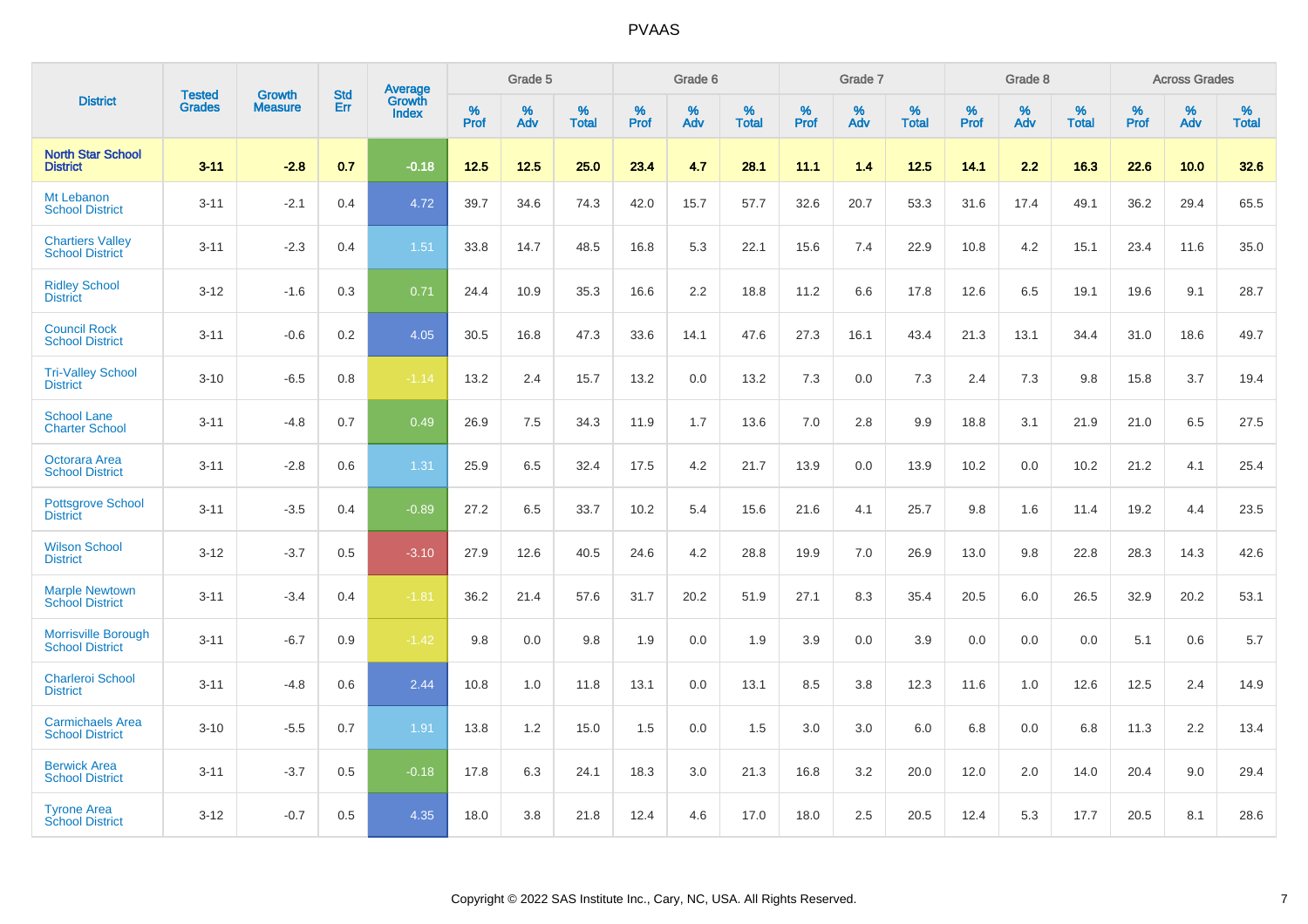|                                                                            | <b>Tested</b> | <b>Growth</b>  | <b>Std</b> | Average                |              | Grade 5  |                   |              | Grade 6  |                   |              | Grade 7  |                   |              | Grade 8  |                   |              | <b>Across Grades</b> |                   |
|----------------------------------------------------------------------------|---------------|----------------|------------|------------------------|--------------|----------|-------------------|--------------|----------|-------------------|--------------|----------|-------------------|--------------|----------|-------------------|--------------|----------------------|-------------------|
| <b>District</b>                                                            | <b>Grades</b> | <b>Measure</b> | Err        | Growth<br><b>Index</b> | $\%$<br>Prof | %<br>Adv | %<br><b>Total</b> | $\%$<br>Prof | %<br>Adv | %<br><b>Total</b> | $\%$<br>Prof | %<br>Adv | %<br><b>Total</b> | $\%$<br>Prof | %<br>Adv | %<br><b>Total</b> | $\%$<br>Prof | %<br>Adv             | %<br><b>Total</b> |
| <b>North Star School</b><br><b>District</b>                                | $3 - 11$      | $-2.8$         | 0.7        | $-0.18$                | 12.5         | 12.5     | 25.0              | 23.4         | 4.7      | 28.1              | 11.1         | 1.4      | 12.5              | 14.1         | 2.2      | 16.3              | 22.6         | 10.0                 | 32.6              |
| <b>Maritime Academy</b><br><b>Charter School</b>                           | $3 - 10$      | $-3.7$         | 0.6        | 1.10                   | 3.5          | 1.2      | 4.7               | 1.2          | 3.6      | 4.8               | 7.9          | 5.6      | 13.5              | 3.3          | 0.0      | 3.3               | 4.6          | 2.1                  | 6.7               |
| <b>Uniontown Area</b><br><b>School District</b>                            | $3 - 11$      | $-4.0$         | 0.6        | $-0.51$                | 17.1         | 3.8      | 21.0              | 18.7         | 3.7      | 22.4              | 6.5          | 0.9      | 7.5               | 0.0          | 0.0      | 0.0               | 15.0         | 4.4                  | 19.3              |
| <b>Souderton Area</b><br><b>School District</b>                            | $3 - 11$      | 0.8            | 0.3        | 7.15                   | 35.8         | 26.1     | 61.9              | 29.8         | 8.6      | 38.4              | 30.6         | 10.4     | 41.0              | 24.3         | 4.2      | 28.5              | 30.8         | 18.3                 | 49.1              |
| <b>Erie City School</b><br><b>District</b>                                 | $3 - 12$      | $-1.7$         | 0.3        | 1.03                   | 7.6          | 2.4      | 10.0              | 2.9          | 0.5      | 3.4               | 5.9          | 1.6      | 7.4               | 5.2          | 0.3      | 5.5               | 6.4          | 1.4                  | 7.8               |
| <b>Clearfield Area</b><br><b>School District</b>                           | $3 - 10$      | $-3.9$         | 0.5        | $-2.41$                | 16.5         | 3.3      | 19.8              | 4.7          | 1.6      | 6.3               | 9.3          | 0.8      | 10.1              | 6.3          | 3.5      | 9.8               | 12.1         | 2.5                  | 14.6              |
| <b>Chester Charter</b><br><b>Scholars Academy</b><br><b>Charter School</b> | $3 - 12$      | $-3.3$         | 0.8        | 2.00                   | 0.0          | 0.0      | 0.0               | 2.1          | 0.0      | 2.1               | 6.2          | 0.0      | 6.2               | 0.0          | 0.0      | 0.0               | 1.8          | 0.4                  | 2.2               |
| <b>Hampton Township</b><br><b>School District</b>                          | $3 - 11$      | 0.5            | 0.4        | 5.96                   | 33.5         | 35.2     | 68.7              | 30.6         | 12.9     | 43.6              | 33.3         | 26.9     | 60.2              | 33.0         | 21.4     | 54.3              | 33.4         | 29.9                 | 63.3              |
| <b>Boyertown Area</b><br><b>School District</b>                            | $3 - 11$      | $-2.5$         | 0.3        | 1.59                   | 29.0         | 8.5      | 37.4              | 24.6         | 4.6      | 29.2              | 28.2         | 14.4     | 42.6              | 24.8         | 6.0      | 30.8              | 29.1         | 9.0                  | 38.2              |
| <b>Brentwood</b><br><b>Borough School</b><br><b>District</b>               | $3 - 11$      | $-2.3$         | 0.7        | 3.94                   | 25.6         | 4.6      | 30.2              | 8.5          | 2.4      | 11.0              | 9.2          | 0.0      | 9.2               | 19.4         | 1.4      | 20.8              | 19.6         | 5.3                  | 24.9              |
| <b>Scranton School</b><br><b>District</b>                                  | $3 - 12$      | $-3.3$         | 0.5        | $-1.47$                | 10.4         | 0.8      | 11.2              | 2.1          | 1.3      | 3.4               | 3.7          | 1.1      | 4.8               | 3.4          | 2.3      | 5.7               | 7.0          | 1.7                  | 8.6               |
| <b>Colonial School</b><br><b>District</b>                                  | $3 - 11$      | $-0.9$         | 0.3        | 2.48                   | 32.7         | 27.3     | 60.0              | 35.6         | 15.3     | 50.9              | 29.4         | 16.8     | 46.2              | 21.2         | 15.0     | 36.2              | 31.5         | 21.3                 | 52.8              |
| <b>Reynolds School</b><br><b>District</b>                                  | $3 - 10$      | $-3.3$         | 0.8        | 0.34                   | 13.0         | 1.4      | 14.5              | 18.2         | 1.3      | 19.5              | 14.0         | 10.0     | 24.0              | 11.8         | 1.5      | 13.2              | 15.2         | 2.8                  | 18.0              |
| <b>Ligonier Valley</b><br><b>School District</b>                           | $3 - 11$      | $-3.6$         | 0.7        | 1.35                   | 14.6         | 3.7      | 18.3              | 16.5         | 0.0      | 16.5              | 12.3         | 0.0      | 12.3              | 6.9          | 0.0      | 6.9               | 17.2         | 2.9                  | 20.0              |
| <b>North Pocono</b><br><b>School District</b>                              | $3 - 11$      | $-3.6$         | 0.6        | 0.08                   | 34.1         | 6.2      | 40.3              | 12.8         | 1.8      | 14.7              | 24.2         | 8.3      | 32.5              | 19.3         | 7.9      | 27.2              | 27.9         | 10.4                 | 38.3              |
| <b>Lower Dauphin</b><br><b>School District</b>                             | $3 - 11$      | $-1.8$         | 0.4        | 2.03                   | 29.8         | 22.8     | 52.6              | 23.7         | 4.8      | 28.5              | 22.0         | 6.4      | 28.4              | 18.6         | 9.5      | 28.0              | 25.6         | 14.4                 | 39.9              |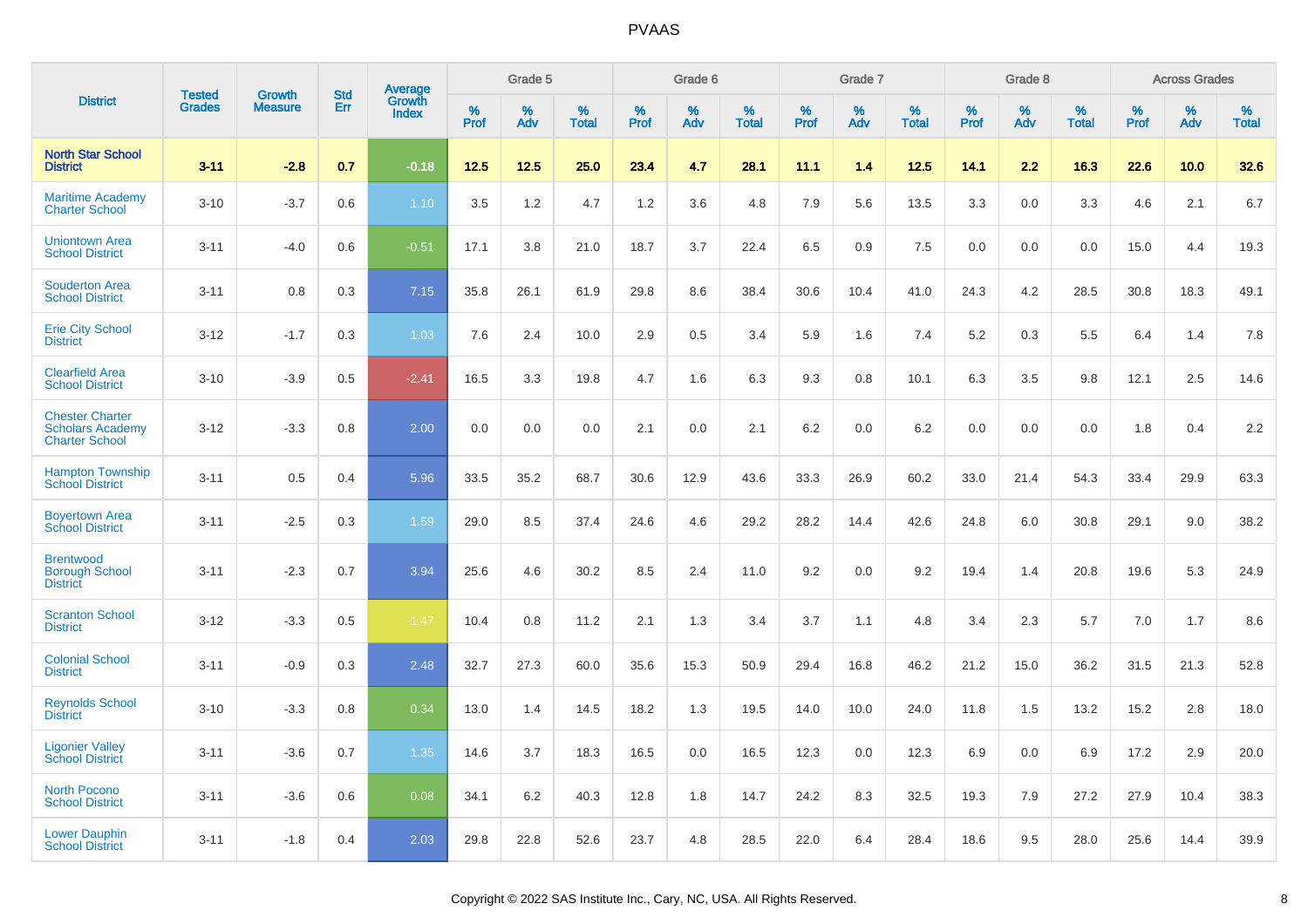|                                                                |                                |                                 | <b>Std</b> | Average                |           | Grade 5  |                   |           | Grade 6  |                   |           | Grade 7  |                   |           | Grade 8  |                   |           | <b>Across Grades</b> |                   |
|----------------------------------------------------------------|--------------------------------|---------------------------------|------------|------------------------|-----------|----------|-------------------|-----------|----------|-------------------|-----------|----------|-------------------|-----------|----------|-------------------|-----------|----------------------|-------------------|
| <b>District</b>                                                | <b>Tested</b><br><b>Grades</b> | <b>Growth</b><br><b>Measure</b> | Err        | Growth<br><b>Index</b> | %<br>Prof | %<br>Adv | %<br><b>Total</b> | %<br>Prof | %<br>Adv | %<br><b>Total</b> | %<br>Prof | %<br>Adv | %<br><b>Total</b> | %<br>Prof | %<br>Adv | %<br><b>Total</b> | %<br>Prof | %<br>Adv             | %<br><b>Total</b> |
| <b>North Star School</b><br><b>District</b>                    | $3 - 11$                       | $-2.8$                          | 0.7        | $-0.18$                | 12.5      | 12.5     | 25.0              | 23.4      | 4.7      | 28.1              | 11.1      | 1.4      | 12.5              | 14.1      | 2.2      | 16.3              | 22.6      | 10.0                 | 32.6              |
| <b>Oil City Area</b><br><b>School District</b>                 | $3 - 11$                       | $-3.7$                          | 0.5        | 0.74                   | 15.5      | 2.8      | 18.3              | 7.9       | 0.8      | 8.7               | 10.2      | 2.4      | 12.6              | 3.8       | 0.0      | 3.8               | 13.2      | 2.5                  | 15.8              |
| <b>Arts Academy</b><br><b>Charter School</b>                   | $5-8$                          | $-7.7$                          | 1.1        | $-2.90$                | 7.7       | 0.0      | 7.7               | 2.4       | 0.0      | 2.4               | 8.3       | 0.0      | 8.3               | 0.0       | 0.0      | 0.0               | 4.4       | 0.0                  | 4.4               |
| <b>Derry Area School</b><br><b>District</b>                    | $3 - 11$                       | $-0.6$                          | 0.6        | 4.16                   | 21.3      | 14.8     | 36.1              | 32.5      | 13.0     | 45.5              | 11.9      | 6.8      | 18.6              | 10.2      | 6.5      | 16.7              | 23.2      | 13.2                 | 36.4              |
| <b>Wyomissing Area</b><br><b>School District</b>               | $3 - 12$                       | $-3.5$                          | 0.6        | 1.22                   | 32.2      | 13.6     | 45.8              | 30.0      | 7.3      | 37.3              | 12.3      | 6.6      | 18.8              | 13.6      | 6.4      | 20.0              | 25.7      | 12.9                 | 38.6              |
| Southmoreland<br><b>School District</b>                        | $3 - 11$                       | $-3.6$                          | 0.6        | 3.41                   | 12.6      | 4.2      | 16.8              | 15.6      | 3.7      | 19.3              | 11.1      | 2.8      | 13.9              | 10.5      | 1.0      | 11.4              | 17.8      | 4.1                  | 21.9              |
| <b>Moon Area School</b><br><b>District</b>                     | $3 - 11$                       | $-2.5$                          | 0.4        | $-1.68$                | 32.1      | 15.8     | 48.0              | 26.9      | 9.1      | 36.0              | 28.0      | 11.5     | 39.4              | 20.6      | 10.9     | 31.5              | 29.3      | 16.9                 | 46.2              |
| <b>Alliance For</b><br><b>Progress Charter</b><br>School       | $3 - 8$                        | $-5.0$                          | 1.1        | 2.70                   | 0.0       | 0.0      | 0.0               | 0.0       | 0.0      | 0.0               | 0.0       | 0.0      | 0.0               | 0.0       | 0.0      | 0.0               | 0.6       | 0.0                  | 0.6               |
| <b>Daniel Boone Area</b><br><b>School District</b>             | $3 - 12$                       | $-1.1$                          | 0.5        | 3.78                   | 27.2      | 11.1     | 38.3              | 28.7      | 6.6      | 35.4              | 18.6      | 7.8      | 26.4              | 13.8      | 2.4      | 16.2              | 25.4      | 7.1                  | 32.4              |
| <b>Danville Area</b><br><b>School District</b>                 | $3 - 11$                       | 1.2                             | 0.5        | 7.01                   | 33.8      | 25.6     | 59.4              | 26.4      | 8.3      | 34.7              | 24.5      | 14.6     | 39.1              | 19.6      | 9.8      | 29.4              | 27.8      | 17.7                 | 45.5              |
| Chambersburg<br><b>Area School</b><br><b>District</b>          | $3 - 11$                       | $-1.4$                          | 0.3        | 3.43                   | 20.2      | 6.3      | 26.5              | 14.1      | 3.8      | 17.9              | 15.1      | 4.9      | 20.0              | 11.2      | 4.5      | 15.7              | 16.9      | 5.3                  | 22.3              |
| <b>Keystone Oaks</b><br><b>School District</b>                 | $3 - 11$                       | $-3.0$                          | 0.6        | 0.82                   | 26.0      | 20.3     | 46.3              | 19.5      | 11.5     | 31.0              | 19.5      | 10.6     | 30.1              | 17.5      | 12.3     | 29.8              | 25.2      | 15.8                 | 41.0              |
| <b>East Pennsboro</b><br><b>Area School</b><br><b>District</b> | $3 - 11$                       | $-2.6$                          | 0.5        | 1.39                   | 24.8      | 3.0      | 27.8              | 9.9       | 3.7      | 13.7              | 11.8      | 2.4      | 14.1              | 10.3      | 4.2      | 14.6              | 18.3      | $6.2\,$              | 24.5              |
| Columbia Borough<br><b>School District</b>                     | $3 - 12$                       | $-4.8$                          | 0.7        | $-0.49$                | 15.1      | 1.4      | 16.4              | 1.4       | 0.0      | 1.4               | 6.2       | 1.5      | 7.7               | 0.0       | 0.0      | 0.0               | 8.7       | 1.4                  | 10.0              |
| <b>Bensalem</b><br><b>Township School</b><br><b>District</b>   | $3 - 11$                       | $-2.0$                          | 0.3        | 0.26                   | 9.4       | 4.3      | 13.7              | 13.0      | 2.3      | 15.3              | 9.8       | 4.6      | 14.3              | 8.2       | 1.9      | 10.1              | 12.0      | 3.5                  | 15.5              |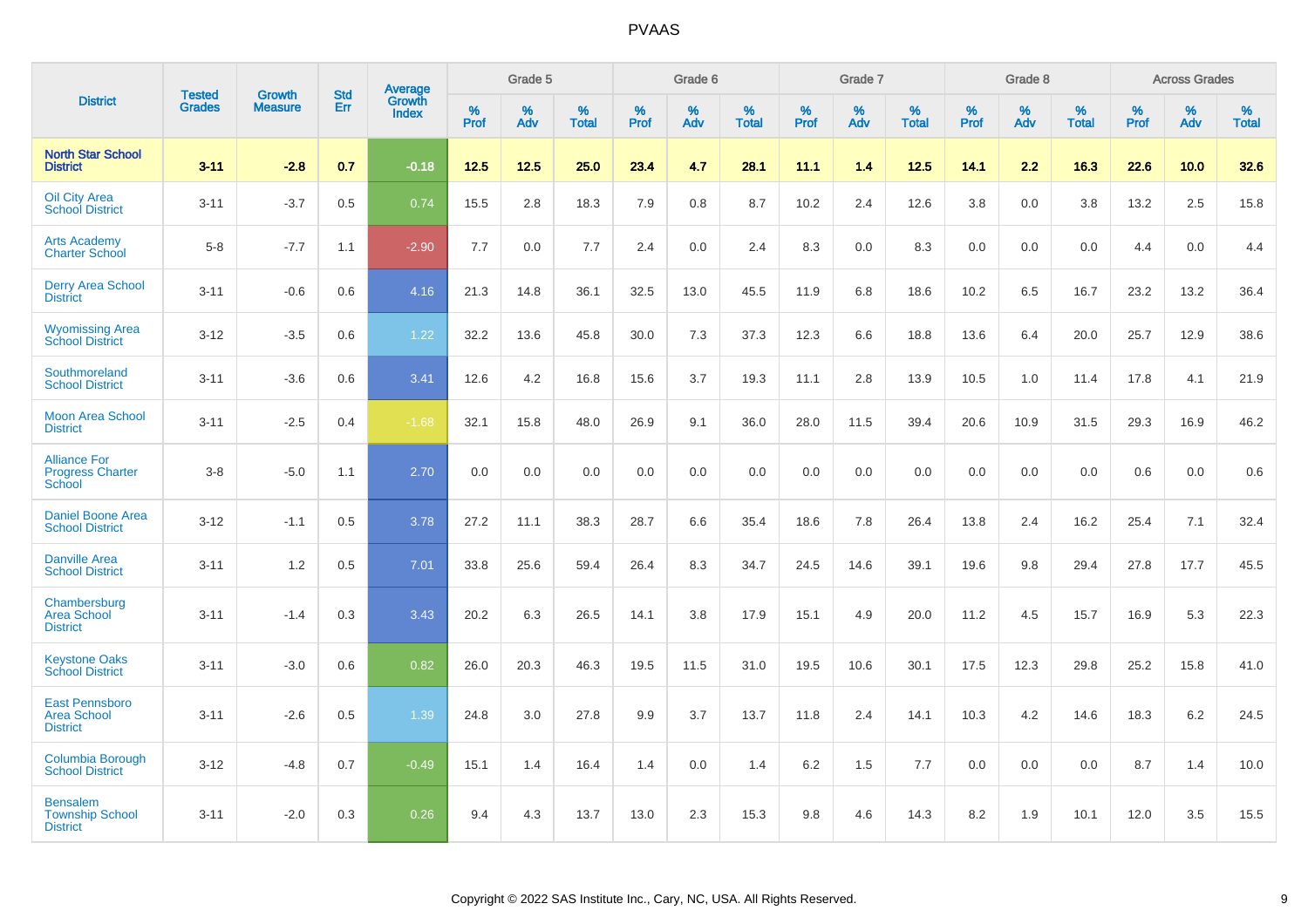|                                                                  | <b>Tested</b> |                          | <b>Std</b> | Average                |           | Grade 5  |                   |           | Grade 6  |                   |           | Grade 7  |                   |           | Grade 8  |                   |           | <b>Across Grades</b> |                   |
|------------------------------------------------------------------|---------------|--------------------------|------------|------------------------|-----------|----------|-------------------|-----------|----------|-------------------|-----------|----------|-------------------|-----------|----------|-------------------|-----------|----------------------|-------------------|
| <b>District</b>                                                  | <b>Grades</b> | Growth<br><b>Measure</b> | Err        | Growth<br><b>Index</b> | %<br>Prof | %<br>Adv | %<br><b>Total</b> | %<br>Prof | %<br>Adv | %<br><b>Total</b> | %<br>Prof | %<br>Adv | %<br><b>Total</b> | %<br>Prof | %<br>Adv | %<br><b>Total</b> | %<br>Prof | %<br>Adv             | %<br><b>Total</b> |
| <b>North Star School</b><br><b>District</b>                      | $3 - 11$      | $-2.8$                   | 0.7        | $-0.18$                | 12.5      | 12.5     | 25.0              | 23.4      | 4.7      | 28.1              | 11.1      | 1.4      | 12.5              | 14.1      | 2.2      | 16.3              | 22.6      | 10.0                 | 32.6              |
| Mechanicsburg<br><b>Area School</b><br><b>District</b>           | $3 - 11$      | $-1.3$                   | 0.4        | 1.94                   | 27.0      | 14.7     | 41.8              | 16.3      | 2.8      | 19.1              | 20.3      | 5.4      | 25.8              | 14.5      | 4.6      | 19.1              | 24.3      | 10.0                 | 34.2              |
| <b>Armstrong School</b><br><b>District</b>                       | $3 - 11$      | 0.7                      | 0.3        | 11.41                  | 25.3      | 10.5     | 35.8              | 26.6      | 13.3     | 39.9              | 21.4      | 4.3      | 25.7              | 20.5      | 3.8      | 24.3              | 25.7      | 9.4                  | 35.1              |
| People For People<br><b>Charter School</b>                       | $3 - 12$      | $-1.1$                   | 1.0        | 3.27                   | 0.0       | 0.0      | 0.0               | 0.0       | 0.0      | 0.0               | 2.4       | 0.0      | 2.4               | 0.0       | 0.0      | 0.0               | 1.3       | 0.0                  | 1.3               |
| <b>Peters Township</b><br><b>School District</b>                 | $3 - 11$      | 0.5                      | 0.4        | 5.86                   | 37.8      | 32.6     | 70.4              | 35.7      | 24.9     | 60.6              | 33.1      | 29.1     | 62.2              | 35.1      | 13.0     | 48.2              | 35.8      | 30.6                 | 66.3              |
| Elizabethtown<br><b>Area School</b><br><b>District</b>           | $3 - 12$      | 0.2                      | 0.4        | 10.73                  | 29.9      | 22.6     | 52.6              | 22.2      | 10.9     | 33.1              | 20.8      | 2.8      | 23.7              | 20.8      | 3.3      | 24.1              | 26.7      | 14.6                 | 41.2              |
| <b>Tulpehocken Area</b><br><b>School District</b>                | $3 - 12$      | $-1.2$                   | 0.6        | 1.70                   | 29.9      | 18.4     | 48.3              | 15.7      | 11.8     | 27.4              | 18.4      | 5.8      | 24.3              | 14.3      | 2.7      | 17.0              | 21.6      | 11.0                 | 32.6              |
| <b>Weatherly Area</b><br><b>School District</b>                  | $3 - 11$      | $-6.9$                   | 1.1        | $-1.18$                | 26.9      | 7.7      | 34.6              | 12.1      | 0.0      | 12.1              | 6.9       | 0.0      | 6.9               | 5.6       | 0.0      | 5.6               | 15.1      | 4.0                  | 19.1              |
| Community<br>Academy Of<br>Philadelphia<br><b>Charter School</b> | $3 - 11$      | $-5.7$                   | 0.9        | $-0.37$                | 4.9       | 2.4      | 7.3               | 0.0       | 0.0      | 0.0               | 0.0       | 0.0      | 0.0               | 0.0       | 0.0      | 0.0               | 2.4       | 1.0                  | 3.5               |
| Shenandoah<br><b>Valley School</b><br><b>District</b>            | $3 - 11$      | $-5.1$                   | 0.8        | 0.47                   | 11.9      | 3.0      | 14.9              | 19.6      | 2.0      | 21.6              | 1.7       | 3.4      | 5.1               | 3.6       | 0.0      | 3.6               | 12.0      | 3.5                  | 15.5              |
| <b>Neshannock</b><br><b>Township School</b><br><b>District</b>   | $3 - 10$      | $-3.2$                   | 0.7        | 0.96                   | 26.7      | 15.6     | 42.2              | 30.9      | 13.2     | 44.1              | 20.0      | 7.0      | 27.0              | 15.6      | 3.9      | 19.5              | 23.6      | 9.2                  | 32.8              |
| <b>Harbor Creek</b><br><b>School District</b>                    | $3 - 11$      | $-3.0$                   | 0.5        | 0.88                   | 35.1      | 17.5     | 52.6              | 35.8      | 14.2     | 50.0              | 25.9      | 13.3     | 39.2              | 20.8      | 7.1      | 27.9              | 32.8      | 17.9                 | 50.6              |
| <b>West Jefferson</b><br><b>Hills School District</b>            | $3 - 11$      | $-1.1$                   | 0.4        | 3.34                   | 35.0      | 17.5     | 52.5              | 24.8      | 3.3      | 28.0              | 22.8      | 6.3      | 29.1              | 21.7      | 4.4      | 26.1              | 30.8      | 13.4                 | 44.3              |
| <b>Ambridge Area</b><br><b>School District</b>                   | $3 - 12$      | $-3.4$                   | 0.6        | $-0.98$                | 17.8      | 5.1      | 22.9              | 13.2      | 0.9      | 14.2              | 11.9      | 0.8      | 12.7              | 10.7      | 0.8      | 11.6              | 15.7      | 5.2                  | 20.8              |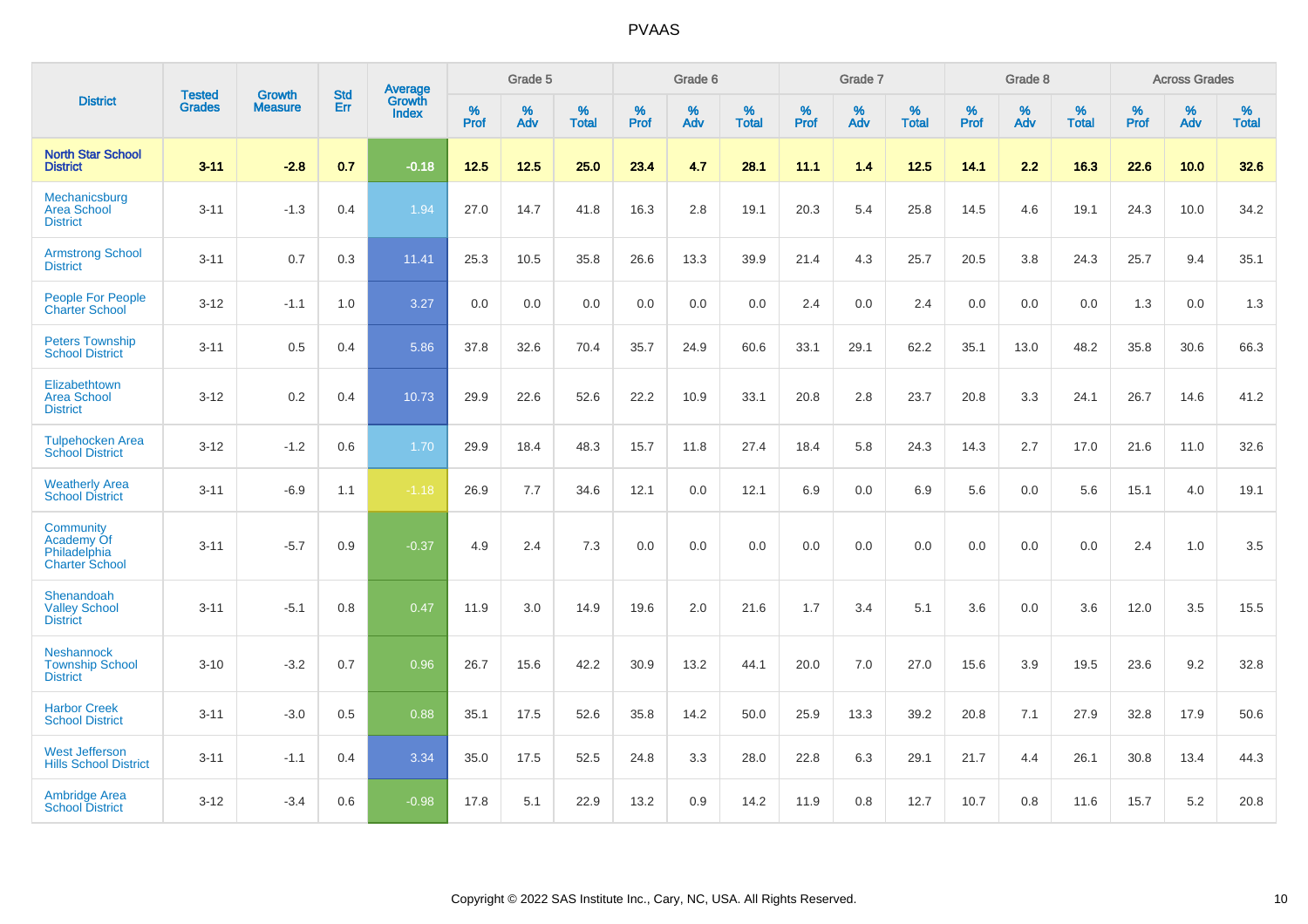|                                                                        | <b>Tested</b> | <b>Growth</b>  | <b>Std</b> | Average                       |              | Grade 5  |                   |           | Grade 6  |                   |           | Grade 7  |                   |           | Grade 8  |                   |           | <b>Across Grades</b> |                   |
|------------------------------------------------------------------------|---------------|----------------|------------|-------------------------------|--------------|----------|-------------------|-----------|----------|-------------------|-----------|----------|-------------------|-----------|----------|-------------------|-----------|----------------------|-------------------|
| <b>District</b>                                                        | <b>Grades</b> | <b>Measure</b> | Err        | <b>Growth</b><br><b>Index</b> | $\%$<br>Prof | %<br>Adv | %<br><b>Total</b> | %<br>Prof | %<br>Adv | %<br><b>Total</b> | %<br>Prof | %<br>Adv | %<br><b>Total</b> | %<br>Prof | %<br>Adv | %<br><b>Total</b> | %<br>Prof | %<br>Adv             | %<br><b>Total</b> |
| <b>North Star School</b><br><b>District</b>                            | $3 - 11$      | $-2.8$         | 0.7        | $-0.18$                       | 12.5         | 12.5     | 25.0              | 23.4      | 4.7      | 28.1              | 11.1      | 1.4      | 12.5              | 14.1      | 2.2      | 16.3              | 22.6      | 10.0                 | 32.6              |
| <b>Lincoln Park</b><br><b>Performing Arts</b><br><b>Charter School</b> | $7 - 11$      | $-4.4$         | 1.0        | $-0.45$                       |              |          |                   |           |          |                   | 33.9      | 5.4      | 39.3              | 11.5      | 3.4      | 14.9              | 20.3      | 4.2                  | 24.5              |
| <b>Lakeland School</b><br><b>District</b>                              | $3 - 11$      | $-2.1$         | 0.6        | 0.56                          | 29.3         | 2.7      | 32.0              | 25.5      | 6.4      | 31.9              | 26.9      | 4.8      | 31.7              | 5.7       | 0.0      | 5.7               | 24.0      | 5.5                  | 29.5              |
| <b>Penn Cambria</b><br><b>School District</b>                          | $3 - 11$      | $-1.7$         | 0.6        | 3.05                          | 23.8         | 1.8      | 25.7              | 20.6      | 2.0      | 22.6              | 12.3      | 0.0      | 12.3              | 11.8      | 1.6      | 13.4              | 18.9      | 3.5                  | 22.5              |
| <b>Collegium Charter</b><br>School                                     | $3 - 10$      | $-1.0$         | 0.4        | 2.29                          | 15.6         | 3.0      | 18.6              | 10.6      | 1.1      | 11.6              | 8.0       | 2.3      | 10.3              | 7.6       | 2.8      | 10.3              | 14.4      | 3.4                  | 17.8              |
| <b>Wyoming Valley</b><br>West School<br><b>District</b>                | $3 - 11$      | $-0.6$         | 0.5        | 1.83                          | 9.2          | 2.7      | 11.9              | 13.8      | 2.1      | 15.9              | 10.8      | 0.0      | 10.8              | 10.5      | 2.9      | 13.4              | 11.8      | 2.4                  | 14.3              |
| <b>Millersburg Area</b><br><b>School District</b>                      | $3 - 11$      | $-2.3$         | 0.8        | 3.45                          | 37.2         | 19.6     | 56.9              | 15.1      | 3.8      | 18.9              | 18.8      | 1.6      | 20.3              | 8.1       | 1.6      | 9.7               | 23.6      | 9.2                  | 32.8              |
| <b>Propel Charter</b><br>School - East                                 | $3 - 8$       | $-4.2$         | 1.0        | 1.61                          | 2.5          | 0.0      | 2.5               | 11.4      | 0.0      | 11.4              | 9.4       | 3.1      | 12.5              | 0.0       | 0.0      | 0.0               | 9.4       | 0.5                  | 9.9               |
| <b>West Allegheny</b><br><b>School District</b>                        | $3 - 12$      | 1.0            | 0.4        | 10.83                         | 32.7         | 40.9     | 73.6              | 33.6      | 21.4     | 55.0              | 27.5      | 20.6     | 48.1              | 23.4      | 11.2     | 34.6              | 31.3      | 30.8                 | 62.1              |
| <b>Wyalusing Area</b><br><b>School District</b>                        | $3 - 12$      | 1.6            | 0.6        | 7.67                          | 12.0         | 4.8      | 16.9              | 17.8      | 4.0      | 21.8              | 14.6      | 7.9      | 22.5              | 9.6       | 1.0      | 10.6              | 16.5      | 5.1                  | 21.5              |
| <b>Palisades School</b><br><b>District</b>                             | $3 - 11$      | 1.0            | 0.6        | 4.66                          | 33.3         | 16.7     | 50.0              | 27.6      | 4.1      | 31.6              | 32.4      | 6.9      | 39.2              | 19.3      | 1.1      | 20.4              | 31.4      | 13.6                 | 45.0              |
| <b>West Shore School</b><br><b>District</b>                            | $3 - 12$      | $-1.6$         | 0.3        | $-1.96$                       | 26.7         | 11.3     | 38.1              | 24.5      | 4.3      | 28.8              | 13.5      | 7.4      | 20.9              | 16.1      | 7.2      | 23.3              | 22.8      | 10.8                 | 33.5              |
| <b>South Allegheny</b><br><b>School District</b>                       | $3 - 11$      | $-5.4$         | 0.9        | $-1.61$                       | 25.9         | 1.7      | 27.6              | 2.0       | 2.0      | 4.1               | 7.9       | 2.6      | 10.5              | 12.5      | 2.5      | 15.0              | 16.9      | 2.7                  | 19.6              |
| <b>New Kensington-</b><br><b>Arnold School</b><br><b>District</b>      | $3 - 11$      | $-1.9$         | 0.6        | 6.23                          | 9.1          | 0.9      | 10.0              | 12.5      | 5.8      | 18.3              | 4.4       | $0.0\,$  | 4.4               | 1.2       | 0.0      | 1.2               | 11.4      | 2.6                  | 14.0              |
| <b>East Allegheny</b><br><b>School District</b>                        | $3 - 11$      | $-3.9$         | 0.7        | $-0.28$                       | 9.1          | 3.4      | 12.5              | 8.5       | 2.4      | 11.0              | 13.8      | 0.0      | 13.8              | 5.8       | 0.0      | 5.8               | 9.0       | 2.1                  | 11.1              |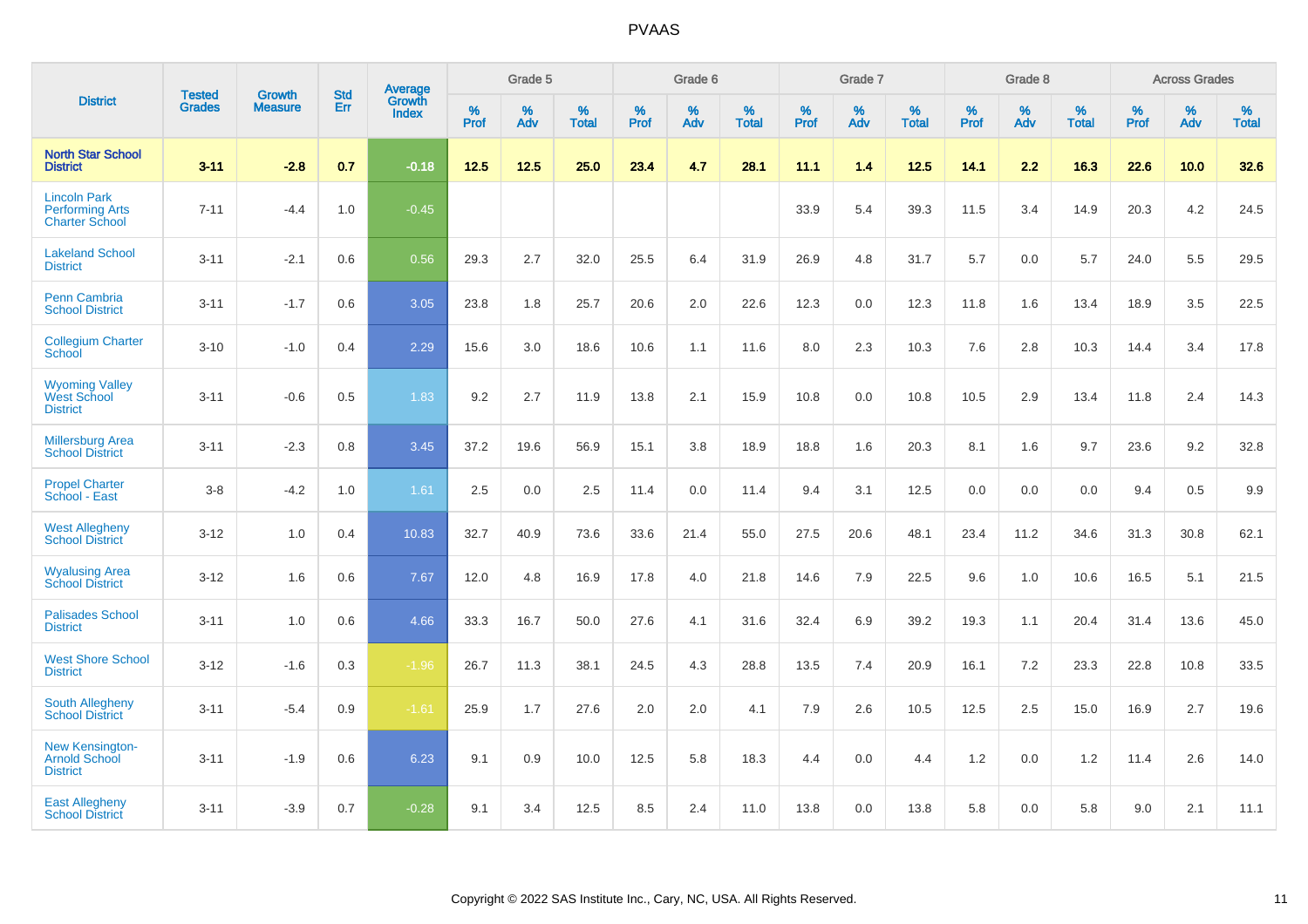|                                                           | <b>Tested</b> | <b>Growth</b>  | <b>Std</b> | Average                |                     | Grade 5  |                   |                     | Grade 6  |                   |              | Grade 7  |                   |                     | Grade 8  |                   |                     | <b>Across Grades</b> |                   |
|-----------------------------------------------------------|---------------|----------------|------------|------------------------|---------------------|----------|-------------------|---------------------|----------|-------------------|--------------|----------|-------------------|---------------------|----------|-------------------|---------------------|----------------------|-------------------|
| <b>District</b>                                           | <b>Grades</b> | <b>Measure</b> | Err        | Growth<br><b>Index</b> | $\%$<br><b>Prof</b> | %<br>Adv | %<br><b>Total</b> | $\%$<br><b>Prof</b> | %<br>Adv | %<br><b>Total</b> | $\%$<br>Prof | %<br>Adv | %<br><b>Total</b> | $\%$<br><b>Prof</b> | %<br>Adv | %<br><b>Total</b> | $\%$<br><b>Prof</b> | %<br>Adv             | %<br><b>Total</b> |
| <b>North Star School</b><br><b>District</b>               | $3 - 11$      | $-2.8$         | 0.7        | $-0.18$                | $12.5$              | $12.5$   | 25.0              | 23.4                | 4.7      | 28.1              | 11.1         | 1.4      | $12.5$            | 14.1                | 2.2      | 16.3              | 22.6                | 10.0                 | 32.6              |
| <b>Steel Valley</b><br><b>School District</b>             | $3 - 11$      | $-2.8$         | 0.7        | 4.51                   | 12.0                | 2.4      | 14.5              | 11.3                | 6.4      | 17.7              | 18.1         | 4.8      | 22.9              | 9.5                 | 4.0      | 13.5              | 18.3                | $7.3$                | 25.6              |
| <b>Schuylkill Haven</b><br>Area School<br><b>District</b> | $3 - 11$      | $-3.0$         | 0.7        | 2.62                   | 11.9                | 1.2      | 13.1              | 4.9                 | 1.2      | 6.2               | 20.0         | 4.2      | 24.2              | 5.8                 | 0.0      | 5.8               | 17.6                | 5.5                  | 23.1              |
| <b>Abington Heights</b><br><b>School District</b>         | $3 - 11$      | $-1.7$         | 0.5        | 0.31                   | 29.2                | 13.3     | 42.5              | 21.1                | 6.7      | 27.8              | 31.5         | 7.9      | 39.4              |                     |          |                   | 30.5                | 14.3                 | 44.8              |
| <b>Fairview School</b><br><b>District</b>                 | $3 - 11$      | $-0.6$         | 0.5        | 3.58                   | 31.8                | 12.7     | 44.4              | 24.8                | 11.3     | 36.1              | 29.4         | 11.6     | 41.1              | 30.8                | 12.0     | 42.9              | 32.4                | 15.4                 | 47.7              |
| Dover Area School<br><b>District</b>                      | $3 - 12$      | $-1.9$         | 0.4        | 0.24                   | 24.5                | 8.2      | 32.7              | 24.5                | 3.6      | 28.1              | 22.4         | 9.0      | 31.4              | 14.1                | 6.2      | 20.3              | 24.8                | 10.2                 | 35.0              |
| <b>Mifflin County</b><br><b>School District</b>           | $3 - 11$      | 1.8            | 0.3        | 8.99                   | 26.6                | 10.4     | 37.0              | 13.8                | 4.6      | 18.4              | 10.3         | 3.8      | 14.1              | 10.7                | 1.5      | 12.2              | 17.7                | 5.5                  | 23.2              |
| <b>Roberto Clemente</b><br><b>Charter School</b>          | $3 - 12$      | $-4.0$         | 0.9        | 1.79                   | 5.6                 | 0.0      | 5.6               | 0.0                 | 0.0      | 0.0               | 0.0          | 0.0      | 0.0               | 0.0                 | 0.0      | 0.0               | 3.0                 | 0.0                  | 3.0               |
| <b>Spring Grove Area</b><br><b>School District</b>        | $3 - 11$      | $-1.9$         | 0.4        | 1.46                   | 30.9                | 11.5     | 42.4              | 31.2                | 15.8     | 47.0              | 23.2         | 11.2     | 34.4              | 5.2                 | 3.2      | 8.4               | 26.1                | 15.4                 | 41.5              |
| <b>Garnet Valley</b><br><b>School District</b>            | $3 - 10$      | $-2.1$         | 0.4        | $-2.57$                | 26.5                | 22.8     | 49.3              | 30.8                | 18.2     | 49.0              | 28.0         | 20.7     | 48.7              | 21.5                | 10.3     | 31.8              | 29.2                | 18.6                 | 47.8              |
| Lampeter-<br><b>Strasburg School</b><br><b>District</b>   | $3 - 12$      | $-0.2$         | 0.4        | 3.38                   | 38.6                | 13.5     | 52.2              | 32.4                | 4.9      | 37.2              | 36.0         | 7.1      | 43.2              | 22.6                | 10.6     | 33.2              | 34.5                | 12.8                 | 47.4              |
| <b>Butler Area School</b><br><b>District</b>              | $3 - 11$      | 0.7            | 0.3        | 9.95                   | 36.3                | 13.7     | 50.0              | 23.1                | 5.4      | 28.5              | 15.2         | 9.0      | 24.2              | 16.4                | 9.0      | 25.4              | 25.4                | 11.6                 | 37.0              |
| <b>Cornell School</b><br><b>District</b>                  | $3 - 11$      | $-3.1$         | 1.1        | 4.74                   | 10.0                | 6.7      | 16.7              | 14.0                | 0.0      | 14.0              | $7.7$        | 0.0      | 7.7               | 0.0                 | 0.0      | 0.0               | 12.2                | 2.8                  | 15.0              |
| <b>South Middleton</b><br><b>School District</b>          | $3 - 11$      | $-1.1$         | 0.5        | 2.74                   | 28.8                | 22.7     | 51.5              | 23.8                | 4.0      | 27.8              | 20.7         | 7.1      | 27.8              | 16.8                | 9.2      | 26.0              | 25.9                | 15.1                 | 41.0              |
| Wissahickon<br><b>School District</b>                     | $3 - 10$      | $-0.4$         | 0.3        | 4.99                   | 32.3                | 30.1     | 62.4              | 34.5                | 16.2     | 50.7              | 31.3         | 19.5     | 50.8              | 20.0                | 17.9     | 37.9              | 30.3                | 27.2                 | 57.4              |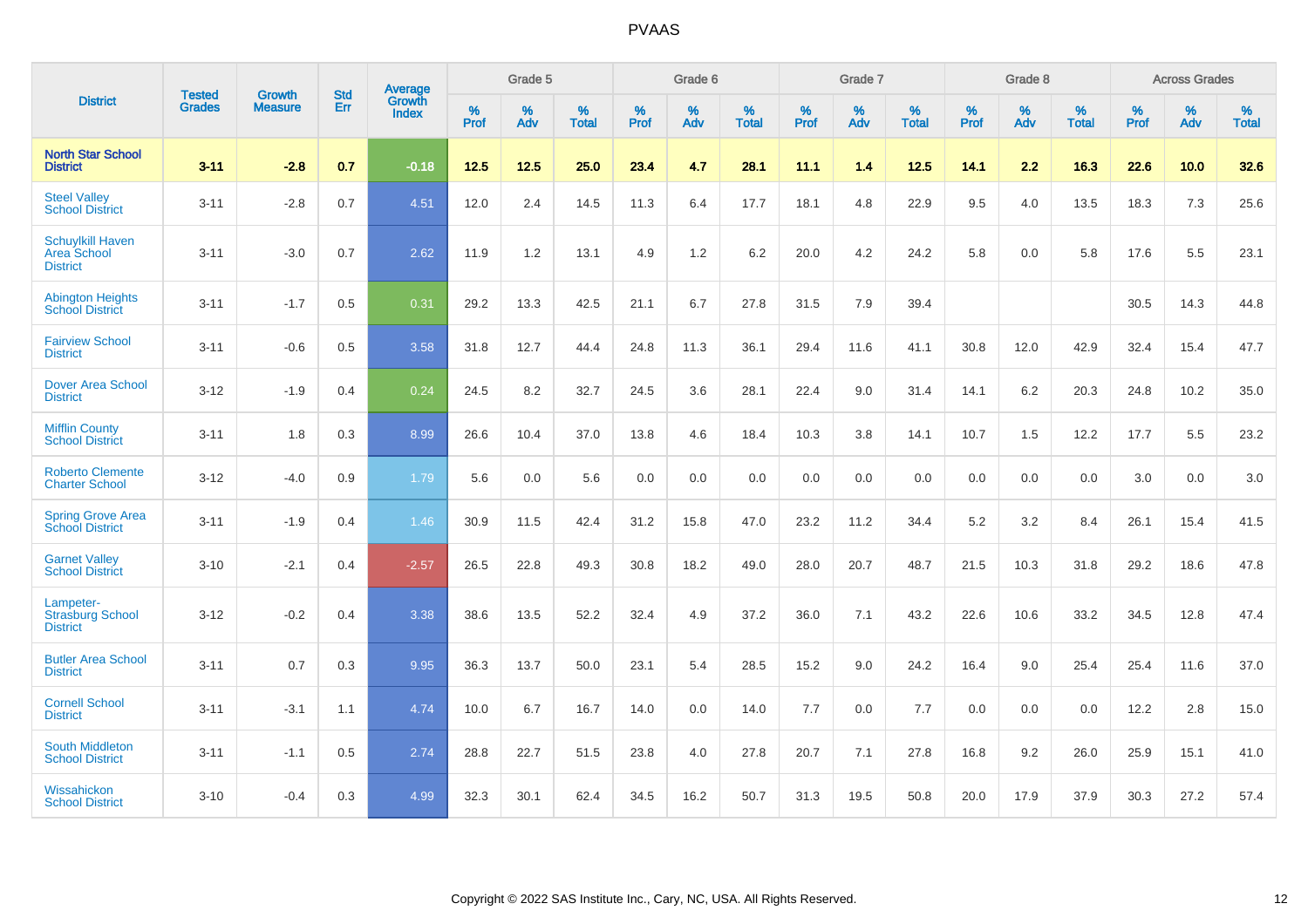|                                                                          | <b>Tested</b> | <b>Growth</b>  | <b>Std</b> |                                          |              | Grade 5  |                   |              | Grade 6  |                   |              | Grade 7  |                   |           | Grade 8  |                   |              | <b>Across Grades</b> |                   |
|--------------------------------------------------------------------------|---------------|----------------|------------|------------------------------------------|--------------|----------|-------------------|--------------|----------|-------------------|--------------|----------|-------------------|-----------|----------|-------------------|--------------|----------------------|-------------------|
| <b>District</b>                                                          | <b>Grades</b> | <b>Measure</b> | Err        | <b>Average</b><br>Growth<br><b>Index</b> | $\%$<br>Prof | %<br>Adv | %<br><b>Total</b> | $\%$<br>Prof | %<br>Adv | %<br><b>Total</b> | $\%$<br>Prof | %<br>Adv | %<br><b>Total</b> | %<br>Prof | %<br>Adv | %<br><b>Total</b> | $\%$<br>Prof | %<br>Adv             | %<br><b>Total</b> |
| <b>North Star School</b><br><b>District</b>                              | $3 - 11$      | $-2.8$         | 0.7        | $-0.18$                                  | 12.5         | 12.5     | 25.0              | 23.4         | 4.7      | 28.1              | 11.1         | 1.4      | 12.5              | 14.1      | 2.2      | 16.3              | 22.6         | 10.0                 | 32.6              |
| <b>Lehigh Valley</b><br><b>Academy Regional</b><br><b>Charter School</b> | $3 - 11$      | $-3.0$         | 0.5        | $-1.04$                                  | 22.5         | 7.5      | 30.0              | 16.4         | 3.1      | 19.5              | 7.4          | 1.8      | 9.3               | 5.5       | 0.9      | 6.4               | 17.4         | 4.4                  | 21.8              |
| <b>Southern York</b><br><b>County School</b><br><b>District</b>          | $3 - 11$      | $-0.3$         | 0.5        | 7.16                                     | 25.6         | 7.0      | 32.7              | 36.1         | 8.9      | 45.0              | 18.8         | 5.4      | 24.3              | 11.5      | 3.0      | 14.5              | 25.1         | 8.0                  | 33.0              |
| <b>Central Greene</b><br><b>School District</b>                          | $3 - 11$      | $-1.8$         | 0.6        | 2.52                                     | 16.5         | 2.9      | 19.4              | 17.1         | 0.0      | 17.1              | 11.7         | 5.8      | 17.5              | 9.3       | 0.9      | 10.2              | 14.7         | 3.7                  | 18.4              |
| <b>Blairsville-</b><br><b>Saltsburg School</b><br><b>District</b>        | $3 - 11$      | $-2.7$         | 0.6        | 2.20                                     | 28.9         | 20.6     | 49.5              | 15.4         | 9.9      | 25.3              | 19.4         | 8.2      | 27.6              | 18.8      | 8.2      | 27.1              | 22.2         | 12.6                 | 34.8              |
| <b>Upper Merion Area</b><br><b>School District</b>                       | $3 - 11$      | $-1.3$         | 0.4        | 3.72                                     | 34.4         | 16.7     | 51.1              | 27.9         | 11.7     | 39.6              | 26.4         | 7.1      | 33.5              | 11.7      | 7.8      | 19.4              | 26.8         | 17.0                 | 43.8              |
| <b>Upper Darby</b><br><b>School District</b>                             | $3 - 12$      | $-0.4$         | 0.3        | 5.21                                     | 12.6         | 3.0      | 15.6              | 6.9          | 0.7      | 7.6               | 5.4          | 2.9      | 8.3               | $7.5\,$   | 1.4      | 8.8               | 10.5         | 2.2                  | 12.8              |
| <b>Moniteau School</b><br><b>District</b>                                | $3 - 11$      | $-2.7$         | 0.7        | $-0.13$                                  | 32.5         | 8.4      | 41.0              | 22.9         | 8.4      | 31.3              | 11.0         | 2.4      | 13.4              | 11.1      | 0.0      | 11.1              | 23.7         | 9.2                  | 32.9              |
| <b>York Academy</b><br><b>Regional Charter</b><br>School                 | $3 - 11$      | $-4.4$         | 0.8        | 1.08                                     | 10.0         | 11.7     | 21.7              | 13.6         | 6.8      | 20.3              | 7.3          | 5.4      | 12.7              | 19.3      | 0.0      | 19.3              | 18.4         | 9.5                  | 27.9              |
| <b>Propel Charter</b><br>School-Montour                                  | $3 - 10$      | $-2.8$         | 0.7        | 1.07                                     | 4.9          | 1.6      | 6.6               | 4.6          | 0.0      | 4.6               | 3.1          | 0.0      | 3.1               | 3.2       | 0.0      | 3.2               | 4.8          | 1.6                  | 6.4               |
| <b>North Allegheny</b><br><b>School District</b>                         | $3 - 11$      | 0.3            | 0.3        | 4.51                                     | 38.5         | 35.1     | 73.5              | 35.2         | 13.4     | 48.6              | 31.8         | 23.8     | 55.6              | 25.9      | 16.5     | 42.4              | 34.1         | 26.8                 | 60.9              |
| <b>South Fayette</b><br><b>Township School</b><br><b>District</b>        | $3 - 11$      | 0.2            | 0.4        | 6.88                                     | 37.5         | 23.5     | 61.0              | 40.8         | 18.4     | 59.2              | 35.5         | 24.3     | 59.8              | 30.9      | 20.9     | 51.8              | 35.4         | 28.3                 | 63.7              |
| <b>Chichester School</b><br><b>District</b>                              | $3 - 11$      | $-3.7$         | 0.7        | 1.84                                     | 6.7          | 1.1      | 7.9               | 6.8          | 2.7      | 9.5               | 5.0          | 6.2      | 11.2              | 4.2       | 0.0      | 4.2               | 9.0          | 3.2                  | 12.2              |
| <b>Valley View School</b><br><b>District</b>                             | $3 - 11$      | $-2.3$         | 0.8        | 1.14                                     | 26.2         | 0.9      | 27.1              | 5.8          | $1.2$    | 6.9               | 9.8          | 2.4      | 12.2              | 7.9       | 0.0      | 7.9               | 18.2         | 2.7                  | 20.9              |
| <b>Mid Valley School</b><br><b>District</b>                              | $3 - 10$      | 1.5            | 0.6        | 5.23                                     | 22.9         | 10.4     | 33.3              | 15.0         | 2.4      | 17.3              | 15.3         | 0.0      | 15.3              | 6.7       | 0.7      | 7.4               | 17.5         | 4.6                  | 22.0              |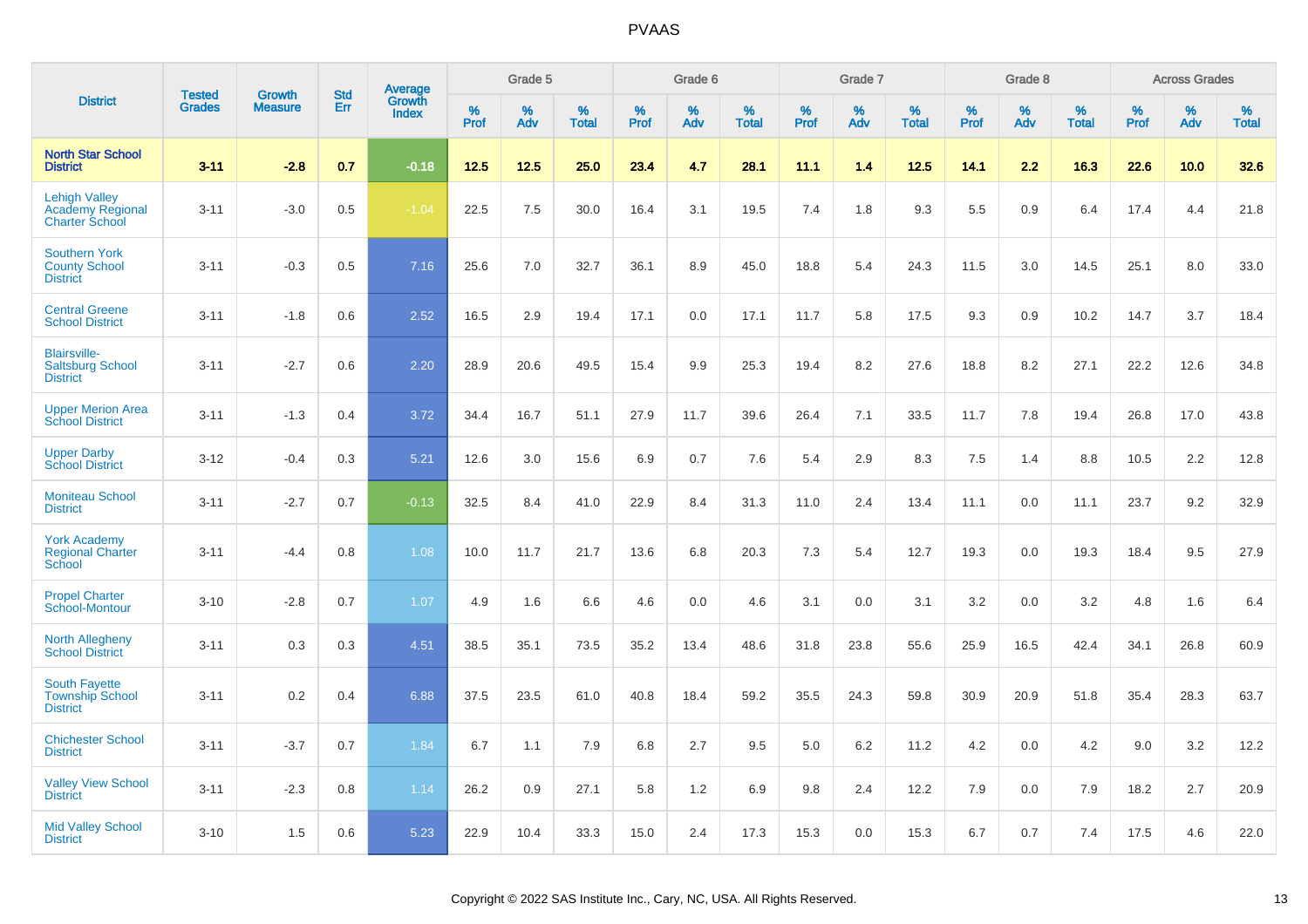|                                                              | <b>Tested</b> |                                 | <b>Std</b> | Average                |              | Grade 5  |                   |              | Grade 6  |                   |              | Grade 7  |                   |              | Grade 8  |                   |              | <b>Across Grades</b> |                   |
|--------------------------------------------------------------|---------------|---------------------------------|------------|------------------------|--------------|----------|-------------------|--------------|----------|-------------------|--------------|----------|-------------------|--------------|----------|-------------------|--------------|----------------------|-------------------|
| <b>District</b>                                              | <b>Grades</b> | <b>Growth</b><br><b>Measure</b> | Err        | Growth<br><b>Index</b> | $\%$<br>Prof | %<br>Adv | %<br><b>Total</b> | $\%$<br>Prof | %<br>Adv | %<br><b>Total</b> | $\%$<br>Prof | %<br>Adv | %<br><b>Total</b> | $\%$<br>Prof | %<br>Adv | %<br><b>Total</b> | $\%$<br>Prof | %<br>Adv             | %<br><b>Total</b> |
| <b>North Star School</b><br><b>District</b>                  | $3 - 11$      | $-2.8$                          | 0.7        | $-0.18$                | 12.5         | 12.5     | 25.0              | 23.4         | 4.7      | 28.1              | 11.1         | 1.4      | 12.5              | 14.1         | 2.2      | 16.3              | 22.6         | 10.0                 | 32.6              |
| <b>Commodore Perry</b><br><b>School District</b>             | $3 - 11$      | $-5.2$                          | 1.1        | 0.56                   | 38.7         | 9.7      | 48.4              | 9.7          | 0.0      | 9.7               | 8.1          | 2.7      | 10.8              | 20.0         | 8.0      | 28.0              | 20.6         | 7.2                  | 27.8              |
| Northwood<br><b>Academy Charter</b><br><b>School</b>         | $3 - 8$       | $-3.7$                          | 0.7        | $-0.69$                | 6.6          | 1.3      | 7.9               | 5.2          | 0.0      | 5.2               | 8.7          | 1.4      | 10.1              | 10.7         | 1.8      | 12.5              | 6.3          | 0.9                  | 7.2               |
| <b>Franklin Towne</b><br>Charter<br><b>Elementary School</b> | $3 - 8$       | $-6.2$                          | 1.2        | $-2.25$                | 24.1         | 10.3     | 34.5              | 18.5         | 14.8     | 33.3              | 14.3         | 3.6      | 17.9              | 4.6          | 0.0      | 4.6               | 24.3         | 9.6                  | 33.9              |
| <b>North Star School</b><br><b>District</b>                  | $3 - 11$      | $-2.8$                          | 0.7        | $-0.18$                | 12.5         | 12.5     | 25.0              | 23.4         | 4.7      | 28.1              | 11.1         | 14       | 12.5              | 14.1         | 2.2      | 16.3              | 22.6         | 10.0                 | 32.6              |
| Spring-Ford Area<br><b>School District</b>                   | $3 - 11$      | 1.6                             | 0.3        | 9.56                   | 36.6         | 13.0     | 49.6              | 33.2         | 16.5     | 49.7              | 34.3         | 16.3     | 50.6              | 23.1         | 9.8      | 32.9              | 34.2         | 19.2                 | 53.4              |
| <b>Propel Charter</b><br>School-Pitcairn                     | $3 - 8$       | $-5.7$                          | 1.1        | $-1.88$                | 0.0          | 0.0      | 0.0               | 7.4          | 0.0      | 7.4               | 0.0          | 0.0      | 0.0               | 0.0          | 0.0      | 0.0               | 5.5          | 0.0                  | 5.5               |
| Pocono Mountain<br><b>School District</b>                    | $3 - 12$      | $-3.0$                          | 0.6        | 0.33                   | 23.9         | 8.1      | 32.0              | 12.4         | 4.3      | 16.7              | 10.6         | 3.5      | 14.2              | 7.8          | 2.9      | 10.8              | 18.3         | 6.6                  | 24.9              |
| 21st Century Cyber<br><b>Charter School</b>                  | $6 - 12$      | $-3.4$                          | 0.7        | $-1.54$                |              |          |                   | 19.1         | 9.1      | 28.2              | 21.6         | 6.0      | 27.6              | 11.3         | 3.3      | 14.7              | 17.0         | 5.8                  | 22.8              |
| <b>Lakeview School</b><br><b>District</b>                    | $3 - 11$      | $-3.9$                          | 0.8        | 0.54                   | 28.6         | 18.4     | 46.9              | 30.0         | 7.1      | 37.1              | 22.2         | 1.6      | 23.8              | 21.0         | 1.6      | 22.6              | 28.3         | 13.3                 | 41.6              |
| Norwin School<br><b>District</b>                             | $3 - 11$      | $-0.5$                          | 0.3        | 3.82                   | 31.7         | 25.2     | 56.9              | 37.2         | 20.7     | 58.0              | 42.6         | 14.9     | 57.4              | 32.4         | 5.4      | 37.7              | 36.5         | 21.0                 | 57.4              |
| <b>Conewago Valley</b><br><b>School District</b>             | $3 - 12$      | 1.2                             | 0.4        | 6.92                   | 26.3         | 8.6      | 35.0              | 29.9         | 10.6     | 40.5              | 19.9         | 3.8      | 23.6              | 17.4         | 1.1      | 18.4              | 25.3         | 8.6                  | 33.9              |
| Independence<br><b>Charter School</b>                        | $3 - 8$       | 1.4                             | 0.7        | 5.93                   | 13.7         | 4.1      | 17.8              | 26.8         | 4.9      | 31.7              | 21.0         | 4.9      | 25.9              | 24.1         | 8.6      | 32.8              | 19.7         | 7.2                  | 26.9              |
| <b>Williams Valley</b><br><b>School District</b>             | $3 - 11$      | 0.1                             | 0.8        | 3.83                   | 31.8         | 6.8      | 38.6              | 5.2          | 0.0      | 5.2               | 8.0          | 1.3      | 9.3               | 9.4          | 1.6      | 10.9              | 12.8         | 1.6                  | 14.4              |
| <b>Rockwood Area</b><br><b>School District</b>               | $3 - 11$      | $-2.1$                          | 0.9        | 2.50                   | 34.2         | 12.2     | 46.3              | 16.7         | 21.4     | 38.1              | 15.6         | 2.2      | 17.8              | 12.7         | 7.9      | 20.6              | 19.1         | 9.4                  | 28.5              |
| <b>Montoursville Area</b><br><b>School District</b>          | $3 - 12$      | $-1.9$                          | 0.5        | $-0.02$                | 31.1         | 12.9     | 43.9              | 28.8         | 8.0      | 36.8              | 25.2         | 6.7      | 31.8              | 19.9         | 8.5      | 28.4              | 28.2         | 11.2                 | 39.4              |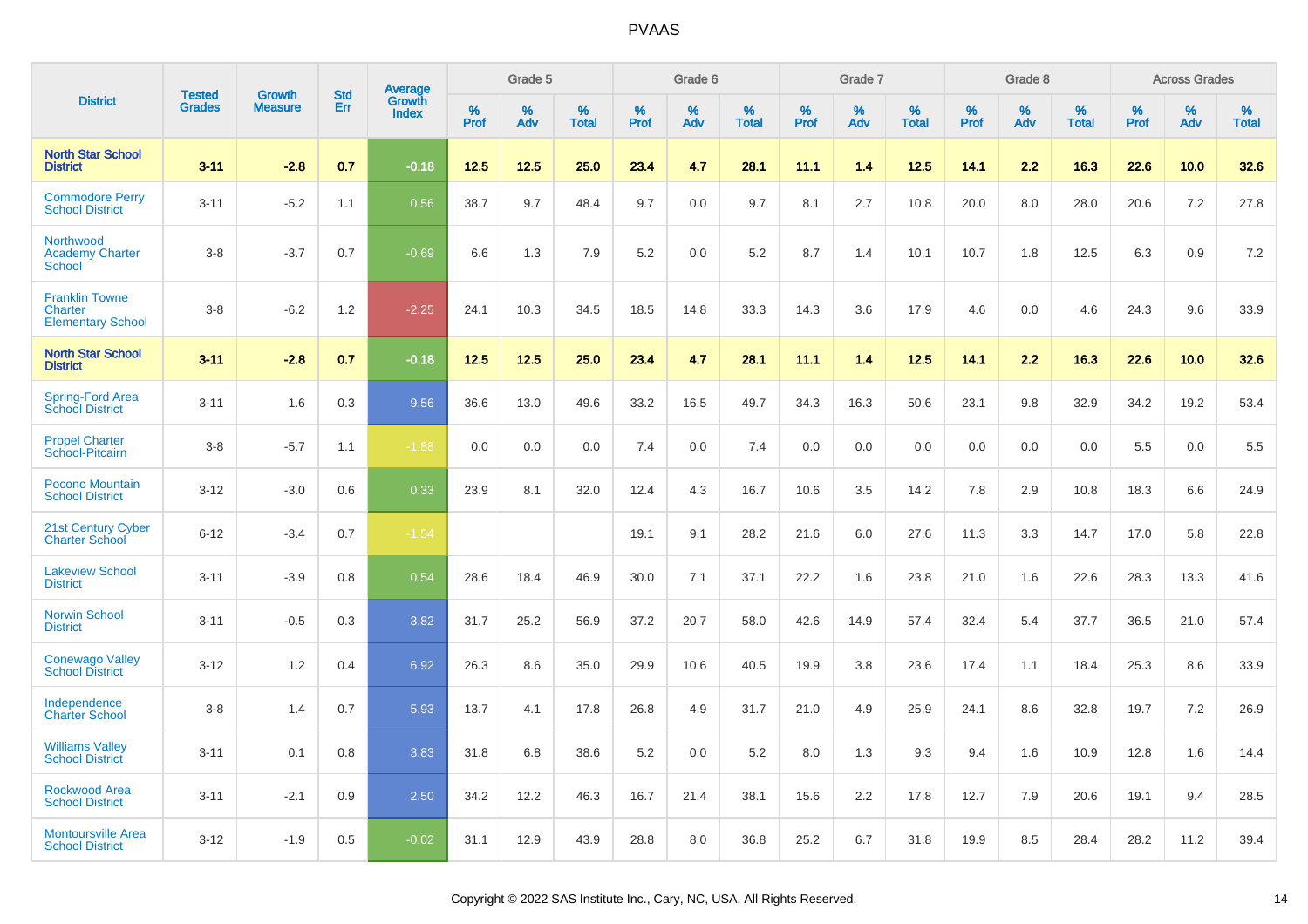|                                                                    | <b>Tested</b> | <b>Growth</b>  | <b>Std</b> | Average                |                     | Grade 5  |                   |                     | Grade 6  |                   |              | Grade 7  |                   |                     | Grade 8  |                   |                     | <b>Across Grades</b> |                   |
|--------------------------------------------------------------------|---------------|----------------|------------|------------------------|---------------------|----------|-------------------|---------------------|----------|-------------------|--------------|----------|-------------------|---------------------|----------|-------------------|---------------------|----------------------|-------------------|
| <b>District</b>                                                    | <b>Grades</b> | <b>Measure</b> | <b>Err</b> | Growth<br><b>Index</b> | $\%$<br><b>Prof</b> | %<br>Adv | %<br><b>Total</b> | $\%$<br><b>Prof</b> | %<br>Adv | %<br><b>Total</b> | $\%$<br>Prof | %<br>Adv | %<br><b>Total</b> | $\%$<br><b>Prof</b> | %<br>Adv | %<br><b>Total</b> | $\%$<br><b>Prof</b> | %<br>Adv             | %<br><b>Total</b> |
| <b>North Star School</b><br><b>District</b>                        | $3 - 11$      | $-2.8$         | 0.7        | $-0.18$                | 12.5                | $12.5$   | 25.0              | 23.4                | 4.7      | 28.1              | 11.1         | 1.4      | 12.5              | 14.1                | 2.2      | 16.3              | 22.6                | 10.0                 | 32.6              |
| <b>Jenkintown School</b><br><b>District</b>                        | $3 - 11$      | $-5.2$         | 1.0        | $-0.07$                | 35.4                | 12.5     | 47.9              | 18.9                | 8.1      | 27.0              | 16.0         | 0.0      | 16.0              | 8.0                 | 4.0      | 12.0              | 29.0                | 16.2                 | 45.2              |
| <b>Pan American</b><br><b>Academy Charter</b><br><b>School</b>     | $3 - 8$       | 0.3            | 0.8        | 2.25                   | 1.7                 | 0.0      | 1.7               | 2.3                 | 0.0      | 2.3               | 3.4          | 0.0      | 3.4               | 0.0                 | 0.0      | 0.0               | 2.4                 | 0.3                  | 2.7               |
| <b>Green Woods</b><br><b>Charter School</b>                        | $3 - 8$       | $-0.3$         | 0.8        | 2.38                   | 16.7                | 3.3      | 20.0              | 27.1                | 11.9     | 39.0              | 16.1         | 5.4      | 21.4              | 17.3                | 3.8      | 21.2              | 21.3                | 8.3                  | 29.6              |
| <b>Mcguffey School</b><br><b>District</b>                          | $3 - 11$      | $-2.0$         | 0.6        | 2.55                   | 25.9                | 2.8      | 28.7              | 13.7                | 2.0      | 15.7              | 4.7          | 0.0      | 4.7               | 5.6                 | 3.2      | 8.9               | 17.6                | 5.0                  | 22.6              |
| <b>Upper Moreland</b><br><b>Township School</b><br><b>District</b> | $3 - 11$      | $-0.1$         | 0.4        | 4.58                   | 28.5                | 10.6     | 39.1              | 16.1                | 10.8     | 26.9              | 21.7         | 10.6     | 32.3              | 18.9                | 12.1     | 31.1              | 23.9                | 11.6                 | 35.5              |
| <b>Belmont Charter</b><br><b>School</b>                            | $3 - 10$      | $-0.8$         | 0.8        | 2.15                   | 1.6                 | $0.0\,$  | 1.6               | 4.0                 | 0.0      | 4.0               | 0.0          | 0.0      | 0.0               | 5.6                 | $0.0\,$  | 5.6               | 2.8                 | 0.6                  | 3.4               |
| <b>Big Beaver Falls</b><br>Area School<br><b>District</b>          | $3 - 11$      | $-1.7$         | 0.6        | 1.44                   | 19.6                | 2.0      | 21.6              | 5.4                 | 0.9      | 6.4               | 8.3          | 1.0      | 9.4               | 1.0                 | 1.0      | 2.1               | 12.5                | 1.1                  | 13.6              |
| <b>Innovative Arts</b><br><b>Academy Charter</b><br>School         | $6 - 11$      | $-1.5$         | 0.8        | 5.73                   |                     |          |                   | 0.0                 | 0.0      | 0.0               | 0.0          | 0.0      | 0.0               | 3.4                 | 0.0      | 3.4               | 1.4                 | 0.0                  | 1.4               |
| <b>Fort Cherry School</b><br><b>District</b>                       | $3 - 10$      | $-3.8$         | 0.8        | $-0.22$                | 19.3                | 19.3     | 38.6              | 29.8                | 8.8      | 38.6              | 14.3         | 5.4      | 19.6              | 9.3                 | 4.6      | 14.0              | 21.9                | 9.6                  | 31.5              |
| <b>Chartiers-Houston</b><br><b>School District</b>                 | $3 - 10$      | $-2.5$         | 0.7        | 1.15                   | 25.6                | 12.2     | 37.8              | 35.1                | 2.6      | 37.7              | 20.5         | 1.3      | 21.8              | 18.3                | 5.6      | 23.9              | 28.7                | 8.2                  | 36.9              |
| <b>First Philadelphia</b><br>Preparatory<br><b>Charter School</b>  | $3 - 8$       | $-2.3$         | 0.6        | 1.67                   | 1.2                 | 0.0      | 1.2               | 1.1                 | 0.0      | 1.1               | 1.3          | 0.0      | 1.3               | 4.0                 | 0.0      | 4.0               | 2.4                 | 0.0                  | 2.4               |
| <b>Western Wayne</b><br><b>School District</b>                     | $3 - 11$      | $-2.5$         | 0.6        | 0.99                   | 28.3                | 9.4      | 37.7              | 18.7                | 0.9      | 19.6              | 21.6         | 2.9      | 24.5              | 14.1                | 5.4      | 19.6              | 23.6                | 9.6                  | 33.2              |
| Altoona Area<br><b>School District</b>                             | $3 - 12$      | $-0.5$         | 0.3        | 1.50                   | 24.7                | 8.0      | 32.7              | 17.8                | 5.2      | 23.0              | 14.6         | 4.9      | 19.5              | 15.8                | 4.3      | 20.1              | 19.6                | 6.6                  | 26.2              |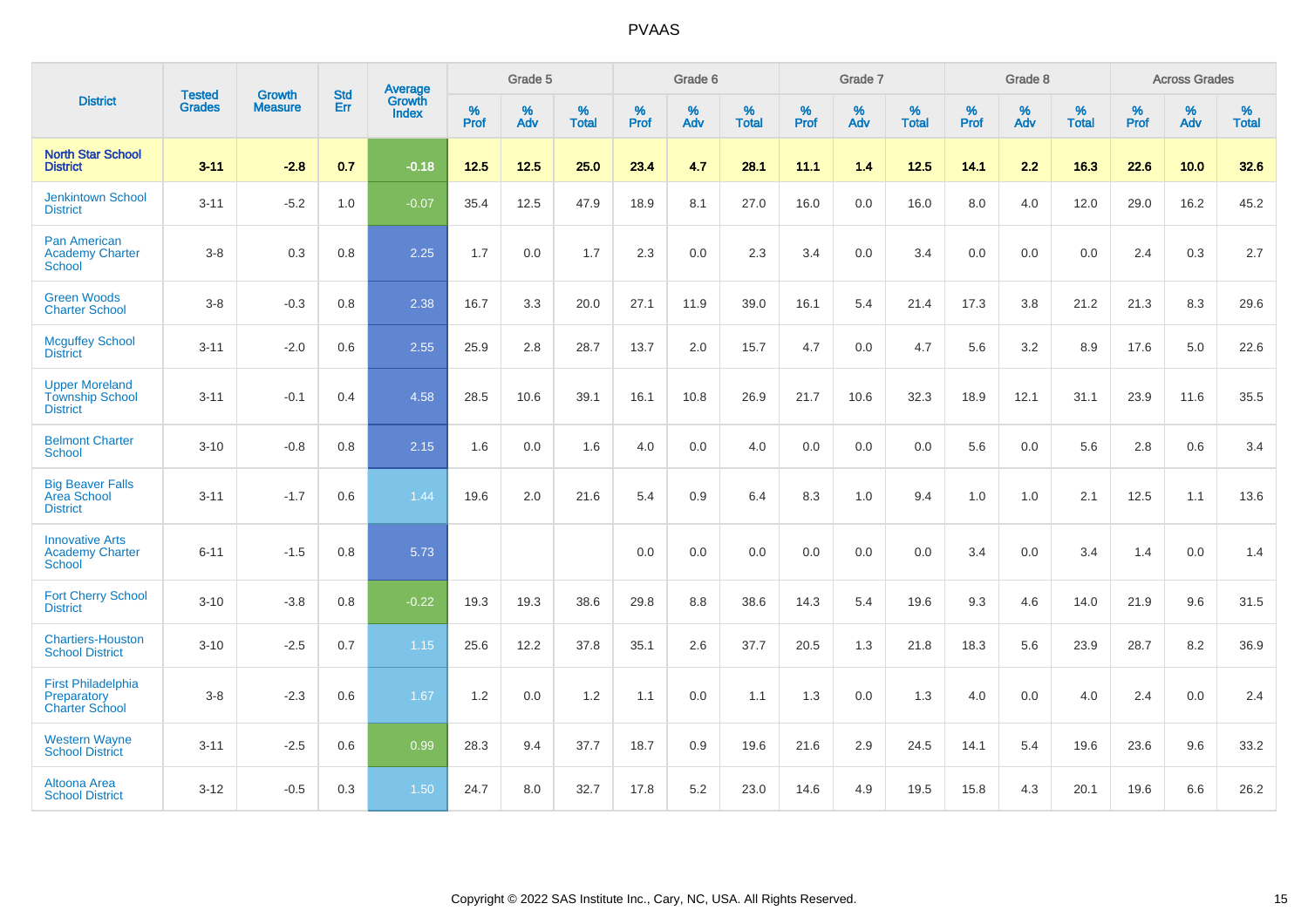|                                                                   | <b>Tested</b> | <b>Growth</b>  | <b>Std</b> | Average                |              | Grade 5  |                   |              | Grade 6  |                   |           | Grade 7  |                   |           | Grade 8  |                   |              | <b>Across Grades</b> |                   |
|-------------------------------------------------------------------|---------------|----------------|------------|------------------------|--------------|----------|-------------------|--------------|----------|-------------------|-----------|----------|-------------------|-----------|----------|-------------------|--------------|----------------------|-------------------|
| <b>District</b>                                                   | <b>Grades</b> | <b>Measure</b> | Err        | Growth<br><b>Index</b> | $\%$<br>Prof | %<br>Adv | %<br><b>Total</b> | $\%$<br>Prof | %<br>Adv | %<br><b>Total</b> | %<br>Prof | %<br>Adv | %<br><b>Total</b> | %<br>Prof | %<br>Adv | %<br><b>Total</b> | $\%$<br>Prof | %<br>Adv             | %<br><b>Total</b> |
| <b>North Star School</b><br><b>District</b>                       | $3 - 11$      | $-2.8$         | 0.7        | $-0.18$                | 12.5         | 12.5     | 25.0              | 23.4         | 4.7      | 28.1              | 11.1      | 1.4      | 12.5              | 14.1      | 2.2      | 16.3              | 22.6         | 10.0                 | 32.6              |
| Southern<br><b>Huntingdon County</b><br><b>School District</b>    | $3 - 11$      | $-2.5$         | 0.7        | $-0.14$                | 18.8         | 10.1     | 29.0              | 9.0          | 1.3      | 10.3              | 10.1      | 1.1      | 11.2              | 6.1       | 0.0      | 6.1               | 15.5         | 3.9                  | 19.4              |
| <b>New Brighton Area</b><br><b>School District</b>                | $3 - 11$      | $-2.4$         | 0.6        | 1.31                   | 18.0         | 1.1      | 19.1              | 7.9          | 0.0      | 7.9               | 8.9       | 3.0      | 11.9              | 4.8       | 1.0      | 5.8               | 11.1         | 1.9                  | 13.0              |
| <b>Northampton Area</b><br><b>School District</b>                 | $3 - 11$      | $-3.1$         | 0.7        | 0.02                   | 28.5         | 9.3      | 37.8              | 23.7         | 5.3      | 29.0              | 18.7      | 5.3      | 24.0              | 13.3      | 1.7      | 15.0              | 29.6         | 9.8                  | 39.4              |
| Philadelphia<br><b>Performing Arts</b><br><b>Charter School</b>   | $3-9$         | $-0.4$         | 0.7        | 4.01                   | 19.2         | 9.0      | 28.2              | 19.6         | 3.6      | 23.2              | 23.0      | 14.9     | 37.9              | 18.0      | 8.0      | 26.0              | 25.2         | 9.7                  | 34.9              |
| <b>Oxford Area</b><br><b>School District</b>                      | $3 - 11$      | 2.0            | 0.4        | 10.25                  | 24.0         | 8.0      | 32.0              | 28.3         | 7.3      | 35.6              | 20.2      | 9.9      | 30.0              | 11.5      | 5.5      | 17.0              | 21.8         | 8.2                  | 30.0              |
| <b>Hazleton Area</b><br><b>School District</b>                    | $3 - 11$      | $-0.5$         | 0.4        | 1.77                   | 5.8          | 1.7      | 7.5               | 5.2          | 1.1      | 6.3               | 2.8       | 0.5      | 3.3               | 6.6       | 0.6      | 7.1               | 6.4          | 1.2                  | 7.7               |
| <b>Wallingford-</b><br>Swarthmore<br><b>School District</b>       | $3 - 10$      | 0.4            | 0.4        | 8.13                   | 38.3         | 33.9     | 72.2              | 29.9         | 20.5     | 50.4              | 27.6      | 17.6     | 45.3              | 29.4      | 14.7     | 44.2              | 33.9         | 27.8                 | 61.7              |
| <b>Coatesville Area</b><br><b>School District</b>                 | $3 - 11$      | $-0.5$         | 0.4        | 1.87                   | 14.8         | 4.8      | 19.6              | 8.5          | 0.0      | 8.5               | $8.9\,$   | 1.3      | 10.1              | 6.9       | 0.5      | 7.4               | 10.9         | 3.9                  | 14.8              |
| <b>Jim Thorpe Area</b><br><b>School District</b>                  | $3 - 11$      | $-2.3$         | 0.6        | 0.76                   | 14.1         | 1.0      | 15.2              | 12.3         | 0.9      | 13.2              | 9.2       | 8.5      | 17.7              | 10.0      | 1.5      | 11.5              | 14.9         | 4.3                  | 19.2              |
| Pennsylvania<br><b>Leadership Charter</b><br><b>School</b>        | $3 - 11$      | $-1.4$         | 0.5        | 2.15                   | 24.7         | 11.5     | 36.2              | 24.9         | 6.4      | 31.2              | 13.4      | 19.6     | 33.0              | 16.7      | 6.2      | 22.9              | 23.9         | 12.4                 | 36.4              |
| <b>Ad Prima Charter</b><br><b>School</b>                          | $3-8$         | 1.5            | 0.8        | 4.76                   | 8.3          | 0.0      | 8.3               | 15.7         | 0.0      | 15.7              | 8.2       | 1.6      | 9.8               | 9.8       | 1.6      | 11.5              | 10.9         | 0.7                  | 11.6              |
| <b>Clarion-Limestone</b><br><b>Area School</b><br><b>District</b> | $3 - 12$      | $-1.1$         | 0.9        | 4.00                   | 40.0         | 27.3     | 67.3              | 36.5         | 5.8      | 42.3              | 27.9      | 11.6     | 39.5              | 7.8       | 3.9      | 11.8              | 28.4         | 13.2                 | 41.6              |
| <b>Freeport Area</b><br><b>School District</b>                    | $3 - 10$      | 0.9            | 0.5        | 6.32                   | 30.5         | 9.9      | 40.5              | 26.6         | 15.3     | 41.9              | 34.3      | 12.7     | 47.0              | 19.1      | 9.9      | 29.0              | 29.3         | 13.4                 | 42.8              |
| <b>MaST Community</b><br><b>Charter School III</b>                | $3-6$         | $-3.6$         | 0.8        | $-2.16$                | 3.8          | 0.0      | 3.8               | 6.8          | 1.5      | 8.3               |           |          |                   |           |          |                   | 8.3          | 2.2                  | 10.5              |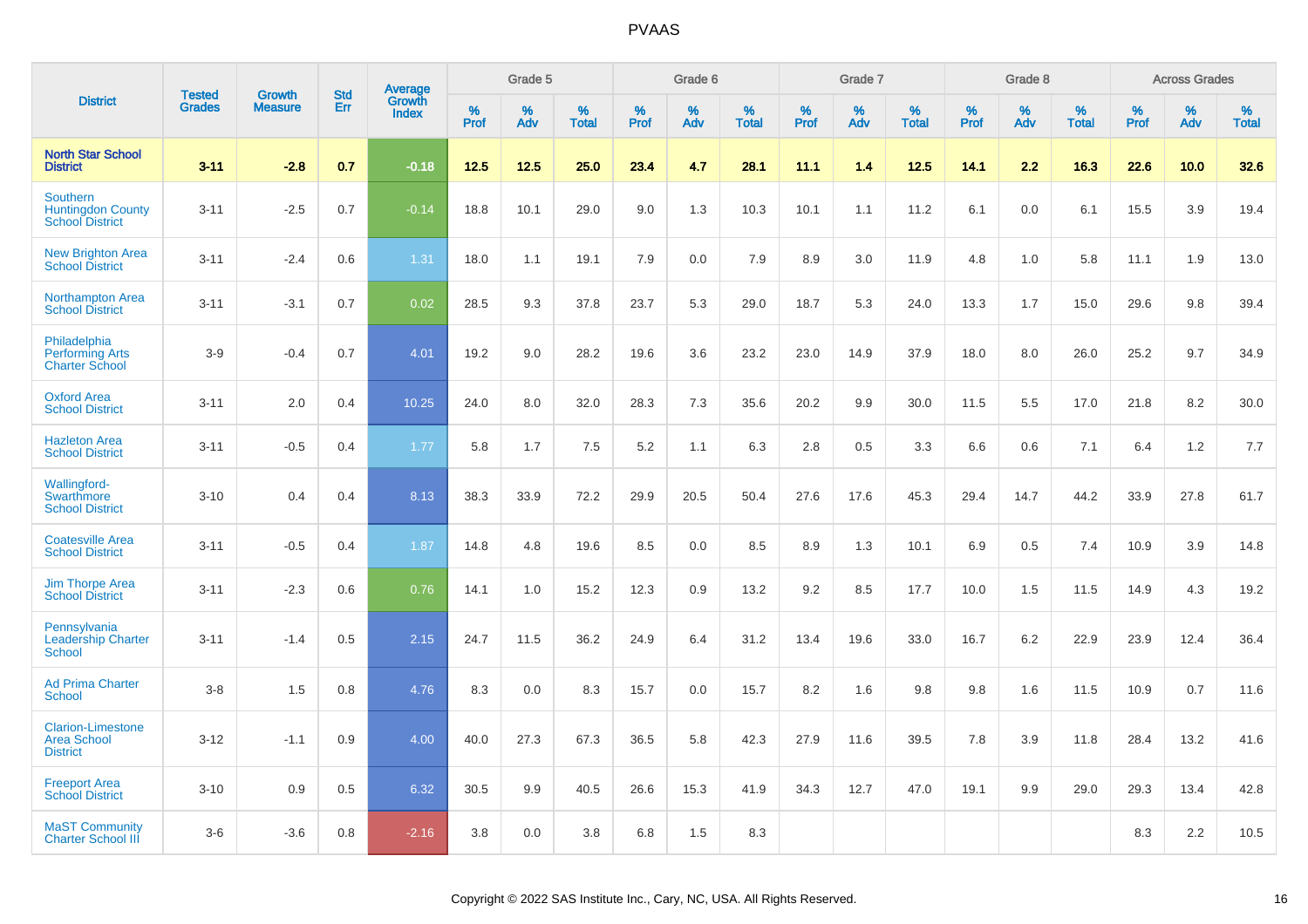|                                                                     |                                | <b>Growth</b>  | <b>Std</b> |                                          |              | Grade 5  |                   |           | Grade 6  |                   |           | Grade 7  |                   |              | Grade 8  |                   |              | <b>Across Grades</b> |                   |
|---------------------------------------------------------------------|--------------------------------|----------------|------------|------------------------------------------|--------------|----------|-------------------|-----------|----------|-------------------|-----------|----------|-------------------|--------------|----------|-------------------|--------------|----------------------|-------------------|
| <b>District</b>                                                     | <b>Tested</b><br><b>Grades</b> | <b>Measure</b> | <b>Err</b> | <b>Average</b><br>Growth<br><b>Index</b> | $\%$<br>Prof | %<br>Adv | %<br><b>Total</b> | %<br>Prof | %<br>Adv | %<br><b>Total</b> | %<br>Prof | %<br>Adv | %<br><b>Total</b> | $\%$<br>Prof | %<br>Adv | %<br><b>Total</b> | $\%$<br>Prof | %<br>Adv             | %<br><b>Total</b> |
| <b>North Star School</b><br><b>District</b>                         | $3 - 11$                       | $-2.8$         | 0.7        | $-0.18$                                  | 12.5         | 12.5     | 25.0              | 23.4      | 4.7      | 28.1              | 11.1      | 1.4      | 12.5              | 14.1         | 2.2      | 16.3              | 22.6         | 10.0                 | 32.6              |
| <b>Delaware Valley</b><br><b>School District</b>                    | $3 - 11$                       | 0.1            | 0.4        | 4.58                                     | 26.1         | 11.6     | 37.8              | 19.0      | 8.6      | 27.6              | 21.8      | 8.2      | 30.0              | 17.9         | 3.4      | 21.3              | 25.0         | 9.4                  | 34.4              |
| <b>Lindley Academy</b><br><b>Charter School At</b><br><b>Birney</b> | $3 - 8$                        | $-3.0$         | 0.7        | 0.43                                     | 1.3          | 0.0      | 1.3               | 2.6       | 0.0      | 2.6               | 0.0       | 0.0      | 0.0               | 0.0          | 1.6      | 1.6               | 1.0          | 0.3                  | 1.3               |
| Antonia Pantoja<br>Community<br><b>Charter School</b>               | $3 - 8$                        | $-3.9$         | 0.8        | $-1.30$                                  | 1.5          | 0.0      | 1.5               | 0.0       | 0.0      | 0.0               | 4.6       | 2.3      | 7.0               | 5.6          | 0.0      | 5.6               | 1.8          | 0.9                  | 2.8               |
| <b>Towanda Area</b><br><b>School District</b>                       | $3 - 11$                       | 2.2            | 0.6        | 7.65                                     | 22.7         | 15.1     | 37.8              | 22.6      | 11.3     | 34.0              | 14.5      | 7.7      | 22.2              | 17.1         | 8.6      | 25.6              | 19.2         | 10.3                 | 29.5              |
| Environmental<br><b>Charter School At</b><br><b>Frick Park</b>      | $3-9$                          | $-0.2$         | 0.7        | 3.70                                     | 18.2         | 10.4     | 28.6              | 17.0      | 4.3      | 21.3              | 16.3      | 10.9     | 27.2              | 10.0         | 4.3      | 14.3              | 22.6         | 13.4                 | 36.0              |
| <b>Sharpsville Area</b><br><b>School District</b>                   | $3 - 11$                       | $-2.3$         | 0.8        | 2.39                                     | 29.0         | 9.7      | 38.7              | 16.4      | 1.5      | 17.9              | 21.9      | 3.1      | 25.0              | 20.0         | 7.1      | 27.1              | 27.3         | 8.8                  | 36.1              |
| <b>Saint Marys Area</b><br><b>School District</b>                   | $3 - 11$                       | $-2.5$         | 0.5        | $-0.36$                                  | 35.6         | 8.7      | 44.4              | 21.8      | 1.6      | 23.4              | 10.0      | 5.4      | 15.4              | 13.3         | 1.3      | 14.7              | 24.9         | 7.3                  | 32.3              |
| <b>Southern Fulton</b><br><b>School District</b>                    | $3 - 11$                       | $-2.2$         | 0.9        | 0.85                                     | 21.3         | 6.4      | 27.7              | 15.2      | 10.2     | 25.4              | 12.3      | 1.8      | 14.0              | 5.9          | 3.9      | 9.8               | 18.9         | 4.4                  | 23.3              |
| <b>Mariana Bracetti</b><br><b>Academy Charter</b><br><b>School</b>  | $3 - 10$                       | $-3.1$         | 0.9        | 2.21                                     | 8.6          | 0.0      | 8.6               | 2.2       | 0.0      | 2.2               | 7.3       | 0.0      | 7.3               | 0.0          | 0.0      | 0.0               | 4.4          | 0.0                  | 4.4               |
| <b>Southern Lehigh</b><br><b>School District</b>                    | $3 - 11$                       | $-1.1$         | 0.4        | 2.10                                     | 33.9         | 21.0     | 54.8              | 28.3      | 16.8     | 45.1              | 40.2      | 13.1     | 53.3              | 32.0         | 12.7     | 44.8              | 35.0         | 20.7                 | 55.8              |
| <b>Forbes Road</b><br><b>School District</b>                        | $3 - 11$                       | $-5.7$         | 1.4        | $-0.81$                                  | 38.7         | 3.2      | 41.9              | 26.7      | 0.0      | 26.7              | 44.4      | 0.0      | 44.4              | 15.0         | 0.0      | 15.0              | 31.9         | 2.9                  | 34.8              |
| <b>Glendale School</b><br><b>District</b>                           | $3 - 10$                       | 1.2            | 0.8        | 3.21                                     | 42.9         | 4.8      | 47.6              | 26.4      | 5.7      | 32.1              | 22.7      | 15.2     | 37.9              | 7.8          | 2.0      | 9.8               | 27.0         | 7.8                  | 34.8              |
| Canon-Mcmillan<br><b>School District</b>                            | $3 - 11$                       | $-1.3$         | 0.3        | 2.20                                     | 29.4         | 22.3     | 51.7              | 28.2      | 9.8      | 38.0              | 26.1      | 10.4     | 36.5              | 27.7         | 10.6     | 38.4              | 30.0         | 14.6                 | 44.6              |
| <b>Burrell School</b><br><b>District</b>                            | $3 - 11$                       | $-3.1$         | 0.7        | 1.18                                     | 22.5         | 1.8      | 24.3              | 15.4      | 3.8      | 19.2              | 21.5      | 7.6      | 29.1              | 17.2         | 0.0      | 17.2              | 25.3         | 6.1                  | 31.4              |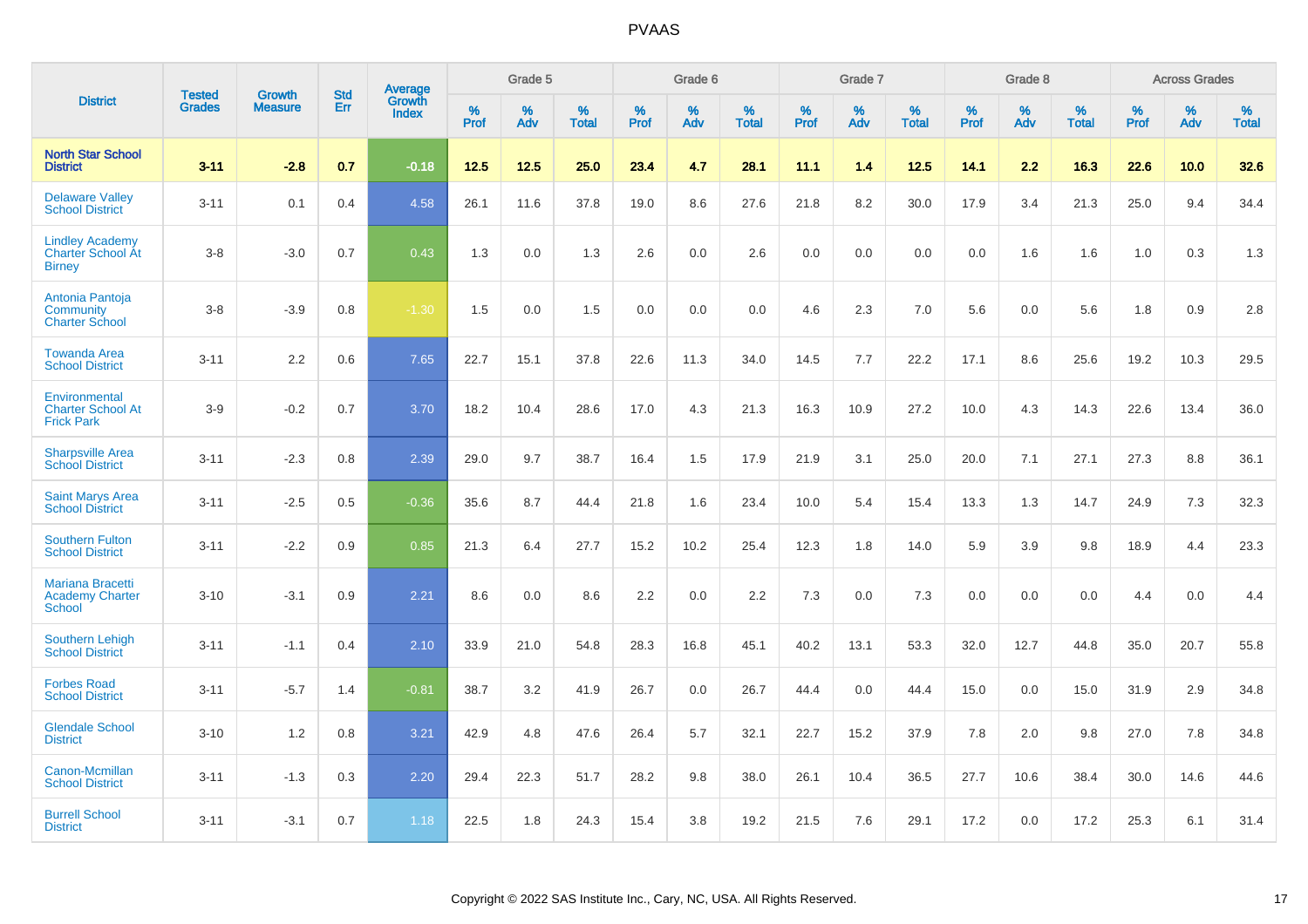|                                                                          |                                |                                 | <b>Std</b> | Average                       |           | Grade 5  |                   |           | Grade 6  |                   |           | Grade 7  |                   |           | Grade 8  |                   |           | <b>Across Grades</b> |                   |
|--------------------------------------------------------------------------|--------------------------------|---------------------------------|------------|-------------------------------|-----------|----------|-------------------|-----------|----------|-------------------|-----------|----------|-------------------|-----------|----------|-------------------|-----------|----------------------|-------------------|
| <b>District</b>                                                          | <b>Tested</b><br><b>Grades</b> | <b>Growth</b><br><b>Measure</b> | Err        | <b>Growth</b><br><b>Index</b> | %<br>Prof | %<br>Adv | %<br><b>Total</b> | %<br>Prof | %<br>Adv | %<br><b>Total</b> | %<br>Prof | %<br>Adv | %<br><b>Total</b> | %<br>Prof | %<br>Adv | %<br><b>Total</b> | %<br>Prof | %<br>Adv             | %<br><b>Total</b> |
| <b>North Star School</b><br><b>District</b>                              | $3 - 11$                       | $-2.8$                          | 0.7        | $-0.18$                       | 12.5      | 12.5     | 25.0              | 23.4      | 4.7      | 28.1              | 11.1      | 1.4      | 12.5              | 14.1      | 2.2      | 16.3              | 22.6      | 10.0                 | 32.6              |
| <b>Hanover Public</b><br><b>School District</b>                          | $3 - 11$                       | $-2.3$                          | 0.5        | $-0.22$                       | 24.4      | 4.6      | 29.0              | 19.7      | 2.2      | 21.9              | 17.8      | 5.4      | 23.3              | 11.4      | 4.9      | 16.3              | 20.4      | 9.6                  | 30.0              |
| <b>Williamsport Area</b><br><b>School District</b>                       | $3 - 11$                       | 2.8                             | 0.3        | 10.28                         | 24.6      | 10.7     | 35.3              | 20.4      | 12.0     | 32.4              | 21.5      | 8.3      | 29.8              | 16.1      | 5.1      | 21.2              | 22.0      | 11.0                 | 33.1              |
| John B. Stetson<br><b>Charter School</b>                                 | $5 - 8$                        | 0.5                             | 0.6        | 4.84                          | 1.6       | 0.0      | 1.6               | 0.8       | 0.0      | 0.8               | 0.0       | 0.0      | 0.0               | 0.0       | 0.0      | 0.0               | 0.4       | 0.0                  | 0.4               |
| <b>Methacton School</b><br><b>District</b>                               | $3 - 11$                       | $-1.5$                          | 0.3        | 2.62                          | 30.5      | 14.2     | 44.7              | 28.2      | 9.9      | 38.1              | 27.0      | 11.2     | 38.2              | 20.1      | 12.5     | 32.6              | 30.9      | 13.6                 | 44.5              |
| <b>Insight PA Cyber</b><br><b>Charter School</b>                         | $3 - 11$                       | $-6.7$                          | 1.5        | $-1.06$                       | 5.6       | 11.1     | 16.7              | 0.0       | 0.0      | 0.0               | 3.7       | 3.7      | 7.4               | 11.1      | 3.7      | 14.8              | 9.0       | 3.7                  | 12.7              |
| Quakertown<br><b>Community School</b><br><b>District</b>                 | $3 - 12$                       | $-0.7$                          | 0.3        | 3.64                          | 31.8      | 16.7     | 48.5              | 31.0      | 7.5      | 38.4              | 17.8      | 8.4      | 26.2              | 21.0      | 9.1      | 30.1              | 26.2      | 12.7                 | 38.9              |
| <b>Elizabeth Forward</b><br><b>School District</b>                       | $3 - 11$                       | $-1.6$                          | 0.5        | 2.70                          | 29.4      | 11.4     | 40.8              | 29.6      | 10.5     | 40.1              | 21.6      | 5.2      | 26.8              | 16.8      | 2.9      | 19.6              | 27.0      | 11.3                 | 38.3              |
| <b>Fort Leboeuf</b><br><b>School District</b>                            | $3 - 11$                       | $-0.7$                          | 0.5        | 1.49                          | 33.8      | 31.2     | 64.9              | 25.7      | 18.8     | 44.4              | 21.6      | 14.4     | 35.9              | 22.6      | 11.6     | 34.2              | 28.5      | 22.7                 | 51.2              |
| <b>Pine Grove Area</b><br><b>School District</b>                         | $3 - 11$                       | $-2.2$                          | 0.6        | 0.60                          | 23.2      | 4.2      | 27.4              | 19.7      | 3.4      | 23.1              | 17.1      | 0.8      | 17.9              | 20.9      | 0.8      | 21.7              | 24.6      | 7.8                  | 32.4              |
| <b>Executive</b><br>Education<br><b>Academy Charter</b><br><b>School</b> | $3 - 10$                       | $-2.5$                          | 1.7        | 1.63                          | 0.0       | 0.0      | 0.0               |           |          |                   | 18.2      | 0.0      | 18.2              | 4.8       | 0.0      | 4.8               | 9.1       | 1.7                  | 10.9              |
| <b>Minersville Area</b><br><b>School District</b>                        | $3 - 11$                       | $-0.9$                          | 0.7        | 4.90                          | 9.6       | 4.1      | 13.7              | 20.8      | 2.6      | 23.4              | 10.4      | 0.0      | 10.4              | 2.7       | 1.3      | 4.0               | 15.1      | 3.2                  | 18.3              |
| <b>Conemaugh Valley</b><br><b>School District</b>                        | $3 - 12$                       | $-2.6$                          | 0.8        | 1.06                          | 13.7      | 3.9      | 17.6              | 22.0      | 4.0      | 26.0              | 18.9      | 7.6      | 26.4              | 9.4       | 1.9      | 11.3              | 20.1      | 6.4                  | 26.5              |
| <b>Avon Grove</b><br><b>School District</b>                              | $3 - 10$                       | 0.8                             | 0.4        | 5.13                          | 28.6      | 23.2     | 51.8              | 30.5      | 19.3     | 49.8              | 35.4      | 20.3     | 55.7              | 27.6      | 14.2     | 41.8              | 30.8      | 18.2                 | 49.0              |
| <b>Rose Tree Media</b><br><b>School District</b>                         | $3 - 10$                       | $-1.7$                          | 0.4        | $-0.25$                       | 29.7      | 19.6     | 49.3              | 31.4      | 15.3     | 46.7              | 31.6      | 20.9     | 52.4              | 18.4      | 13.9     | 32.3              | 31.5      | 20.2                 | 51.8              |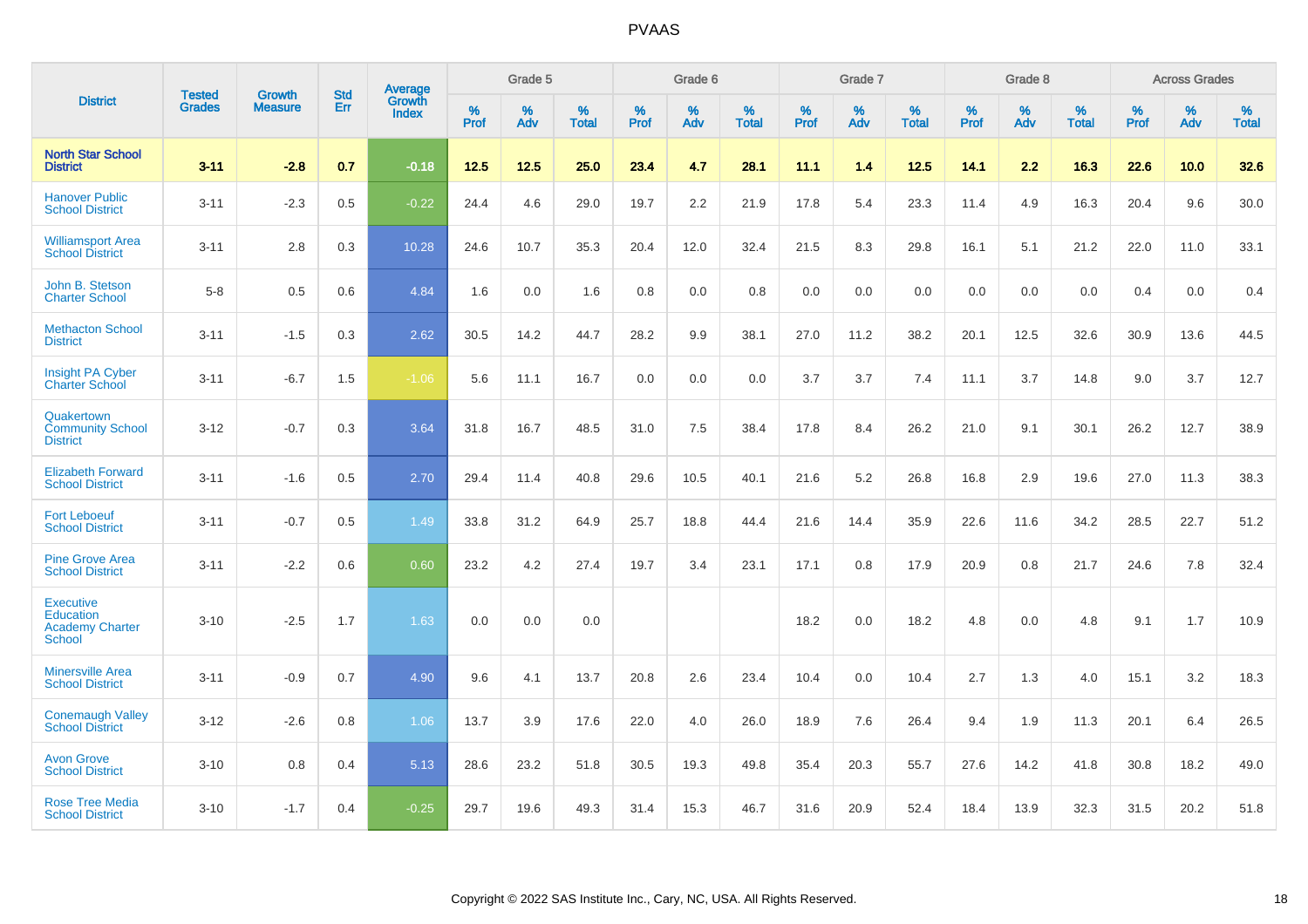|                                                                       |                                | <b>Growth</b>  | <b>Std</b> | Average                |                     | Grade 5  |                   |                  | Grade 6  |                   |                  | Grade 7  |                   |           | Grade 8  |                   |              | <b>Across Grades</b> |                   |
|-----------------------------------------------------------------------|--------------------------------|----------------|------------|------------------------|---------------------|----------|-------------------|------------------|----------|-------------------|------------------|----------|-------------------|-----------|----------|-------------------|--------------|----------------------|-------------------|
| <b>District</b>                                                       | <b>Tested</b><br><b>Grades</b> | <b>Measure</b> | Err        | Growth<br><b>Index</b> | $\%$<br><b>Prof</b> | %<br>Adv | %<br><b>Total</b> | %<br><b>Prof</b> | %<br>Adv | %<br><b>Total</b> | %<br><b>Prof</b> | %<br>Adv | %<br><b>Total</b> | %<br>Prof | %<br>Adv | %<br><b>Total</b> | $\%$<br>Prof | %<br>Adv             | %<br><b>Total</b> |
| <b>North Star School</b><br><b>District</b>                           | $3 - 11$                       | $-2.8$         | 0.7        | $-0.18$                | $12.5$              | 12.5     | 25.0              | 23.4             | 4.7      | 28.1              | 11.1             | 1.4      | $12.5$            | 14.1      | 2.2      | 16.3              | 22.6         | 10.0                 | 32.6              |
| <b>Perseus House</b><br><b>Charter School Of</b><br><b>Excellence</b> | $6 - 11$                       | $-4.8$         | 1.1        | $-1.31$                |                     |          |                   | 0.0              | 0.0      | 0.0               | 1.8              | 0.0      | 1.8               | 1.5       | 0.0      | 1.5               | 1.4          | 0.0                  | 1.4               |
| <b>Schuylkill Valley</b><br><b>School District</b>                    | $3 - 11$                       | $-1.0$         | 0.5        | 3.23                   | 24.8                | 8.5      | 33.3              | 25.6             | 5.8      | 31.4              | 15.3             | 9.9      | 25.2              | 8.2       | 2.7      | 10.9              | 21.3         | 7.6                  | 29.0              |
| Apollo-Ridge<br><b>School District</b>                                | $3 - 12$                       | $-2.9$         | 0.7        | $-0.77$                | 18.8                | 0.0      | 18.8              | 12.0             | 1.2      | 13.2              | 8.5              | 1.2      | 9.8               | 10.4      | 2.6      | 13.0              | 14.8         | 3.0                  | 17.7              |
| <b>Harrisburg City</b><br><b>School District</b>                      | $3 - 11$                       | 1.3            | 0.3        | 7.16                   | 2.0                 | 0.8      | 2.8               | 2.0              | 1.0      | 3.0               | 2.9              | 0.8      | 3.7               | 2.7       | 0.3      | 3.0               | 2.7          | 0.7                  | 3.4               |
| Cornwall-Lebanon<br><b>School District</b>                            | $3 - 11$                       | $-0.5$         | 0.3        | 2.53                   | 31.1                | 9.0      | 40.1              | 18.2             | 6.2      | 24.4              | 16.1             | 4.9      | 21.0              | 16.4      | 9.4      | 25.8              | 23.1         | 8.6                  | 31.8              |
| <b>Kutztown Area</b><br><b>School District</b>                        | $3 - 12$                       | $-1.4$         | 0.8        | 3.35                   | 40.3                | 11.9     | 52.2              | 24.2             | 3.2      | 27.4              | 25.6             | 10.3     | 35.9              | 10.8      | 10.8     | 21.5              | 30.0         | 13.3                 | 43.3              |
| <b>Upper Dauphin</b><br>Area School<br><b>District</b>                | $3 - 11$                       | 1.0            | 0.7        | 6.60                   | 9.7                 | 4.8      | 14.5              | 18.3             | 8.4      | 26.8              | 18.9             | 6.8      | 25.7              | 24.3      | 7.1      | 31.4              | 22.1         | 9.5                  | 31.6              |
| Salisbury<br><b>Township School</b><br><b>District</b>                | $3 - 11$                       | $-2.3$         | 0.6        | 0.96                   | 14.9                | 8.5      | 23.4              | 14.3             | 2.2      | 16.5              | 13.0             | 1.1      | 14.1              | 17.2      | 3.4      | 20.7              | 18.4         | 6.3                  | 24.7              |
| <b>Clairton City</b><br><b>School District</b>                        | $3 - 11$                       | 0.5            | 0.8        | 3.14                   | 6.1                 | 2.0      | 8.2               | 1.5              | 0.0      | 1.5               | 1.6              | 0.0      | 1.6               | 0.0       | 0.0      | 0.0               | 3.5          | 0.3                  | 3.8               |
| <b>Frazier School</b><br><b>District</b>                              | $3 - 11$                       | $-2.4$         | 0.8        | 2.50                   | 7.8                 | 0.0      | 7.8               | 17.5             | 2.5      | 20.0              | 15.1             | 10.5     | 25.6              | 3.9       | 0.0      | 3.9               | 16.1         | 4.2                  | 20.3              |
| <b>New Foundations</b><br><b>Charter School</b>                       | $3 - 11$                       | $-1.5$         | 0.7        | 2.37                   | 18.5                | 5.6      | 24.1              | 6.4              | 0.0      | 6.4               | 21.3             | 3.3      | 24.6              | 13.1      | 2.4      | 15.5              | 17.1         | 2.9                  | 20.0              |
| Commonwealth<br><b>Charter Academy</b><br><b>Charter School</b>       | $3 - 10$                       | $-2.6$         | 0.8        | 1.49                   | 25.4                | 3.4      | 28.8              | 26.0             | 4.0      | 30.0              | 17.2             | 3.4      | 20.7              | 14.6      | 2.1      | 16.7              | 23.9         | 5.7                  | 29.6              |
| <b>Tussey Mountain</b><br><b>School District</b>                      | $3 - 12$                       | 0.2            | 0.7        | 2.41                   | 20.7                | 1.7      | 22.4              | 12.4             | 0.0      | 12.4              | 11.3             | 3.2      | 14.5              | 12.5      | 1.4      | 13.9              | 16.3         | 5.5                  | 21.8              |
| <b>Lincoln Leadership</b><br><b>Academy Charter</b><br><b>School</b>  | $3 - 12$                       | $-1.2$         | 0.9        | 2.09                   | 0.0                 | 0.0      | 0.0               | 2.0              | 0.0      | 2.0               | 4.0              | 2.0      | 6.0               | 0.0       | 0.0      | 0.0               | 3.8          | 0.7                  | 4.4               |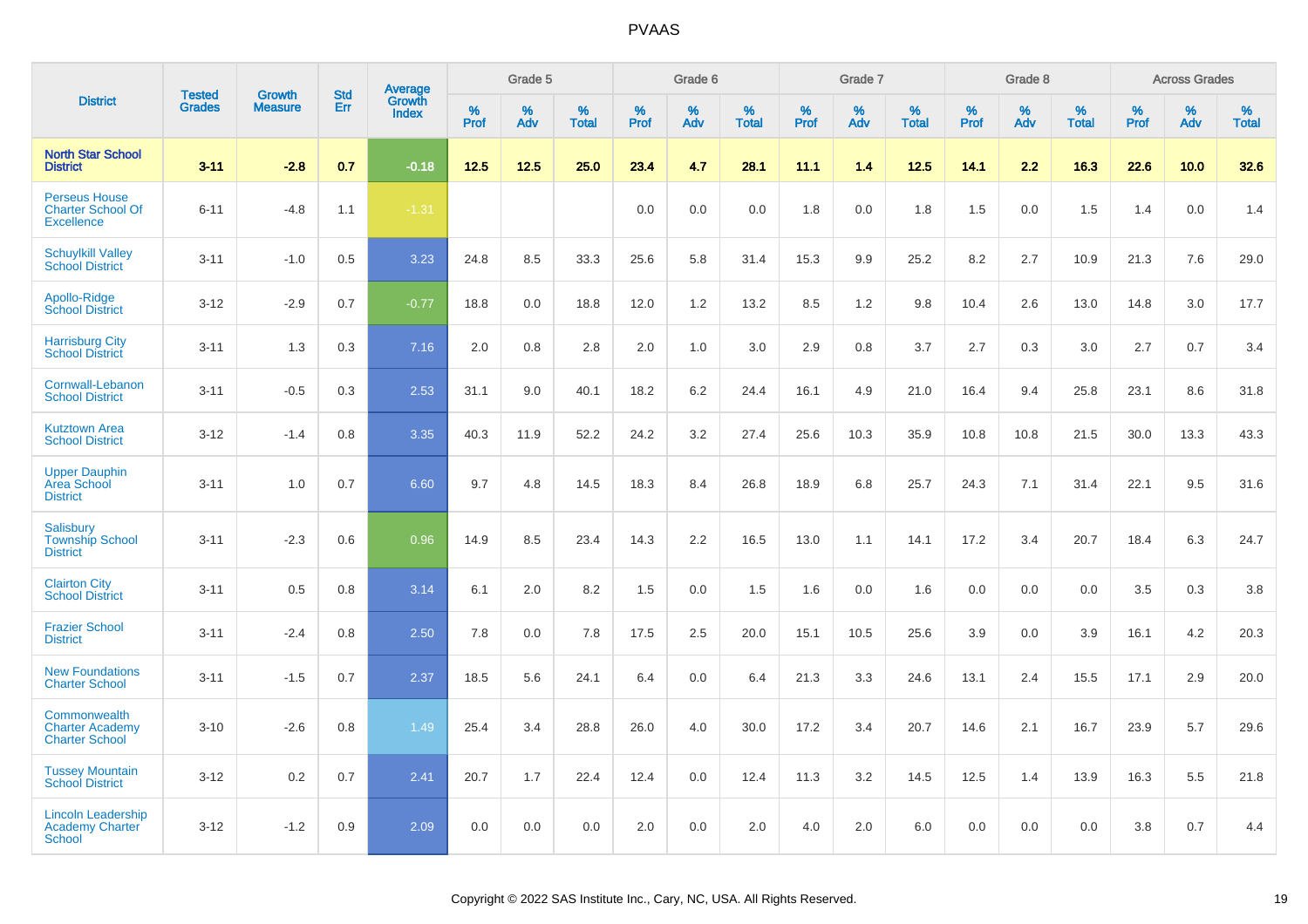|                                                                               | <b>Tested</b> | <b>Growth</b>  | <b>Std</b> | Average                       |           | Grade 5  |                   |           | Grade 6  |                   |           | Grade 7  |                   |           | Grade 8  |                   |           | <b>Across Grades</b> |                   |
|-------------------------------------------------------------------------------|---------------|----------------|------------|-------------------------------|-----------|----------|-------------------|-----------|----------|-------------------|-----------|----------|-------------------|-----------|----------|-------------------|-----------|----------------------|-------------------|
| <b>District</b>                                                               | <b>Grades</b> | <b>Measure</b> | Err        | <b>Growth</b><br><b>Index</b> | %<br>Prof | %<br>Adv | %<br><b>Total</b> | %<br>Prof | %<br>Adv | %<br><b>Total</b> | %<br>Prof | %<br>Adv | %<br><b>Total</b> | %<br>Prof | %<br>Adv | %<br><b>Total</b> | %<br>Prof | %<br>Adv             | %<br><b>Total</b> |
| <b>North Star School</b><br><b>District</b>                                   | $3 - 11$      | $-2.8$         | 0.7        | $-0.18$                       | 12.5      | 12.5     | 25.0              | 23.4      | 4.7      | 28.1              | 11.1      | 1.4      | 12.5              | 14.1      | 2.2      | 16.3              | 22.6      | 10.0                 | 32.6              |
| <b>Rochester Area</b><br><b>School District</b>                               | $3 - 11$      | $-1.6$         | 0.9        | 3.19                          | 27.1      | 6.2      | 33.3              | 24.5      | 3.8      | 28.3              | 2.0       | 0.0      | 2.0               | 15.4      | 0.0      | 15.4              | 20.6      | 7.5                  | 28.1              |
| <b>Urban Academy Of</b><br><b>Greater Pittsburgh</b><br><b>Charter School</b> | $3-5$         | $-7.6$         | 1.9        | $-4.05$                       | 2.7       | 0.0      | 2.7               |           |          |                   |           |          |                   |           |          |                   | 7.3       | 0.0                  | 7.3               |
| <b>Propel Charter</b><br><b>School-Mckeesport</b>                             | $3 - 8$       | $-3.2$         | 1.0        | 1.02                          | 5.6       | 0.0      | 5.6               | 2.7       | 0.0      | 2.7               | 5.3       | 7.9      | 13.2              | 2.7       | 2.7      | 5.4               | 5.4       | 2.3                  | 7.7               |
| <b>Bentworth School</b><br><b>District</b>                                    | $3 - 11$      | $-1.7$         | 0.7        | 1.37                          | 29.9      | 7.8      | 37.7              | 9.6       | 0.0      | 9.6               | 16.9      | 7.8      | 24.7              | 21.2      | 1.5      | 22.7              | 22.6      | 9.6                  | 32.3              |
| <b>Northern Lehigh</b><br><b>School District</b>                              | $3 - 12$      | $-2.6$         | 0.7        | 0.19                          | 22.7      | 6.2      | 28.9              | 13.8      | 0.0      | 13.8              | 15.0      | 1.7      | 16.7              | 12.5      | 0.0      | 12.5              | 18.6      | 3.9                  | 22.5              |
| <b>Northgate School</b><br><b>District</b>                                    | $3 - 11$      | $-1.8$         | 0.8        | 1.33                          | 19.6      | 7.8      | 27.4              | 15.2      | 1.7      | 17.0              | 10.2      | 0.0      | 10.2              | 12.5      | 4.2      | 16.7              | 15.8      | 4.3                  | 20.1              |
| La Academia<br>Partnership<br><b>Charter School</b>                           | $6 - 11$      | $-5.6$         | 1.8        | $-0.91$                       |           |          |                   | 0.0       | 0.0      | 0.0               | 0.0       | 0.0      | 0.0               | 0.0       | 0.0      | 0.0               | 0.0       | 0.0                  | 0.0               |
| <b>Bristol Borough</b><br><b>School District</b>                              | $3 - 12$      | $-2.4$         | 0.7        | $-0.27$                       | 21.3      | 2.7      | 24.0              | 17.8      | 7.8      | 25.6              | 15.0      | 1.2      | 16.2              | 7.6       | 1.3      | 8.9               | 16.2      | 4.2                  | 20.3              |
| <b>Mercer Area</b><br><b>School District</b>                                  | $3 - 11$      | $-1.2$         | 0.7        | 2.42                          | 32.8      | 15.5     | 48.3              | 35.3      | 8.8      | 44.1              | 25.0      | 11.8     | 36.8              | 18.7      | 4.0      | 22.7              | 29.0      | 12.7                 | 41.7              |
| <b>Shamokin Area</b><br><b>School District</b>                                | $3 - 11$      | $-2.1$         | 0.5        | 0.50                          | 17.1      | 4.3      | 21.4              | 8.8       | 2.9      | 11.8              | 10.3      | 0.7      | 11.0              | 8.4       | 3.9      | 12.3              | 12.1      | 4.8                  | 16.9              |
| Pennsylvania<br><b>Distance Learning</b><br><b>Charter School</b>             | $3 - 12$      | $-1.7$         | 0.7        | 0.39                          | 6.5       | 0.0      | 6.5               | 1.3       | 0.0      | 1.3               | 4.6       | 1.2      | 5.8               | 2.3       | 0.0      | 2.3               | 5.4       | 0.4                  | 5.8               |
| <b>Perkiomen Valley</b><br><b>School District</b>                             | $3 - 11$      | $-0.2$         | 0.3        | 7.20                          | 35.2      | 22.4     | 57.5              | 21.5      | 11.3     | 32.7              | 27.3      | 16.9     | 44.2              | 21.6      | 7.2      | 28.7              | 30.6      | 16.6                 | 47.1              |
| <b>Belle Vernon Area</b><br><b>School District</b>                            | $3 - 11$      | $-1.7$         | 0.6        | 1.65                          | 22.5      | 6.3      | 28.8              | 27.6      | 7.8      | 35.3              | 11.0      | 0.9      | 11.9              | 10.6      | 2.4      | 12.9              | 22.3      | 6.8                  | 29.0              |
| <b>Cambria Heights</b><br><b>School District</b>                              | $3 - 10$      | $-2.3$         | 0.6        | $-0.70$                       | 23.3      | 4.4      | 27.8              | 16.8      | 0.0      | 16.8              | 13.5      | 1.0      | 14.6              | 4.4       | 0.9      | 5.3               | 18.3      | 2.8                  | 21.2              |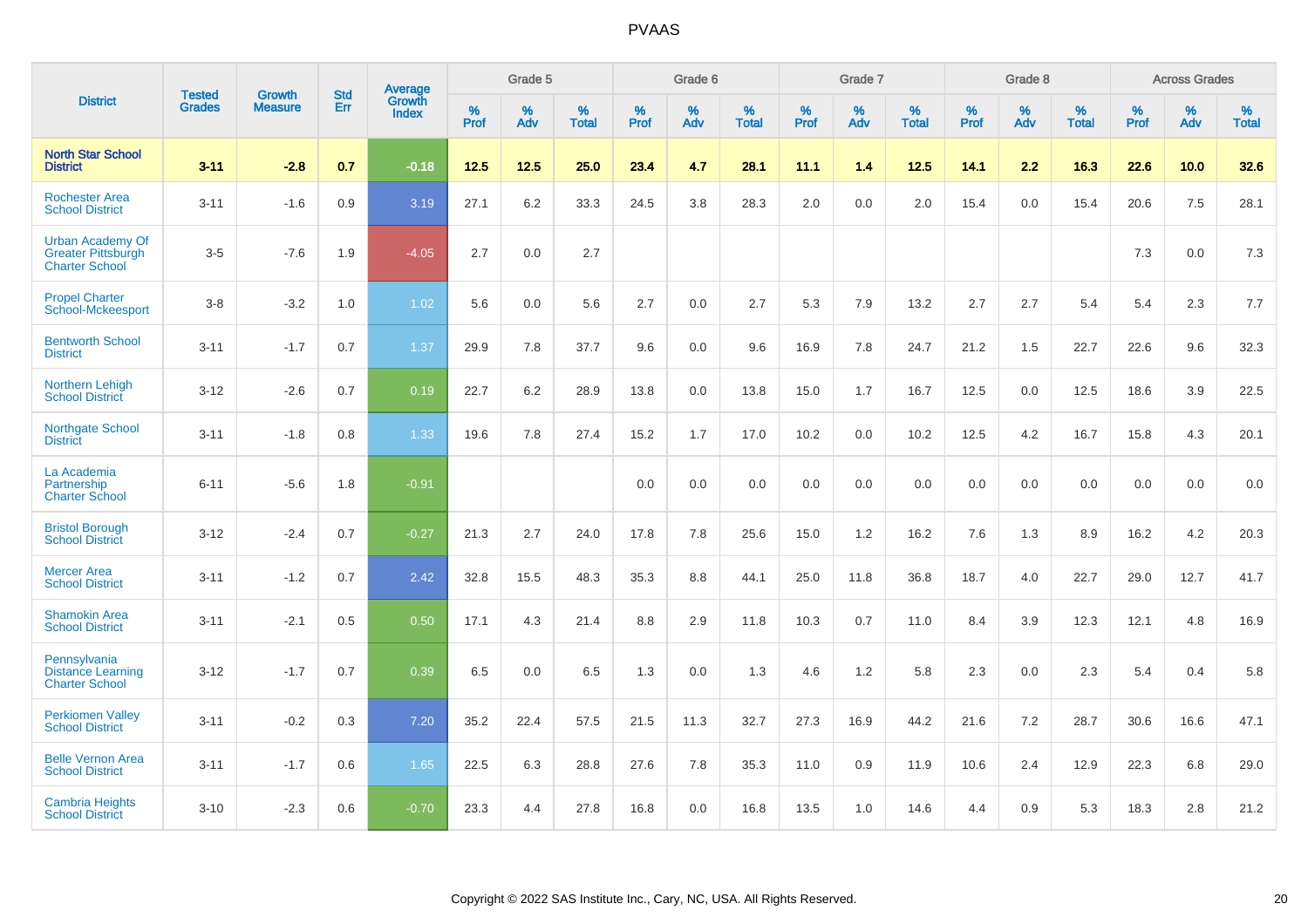|                                                                   | <b>Tested</b> |                                 | <b>Std</b> | Average                |              | Grade 5  |                   |              | Grade 6  |                   |              | Grade 7  |                   |              | Grade 8  |                   |              | <b>Across Grades</b> |                   |
|-------------------------------------------------------------------|---------------|---------------------------------|------------|------------------------|--------------|----------|-------------------|--------------|----------|-------------------|--------------|----------|-------------------|--------------|----------|-------------------|--------------|----------------------|-------------------|
| <b>District</b>                                                   | <b>Grades</b> | <b>Growth</b><br><b>Measure</b> | Err        | Growth<br><b>Index</b> | $\%$<br>Prof | %<br>Adv | %<br><b>Total</b> | $\%$<br>Prof | %<br>Adv | %<br><b>Total</b> | $\%$<br>Prof | %<br>Adv | %<br><b>Total</b> | $\%$<br>Prof | %<br>Adv | %<br><b>Total</b> | $\%$<br>Prof | %<br>Adv             | %<br><b>Total</b> |
| <b>North Star School</b><br><b>District</b>                       | $3 - 11$      | $-2.8$                          | 0.7        | $-0.18$                | 12.5         | 12.5     | 25.0              | 23.4         | 4.7      | 28.1              | 11.1         | 1.4      | 12.5              | 14.1         | 2.2      | 16.3              | 22.6         | 10.0                 | 32.6              |
| <b>Unionville-Chadds</b><br><b>Ford School</b><br><b>District</b> | $3 - 11$      | 0.5                             | 0.4        | 5.10                   | 38.8         | 29.9     | 68.7              | 38.4         | 17.1     | 55.5              | 37.6         | 16.8     | 54.5              | 29.8         | 24.9     | 54.7              | 36.9         | 27.5                 | 64.4              |
| <b>Leechburg Area</b><br><b>School District</b>                   | $3 - 11$      | $-3.5$                          | 0.9        | $-0.64$                | 15.6         | 2.2      | 17.8              | 16.2         | 5.4      | 21.6              | 8.0          | 0.0      | 8.0               | 23.8         | 7.1      | 31.0              | 22.5         | 5.9                  | 28.5              |
| <b>Hollidaysburg Area</b><br><b>School District</b>               | $3 - 11$      | 2.9                             | 0.4        | 8.32                   | 33.2         | 16.0     | 49.2              | 26.4         | 12.8     | 39.2              | 27.3         | 14.7     | 42.0              | 23.2         | 8.0      | 31.2              | 28.7         | 12.7                 | 41.4              |
| <b>Warrior Run</b><br><b>School District</b>                      | $3 - 11$      | $-0.7$                          | 0.6        | 1.21                   | 29.0         | 17.1     | 46.0              | 25.7         | 1.8      | 27.5              | 16.8         | 11.2     | 28.0              | 15.6         | 12.2     | 27.8              | 23.2         | 10.7                 | 34.0              |
| <b>Greater Johnstown</b><br><b>School District</b>                | $3 - 11$      | $-1.7$                          | 0.5        | 2.59                   | 5.9          | 0.7      | 6.6               | 4.8          | 0.0      | 4.8               | 7.4          | 0.0      | 7.4               | 0.6          | 0.6      | 1.3               | 6.8          | 1.2                  | 8.0               |
| Washington<br><b>School District</b>                              | $3 - 11$      | $-2.6$                          | 0.7        | $-0.09$                | 13.5         | 2.9      | 16.4              | 5.2          | 2.1      | 7.2               | 15.0         | 1.2      | 16.2              | 0.0          | 1.5      | 1.5               | 11.8         | 3.4                  | 15.2              |
| <b>Canton Area</b><br><b>School District</b>                      | $3 - 11$      | $-0.5$                          | 0.8        | 3.67                   | 34.6         | 11.5     | 46.2              | 32.3         | 3.2      | 35.5              | 9.1          | 1.8      | 10.9              | 4.8          | 0.0      | 4.8               | 23.4         | 6.2                  | 29.6              |
| <b>Somerset Area</b><br><b>School District</b>                    | $3 - 11$      | 0.0                             | 0.5        | 4.78                   | 27.4         | 11.1     | 38.5              | 28.2         | 9.2      | 37.4              | 20.4         | 9.5      | 29.9              | 24.5         | 4.9      | 29.4              | 26.3         | 10.2                 | 36.6              |
| <b>Central Fulton</b><br><b>School District</b>                   | $3 - 11$      | $-0.7$                          | 0.8        | 3.45                   | 30.3         | 6.6      | 36.8              | 15.9         | 1.4      | 17.4              | 13.0         | 14.5     | 27.5              | 12.7         | 14.6     | 27.3              | 24.6         | 8.3                  | 32.8              |
| <b>Hermitage School</b><br><b>District</b>                        | $3 - 12$      | 1.0                             | 0.5        | 4.16                   | 39.7         | 7.8      | 47.5              | 34.3         | 21.7     | 55.9              | 30.8         | 19.6     | 50.4              | 26.2         | 4.1      | 30.3              | 33.8         | 16.8                 | 50.6              |
| <b>Propel Charter</b><br><b>School-Northside</b>                  | $3 - 8$       | $-1.6$                          | 0.9        | 0.88                   | 0.0          | 0.0      | 0.0               | 2.4          | 0.0      | 2.4               | 0.0          | 0.0      | 0.0               | 0.0          | 0.0      | 0.0               | 0.4          | 0.0                  | 0.4               |
| <b>Pottsville Area</b><br><b>School District</b>                  | $3 - 12$      | $-0.7$                          | 0.5        | 1.25                   | 21.4         | 12.2     | 33.6              | 17.6         | 4.7      | 22.3              | 14.2         | 4.3      | 18.5              | 16.1         | 2.4      | 18.4              | 18.0         | 6.0                  | 23.9              |
| Wallenpaupack<br><b>Area School</b><br><b>District</b>            | $3 - 11$      | 0.7                             | 0.5        | 7.55                   | 27.0         | 6.1      | 33.1              | 11.1         | 3.7      | 14.8              | 30.6         | 8.2      | 38.8              | 13.2         | 3.5      | 16.7              | 24.0         | 7.0                  | 31.1              |
| <b>Fleetwood Area</b><br><b>School District</b>                   | $3 - 10$      | $-1.9$                          | 0.5        | 0.68                   | 21.5         | 3.7      | 25.2              | 19.9         | 4.0      | 23.8              | 20.7         | 4.8      | 25.5              | 21.4         | 2.5      | 23.9              | 21.9         | 5.2                  | 27.1              |
| <b>Greater Latrobe</b><br><b>School District</b>                  | $3 - 11$      | 1.6                             | 0.4        | 8.54                   | 36.4         | 15.5     | 51.9              | 37.0         | 5.3      | 42.3              | 32.2         | 18.5     | 50.7              | 23.4         | 8.0      | 31.4              | 34.1         | 15.0                 | 49.1              |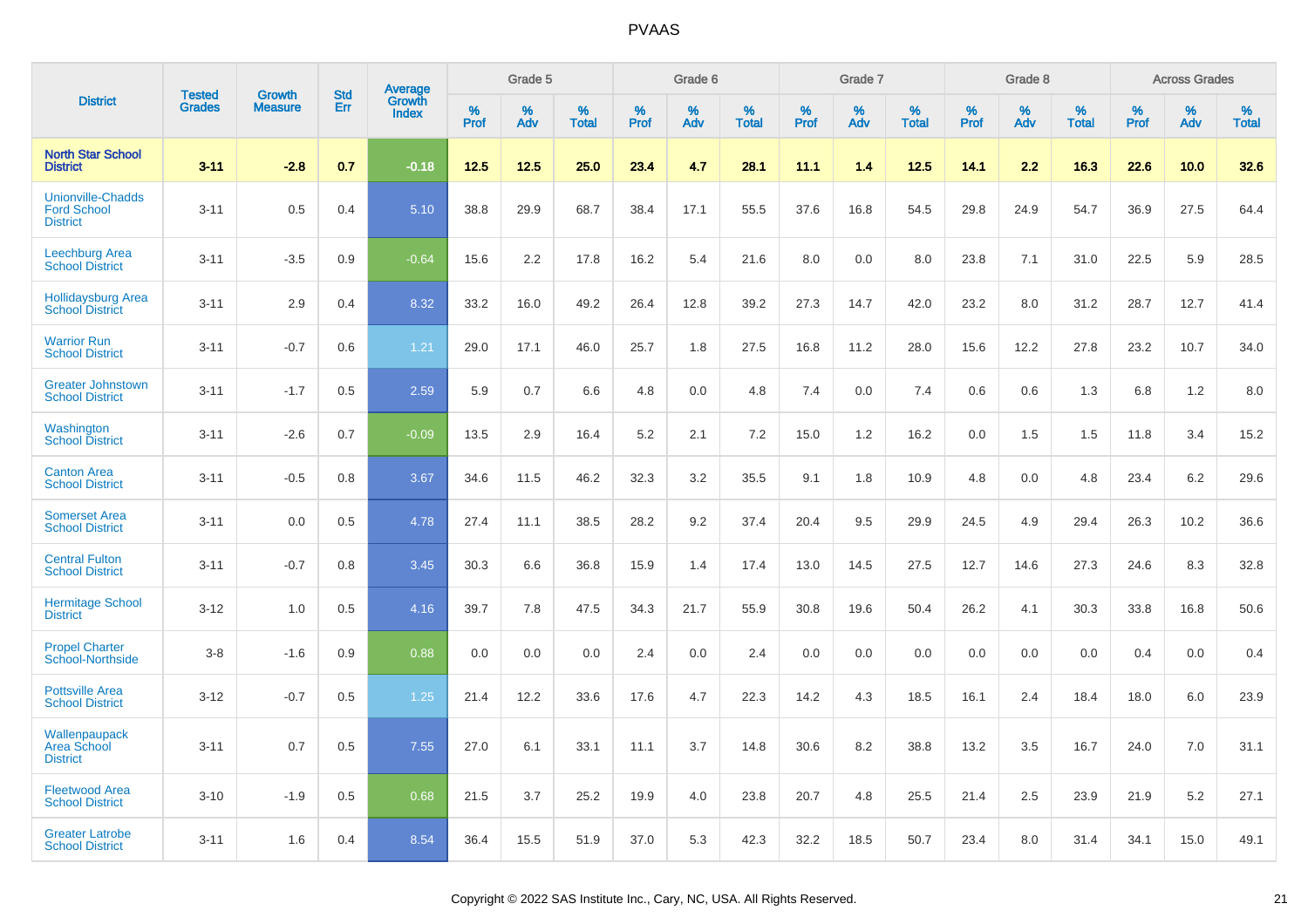|                                                                    |                                |                                 | <b>Std</b> | Average                |                     | Grade 5  |                   |                  | Grade 6  |                   |                  | Grade 7  |                   |           | Grade 8  |                   |                  | <b>Across Grades</b> |                   |
|--------------------------------------------------------------------|--------------------------------|---------------------------------|------------|------------------------|---------------------|----------|-------------------|------------------|----------|-------------------|------------------|----------|-------------------|-----------|----------|-------------------|------------------|----------------------|-------------------|
| <b>District</b>                                                    | <b>Tested</b><br><b>Grades</b> | <b>Growth</b><br><b>Measure</b> | Err        | Growth<br><b>Index</b> | $\%$<br><b>Prof</b> | %<br>Adv | %<br><b>Total</b> | %<br><b>Prof</b> | %<br>Adv | %<br><b>Total</b> | %<br><b>Prof</b> | %<br>Adv | %<br><b>Total</b> | %<br>Prof | %<br>Adv | %<br><b>Total</b> | %<br><b>Prof</b> | %<br>Adv             | %<br><b>Total</b> |
| <b>North Star School</b><br><b>District</b>                        | $3 - 11$                       | $-2.8$                          | 0.7        | $-0.18$                | $12.5$              | 12.5     | 25.0              | 23.4             | 4.7      | 28.1              | 11.1             | 1.4      | 12.5              | 14.1      | 2.2      | 16.3              | 22.6             | 10.0                 | 32.6              |
| <b>Propel Charter</b><br>School - Braddock<br><b>Hills</b>         | $3 - 11$                       | $-2.4$                          | 0.8        | 3.05                   | 1.8                 | 1.8      | 3.5               | 1.7              | 0.0      | 1.7               | 0.0              | 0.0      | 0.0               | 2.9       | 0.0      | 2.9               | 1.9              | 0.6                  | 2.5               |
| <b>Great Valley</b><br><b>School District</b>                      | $3 - 11$                       | 0.1                             | 0.4        | 2.46                   | 31.0                | 24.2     | 55.2              | 38.1             | 8.6      | 46.6              | 26.8             | 17.2     | 44.1              | 26.4      | 17.4     | 43.8              | 31.1             | 20.1                 | 51.2              |
| <b>Girard School</b><br><b>District</b>                            | $3 - 11$                       | 0.0                             | 0.6        | 2.99                   | 33.9                | 15.2     | 49.1              | 27.4             | 13.7     | 41.0              | 22.7             | 20.9     | 43.6              | 15.6      | 5.5      | 21.1              | 25.6             | 18.0                 | 43.6              |
| <b>Propel Charter</b><br>School-Homestead                          | $3 - 11$                       | $-2.7$                          | 1.0        | $-0.17$                | 2.7                 | 0.0      | 2.7               | 0.0              | 5.4      | 5.4               | 2.9              | 0.0      | 2.9               | 0.0       | 0.0      | 0.0               | 2.7              | 1.4                  | 4.1               |
| <b>Southeast Delco</b><br><b>School District</b>                   | $3 - 10$                       | $-0.4$                          | 0.6        | 4.21                   | 3.3                 | 1.7      | 5.0               | 1.8              | 0.0      | 1.8               | 3.0              | 0.8      | 3.8               | 6.9       | 0.8      | 7.7               | 5.7              | 0.7                  | 6.3               |
| <b>Penns Manor Area</b><br><b>School District</b>                  | $3 - 12$                       | 1.5                             | 0.8        | 4.02                   | 12.7                | 4.8      | 17.5              | 14.6             | 0.0      | 14.6              | 18.5             | 1.8      | 20.4              | 16.7      | 8.3      | 25.0              | 19.0             | 3.6                  | 22.6              |
| <b>Blue Ridge School</b><br><b>District</b>                        | $3 - 11$                       | $-1.1$                          | 0.7        | 2.21                   | 23.3                | 5.5      | 28.8              | 14.9             | 0.0      | 14.9              | 25.8             | 3.2      | 29.0              | 12.9      | 4.3      | 17.1              | 23.5             | 4.1                  | 27.7              |
| <b>Sullivan County</b><br><b>School District</b>                   | $3 - 10$                       | $-2.9$                          | 1.0        | 0.92                   | 21.4                | 0.0      | 21.4              | 30.0             | 4.0      | 34.0              | 18.8             | 0.0      | 18.8              | 9.1       | 0.0      | 9.1               | 22.0             | 4.1                  | 26.0              |
| <b>Windber Area</b><br><b>School District</b>                      | $3 - 11$                       | $-1.8$                          | 0.7        | 2.80                   | 28.8                | 20.0     | 48.8              | 20.9             | 9.0      | 29.8              | 14.7             | 9.3      | 24.0              | 28.6      | 13.1     | 41.7              | 24.4             | 15.1                 | 39.6              |
| <b>Northern Bedford</b><br><b>County School</b><br><b>District</b> | $3 - 11$                       | $-1.5$                          | 0.8        | 1.00                   | 24.5                | 8.2      | 32.6              | 30.5             | 1.7      | 32.2              | 19.0             | 1.7      | 20.7              | 9.4       | 3.1      | 12.5              | 24.6             | 5.2                  | 29.8              |
| <b>Penn Hills Charter</b><br>School of<br>Entrepreneurship         | $3-8$                          | $-0.2$                          | 0.9        | 1.98                   | 11.6                | 2.3      | 14.0              | 13.5             | 10.8     | 24.3              | 15.4             | 2.6      | 18.0              | 5.3       | 0.0      | 5.3               | 17.0             | 3.8                  | 20.8              |
| <b>Meyersdale Area</b><br><b>School District</b>                   | $3 - 11$                       | 1.9                             | 0.8        | 4.25                   | 35.2                | 9.3      | 44.4              | 26.6             | 15.6     | 42.2              | 18.9             | 0.0      | 18.9              | 11.9      | 8.5      | 20.3              | 24.6             | 9.4                  | 34.0              |
| <b>Manchester</b><br><b>Academic Charter</b><br><b>School</b>      | $3-8$                          | 0.6                             | 1.1        | 3.37                   | 3.6                 | 0.0      | 3.6               | 3.4              | 0.0      | 3.4               | 3.6              | 0.0      | 3.6               | 0.0       | 0.0      | 0.0               | 4.9              | 0.5                  | 5.4               |
| Philadelphia<br><b>Academy Charter</b><br><b>School</b>            | $3 - 11$                       | $-2.5$                          | 0.7        | 0.18                   | 22.1                | 6.5      | 28.6              | 25.0             | 7.9      | 32.9              | 13.2             | 19.1     | 32.4              | 22.2      | 16.7     | 38.9              | 24.3             | 9.8                  | 34.2              |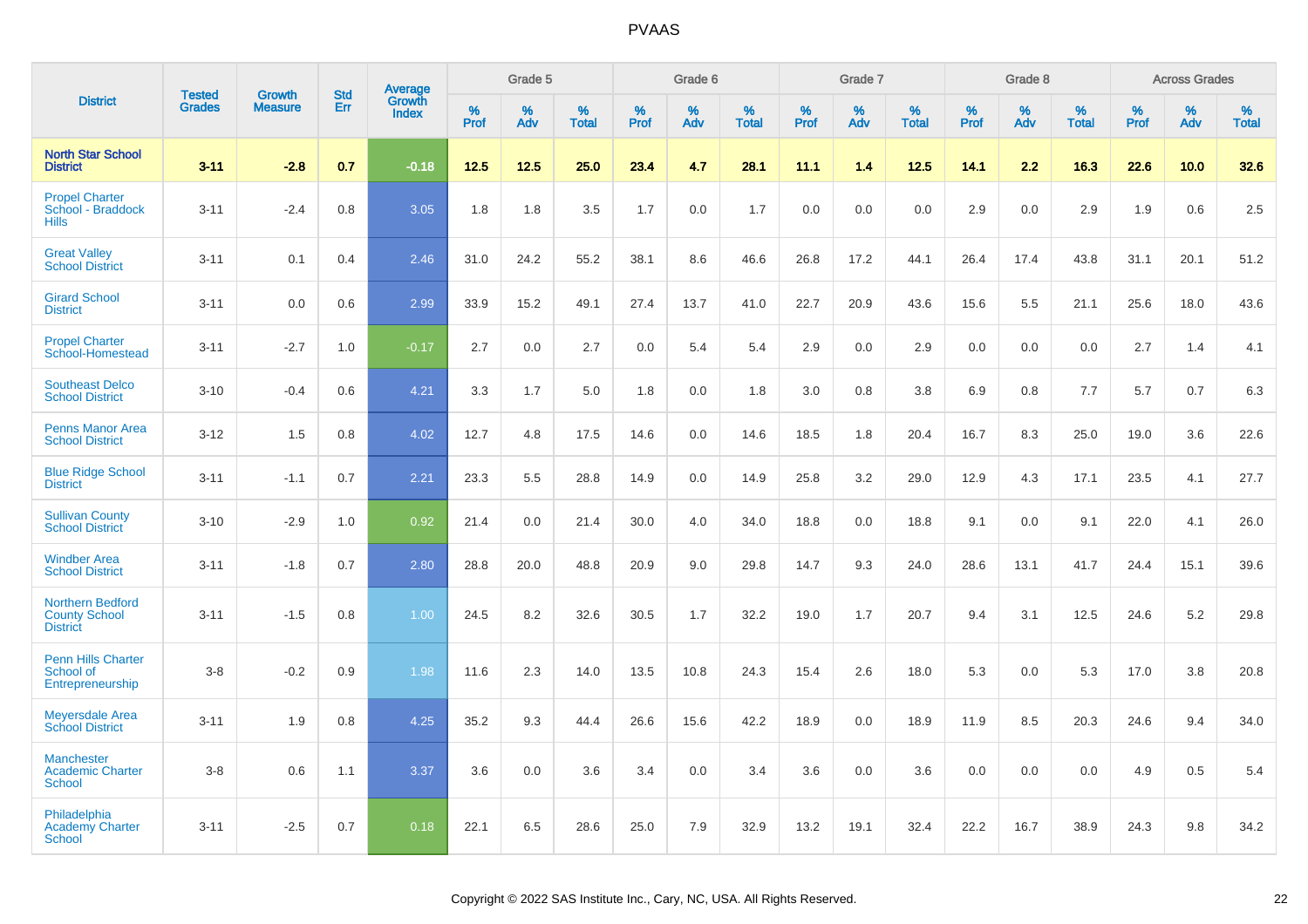|                                                                               |                                | <b>Growth</b>  | <b>Std</b> | Average                |                     | Grade 5  |                      |                     | Grade 6  |                      |              | Grade 7  |                      |              | Grade 8  |                      |                  | <b>Across Grades</b> |                      |
|-------------------------------------------------------------------------------|--------------------------------|----------------|------------|------------------------|---------------------|----------|----------------------|---------------------|----------|----------------------|--------------|----------|----------------------|--------------|----------|----------------------|------------------|----------------------|----------------------|
| <b>District</b>                                                               | <b>Tested</b><br><b>Grades</b> | <b>Measure</b> | Err        | Growth<br><b>Index</b> | $\%$<br><b>Prof</b> | %<br>Adv | $\%$<br><b>Total</b> | $\%$<br><b>Prof</b> | %<br>Adv | $\%$<br><b>Total</b> | $\%$<br>Prof | %<br>Adv | $\%$<br><b>Total</b> | $\%$<br>Prof | %<br>Adv | $\%$<br><b>Total</b> | %<br><b>Prof</b> | %<br>Adv             | $\%$<br><b>Total</b> |
| <b>North Star School</b><br><b>District</b>                                   | $3 - 11$                       | $-2.8$         | 0.7        | $-0.18$                | 12.5                | 12.5     | 25.0                 | 23.4                | 4.7      | 28.1                 | 11.1         | 1.4      | 12.5                 | 14.1         | 2.2      | 16.3                 | 22.6             | 10.0                 | 32.6                 |
| <b>Redbank Valley</b><br><b>School District</b>                               | $3 - 11$                       | $-2.5$         | 0.7        | 1.94                   | 34.3                | 20.0     | 54.3                 | 12.7                | 0.0      | 12.7                 | 19.5         | 9.2      | 28.7                 | 9.5          | 0.0      | 9.5                  | 21.8             | 10.1                 | 31.9                 |
| <b>Mckeesport Area</b><br><b>School District</b>                              | $3-12$                         | $-0.2$         | 0.5        | 1.94                   | 8.9                 | 3.0      | 11.9                 | 3.9                 | 0.0      | 3.9                  | 1.0          | 0.0      | 1.0                  | 1.0          | 0.0      | 1.0                  | 7.7              | 2.1                  | 9.7                  |
| <b>State College Area</b><br><b>School District</b>                           | $3 - 11$                       | 0.6            | 0.4        | 6.90                   | 29.6                | 33.7     | 63.3                 | 27.4                | 15.3     | 42.7                 | 28.9         | 16.3     | 45.2                 | 20.8         | 8.9      | 29.7                 | 29.0             | 27.0                 | 56.1                 |
| <b>Young Scholars of</b><br><b>Greater Allegheny</b><br><b>Charter School</b> | $3-8$                          | $-1.4$         | 1.6        | 1.32                   | 10.0                | 0.0      | 10.0                 | $6.2\,$             | 0.0      | 6.2                  | 10.0         | 0.0      | 10.0                 |              |          |                      | 6.6              | 0.0                  | 6.6                  |
| <b>Freire Charter</b><br><b>School</b>                                        | $5 - 11$                       | 1.2            | 0.6        | 3.54                   | 0.0                 | 0.0      | 0.0                  | 1.5                 | 0.0      | 1.5                  | 3.0          | 0.0      | 3.0                  | 7.6          | 0.0      | 7.6                  | 3.3              | 0.0                  | 3.3                  |
| <b>West Greene</b><br><b>School District</b>                                  | $3 - 11$                       | $-1.6$         | 0.9        | 2.26                   | 20.5                | 7.7      | 28.2                 | 7.7                 | 7.7      | 15.4                 | 9.3          | 11.1     | 20.4                 | 11.8         | 0.0      | 11.8                 | 19.6             | 10.7                 | 30.2                 |
| <b>Reading School</b><br><b>District</b>                                      | $3 - 11$                       | 0.0            | 0.4        | 4.14                   | 3.8                 | 1.2      | 5.0                  | 1.5                 | 0.2      | 1.8                  | 1.9          | 0.0      | 1.9                  | 1.5          | 0.4      | 1.9                  | 3.6              | 1.1                  | 4.7                  |
| <b>Wilkes-Barre Area</b><br><b>School District</b>                            | $3 - 11$                       | $-0.9$         | 0.5        | 1.33                   | 8.1                 | 1.7      | 9.8                  | 10.1                | 4.4      | 14.5                 | $6.0\,$      | 1.8      | 7.8                  | 3.1          | 1.3      | 4.4                  | 9.8              | 3.0                  | 12.7                 |
| <b>Universal Institute</b><br><b>Charter School</b>                           | $3-8$                          | $-2.3$         | 0.7        | 0.12                   | 1.5                 | 0.0      | 1.5                  | 1.3                 | 0.0      | 1.3                  | 0.0          | 0.0      | 0.0                  | 2.3          | 0.0      | 2.3                  | 1.7              | $0.2\,$              | 2.0                  |
| <b>Laboratory Charter</b><br><b>School</b>                                    | $3-8$                          | $-0.7$         | 1.1        | 2.78                   | 3.2                 | 0.0      | 3.2                  | 2.3                 | 0.0      | 2.3                  | 6.4          | 0.0      | 6.4                  | 5.0          | 0.0      | 5.0                  | 5.3              | 0.0                  | 5.3                  |
| South Side Area<br><b>School District</b>                                     | $3 - 11$                       | 1.2            | 0.8        | 4.65                   | 23.3                | 18.3     | 41.7                 | 17.7                | 0.0      | 17.7                 | 26.6         | 7.8      | 34.4                 | 12.7         | 2.8      | 15.5                 | 21.2             | 6.3                  | 27.6                 |
| <b>Shenango Area</b><br><b>School District</b>                                | $3 - 11$                       | 0.1            | 0.7        | 4.17                   | 25.0                | 7.1      | 32.1                 | 40.4                | 8.8      | 49.1                 | 16.5         | 1.0      | 17.5                 | 14.4         | 1.1      | 15.6                 | 22.5             | 7.6                  | 30.1                 |
| <b>Panther Valley</b><br><b>School District</b>                               | $3 - 12$                       | 0.8            | 0.6        | 5.00                   | 11.5                | 1.9      | 13.5                 | 10.2                | 1.7      | 11.9                 | 11.1         | 1.8      | 13.0                 | 4.7          | 0.0      | 4.7                  | 12.1             | 1.6                  | 13.6                 |
| <b>Forest Hills School</b><br><b>District</b>                                 | $3 - 11$                       | 0.8            | 0.5        | 4.44                   | 34.1                | 21.2     | 55.3                 | 20.8                | 3.3      | 24.2                 | 18.6         | 5.6      | 24.2                 | 10.6         | 3.2      | 13.8                 | 24.0             | 11.0                 | 35.1                 |
| Cheltenham<br><b>School District</b>                                          | $3 - 11$                       | $-1.7$         | 0.6        | 1.03                   | 19.8                | 16.7     | 36.5                 | 21.7                | 4.7      | 26.4                 | 26.7         | 11.0     | 37.7                 | 12.1         | 3.3      | 15.4                 | 23.0             | 11.2                 | 34.2                 |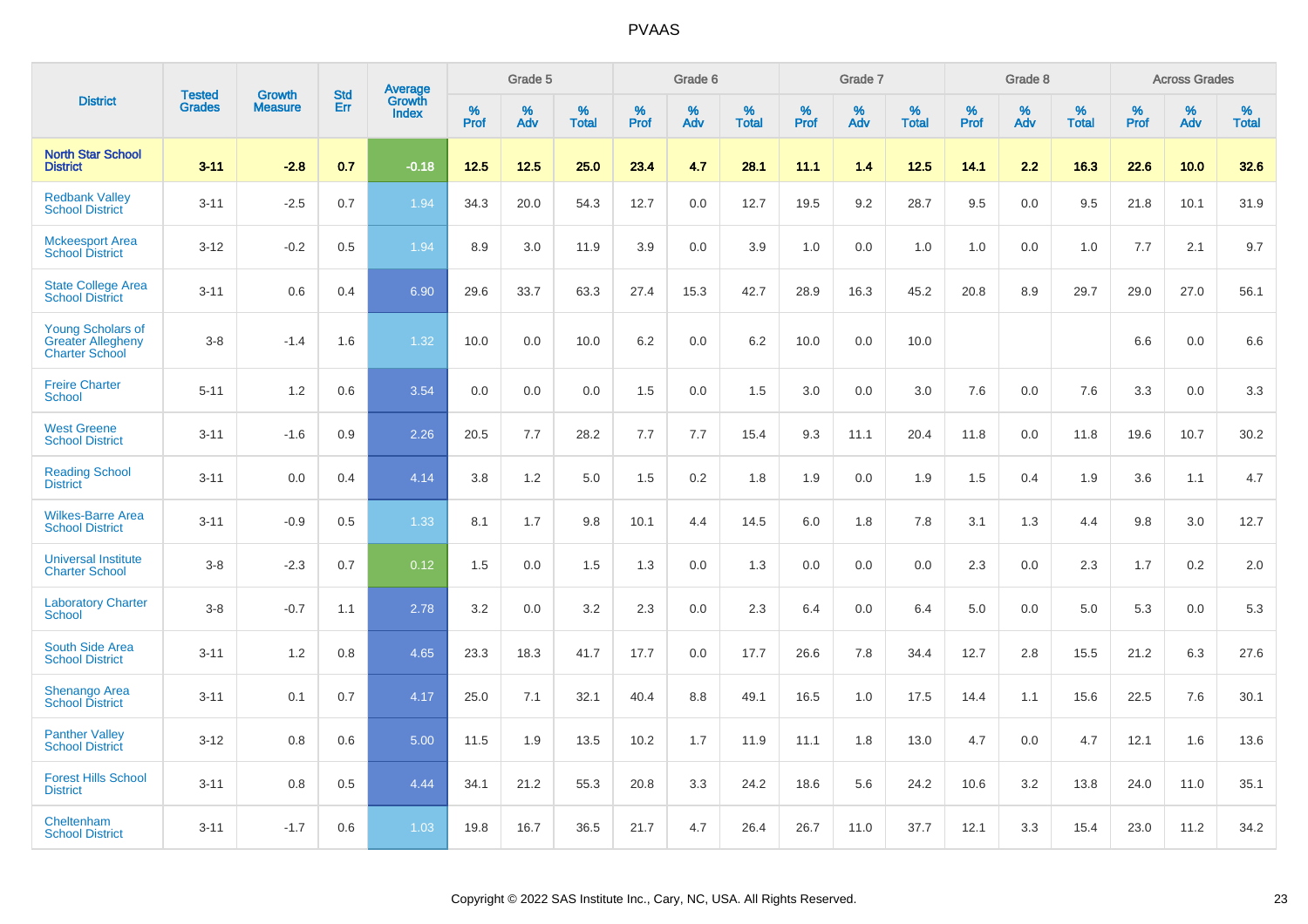|                                                                                   | <b>Tested</b> | <b>Growth</b>  | <b>Std</b> | <b>Average</b><br>Growth |              | Grade 5  |                   |              | Grade 6  |                   |              | Grade 7  |                   |           | Grade 8  |                   |                  | <b>Across Grades</b> |                   |
|-----------------------------------------------------------------------------------|---------------|----------------|------------|--------------------------|--------------|----------|-------------------|--------------|----------|-------------------|--------------|----------|-------------------|-----------|----------|-------------------|------------------|----------------------|-------------------|
| <b>District</b>                                                                   | <b>Grades</b> | <b>Measure</b> | Err        | <b>Index</b>             | $\%$<br>Prof | %<br>Adv | %<br><b>Total</b> | $\%$<br>Prof | %<br>Adv | %<br><b>Total</b> | $\%$<br>Prof | %<br>Adv | %<br><b>Total</b> | %<br>Prof | %<br>Adv | %<br><b>Total</b> | %<br><b>Prof</b> | $\%$<br>Adv          | %<br><b>Total</b> |
| <b>North Star School</b><br><b>District</b>                                       | $3 - 11$      | $-2.8$         | 0.7        | $-0.18$                  | 12.5         | 12.5     | 25.0              | 23.4         | 4.7      | 28.1              | 11.1         | 1.4      | 12.5              | 14.1      | 2.2      | 16.3              | 22.6             | 10.0                 | 32.6              |
| <b>Blue Mountain</b><br><b>School District</b>                                    | $3 - 10$      | 0.1            | 0.5        | 3.24                     | 33.3         | 19.2     | 52.6              | 24.3         | 0.6      | 24.8              | 16.3         | 10.1     | 26.4              | 20.3      | 6.1      | 26.4              | 27.5             | 11.1                 | 38.6              |
| <b>Titusville Area</b><br><b>School District</b>                                  | $3 - 11$      | $-1.7$         | 0.5        | 0.12                     | 28.5         | 13.8     | 42.3              | 18.9         | 4.2      | 23.1              | 18.0         | 3.9      | 21.9              | 8.0       | 3.6      | 11.6              | 21.8             | 10.0                 | 31.8              |
| <b>Agora Cyber</b><br><b>Charter School</b>                                       | $3 - 11$      | $-0.3$         | 0.6        | 3.62                     | 9.8          | 2.0      | 11.8              | 7.8          | 0.7      | 8.5               | 6.2          | 2.1      | 8.3               | 3.3       | 1.3      | 4.6               | 9.7              | 2.4                  | 12.1              |
| <b>Sharon City School</b><br><b>District</b>                                      | $3 - 11$      | $-0.3$         | 0.5        | 1.32                     | 14.1         | 2.1      | 16.2              | 13.9         | 4.1      | 18.0              | 6.0          | 1.7      | 7.8               | 5.9       | 1.5      | 7.4               | 12.0             | 2.8                  | 14.8              |
| <b>Indiana Area</b><br><b>School District</b>                                     | $3 - 11$      | 1.8            | 0.4        | $7.21$                   | 29.3         | 17.7     | 47.0              | 23.9         | 11.7     | 35.5              | 36.0         | 10.3     | 46.3              | 23.2      | 14.2     | 37.4              | 30.1             | 15.1                 | 45.2              |
| Susquehanna<br><b>Community School</b><br><b>District</b>                         | $3 - 11$      | $-2.8$         | 0.9        | $-1.20$                  | 19.6         | 9.8      | 29.4              | 15.5         | 1.7      | 17.2              | 13.3         | 11.1     | 24.4              | 2.0       | 2.0      | 4.1               | 19.6             | 6.3                  | 25.9              |
| Palmyra Area<br><b>School District</b>                                            | $3 - 11$      | 0.0            | 0.4        | 5.60                     | 36.2         | 17.5     | 53.8              | 27.2         | 8.3      | 35.4              | 25.5         | 12.2     | 37.6              | 29.8      | 12.2     | 42.0              | 31.5             | 15.7                 | 47.2              |
| <b>Manheim Central</b><br><b>School District</b>                                  | $3 - 11$      | 2.8            | 0.4        | 9.93                     | 25.4         | 7.6      | 33.0              | 23.6         | 5.8      | 29.3              | 15.0         | 5.2      | 20.2              | 20.9      | 6.2      | 27.1              | 22.8             | 9.4                  | 32.2              |
| <b>Highlands School</b><br><b>District</b>                                        | $3 - 11$      | 0.4            | 0.5        | 2.41                     | 20.4         | 4.6      | 25.0              | 16.6         | 1.4      | 17.9              | 28.5         | 4.9      | 33.3              | 13.2      | 8.6      | 21.8              | 20.4             | 5.9                  | 26.3              |
| <b>Howard Gardner</b><br><b>Multiple</b><br>Intelligence<br><b>Charter School</b> | $3 - 8$       | $-3.7$         | 1.1        | $-1.27$                  | 16.7         | 6.7      | 23.3              | 9.4          | 0.0      | 9.4               | 9.1          | 0.0      | 9.1               | 7.4       | 11.1     | 18.5              | 14.7             | 3.5                  | 18.2              |
| <b>Inquiry Charter</b><br>School                                                  | $3-5$         | $-6.8$         | 2.1        | $-3.27$                  | 8.8          | 2.9      | 11.8              |              |          |                   |              |          |                   |           |          |                   | 11.1             | 2.8                  | 13.9              |
| <b>Purchase Line</b><br><b>School District</b>                                    | $3 - 12$      | 1.0            | 0.8        | 4.29                     | 28.8         | 7.7      | 36.5              | 6.1          | 3.0      | 9.1               | 7.5          | 3.0      | 10.4              | 5.3       | 0.0      | 5.3               | 16.1             | 3.3                  | 19.4              |
| <b>Haverford</b><br><b>Township School</b><br><b>District</b>                     | $3 - 11$      | $-0.7$         | 0.3        | $-0.06$                  | 30.7         | 27.3     | 58.0              | 26.4         | 15.0     | 41.4              | 28.5         | 12.8     | 41.3              | 33.9      | 15.2     | 49.1              | 31.6             | 23.1                 | 54.7              |
| <b>Easton Area</b><br><b>School District</b>                                      | $3 - 12$      | $-1.1$         | 0.3        | $-0.56$                  | 22.4         | 5.9      | 28.3              | 14.6         | 3.3      | 17.9              | 11.0         | 6.9      | 18.0              | 10.3      | 2.2      | 12.4              | 18.5             | 8.4                  | 26.9              |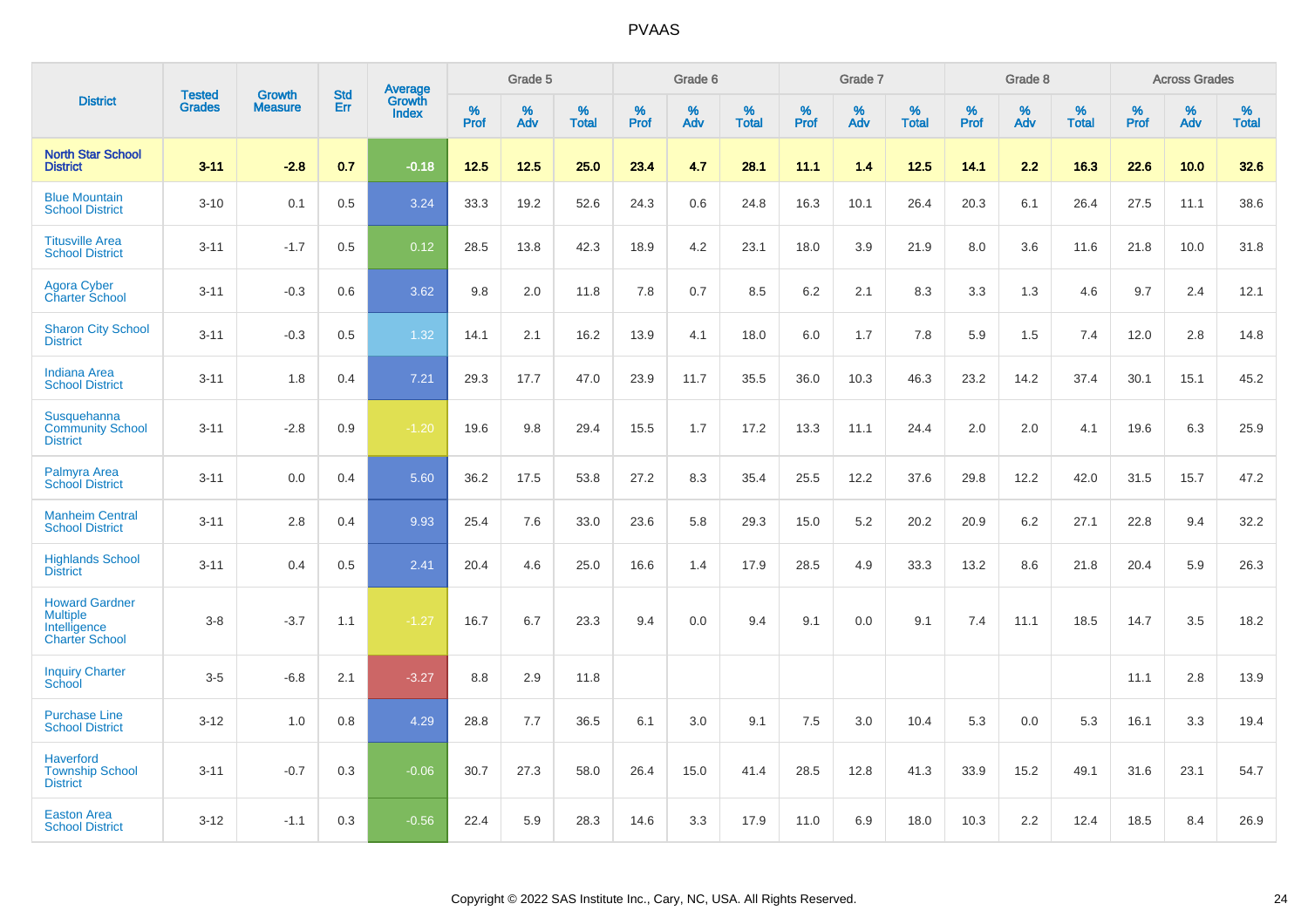|                                                                   |                                |                                 |                   |                                          |                     | Grade 5  |                   |                  | Grade 6  |                   |                  | Grade 7  |                   |           | Grade 8  |                   |              | <b>Across Grades</b> |                   |
|-------------------------------------------------------------------|--------------------------------|---------------------------------|-------------------|------------------------------------------|---------------------|----------|-------------------|------------------|----------|-------------------|------------------|----------|-------------------|-----------|----------|-------------------|--------------|----------------------|-------------------|
| <b>District</b>                                                   | <b>Tested</b><br><b>Grades</b> | <b>Growth</b><br><b>Measure</b> | <b>Std</b><br>Err | <b>Average</b><br>Growth<br><b>Index</b> | $\%$<br><b>Prof</b> | %<br>Adv | %<br><b>Total</b> | %<br><b>Prof</b> | %<br>Adv | %<br><b>Total</b> | %<br><b>Prof</b> | %<br>Adv | %<br><b>Total</b> | %<br>Prof | %<br>Adv | %<br><b>Total</b> | $\%$<br>Prof | %<br>Adv             | %<br><b>Total</b> |
| <b>North Star School</b><br><b>District</b>                       | $3 - 11$                       | $-2.8$                          | 0.7               | $-0.18$                                  | $12.5$              | $12.5$   | 25.0              | 23.4             | 4.7      | 28.1              | 11.1             | 1.4      | $12.5$            | 14.1      | 2.2      | 16.3              | 22.6         | 10.0                 | 32.6              |
| <b>Mastery Charter</b><br>School - Harrity<br>Campus              | $3-8$                          | $-0.7$                          | 1.1               | 2.42                                     | 4.6                 | 4.6      | 9.1               | 2.3              | 0.0      | 2.3               | 0.0              | 0.0      | 0.0               | 3.1       | 0.0      | 3.1               | 5.5          | 1.0                  | 6.5               |
| Salisbury-Elk Lick<br><b>School District</b>                      | $3 - 11$                       | $-4.2$                          | 1.3               | 0.13                                     | 29.2                | 12.5     | 41.7              | 37.5             | 0.0      | 37.5              | 15.8             | 0.0      | 15.8              | 14.3      | 4.8      | 19.0              | 28.9         | 5.8                  | 34.7              |
| <b>Albert Gallatin</b><br><b>Area School</b><br><b>District</b>   | $3 - 11$                       | $-1.4$                          | 0.5               | 0.97                                     | 19.0                | 10.2     | 29.3              | 18.6             | 1.6      | 20.2              | 12.8             | 2.8      | 15.6              | 14.8      | 2.0      | 16.8              | 17.4         | 4.9                  | 22.3              |
| <b>Carbondale Area</b><br><b>School District</b>                  | $3 - 10$                       | 1.1                             | 0.6               | 5.95                                     | 10.3                | 1.2      | 11.5              | 4.2              | 0.0      | 4.2               | 4.8              | 3.6      | 8.4               | 13.9      | 0.0      | 13.9              | 9.4          | 0.8                  | 10.1              |
| <b>Fannett-Metal</b><br><b>School District</b>                    | $3 - 11$                       | $-2.4$                          | 1.0               | 2.68                                     | 17.2                | 6.9      | 24.1              | 10.3             | 0.0      | 10.3              | 9.4              | 0.0      | 9.4               | 8.9       | 2.2      | 11.1              | 15.5         | 5.8                  | 21.3              |
| <b>Freedom Area</b><br><b>School District</b>                     | $3 - 11$                       | $-0.8$                          | 0.7               | 1.59                                     | 13.6                | 3.7      | 17.3              | 21.4             | 2.4      | 23.8              | 18.6             | 2.9      | 21.6              | 10.7      | 1.3      | 12.0              | 17.8         | 3.7                  | 21.6              |
| <b>Richard Allen</b><br>Preparatory<br><b>Charter School</b>      | $5-8$                          | 0.8                             | 0.7               | 3.33                                     | 0.0                 | 0.0      | 0.0               | 1.0              | 0.0      | 1.0               | 1.8              | 0.9      | 2.7               | 0.9       | 0.0      | 0.9               | 1.1          | 0.3                  | 1.4               |
| <b>Troy Area School</b><br><b>District</b>                        | $3 - 10$                       | $-1.8$                          | 0.6               | 0.45                                     | 11.1                | 4.0      | 15.2              | 4.0              | 4.0      | 8.0               | 14.1             | 0.0      | 14.1              | 6.8       | 0.8      | 7.7               | 11.9         | 2.1                  | 14.0              |
| <b>North Schuylkill</b><br><b>School District</b>                 | $3 - 11$                       | 0.5                             | 0.5               | 4.31                                     | 8.2                 | 3.0      | 11.2              | 4.8              | 0.8      | 5.6               | 5.8              | 3.9      | 9.7               | 11.8      | 6.7      | 18.5              | 12.1         | 4.1                  | 16.1              |
| <b>Middletown Area</b><br><b>School District</b>                  | $3 - 11$                       | $-1.6$                          | 0.5               | 0.08                                     | 19.5                | 5.0      | 24.5              | 6.1              | 0.8      | 6.9               | 16.1             | 9.8      | 25.9              | 11.8      | 2.0      | 13.7              | 18.4         | 7.5                  | 25.9              |
| <b>Selinsgrove Area</b><br><b>School District</b>                 | $3 - 12$                       | 4.7                             | 0.5               | 11.20                                    | 26.0                | 6.1      | 32.0              | 32.0             | 17.0     | 49.0              | 26.4             | 18.7     | 45.2              | 25.6      | 10.5     | 36.1              | 25.8         | 14.6                 | 40.4              |
| <b>Greater Nanticoke</b><br><b>Area School</b><br><b>District</b> | $3 - 12$                       | $-0.5$                          | 0.6               | 4.36                                     | 13.6                | 2.7      | 16.4              | 2.6              | 0.0      | 2.6               | 3.6              | 0.0      | 3.6               | 4.2       | 1.7      | 5.9               | 7.6          | 2.0                  | 9.6               |
| Portage Area<br><b>School District</b>                            | $3 - 10$                       | 0.3                             | 0.8               | 2.06                                     | 28.6                | 7.1      | 35.7              | 30.0             | 10.0     | 40.0              | 25.4             | 9.5      | 34.9              | 17.0      | 7.6      | 24.5              | 29.8         | 12.9                 | 42.6              |
| <b>Mount Carmel</b><br><b>Area School</b><br><b>District</b>      | $3 - 11$                       | 0.2                             | 0.6               | 3.89                                     | 10.8                | 2.7      | 13.5              | 12.5             | 7.1      | 19.6              | 13.6             | 3.6      | 17.3              | 8.8       | 2.6      | 11.5              | 12.2         | 4.5                  | 16.7              |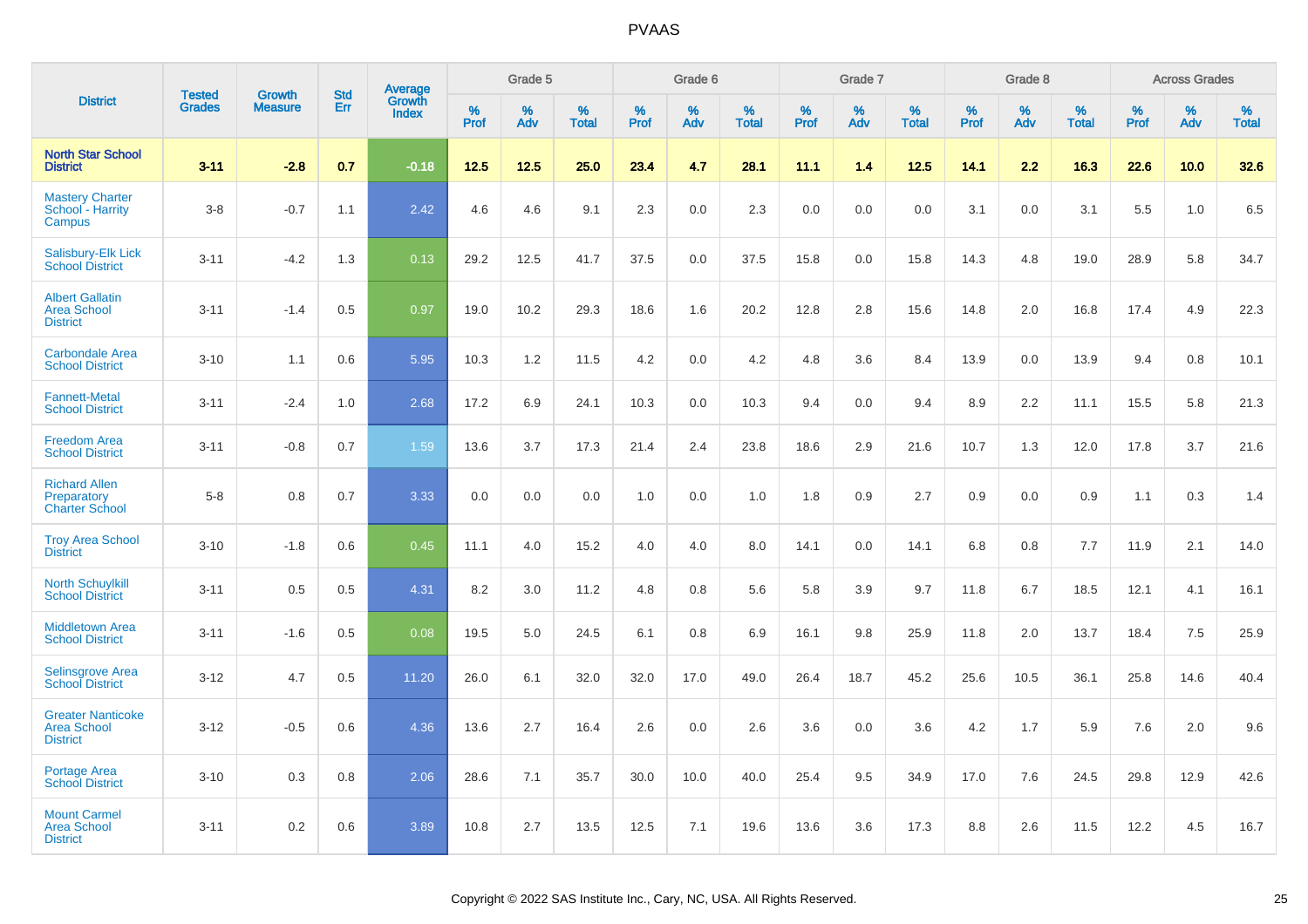|                                                                                            | <b>Tested</b> | <b>Growth</b>  | <b>Std</b> | Average                |                     | Grade 5  |                   |                     | Grade 6  |                   |              | Grade 7  |                   |                     | Grade 8  |                   |                     | <b>Across Grades</b> |                   |
|--------------------------------------------------------------------------------------------|---------------|----------------|------------|------------------------|---------------------|----------|-------------------|---------------------|----------|-------------------|--------------|----------|-------------------|---------------------|----------|-------------------|---------------------|----------------------|-------------------|
| <b>District</b>                                                                            | <b>Grades</b> | <b>Measure</b> | <b>Err</b> | Growth<br><b>Index</b> | $\%$<br><b>Prof</b> | %<br>Adv | %<br><b>Total</b> | $\%$<br><b>Prof</b> | %<br>Adv | %<br><b>Total</b> | $\%$<br>Prof | %<br>Adv | %<br><b>Total</b> | $\%$<br><b>Prof</b> | %<br>Adv | %<br><b>Total</b> | $\%$<br><b>Prof</b> | %<br>Adv             | %<br><b>Total</b> |
| <b>North Star School</b><br><b>District</b>                                                | $3 - 11$      | $-2.8$         | 0.7        | $-0.18$                | 12.5                | $12.5$   | 25.0              | 23.4                | 4.7      | 28.1              | 11.1         | 1.4      | 12.5              | 14.1                | 2.2      | 16.3              | 22.6                | 10.0                 | 32.6              |
| <b>Lebanon School</b><br><b>District</b>                                                   | $3 - 11$      | 0.1            | 0.3        | 4.53                   | 10.8                | 2.5      | 13.2              | 5.4                 | 1.6      | 7.0               | 3.4          | 0.6      | 4.1               | 4.5                 | 0.8      | 5.4               | 7.2                 | 1.6                  | 8.8               |
| <b>Mastery Charter</b><br>School - Hardy<br><b>Williams</b>                                | $3 - 11$      | $-0.1$         | 1.2        | 1.30                   | 4.9                 | 0.0      | 4.9               | 11.4                | 2.9      | 14.3              | 5.6          | 0.0      | 5.6               |                     |          |                   | 6.9                 | 0.6                  | 7.5               |
| <b>Cameron County</b><br><b>School District</b>                                            | $3 - 12$      | 1.0            | 1.0        | 4.16                   | 48.4                | 0.0      | 48.4              | 29.0                | 2.6      | 31.6              | 7.3          | 2.4      | 9.8               | 13.5                | 0.0      | 13.5              | 30.3                | 6.8                  | 37.2              |
| Johnsonburg Area<br><b>School District</b>                                                 | $3 - 11$      | 2.2            | 1.0        | 5.07                   | 17.5                | 7.5      | 25.0              | 21.2                | 12.1     | 33.3              | 18.6         | 7.0      | 25.6              | 15.6                | 2.2      | 17.8              | 25.5                | 10.2                 | 35.7              |
| <b>Marion Center</b><br>Area School<br><b>District</b>                                     | $3 - 10$      | 0.9            | 0.7        | 5.76                   | 24.4                | 7.7      | 32.0              | 37.2                | 11.8     | 49.0              | 19.0         | 10.7     | 29.8              | 22.6                | 8.6      | 31.2              | 27.9                | 10.6                 | 38.4              |
| The Philadelphia<br><b>Charter School for</b><br><b>Arts and Sciences</b><br>at HR Edmunds | $3 - 8$       | 1.7            | 0.6        | 4.09                   | 6.4                 | 0.0      | 6.4               | 0.0                 | 0.0      | 0.0               | 2.1          | 0.0      | 2.1               | 2.2                 | 0.0      | 2.2               | 2.1                 | $0.2\,$              | 2.3               |
| <b>Montgomery Area</b><br><b>School District</b>                                           | $3 - 11$      | 0.8            | 0.8        | 4.18                   | 25.7                | 10.8     | 36.5              | 29.0                | 30.6     | 59.7              | 33.3         | 6.9      | 40.3              | 17.2                | 1.7      | 19.0              | 28.4                | 13.2                 | 41.6              |
| <b>Camp Hill School</b><br><b>District</b>                                                 | $3 - 12$      | $-2.0$         | 0.7        | $-0.33$                | 40.7                | 27.2     | 67.9              | 24.0                | 4.0      | 28.0              | 17.6         | 9.9      | 27.5              | 22.0                | 3.7      | 25.7              | 30.7                | 15.4                 | 46.1              |
| <b>Antietam School</b><br><b>District</b>                                                  | $3 - 10$      | $-2.5$         | 0.8        | $-0.25$                | 9.4                 | 1.6      | 10.9              | 10.0                | 3.3      | 13.3              | 5.6          | 0.0      | 5.6               | 5.8                 | 0.0      | 5.8               | 8.3                 | 1.2                  | 9.5               |
| <b>Franklin Area</b><br><b>School District</b>                                             | $3 - 11$      | 0.9            | 0.5        | 5.84                   | 22.0                | 7.1      | 29.1              | 25.8                | 3.1      | 28.9              | 10.1         | 4.2      | 14.3              | 8.2                 | 0.7      | 8.9               | 19.0                | 4.3                  | 23.2              |
| South Williamsport<br><b>Area School</b><br><b>District</b>                                | $3 - 10$      | $-0.6$         | 0.6        | 3.18                   | 20.4                | 1.1      | 21.5              | 25.8                | 4.5      | 30.3              | 15.5         | 2.4      | 17.9              | 15.1                | 0.0      | 15.1              | 20.2                | 2.8                  | 23.0              |
| <b>Deep Roots</b><br><b>Charter School</b>                                                 | $3-6$         | $-0.9$         | 1.3        | 2.28                   | 0.0                 | 0.0      | 0.0               | 0.0                 | 0.0      | 0.0               |              |          |                   |                     |          |                   | 1.3                 | 0.0                  | 1.3               |
| <b>Ellwood City Area</b><br><b>School District</b>                                         | $3 - 11$      | $-1.7$         | 0.6        | 1.08                   | 20.6                | 7.8      | 28.4              | 19.0                | 2.6      | 21.6              | 21.7         | 2.5      | 24.2              | 5.5                 | 2.8      | 8.3               | 17.5                | 4.7                  | 22.2              |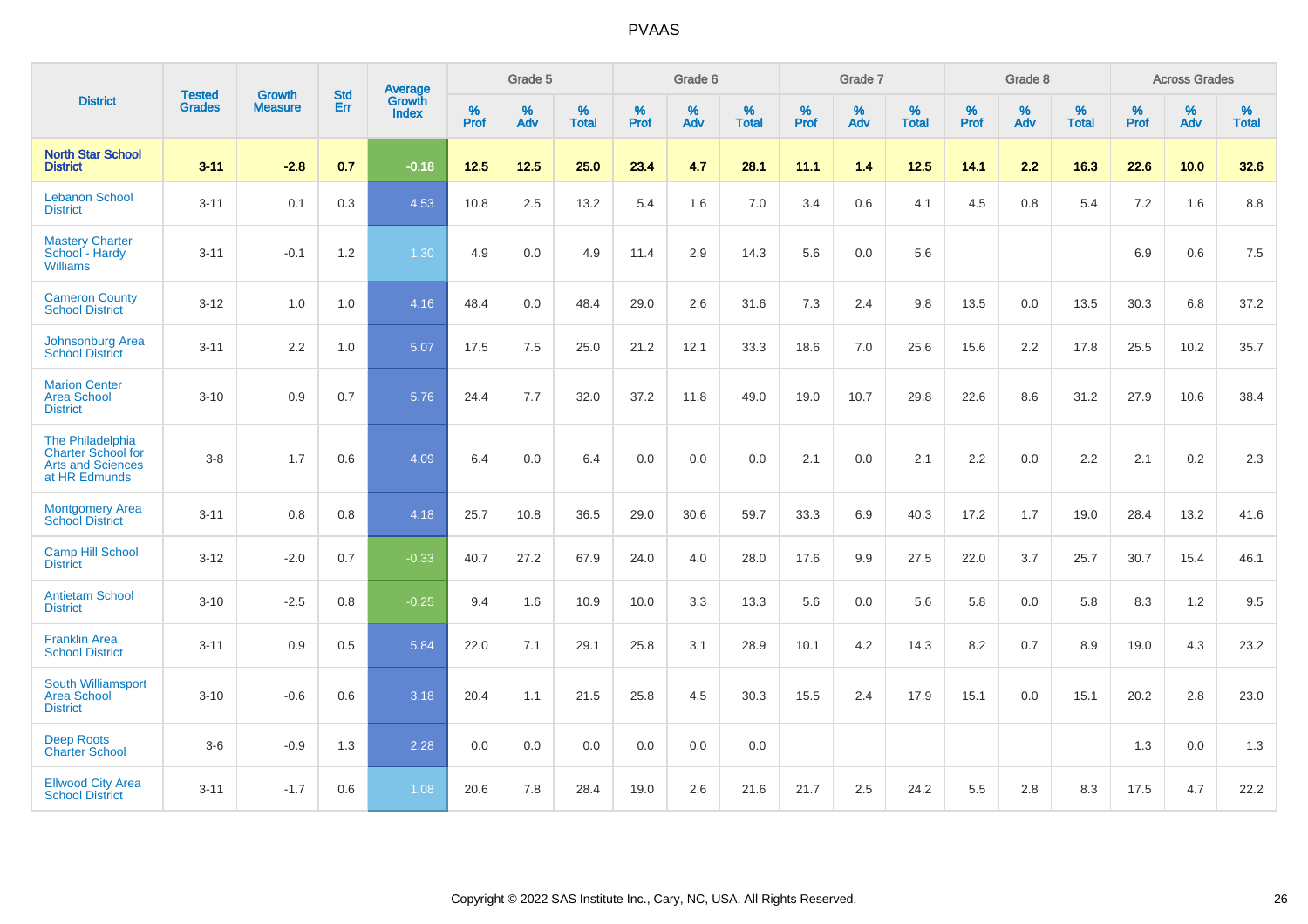|                                                                 |                                |                                 | <b>Std</b> | Average                |                     | Grade 5  |                   |                  | Grade 6  |                   |              | Grade 7  |                   |           | Grade 8  |                   |                     | <b>Across Grades</b> |                   |
|-----------------------------------------------------------------|--------------------------------|---------------------------------|------------|------------------------|---------------------|----------|-------------------|------------------|----------|-------------------|--------------|----------|-------------------|-----------|----------|-------------------|---------------------|----------------------|-------------------|
| <b>District</b>                                                 | <b>Tested</b><br><b>Grades</b> | <b>Growth</b><br><b>Measure</b> | Err        | Growth<br><b>Index</b> | $\%$<br><b>Prof</b> | %<br>Adv | %<br><b>Total</b> | %<br><b>Prof</b> | %<br>Adv | %<br><b>Total</b> | $\%$<br>Prof | %<br>Adv | %<br><b>Total</b> | %<br>Prof | %<br>Adv | %<br><b>Total</b> | $\%$<br><b>Prof</b> | $\%$<br>Adv          | %<br><b>Total</b> |
| <b>North Star School</b><br><b>District</b>                     | $3 - 11$                       | $-2.8$                          | 0.7        | $-0.18$                | 12.5                | 12.5     | 25.0              | 23.4             | 4.7      | 28.1              | 11.1         | 1.4      | 12.5              | 14.1      | 2.2      | 16.3              | 22.6                | 10.0                 | 32.6              |
| <b>West Middlesex</b><br><b>Area School</b><br><b>District</b>  | $3 - 10$                       | 0.9                             | 0.9        | 4.10                   | 21.7                | 21.7     | 43.5              | 39.3             | 4.9      | 44.3              | 30.0         | 2.0      | 32.0              | 7.1       | 0.0      | 7.1               | 30.3                | 7.4                  | 37.7              |
| <b>Gillingham Charter</b><br>School                             | $3 - 11$                       | $-5.9$                          | 2.0        | $-1.16$                | 9.1                 | 0.0      | 9.1               | 0.0              | 0.0      | 0.0               |              |          |                   | 0.0       | 0.0      | 0.0               | 4.4                 | 1.4                  | 5.8               |
| <b>Ferndale Area</b><br><b>School District</b>                  | $3 - 10$                       | $-0.9$                          | 0.9        | 1.11                   | 27.3                | 0.0      | 27.3              | 19.5             | 7.3      | 26.8              | 31.6         | 2.6      | 34.2              | 11.1      | 8.9      | 20.0              | 21.3                | 7.9                  | 29.1              |
| <b>Mastery Charter</b><br>School - Pickett<br>Campus            | $6 - 10$                       | 1.2                             | 1.1        | 2.33                   |                     |          |                   | 0.0              | 0.0      | 0.0               | 0.0          | 0.0      | 0.0               | 2.8       | 0.0      | 2.8               | 0.9                 | 0.0                  | 0.9               |
| <b>Big Spring School</b><br><b>District</b>                     | $3 - 11$                       | $-1.2$                          | 0.5        | 0.68                   | 26.7                | 13.0     | 39.7              | 22.0             | 3.8      | 25.8              | 20.9         | 6.7      | 27.6              | 10.9      | 3.3      | 14.1              | 24.6                | 10.4                 | 35.0              |
| <b>Elk Lake School</b><br><b>District</b>                       | $3 - 11$                       | 1.9                             | 0.7        | 7.96                   | 17.5                | 3.8      | 21.2              | 35.8             | 12.6     | 48.4              | 11.4         | 3.4      | 14.8              | 8.5       | 4.9      | 13.4              | 21.4                | 7.2                  | 28.5              |
| <b>Forest City</b><br><b>Regional School</b><br><b>District</b> | $3 - 12$                       | 1.5                             | 0.9        | 4.76                   | 22.2                | 11.1     | 33.3              | 14.3             | 2.0      | 16.3              | 18.9         | 10.8     | 29.7              | 31.9      | 10.6     | 42.6              | 22.1                | 10.7                 | 32.8              |
| <b>Hamburg Area</b><br><b>School District</b>                   | $3 - 11$                       | $-0.0$                          | 0.5        | 1.79                   | 29.1                | 6.4      | 35.5              | 28.4             | 2.4      | 30.7              | 10.1         | 3.8      | 13.8              | 9.9       | 2.1      | 12.1              | 20.9                | 6.6                  | 27.5              |
| <b>United School</b><br><b>District</b>                         | $3 - 11$                       | 0.3                             | 0.8        | 3.96                   | 27.0                | 1.6      | 28.6              | 31.8             | 12.7     | 44.4              | 29.2         | 10.8     | 40.0              | 20.9      | 9.0      | 29.8              | 28.1                | 9.4                  | 37.5              |
| <b>Valley Grove</b><br><b>School District</b>                   | $3 - 10$                       | $-2.4$                          | 0.8        | $-1.21$                | 35.4                | 8.3      | 43.8              | 27.6             | 1.7      | 29.3              | 18.5         | 5.6      | 24.1              | 14.3      | 1.8      | 16.1              | 25.5                | 6.8                  | 32.2              |
| <b>Hanover Area</b><br><b>School District</b>                   | $3 - 11$                       | $-2.5$                          | 0.9        | $-0.79$                | 3.4                 | 3.4      | 6.8               | 10.0             | 4.0      | 14.0              | 5.3          | 1.8      | 7.0               | 0.0       | 0.0      | 0.0               | 7.4                 | 1.9                  | 9.3               |
| <b>Gettysburg Area</b><br><b>School District</b>                | $3 - 11$                       | 1.3                             | 0.4        | 5.96                   | 36.4                | 17.3     | 53.7              | 22.0             | 12.0     | 34.0              | 15.9         | 5.7      | 21.6              | 21.4      | 7.3      | 28.6              | 25.4                | 14.7                 | 40.1              |
| <b>Folk Arts-Cultural</b><br><b>Treasures Charter</b><br>School | $3 - 7$                        | $-1.8$                          | 1.0        | 1.12                   | 22.7                | 6.8      | 29.6              | 28.9             | 4.4      | 33.3              | 20.4         | 2.3      | 22.7              |           |          |                   | 28.1                | 6.2                  | 34.4              |
| <b>Sayre Area School</b><br><b>District</b>                     | $3 - 11$                       | 1.9                             | 0.7        | 6.31                   | 21.3                | 6.6      | 27.9              | 36.2             | 5.0      | 41.2              | 21.4         | 3.6      | 25.0              | 13.4      | 0.0      | 13.4              | 25.9                | 6.1                  | 32.0              |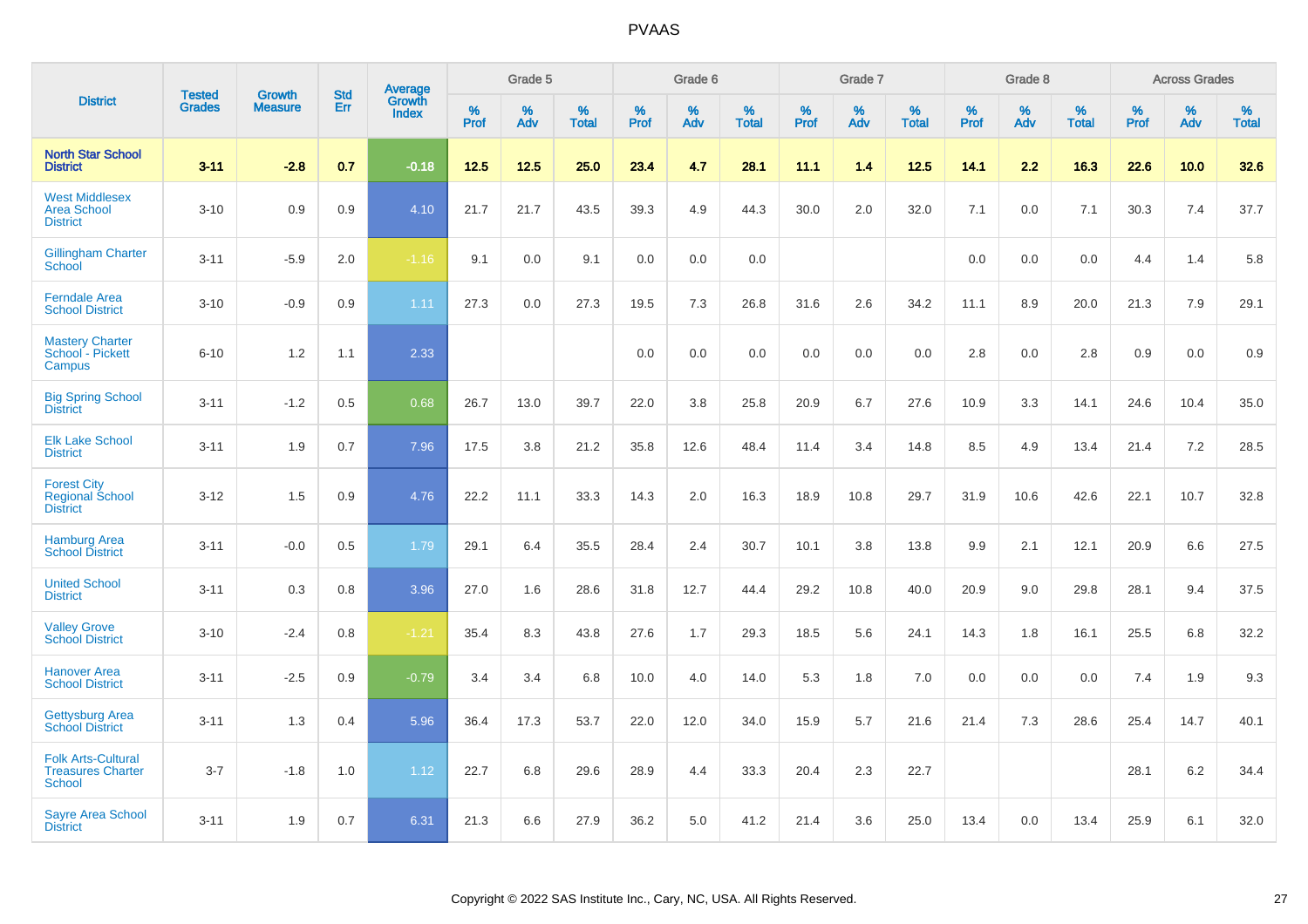|                                                                              |                                |                                 | <b>Std</b> | Average                       |           | Grade 5  |                   |           | Grade 6  |                   |           | Grade 7  |                   |           | Grade 8  |                   |           | <b>Across Grades</b> |                   |
|------------------------------------------------------------------------------|--------------------------------|---------------------------------|------------|-------------------------------|-----------|----------|-------------------|-----------|----------|-------------------|-----------|----------|-------------------|-----------|----------|-------------------|-----------|----------------------|-------------------|
| <b>District</b>                                                              | <b>Tested</b><br><b>Grades</b> | <b>Growth</b><br><b>Measure</b> | Err        | <b>Growth</b><br><b>Index</b> | %<br>Prof | %<br>Adv | %<br><b>Total</b> | %<br>Prof | %<br>Adv | %<br><b>Total</b> | %<br>Prof | %<br>Adv | %<br><b>Total</b> | %<br>Prof | %<br>Adv | %<br><b>Total</b> | %<br>Prof | %<br>Adv             | %<br><b>Total</b> |
| <b>North Star School</b><br><b>District</b>                                  | $3 - 11$                       | $-2.8$                          | 0.7        | $-0.18$                       | 12.5      | 12.5     | 25.0              | 23.4      | 4.7      | 28.1              | 11.1      | 1.4      | 12.5              | 14.1      | 2.2      | 16.3              | 22.6      | 10.0                 | 32.6              |
| <b>Harmony Area</b><br><b>School District</b>                                | $3 - 10$                       | 0.9                             | 1.7        | 2.79                          | 31.2      | 6.2      | 37.5              | 41.7      | 4.2      | 45.8              | 0.0       | 0.0      | 0.0               |           |          |                   | 27.4      | 7.4                  | 34.7              |
| <b>Laurel School</b><br><b>District</b>                                      | $3 - 11$                       | $-0.4$                          | 0.7        | 1.59                          | 25.7      | 5.4      | 31.1              | 23.9      | 12.7     | 36.6              | 29.5      | 5.1      | 34.6              | 18.8      | 8.7      | 27.5              | 28.6      | 13.6                 | 42.2              |
| <b>Old Forge School</b><br><b>District</b>                                   | $3 - 12$                       | $-2.1$                          | 0.8        | 0.34                          | 11.8      | 2.9      | 14.7              | 11.3      | 0.0      | 11.3              | 19.0      | 4.8      | 23.8              | 5.9       | 0.0      | 5.9               | 14.0      | 2.9                  | 16.9              |
| <b>Universal Alcorn</b><br><b>Charter School</b>                             | $3 - 8$                        | $-0.7$                          | 0.8        | 0.93                          | 7.7       | 1.9      | 9.6               | 3.9       | 0.0      | 3.9               | 8.8       | 0.0      | 8.8               | 5.1       | 0.0      | 5.1               | 6.4       | 1.7                  | 8.1               |
| <b>Reach Cyber</b><br><b>Charter School</b>                                  | $3 - 11$                       | $-2.4$                          | 0.9        | $-0.45$                       | 19.4      | 9.7      | 29.0              | 9.1       | 0.0      | 9.1               | 17.0      | 3.8      | 20.8              | 17.5      | 5.3      | 22.8              | 21.3      | 4.7                  | 26.0              |
| <b>Cocalico School</b><br><b>District</b>                                    | $3 - 11$                       | 2.0                             | 0.4        | 5.70                          | 27.4      | 17.4     | 44.8              | 25.2      | 17.5     | 42.7              | 27.3      | 4.0      | 31.3              | 22.2      | $6.2\,$  | 28.4              | 28.3      | 12.1                 | 40.4              |
| <b>Waynesboro Area</b><br><b>School District</b>                             | $3 - 12$                       | $-0.5$                          | 0.4        | 2.30                          | 25.0      | 9.2      | 34.2              | 20.4      | 10.5     | 31.0              | 19.2      | 6.0      | 25.2              | 20.1      | 4.8      | 24.8              | 22.3      | 9.3                  | 31.6              |
| <b>Spring Cove</b><br><b>School District</b>                                 | $3 - 11$                       | 0.9                             | 0.5        | 5.97                          | 18.5      | 8.4      | 26.9              | 15.1      | 4.8      | 19.8              | 11.0      | 3.9      | 15.0              | 12.7      | 4.0      | 16.7              | 20.0      | 7.4                  | 27.4              |
| <b>Young Scholars Of</b><br>Western<br>Pennsylvania<br><b>Charter School</b> | $3 - 8$                        | $-0.4$                          | 1.1        | 1.25                          | 6.7       | 6.7      | 13.3              | 5.9       | 5.9      | 11.8              | 20.7      | 3.4      | 24.1              | 8.7       | 0.0      | 8.7               | 12.3      | 4.8                  | 17.1              |
| <b>Keystone School</b><br><b>District</b>                                    | $3 - 11$                       | $-1.0$                          | 0.8        | 1.11                          | 28.4      | 19.4     | 47.8              | 32.1      | 1.9      | 34.0              | 12.3      | 1.4      | 13.7              | 6.4       | 0.0      | 6.4               | 24.1      | 7.6                  | 31.6              |
| <b>New Castle Area</b><br><b>School District</b>                             | $3 - 12$                       | $-0.5$                          | 0.4        | 2.63                          | 4.3       | 0.5      | 4.8               | 3.3       | 1.9      | 5.2               | 7.7       | 1.4      | 9.1               | 3.3       | 0.9      | 4.2               | 4.4       | 1.1                  | 5.5               |
| <b>Vision Academy</b><br>Charter School                                      | $3 - 8$                        | 1.7                             | 1.1        | 3.72                          | 11.1      | 0.0      | 11.1              | 0.0       | 0.0      | 0.0               | 2.9       | 2.9      | 5.9               | 9.5       | 4.8      | 14.3              | 6.4       | 1.6                  | 8.0               |
| <b>Lower Moreland</b><br><b>Township School</b><br><b>District</b>           | $3 - 11$                       | 2.2                             | 0.5        | 4.65                          | 27.3      | 27.3     | 54.6              | 38.8      | 19.4     | 58.2              | 30.7      | 17.2     | 47.8              | 25.1      | 15.0     | 40.1              | 32.4      | 17.7                 | 50.0              |
| <b>Fairfield Area</b><br><b>School District</b>                              | $3 - 11$                       | $-1.2$                          | 0.8        | 1.99                          | 32.3      | 1.6      | 33.9              | 19.7      | 1.6      | 21.3              | 18.5      | 0.0      | 18.5              | 16.7      | 3.7      | 20.4              | 25.3      | 6.7                  | 32.0              |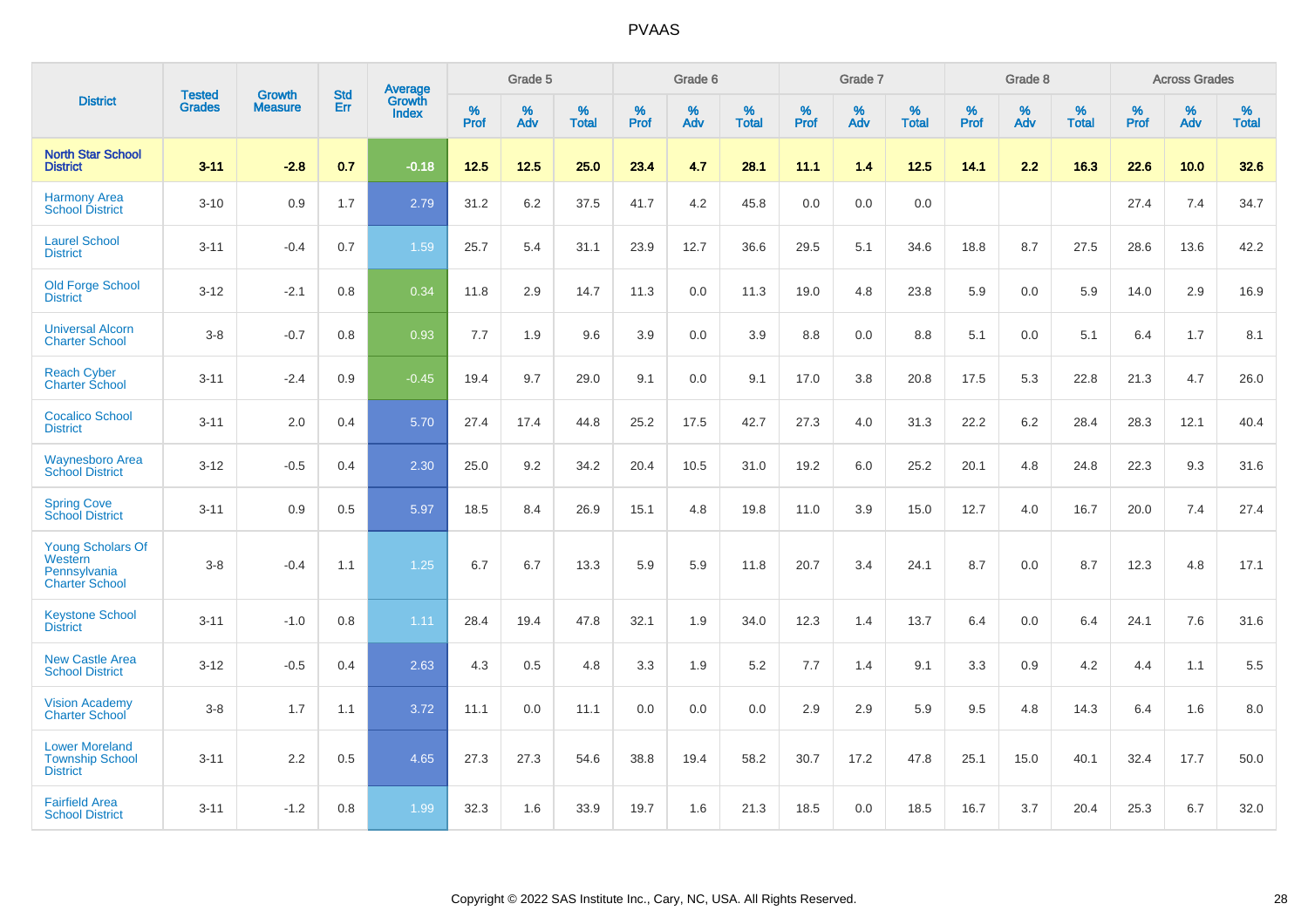|                                                             |                                | <b>Growth</b>  | <b>Std</b> | Average                |              | Grade 5     |                      |                     | Grade 6     |                      |              | Grade 7     |                      |              | Grade 8     |                   |                     | <b>Across Grades</b> |                      |
|-------------------------------------------------------------|--------------------------------|----------------|------------|------------------------|--------------|-------------|----------------------|---------------------|-------------|----------------------|--------------|-------------|----------------------|--------------|-------------|-------------------|---------------------|----------------------|----------------------|
| <b>District</b>                                             | <b>Tested</b><br><b>Grades</b> | <b>Measure</b> | Err        | Growth<br><b>Index</b> | $\%$<br>Prof | $\%$<br>Adv | $\%$<br><b>Total</b> | $\%$<br><b>Prof</b> | $\%$<br>Adv | $\%$<br><b>Total</b> | $\%$<br>Prof | $\%$<br>Adv | $\%$<br><b>Total</b> | $\%$<br>Prof | $\%$<br>Adv | %<br><b>Total</b> | $\%$<br><b>Prof</b> | $\%$<br>Adv          | $\%$<br><b>Total</b> |
| <b>North Star School</b><br><b>District</b>                 | $3 - 11$                       | $-2.8$         | 0.7        | $-0.18$                | 12.5         | 12.5        | 25.0                 | 23.4                | 4.7         | 28.1                 | 11.1         | 1.4         | 12.5                 | 14.1         | 2.2         | 16.3              | 22.6                | 10.0                 | 32.6                 |
| <b>Grove City Area</b><br><b>School District</b>            | $3 - 12$                       | $-0.0$         | 0.6        | 1.93                   | 21.8         | 16.8        | 38.6                 | 29.0                | 12.1        | 41.1                 | 28.1         | 13.2        | 41.2                 | 19.5         | 8.5         | 28.0              | 27.6                | 16.8                 | 44.3                 |
| <b>Russell Byers</b><br><b>Charter School</b>               | $3 - 8$                        | 1.5            | 0.8        | 5.07                   | 3.6          | 0.0         | 3.6                  | 0.0                 | 0.0         | 0.0                  | 0.0          | 0.0         | 0.0                  | 0.0          | 0.0         | 0.0               | 3.2                 | 1.9                  | 5.2                  |
| <b>Upper Dublin</b><br><b>School District</b>               | $3 - 12$                       | 0.6            | 0.4        | 2.59                   | 41.8         | 29.3        | 71.1                 | 38.5                | 24.8        | 63.3                 | 30.8         | 29.7        | 60.5                 | 24.1         | 14.8        | 38.9              | 35.7                | 29.8                 | 65.5                 |
| <b>Everett Area</b><br><b>School District</b>               | $3 - 11$                       | $-1.4$         | 0.7        | 1.92                   | 27.6         | 6.9         | 34.5                 | 19.8                | 2.3         | 22.1                 | 13.9         | 1.0         | 14.8                 | 10.7         | 6.7         | 17.3              | 19.7                | 5.5                  | 25.2                 |
| <b>Dunmore School</b><br><b>District</b>                    | $3 - 11$                       | $-0.4$         | 0.7        | 1.48                   | 26.4         | 9.7         | 36.1                 | 20.9                | 2.2         | 23.1                 | 10.4         | 0.9         | 11.3                 | 9.5          | 3.6         | 13.1              | 18.9                | 6.1                  | 25.0                 |
| <b>Carlynton School</b><br><b>District</b>                  | $3 - 11$                       | $-1.3$         | 0.7        | 0.95                   | 16.3         | 10.9        | 27.2                 | 35.7                | 7.1         | 42.9                 | 9.5          | 3.8         | 13.3                 | 11.7         | 0.0         | 11.7              | 20.9                | 6.7                  | 27.6                 |
| <b>Upper Perkiomen</b><br><b>School District</b>            | $3 - 11$                       | 2.0            | 0.4        | 6.80                   | 26.0         | 11.8        | 37.8                 | 23.0                | 6.1         | 29.1                 | 28.0         | 11.6        | 39.6                 | 22.9         | 10.0        | 32.8              | 24.8                | 10.4                 | 35.1                 |
| <b>Bellwood-Antis</b><br><b>School District</b>             | $3 - 10$                       | 2.2            | 0.6        | 5.68                   | 18.9         | 4.4         | 23.3                 | 12.4                | 9.0         | 21.4                 | 29.4         | 15.3        | 44.7                 | 14.1         | 6.5         | 20.6              | 21.6                | 9.9                  | 31.5                 |
| <b>Mars Area School</b><br><b>District</b>                  | $3 - 10$                       | 0.5            | 0.4        | 6.45                   | 31.3         | 20.9        | 52.2                 | 32.6                | 24.5        | 57.1                 | 23.8         | 16.5        | 40.4                 | 24.5         | 6.4         | 30.8              | 32.3                | 21.1                 | 53.4                 |
| Ephrata Area<br><b>School District</b>                      | $3 - 11$                       | 0.9            | 0.4        | 5.20                   | 34.6         | 12.9        | 47.5                 | 24.8                | 8.0         | 32.8                 | 18.0         | 4.2         | 22.2                 | 18.9         | 4.3         | 23.1              | 25.6                | 12.5                 | 38.1                 |
| <b>Bethel Park School</b><br><b>District</b>                | $3 - 11$                       | $-0.2$         | 0.4        | 1.45                   | 31.6         | 17.7        | 49.3                 | 27.0                | 17.1        | 44.1                 | 29.6         | 13.0        | 42.6                 | 27.1         | 8.9         | 36.0              | 30.4                | 17.5                 | 48.0                 |
| <b>Stroudsburg Area</b><br><b>School District</b>           | $3 - 11$                       | $-0.2$         | 0.4        | 3.95                   | 17.5         | 9.2         | 26.8                 | 18.8                | 4.9         | 23.8                 | 21.6         | 2.7         | 24.3                 | 15.4         | 1.8         | 17.1              | 20.2                | 6.4                  | 26.6                 |
| Conemaugh<br><b>Township Area</b><br><b>School District</b> | $3 - 12$                       | $-1.5$         | 0.8        | 2.85                   | 51.6         | 22.6        | 74.2                 | 23.0                | 16.4        | 39.3                 | 29.2         | 20.8        | 50.0                 | 28.8         | 5.5         | 34.2              | 34.8                | 23.6                 | 58.4                 |
| <b>Brockway Area</b><br><b>School District</b>              | $3 - 11$                       | 2.7            | 0.7        | 9.15                   | 35.4         | 17.7        | 53.2                 | 29.4                | 36.8        | 66.2                 | 22.5         | 7.5         | 30.0                 | 20.8         | 5.6         | 26.4              | 28.7                | 18.6                 | 47.4                 |
| <b>Clarion Area</b><br><b>School District</b>               | $3 - 11$                       | $-0.1$         | 0.8        | 2.20                   | 31.2         | 8.3         | 39.6                 | 32.1                | 7.1         | 39.3                 | 17.9         | 10.4        | 28.4                 | 28.1         | 3.5         | 31.6              | 26.5                | 10.2                 | 36.8                 |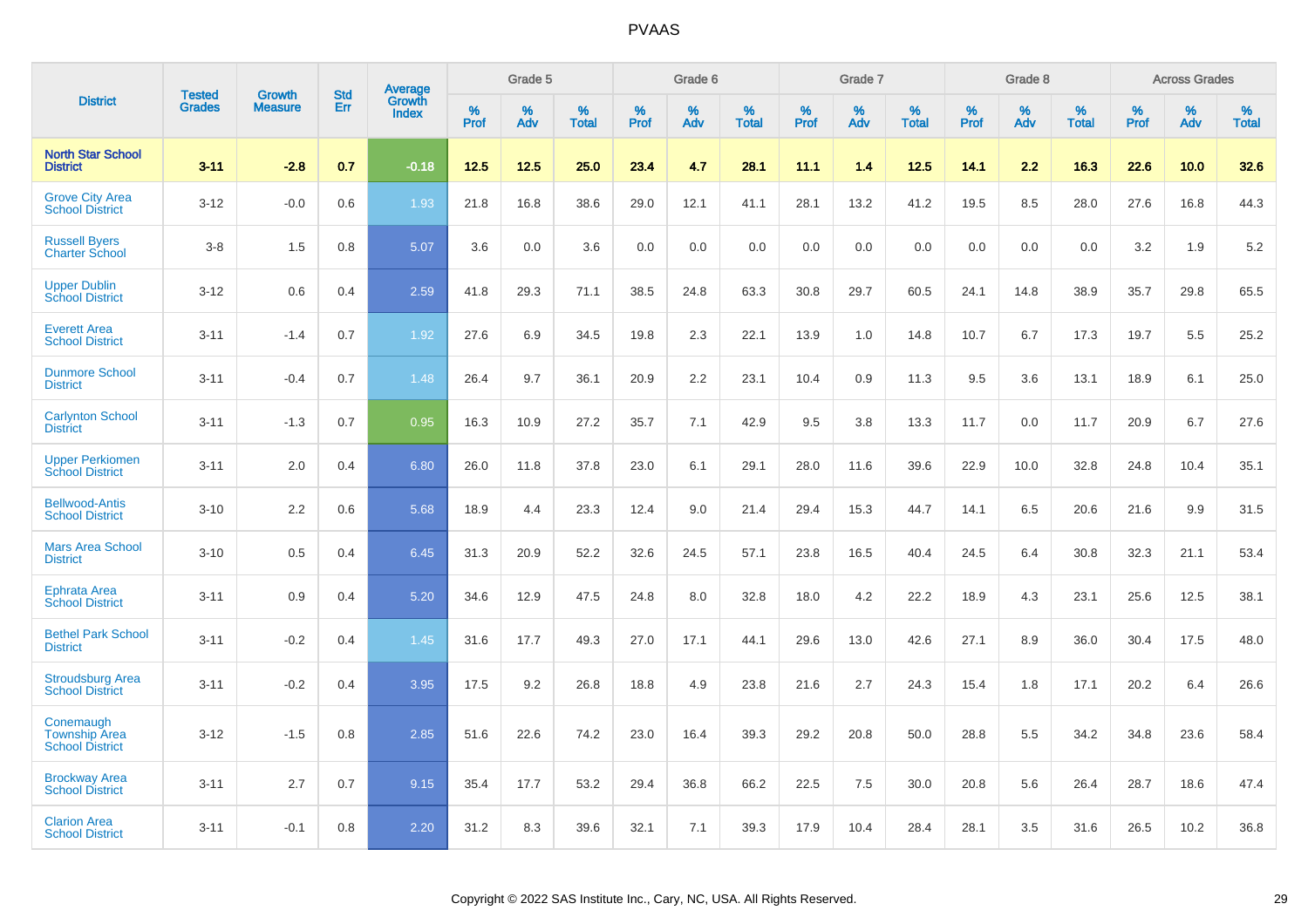|                                                                 | <b>Tested</b> | <b>Growth</b>  | <b>Std</b> | Average                       |              | Grade 5  |                   |           | Grade 6  |                   |           | Grade 7  |                   |           | Grade 8  |                   |           | <b>Across Grades</b> |                   |
|-----------------------------------------------------------------|---------------|----------------|------------|-------------------------------|--------------|----------|-------------------|-----------|----------|-------------------|-----------|----------|-------------------|-----------|----------|-------------------|-----------|----------------------|-------------------|
| <b>District</b>                                                 | <b>Grades</b> | <b>Measure</b> | Err        | <b>Growth</b><br><b>Index</b> | $\%$<br>Prof | %<br>Adv | %<br><b>Total</b> | %<br>Prof | %<br>Adv | %<br><b>Total</b> | %<br>Prof | %<br>Adv | %<br><b>Total</b> | %<br>Prof | %<br>Adv | %<br><b>Total</b> | %<br>Prof | %<br>Adv             | %<br><b>Total</b> |
| <b>North Star School</b><br><b>District</b>                     | $3 - 11$      | $-2.8$         | 0.7        | $-0.18$                       | 12.5         | 12.5     | 25.0              | 23.4      | 4.7      | 28.1              | 11.1      | 1.4      | 12.5              | 14.1      | 2.2      | 16.3              | 22.6      | 10.0                 | 32.6              |
| <b>Ridgway Area</b><br><b>School District</b>                   | $3 - 11$      | 4.4            | 0.8        | 5.42                          | 36.7         | 20.0     | 56.7              | 42.6      | 18.0     | 60.7              | 25.0      | 13.3     | 38.3              | 28.3      | 5.0      | 33.3              | 30.2      | 18.4                 | 48.6              |
| Montessori<br><b>Regional Charter</b><br>School                 | $3-6$         | $-2.6$         | 1.1        | $-1.45$                       | 15.0         | 5.0      | 20.0              | 5.1       | 1.7      | 6.8               |           |          |                   |           |          |                   | 11.1      | 6.3                  | 17.3              |
| <b>Greencastle-Antrim</b><br><b>School District</b>             | $3 - 11$      | $-0.1$         | 0.4        | 2.26                          | 28.2         | 15.8     | 44.1              | 31.2      | 8.1      | 39.3              | 24.8      | 7.8      | 32.6              | 18.7      | 5.6      | 24.4              | 26.8      | 11.4                 | 38.2              |
| <b>Northwest Area</b><br><b>School District</b>                 | $3 - 10$      | 0.9            | 0.8        | 2.73                          | 17.3         | 1.9      | 19.2              | 19.3      | 3.5      | 22.8              | 7.3       | 1.8      | 9.1               | 5.4       | 0.0      | 5.4               | 13.2      | 1.5                  | 14.8              |
| <b>Aliquippa School</b><br><b>District</b>                      | $3 - 11$      | 0.1            | 0.8        | 2.83                          | 1.5          | 0.0      | 1.5               | 0.0       | 1.6      | 1.6               | 6.9       | 0.0      | 6.9               | 0.0       | 0.0      | 0.0               | 2.0       | 0.5                  | 2.6               |
| <b>Bethlehem Area</b><br><b>School District</b>                 | $3 - 11$      | 0.4            | 0.4        | 3.53                          | 16.6         | 11.7     | 28.3              | 13.0      | 2.9      | 15.9              | 14.3      | 5.3      | 19.6              | 9.9       | 3.9      | 13.8              | 18.1      | 8.8                  | 26.8              |
| <b>Propel Charter</b><br>School-Hazelwood                       | $3 - 8$       | $-1.6$         | 1.2        | 1.36                          | 3.4          | 0.0      | 3.4               | 0.0       | 0.0      | 0.0               | 0.0       | 4.8      | 4.8               | 0.0       | 0.0      | 0.0               | 0.6       | 0.6                  | 1.3               |
| <b>Sto-Rox School</b><br><b>District</b>                        | $3 - 10$      | $-0.5$         | 0.9        | 2.11                          | 4.4          | 1.1      | 5.4               | 1.2       | 0.0      | 1.2               | 0.0       | 0.0      | 0.0               | 0.0       | 0.0      | 0.0               | 2.8       | 0.5                  | 3.3               |
| <b>Tamaqua Area</b><br><b>School District</b>                   | $3 - 12$      | 2.4            | 0.5        | 6.23                          | 28.7         | 9.3      | 38.0              | 18.6      | 1.6      | 20.2              | 19.7      | 7.2      | 27.0              | 11.4      | 2.1      | 13.5              | 22.6      | 5.9                  | 28.4              |
| <b>Susquenita School</b><br><b>District</b>                     | $3 - 11$      | 1.6            | 0.6        | 3.26                          | 23.8         | 15.6     | 39.3              | 15.4      | 5.8      | 21.2              | 19.2      | 5.0      | 24.2              | 12.3      | 5.7      | 17.9              | 23.0      | 9.7                  | 32.7              |
| <b>Northern York</b><br><b>County School</b><br><b>District</b> | $3 - 11$      | 1.3            | 0.4        | 6.31                          | 26.3         | 11.1     | 37.4              | 24.5      | 8.2      | 32.7              | 20.4      | 5.3      | 25.7              | 10.9      | 0.9      | 11.8              | 23.2      | 8.9                  | 32.1              |
| Independence<br><b>Charter School</b><br>West                   | $3 - 7$       | $-1.0$         | 1.7        | 1.35                          | 0.0          | 0.0      | 0.0               | 16.7      | 0.0      | 16.7              | 5.6       | 0.0      | 5.6               |           |          |                   | 6.2       | 1.8                  | 8.0               |
| <b>Sugar Valley Rural</b><br><b>Charter School</b>              | $3 - 11$      | $-0.5$         | 1.0        | 1.21                          | 26.3         | 5.3      | 31.6              | 8.3       | 0.0      | 8.3               | 5.1       | 2.6      | 7.7               | 2.8       | 0.0      | 2.8               | 16.0      | 2.8                  | 18.9              |
| <b>Mahanoy Area</b><br><b>School District</b>                   | $3 - 10$      | $-0.3$         | 0.8        | 3.34                          | 7.3          | 0.0      | 7.3               | 4.0       | 0.0      | 4.0               | 7.7       | 0.0      | 7.7               | 4.6       | 0.0      | 4.6               | 10.4      | 0.8                  | 11.1              |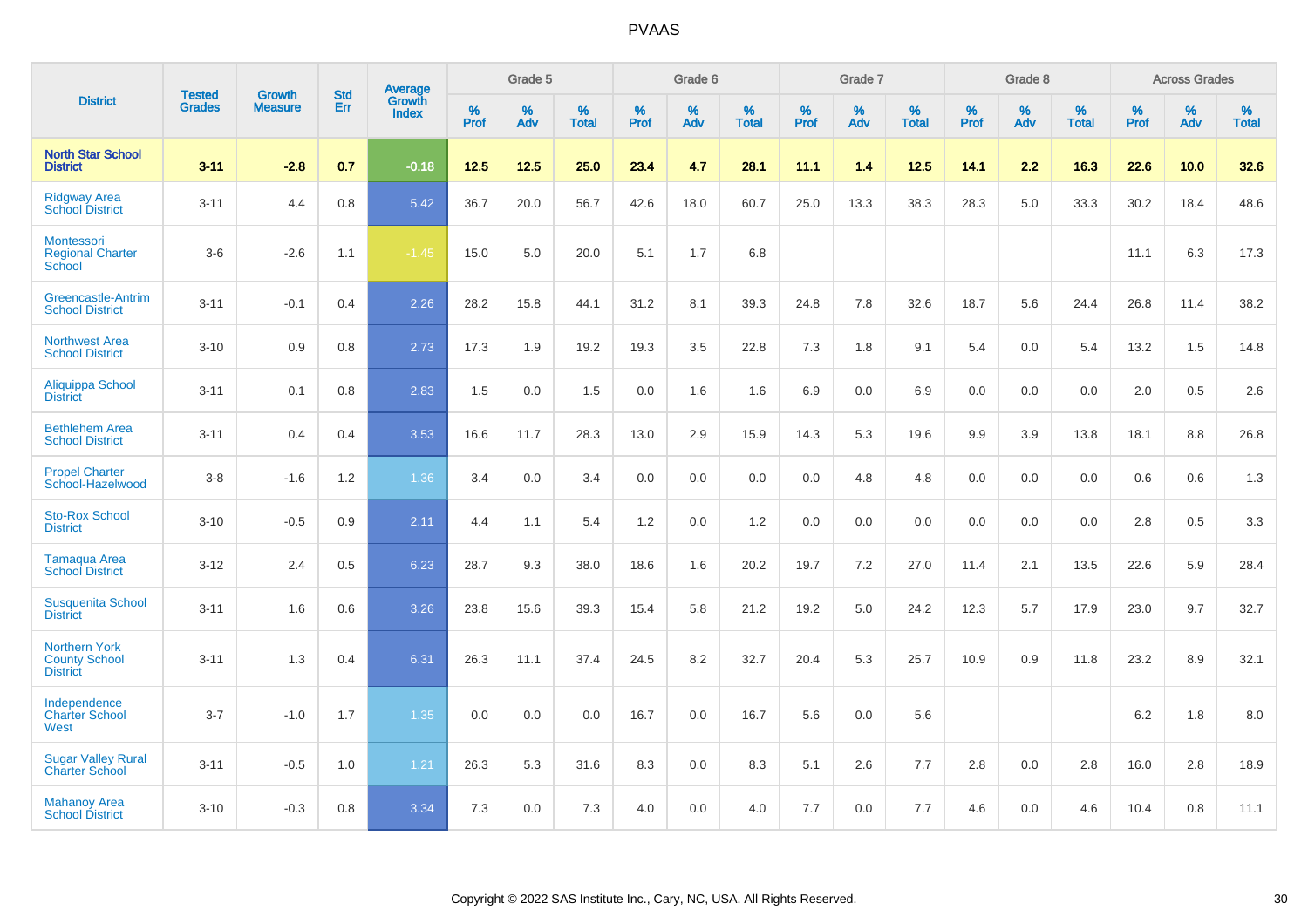|                                                            | <b>Tested</b> |                                 | <b>Std</b> |                                          |              | Grade 5  |                   |              | Grade 6  |                   |              | Grade 7  |                   |              | Grade 8  |                   |              | <b>Across Grades</b> |                   |
|------------------------------------------------------------|---------------|---------------------------------|------------|------------------------------------------|--------------|----------|-------------------|--------------|----------|-------------------|--------------|----------|-------------------|--------------|----------|-------------------|--------------|----------------------|-------------------|
| <b>District</b>                                            | <b>Grades</b> | <b>Growth</b><br><b>Measure</b> | Err        | <b>Average</b><br>Growth<br><b>Index</b> | $\%$<br>Prof | %<br>Adv | %<br><b>Total</b> | $\%$<br>Prof | %<br>Adv | %<br><b>Total</b> | $\%$<br>Prof | %<br>Adv | %<br><b>Total</b> | $\%$<br>Prof | %<br>Adv | %<br><b>Total</b> | $\%$<br>Prof | %<br>Adv             | %<br><b>Total</b> |
| <b>North Star School</b><br><b>District</b>                | $3 - 11$      | $-2.8$                          | 0.7        | $-0.18$                                  | 12.5         | 12.5     | 25.0              | 23.4         | 4.7      | 28.1              | 11.1         | 1.4      | 12.5              | 14.1         | 2.2      | 16.3              | 22.6         | 10.0                 | 32.6              |
| <b>Turkeyfoot Valley</b><br>Area School<br><b>District</b> | $3 - 12$      | $-0.8$                          | 1.3        | 1.22                                     | 18.2         | 0.0      | 18.2              | 14.3         | 0.0      | 14.3              | 30.0         | 0.0      | 30.0              | 12.5         | 4.2      | 16.7              | 20.0         | 2.6                  | 22.6              |
| <b>Saint Clair Area</b><br><b>School District</b>          | $3 - 8$       | 1.1                             | 0.9        | 4.46                                     | 28.3         | 13.2     | 41.5              | 24.0         | 4.0      | 28.0              | 19.2         | 7.7      | 26.9              | 12.5         | 2.5      | 15.0              | 24.2         | 7.2                  | 31.4              |
| <b>Tidioute</b><br>Community<br><b>Charter School</b>      | $3 - 11$      | $-0.3$                          | 1.4        | 2.22                                     | 15.4         | 0.0      | 15.4              | 27.8         | 0.0      | 27.8              | 10.5         | 0.0      | 10.5              | 7.4          | 0.0      | 7.4               | 16.0         | 1.6                  | 17.6              |
| <b>Curwensville Area</b><br><b>School District</b>         | $3 - 11$      | 1.8                             | 0.8        | 4.90                                     | 43.9         | 17.1     | 61.0              | 21.4         | 7.1      | 28.6              | 27.1         | 4.3      | 31.4              | 21.7         | 2.9      | 24.6              | 32.0         | 11.2                 | 43.3              |
| <b>Deer Lakes School</b><br><b>District</b>                | $3 - 11$      | 1.8                             | 0.6        | 7.57                                     | 21.1         | 6.5      | 27.6              | 24.4         | 10.6     | 35.0              | 25.4         | 19.2     | 44.6              | 24.5         | 3.9      | 28.4              | 26.2         | 10.7                 | 36.9              |
| <b>Mohawk Area</b><br><b>School District</b>               | $3 - 11$      | 1.9                             | 0.6        | 3.98                                     | 26.2         | 4.8      | 31.1              | 19.2         | 13.8     | 33.0              | 27.4         | 11.8     | 39.2              | 22.8         | 8.7      | 31.5              | 27.0         | 10.4                 | 37.4              |
| <b>East Penn School</b><br><b>District</b>                 | $3 - 11$      | 0.8                             | 0.3        | 4.48                                     | 32.6         | 12.6     | 45.2              | 20.7         | 7.8      | 28.4              | 23.5         | 11.3     | 34.8              | 17.8         | 8.6      | 26.5              | 26.4         | 13.0                 | 39.4              |
| <b>Wellsboro Area</b><br><b>School District</b>            | $3 - 11$      | 3.0                             | 0.6        | 6.61                                     | 30.4         | 7.0      | 37.4              | 16.2         | 5.0      | 21.2              | 20.5         | 13.7     | 34.2              | 24.5         | 13.3     | 37.8              | 24.3         | 8.8                  | 33.1              |
| <b>California Area</b><br><b>School District</b>           | $3 - 10$      | $-1.0$                          | 0.8        | 3.04                                     | 27.3         | 5.4      | 32.7              | 13.8         | 0.0      | 13.8              | 24.6         | 1.8      | 26.3              | 20.4         | 5.6      | 25.9              | 22.4         | 4.3                  | 26.6              |
| <b>West Branch Area</b><br><b>School District</b>          | $3 - 11$      | 0.5                             | 0.8        | 1.82                                     | 16.1         | 3.2      | 19.4              | 7.8          | 4.7      | 12.5              | 19.7         | 14.5     | 34.2              | 18.8         | 6.2      | 25.0              | 18.7         | 7.8                  | 26.5              |
| <b>Union City Area</b><br><b>School District</b>           | $3 - 12$      | 0.2                             | 0.7        | 1.91                                     | 18.8         | 8.7      | 27.5              | 19.4         | 11.3     | 30.6              | 23.4         | 3.9      | 27.3              | 10.1         | 5.6      | 15.7              | 21.6         | 9.8                  | 31.4              |
| <b>West Oak Lane</b><br><b>Charter School</b>              | $3 - 8$       | 0.7                             | 0.7        | 1.55                                     | 2.6          | 1.3      | 3.8               | 6.1          | 0.0      | 6.1               | 6.9          | 1.4      | 8.3               | 0.0          | 1.9      | 1.9               | 6.1          | 0.7                  | 6.8               |
| <b>Littlestown Area</b><br><b>School District</b>          | $3 - 11$      | 1.5                             | 0.6        | 5.61                                     | 18.6         | 2.6      | 21.2              | 16.3         | 1.6      | 17.9              | 14.0         | 4.7      | 18.7              | 21.0         | 4.0      | 25.0              | 23.5         | 4.6                  | 28.1              |
| <b>Corry Area School</b><br><b>District</b>                | $3 - 11$      | $-1.0$                          | 0.5        | 0.08                                     | 25.4         | 7.9      | 33.3              | 25.2         | 3.6      | 28.8              | 17.4         | 5.1      | 22.5              | 15.8         | 1.4      | 17.1              | 23.2         | 7.5                  | 30.7              |
| <b>Northeast Bradford</b><br><b>School District</b>        | $3 - 10$      | 1.9                             | 0.9        | 4.85                                     | 40.0         | 12.5     | 52.5              | 34.8         | 2.2      | 37.0              | 24.0         | 2.0      | 26.0              | 13.8         | 5.2      | 19.0              | 29.7         | 6.0                  | 35.7              |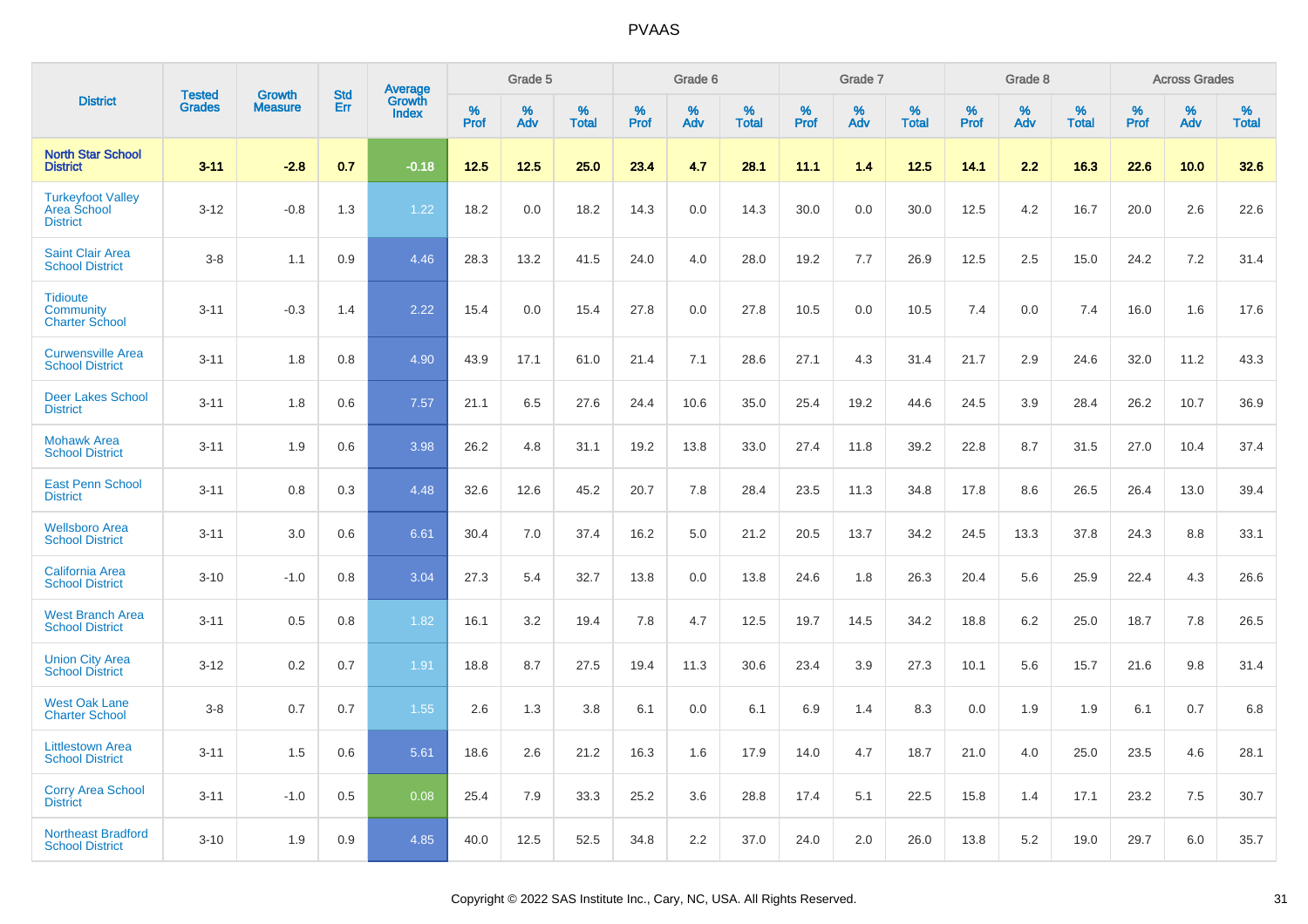|                                                                    | <b>Tested</b> | <b>Growth</b>  | <b>Std</b> | Average                |           | Grade 5  |                   |                  | Grade 6  |                   |           | Grade 7  |                   |           | Grade 8  |                   |                  | <b>Across Grades</b> |                   |
|--------------------------------------------------------------------|---------------|----------------|------------|------------------------|-----------|----------|-------------------|------------------|----------|-------------------|-----------|----------|-------------------|-----------|----------|-------------------|------------------|----------------------|-------------------|
| <b>District</b>                                                    | <b>Grades</b> | <b>Measure</b> | Err        | Growth<br><b>Index</b> | %<br>Prof | %<br>Adv | %<br><b>Total</b> | %<br><b>Prof</b> | %<br>Adv | %<br><b>Total</b> | %<br>Prof | %<br>Adv | %<br><b>Total</b> | %<br>Prof | %<br>Adv | %<br><b>Total</b> | %<br><b>Prof</b> | $\%$<br>Adv          | %<br><b>Total</b> |
| <b>North Star School</b><br><b>District</b>                        | $3 - 11$      | $-2.8$         | 0.7        | $-0.18$                | 12.5      | 12.5     | 25.0              | 23.4             | 4.7      | 28.1              | 11.1      | 1.4      | 12.5              | 14.1      | 2.2      | 16.3              | 22.6             | 10.0                 | 32.6              |
| <b>Carlisle Area</b><br><b>School District</b>                     | $3 - 11$      | 0.5            | 0.4        | 3.54                   | 22.0      | 8.3      | 30.3              | 20.5             | 3.3      | 23.8              | 18.9      | 7.6      | 26.5              | 11.6      | 5.6      | 17.1              | 21.3             | 7.2                  | 28.5              |
| <b>Greenville Area</b><br><b>School District</b>                   | $3 - 11$      | 0.3            | 0.7        | 2.17                   | 34.4      | 4.4      | 38.9              | 19.2             | 5.1      | 24.4              | 16.7      | 5.9      | 22.6              | 10.0      | 2.5      | 12.5              | 23.6             | 5.4                  | 29.1              |
| <b>Cranberry Area</b><br><b>School District</b>                    | $3 - 12$      | 0.9            | 0.7        | 2.03                   | 27.3      | 10.4     | 37.7              | 26.0             | 2.1      | 28.1              | 14.7      | 3.2      | 17.9              | 18.7      | 2.7      | 21.3              | 22.6             | 3.9                  | 26.5              |
| <b>Avon Grove</b><br><b>Charter School</b>                         | $3 - 11$      | 1.8            | 0.6        | 4.32                   | 22.1      | 6.6      | 28.7              | 29.9             | 11.7     | 41.6              | 27.2      | 9.8      | 37.0              | 13.9      | 2.0      | 15.8              | 24.3             | 10.2                 | 34.6              |
| <b>Penns Valley Area</b><br><b>School District</b>                 | $3 - 12$      | 5.2            | 0.6        | 10.29                  | 43.9      | 18.4     | 62.2              | 38.8             | 17.5     | 56.3              | 25.7      | 9.5      | 35.2              | 16.0      | 9.4      | 25.5              | 32.5             | 14.3                 | 46.8              |
| <b>Mifflinburg Area</b><br><b>School District</b>                  | $3 - 11$      | 2.1            | 0.6        | 5.49                   | 32.0      | 12.0     | 44.0              | 29.7             | 4.5      | 34.2              | 17.4      | 8.3      | 25.6              | 25.2      | 7.8      | 33.0              | 29.9             | 8.8                  | 38.6              |
| <b>Avella Area School</b><br><b>District</b>                       | $3 - 12$      | 1.2            | 1.0        | 2.47                   | 17.1      | 2.4      | 19.5              | 36.4             | 6.1      | 42.4              | 17.1      | 2.9      | 20.0              | 21.4      | 10.7     | 32.1              | 22.4             | 9.4                  | 31.8              |
| <b>Jersey Shore Area</b><br><b>School District</b>                 | $3 - 11$      | 1.3            | 0.5        | 4.52                   | 24.0      | 10.8     | 34.7              | 32.5             | 7.1      | 39.7              | 22.6      | 6.9      | 29.6              | 18.1      | 1.6      | 19.8              | 27.4             | 10.1                 | 37.6              |
| <b>Chester-Upland</b><br><b>School District</b>                    | $3 - 11$      | 0.1            | 0.7        | 2.70                   | 3.7       | 0.0      | 3.7               | 2.6              | 1.3      | 3.9               | 0.0       | 0.0      | 0.0               | 0.0       | 0.0      | 0.0               | 3.1              | 0.4                  | 3.4               |
| <b>Western Beaver</b><br><b>County School</b><br><b>District</b>   | $3 - 11$      | 3.4            | 1.1        | 5.38                   | 12.5      | 12.5     | 25.0              | 32.6             | 11.6     | 44.2              | 29.2      | 4.2      | 33.3              | 27.8      | 2.8      | 30.6              | 26.5             | 9.8                  | 36.3              |
| <b>Mastery Charter</b><br>School-Cleveland<br>Elementary           | $3 - 8$       | $-1.3$         | 1.2        | 0.25                   | 3.8       | 7.7      | 11.5              | 5.9              | 0.0      | 5.9               | 3.6       | 0.0      | 3.6               | 3.8       | 3.8      | 7.7               | 2.4              | 1.8                  | 4.3               |
| <b>Erie Rise</b><br>Leadership<br><b>Academy Charter</b><br>School | $3 - 8$       | $-0.6$         | 1.1        | 2.06                   | 6.9       | 0.0      | 6.9               | 0.0              | 0.0      | 0.0               | 0.0       | 0.0      | 0.0               | 0.0       | 0.0      | 0.0               | 1.6              | 1.0                  | 2.6               |
| <b>KIPP Philadelphia</b><br><b>Charter School</b>                  | $3 - 8$       | 0.0            | 0.9        | 3.74                   | 2.0       | 0.0      | 2.0               | 0.0              | 0.0      | 0.0               | 2.6       | 0.0      | 2.6               | 6.8       | 0.0      | 6.8               | 3.6              | 0.0                  | 3.6               |
| <b>Fox Chapel Area</b><br><b>School District</b>                   | $3 - 11$      | 1.4            | 0.4        | 5.89                   | 35.9      | 45.1     | 81.0              | 31.9             | 28.4     | 60.2              | 32.7      | 30.2     | 62.9              | 28.3      | 27.6     | 55.8              | 30.3             | 40.6                 | 70.9              |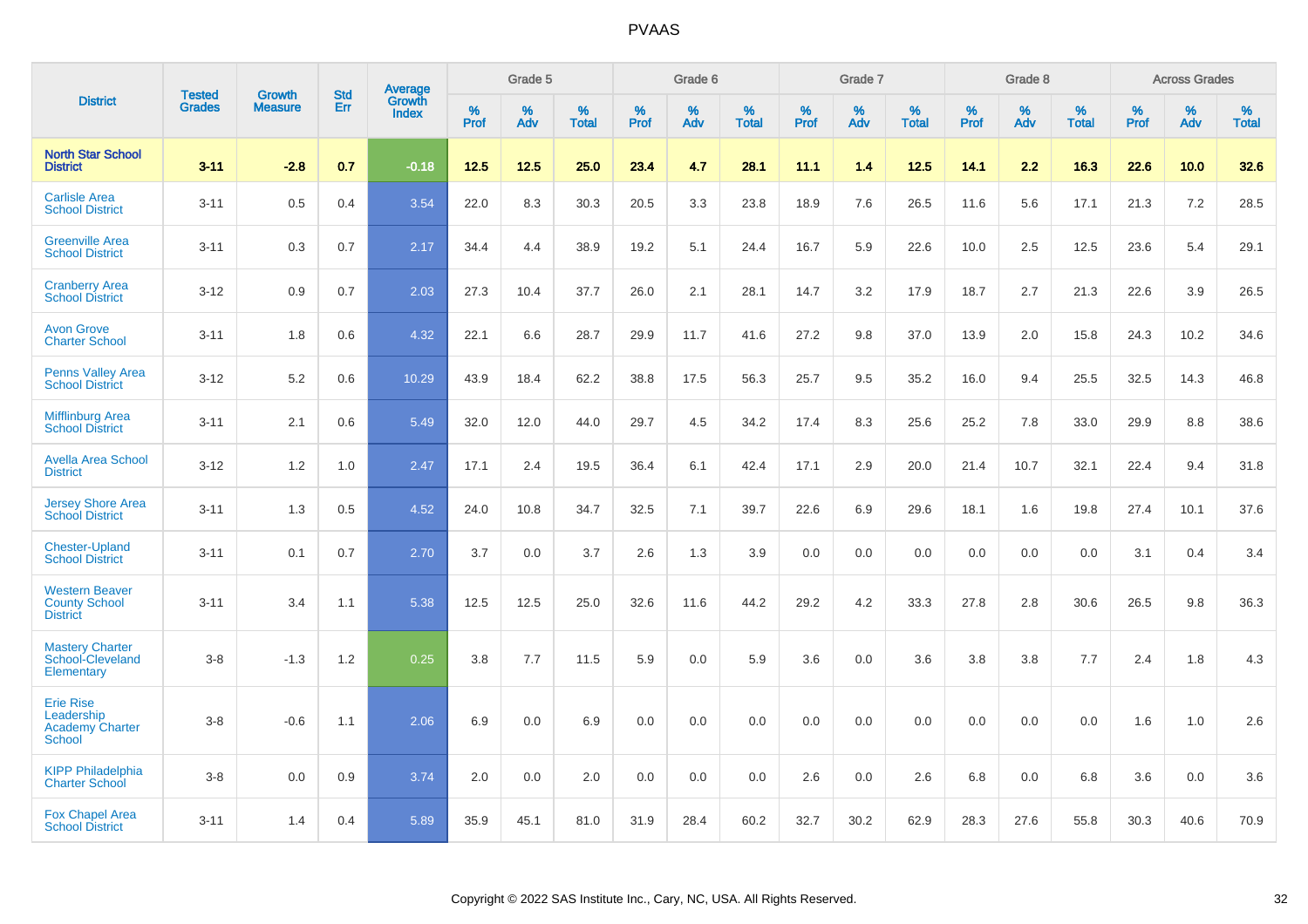|                                                                      | <b>Tested</b> | <b>Growth</b>  | <b>Std</b> | Average                |                     | Grade 5  |                   |              | Grade 6  |                   |              | Grade 7  |                   |              | Grade 8  |                   |              | <b>Across Grades</b> |                   |
|----------------------------------------------------------------------|---------------|----------------|------------|------------------------|---------------------|----------|-------------------|--------------|----------|-------------------|--------------|----------|-------------------|--------------|----------|-------------------|--------------|----------------------|-------------------|
| <b>District</b>                                                      | <b>Grades</b> | <b>Measure</b> | Err        | Growth<br><b>Index</b> | $\%$<br><b>Prof</b> | %<br>Adv | %<br><b>Total</b> | $\%$<br>Prof | %<br>Adv | %<br><b>Total</b> | $\%$<br>Prof | %<br>Adv | %<br><b>Total</b> | $\%$<br>Prof | %<br>Adv | %<br><b>Total</b> | $\%$<br>Prof | %<br>Adv             | %<br><b>Total</b> |
| <b>North Star School</b><br><b>District</b>                          | $3 - 11$      | $-2.8$         | 0.7        | $-0.18$                | 12.5                | $12.5$   | 25.0              | 23.4         | 4.7      | 28.1              | 11.1         | 1.4      | 12.5              | 14.1         | 2.2      | 16.3              | 22.6         | 10.0                 | 32.6              |
| <b>Palmerton Area</b><br><b>School District</b>                      | $3 - 11$      | 3.0            | 0.6        | 9.28                   | 27.7                | 15.7     | 43.4              | 30.6         | 9.3      | 39.8              | 20.8         | 6.2      | 26.9              | 17.9         | 4.7      | 22.6              | 24.8         | 8.0                  | 32.8              |
| Eugenio Maria De<br><b>Hostos Charter</b><br><b>School</b>           | $3-8$         | $-1.0$         | 1.4        | 0.68                   | 13.0                | 0.0      | 13.0              | 5.6          | 5.6      | 11.1              | 4.4          | 8.7      | 13.0              | 28.6         | 7.1      | 35.7              | 9.3          | 3.4                  | 12.7              |
| <b>Mastery Charter</b><br>School - Gratz<br>Campus                   | $7 - 10$      | 1.0            | 1.4        | 3.30                   |                     |          |                   |              |          |                   | 6.2          | $0.0\,$  | 6.2               | 2.4          | $0.0\,$  | 2.4               | 4.1          | $0.0\,$              | 4.1               |
| <b>Frederick Douglass</b><br><b>Mastery Charter</b><br><b>School</b> | $3-8$         | $-1.0$         | 1.2        | 2.52                   | 4.8                 | 0.0      | 4.8               | 0.0          | 0.0      | 0.0               | 0.0          | 0.0      | 0.0               | 3.4          | 3.4      | 6.9               | 1.5          | 0.8                  | 2.3               |
| <b>Wilmington Area</b><br><b>School District</b>                     | $3 - 11$      | $-0.8$         | 0.8        | 1.83                   | 36.8                | 10.5     | 47.4              | 12.7         | 1.6      | 14.3              | 29.4         | 3.9      | 33.3              | 13.6         | 3.4      | 17.0              | 26.8         | 7.9                  | 34.7              |
| <b>Mastery Charter</b><br>School-Mann<br>Campus                      | $3-6$         | 1.8            | 1.6        | 4.14                   | 4.0                 | 4.0      | 8.0               | 5.4          | 2.7      | 8.1               |              |          |                   |              |          |                   | 2.2          | 1.4                  | 3.6               |
| <b>Allegheny Valley</b><br><b>School District</b>                    | $3 - 11$      | $-1.2$         | 0.8        | 1.14                   | 26.3                | 12.3     | 38.6              | 11.1         | 5.6      | 16.7              | 16.2         | 7.4      | 23.5              | 13.1         | 8.2      | 21.3              | 18.0         | 6.9                  | 24.9              |
| <b>Exeter Township</b><br><b>School District</b>                     | $3 - 11$      | 2.9            | 0.4        | 7.68                   | 28.6                | 10.1     | 38.7              | 26.9         | 9.0      | 35.9              | 23.5         | 6.7      | 30.2              | 19.9         | 8.5      | 28.4              | 25.7         | 9.5                  | 35.3              |
| <b>Lincoln Charter</b><br>School                                     | $3-5$         | $-2.5$         | 1.4        | $-1.78$                | 1.3                 | 1.3      | 2.6               |              |          |                   |              |          |                   |              |          |                   | 3.6          | 0.8                  | 4.4               |
| <b>KIPP West</b><br>Philadelphia<br><b>Charter School</b>            | $3-8$         | $-2.0$         | 1.2        | 0.29                   | 3.2                 | 0.0      | 3.2               | 0.0          | 0.0      | 0.0               | 0.0          | 0.0      | 0.0               | 0.0          | 0.0      | 0.0               | 2.6          | 0.0                  | 2.6               |
| <b>Galeton Area</b><br><b>School District</b>                        | $3 - 11$      | 2.7            | 1.3        | 4.78                   | 29.2                | 20.8     | 50.0              | 23.8         | 4.8      | 28.6              | 16.0         | 0.0      | 16.0              | 0.0          | 0.0      | 0.0               | 19.4         | 7.0                  | 26.4              |
| <b>Muncy School</b><br><b>District</b>                               | $3 - 11$      | 2.4            | 0.7        | 5.81                   | 36.7                | 8.3      | 45.0              | 32.5         | 14.3     | 46.8              | 29.0         | 15.9     | 44.9              | 23.3         | 6.7      | 30.0              | 31.5         | 13.1                 | 44.6              |
| <b>Northwestern</b><br><b>Lehigh School</b><br><b>District</b>       | $3 - 11$      | 0.6            | 0.5        | 3.03                   | 26.0                | 11.0     | 37.0              | 28.7         | 9.3      | 38.0              | 25.2         | 8.4      | 33.6              | 20.4         | 15.9     | 36.3              | 26.4         | 10.7                 | 37.2              |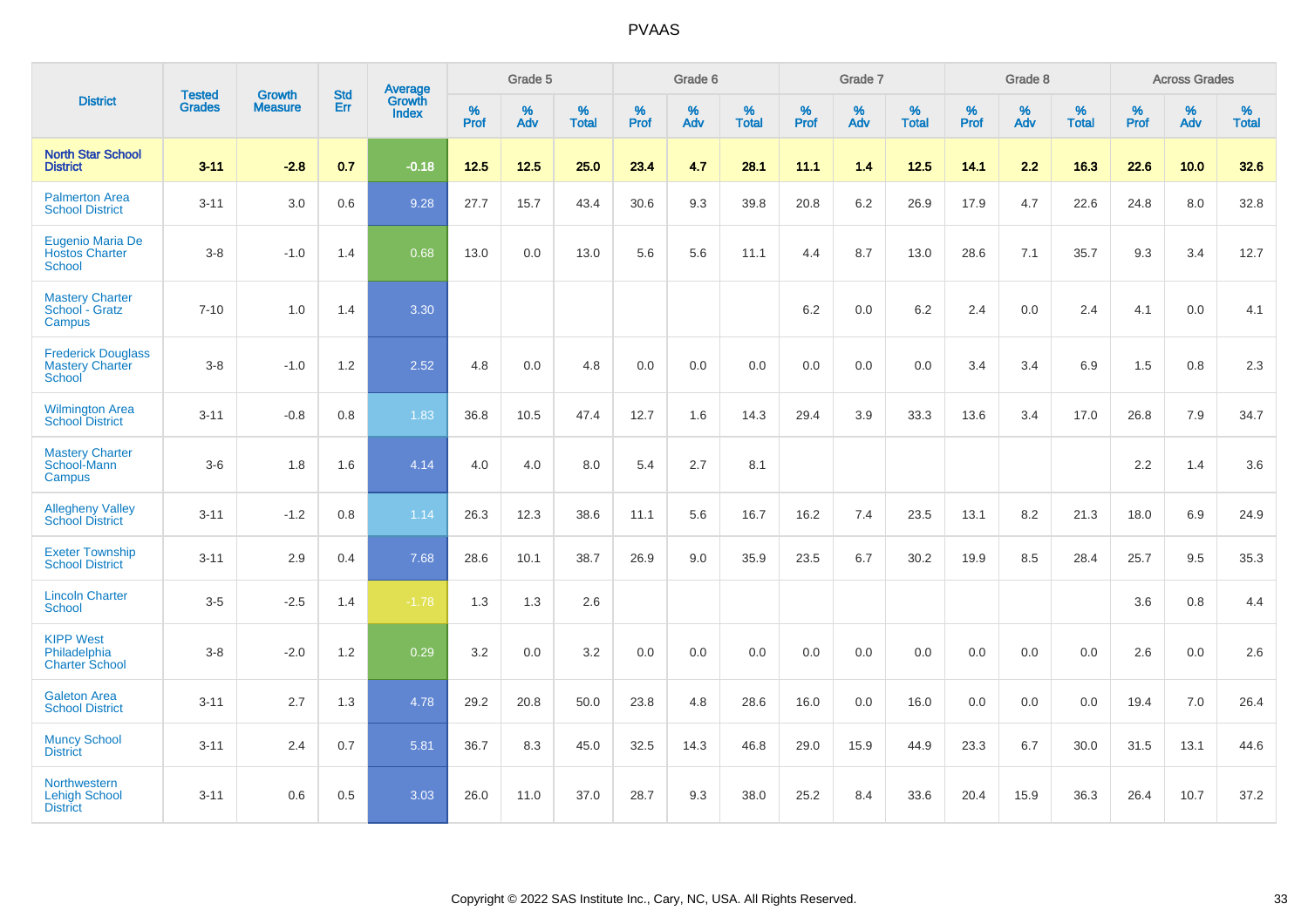|                                                                     |                                | <b>Growth</b>  | <b>Std</b> |                                          |              | Grade 5  |                   |           | Grade 6  |                   |           | Grade 7  |                   |           | Grade 8  |                   |              | <b>Across Grades</b> |                   |
|---------------------------------------------------------------------|--------------------------------|----------------|------------|------------------------------------------|--------------|----------|-------------------|-----------|----------|-------------------|-----------|----------|-------------------|-----------|----------|-------------------|--------------|----------------------|-------------------|
| <b>District</b>                                                     | <b>Tested</b><br><b>Grades</b> | <b>Measure</b> | Err        | <b>Average</b><br>Growth<br><b>Index</b> | $\%$<br>Prof | %<br>Adv | %<br><b>Total</b> | %<br>Prof | %<br>Adv | %<br><b>Total</b> | %<br>Prof | %<br>Adv | %<br><b>Total</b> | %<br>Prof | %<br>Adv | %<br><b>Total</b> | $\%$<br>Prof | %<br>Adv             | %<br><b>Total</b> |
| <b>North Star School</b><br><b>District</b>                         | $3 - 11$                       | $-2.8$         | 0.7        | $-0.18$                                  | 12.5         | 12.5     | 25.0              | 23.4      | 4.7      | 28.1              | 11.1      | 1.4      | 12.5              | 14.1      | 2.2      | 16.3              | 22.6         | 10.0                 | 32.6              |
| <b>Twin Valley School</b><br><b>District</b>                        | $3 - 12$                       | 1.9            | 0.4        | 5.97                                     | 37.8         | 14.0     | 51.9              | 28.6      | 8.2      | 36.9              | 29.5      | 15.0     | 44.5              | 24.9      | 11.2     | 36.1              | 32.2         | 17.8                 | 50.0              |
| <b>Bermudian Springs</b><br><b>School District</b>                  | $3 - 11$                       | 0.4            | 0.6        | 2.79                                     | 22.1         | 12.4     | 34.5              | 17.5      | 3.9      | 21.4              | 20.5      | 5.1      | 25.6              | 11.1      | 4.3      | 15.4              | 19.0         | 9.1                  | 28.1              |
| <b>Boys Latin Of</b><br>Philadelphia<br><b>Charter School</b>       | $6 - 12$                       | 0.1            | 0.8        | 2.29                                     |              |          |                   | 0.0       | 0.0      | 0.0               | 3.3       | 0.0      | 3.3               | 1.0       | 0.0      | 1.0               | 1.5          | 0.0                  | 1.5               |
| <b>Halifax Area</b><br><b>School District</b>                       | $3 - 11$                       | 0.1            | 0.7        | 3.46                                     | 26.8         | 14.1     | 40.8              | 18.5      | 3.7      | 22.2              | 9.1       | 3.9      | 13.0              | 5.3       | 1.3      | 6.6               | 17.3         | 7.4                  | 24.8              |
| <b>Brownsville Area</b><br><b>School District</b>                   | $3 - 12$                       | $-0.6$         | 0.7        | 1.53                                     | 17.3         | 4.0      | 21.3              | 7.2       | $1.2$    | 8.4               | 6.4       | 1.3      | 7.7               | 4.2       | 1.4      | 5.6               | 10.2         | 1.5                  | 11.7              |
| <b>Milton Area School</b><br><b>District</b>                        | $3 - 11$                       | 0.2            | 0.5        | 2.24                                     | 24.4         | 11.8     | 36.1              | 17.3      | 3.2      | 20.5              | 20.2      | 7.5      | 27.6              | 19.8      | 12.7     | 32.5              | 22.0         | 8.8                  | 30.9              |
| <b>Juniata County</b><br><b>School District</b>                     | $3 - 12$                       | $-0.1$         | 0.5        | 1.50                                     | 19.4         | 5.3      | 24.7              | 11.1      | 3.7      | 14.8              | 13.1      | 2.2      | 15.3              | 11.9      | 1.8      | 13.7              | 16.9         | 4.3                  | 21.2              |
| <b>Global Leadership</b><br><b>Academy Charter</b><br><b>School</b> | $3-8$                          | $-3.1$         | 1.9        | $-0.47$                                  | 0.0          | 0.0      | 0.0               |           |          |                   | 0.0       | 0.0      | 0.0               | 9.1       | 0.0      | 9.1               | 2.5          | 0.0                  | 2.5               |
| <b>Southern Tioga</b><br><b>School District</b>                     | $3 - 11$                       | 0.3            | 0.6        | 3.78                                     | 23.7         | 1.0      | 24.7              | 17.9      | 1.9      | 19.8              | $8.0\,$   | 2.2      | 10.2              | 10.8      | 2.5      | 13.3              | 18.0         | 4.1                  | 22.1              |
| <b>Eastern Lancaster</b><br><b>County School</b><br><b>District</b> | $3 - 12$                       | 1.1            | 0.4        | 4.40                                     | 23.8         | 8.3      | 32.0              | 14.7      | 3.1      | 17.8              | 15.7      | 3.6      | 19.3              | 16.7      | 5.9      | 22.6              | 21.1         | 6.7                  | 27.8              |
| Pennsylvania<br><b>Virtual Charter</b><br>School                    | $3 - 11$                       | 3.5            | 0.6        | 6.19                                     | 20.8         | 3.8      | 24.5              | 17.6      | 3.3      | 20.9              | 10.1      | 6.1      | 16.2              | 14.8      | 5.7      | 20.4              | 18.4         | 5.2                  | 23.5              |
| Loyalsock<br><b>Township School</b><br><b>District</b>              | $3 - 12$                       | 3.7            | 0.6        | 7.24                                     | 33.0         | 18.3     | 51.3              | 32.6      | 10.2     | 42.9              | 23.4      | 9.4      | 32.8              | 27.0      | 9.0      | 36.0              | 31.1         | 13.2                 | 44.4              |
| <b>Northern Cambria</b><br><b>School District</b>                   | $3 - 11$                       | $-0.4$         | 0.8        | 3.23                                     | 16.4         | 3.6      | 20.0              | 3.8       | 0.0      | 3.8               | 19.6      | 1.8      | 21.4              | 18.2      | 1.5      | 19.7              | 17.9         | 3.6                  | 21.4              |
| <b>Benton Area</b><br><b>School District</b>                        | $3 - 10$                       | $-0.9$         | 0.9        | 0.54                                     | 24.6         | 11.5     | 36.1              | 17.4      | 4.4      | 21.7              | 13.6      | 3.4      | 17.0              | 10.3      | 2.6      | 12.8              | 21.6         | 7.1                  | 28.7              |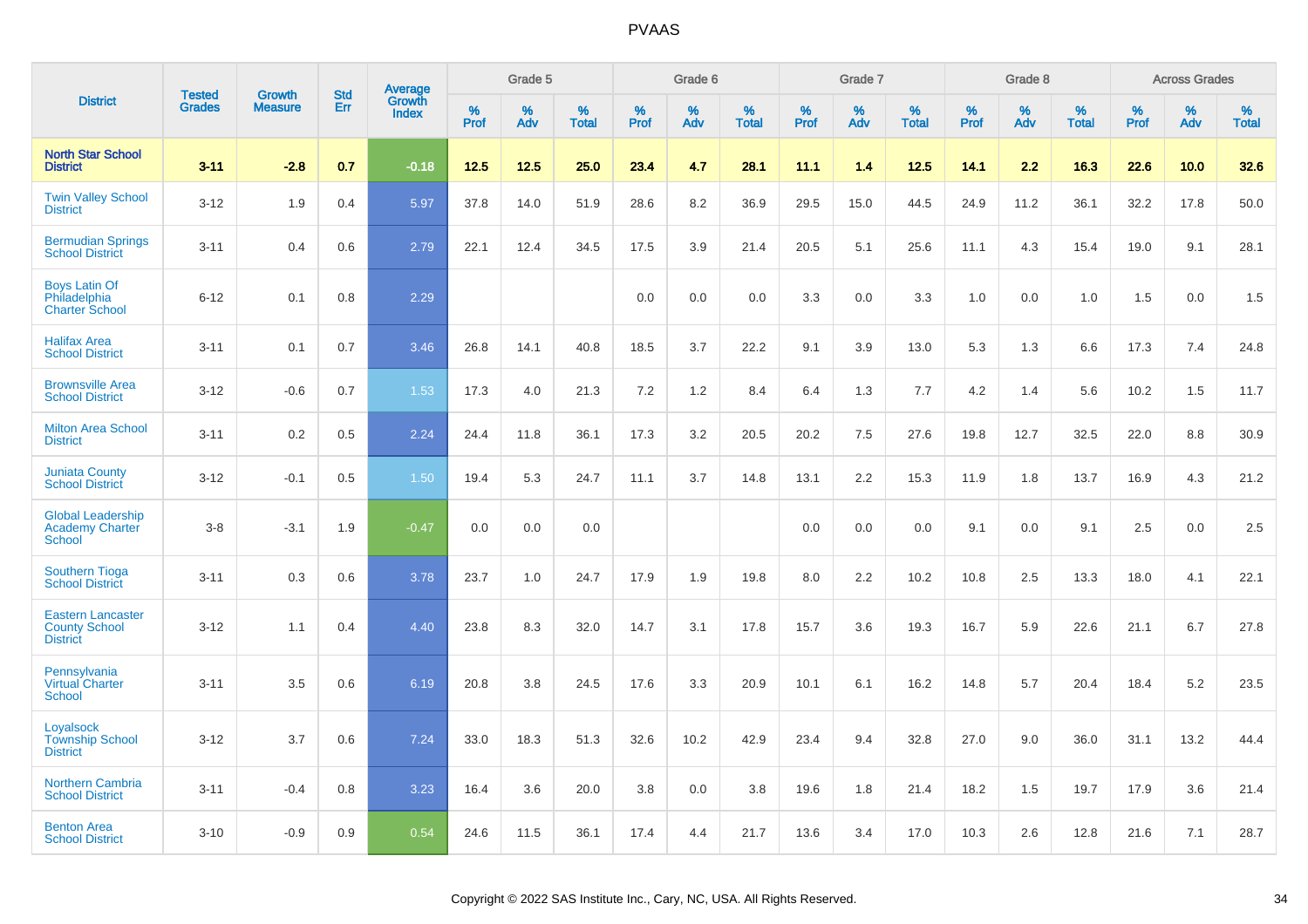|                                                                    |                                |                                 | <b>Std</b> | <b>Average</b>                |                     | Grade 5  |                   |                  | Grade 6  |                   |                  | Grade 7  |                   |                  | Grade 8  |                   |                  | <b>Across Grades</b> |                   |
|--------------------------------------------------------------------|--------------------------------|---------------------------------|------------|-------------------------------|---------------------|----------|-------------------|------------------|----------|-------------------|------------------|----------|-------------------|------------------|----------|-------------------|------------------|----------------------|-------------------|
| <b>District</b>                                                    | <b>Tested</b><br><b>Grades</b> | <b>Growth</b><br><b>Measure</b> | Err        | <b>Growth</b><br><b>Index</b> | $\%$<br><b>Prof</b> | %<br>Adv | %<br><b>Total</b> | %<br><b>Prof</b> | %<br>Adv | %<br><b>Total</b> | %<br><b>Prof</b> | %<br>Adv | %<br><b>Total</b> | %<br><b>Prof</b> | %<br>Adv | %<br><b>Total</b> | %<br><b>Prof</b> | %<br>Adv             | %<br><b>Total</b> |
| <b>North Star School</b><br><b>District</b>                        | $3 - 11$                       | $-2.8$                          | 0.7        | $-0.18$                       | 12.5                | 12.5     | 25.0              | 23.4             | 4.7      | 28.1              | 11.1             | 1.4      | 12.5              | 14.1             | 2.2      | 16.3              | 22.6             | 10.0                 | 32.6              |
| <b>Riverside Beaver</b><br><b>County School</b><br><b>District</b> | $3 - 11$                       | 1.0                             | 0.6        | 4.05                          | 21.9                | 12.5     | 34.4              | 23.8             | 4.0      | 27.7              | 22.8             | 10.1     | 32.9              | 25.5             | 3.2      | 28.7              | 28.3             | 10.4                 | 38.7              |
| Claysburg-Kimmel<br><b>School District</b>                         | $3 - 11$                       | 3.0                             | 0.8        | 3.68                          | 29.7                | 6.2      | 35.9              | 30.0             | 2.0      | 32.0              | 21.8             | 1.8      | 23.6              | 10.5             | 1.8      | 12.3              | 24.4             | 5.7                  | 30.1              |
| <b>Union School</b><br><b>District</b>                             | $3 - 12$                       | 3.8                             | 1.0        | 7.42                          | 18.2                | 0.0      | 18.2              | 22.0             | 14.6     | 36.6              | 10.5             | 0.0      | 10.5              | 18.2             | 11.4     | 29.6              | 18.6             | 7.7                  | 26.3              |
| Keystone<br><b>Education Center</b><br><b>Charter School</b>       | $3 - 12$                       | $-4.8$                          | 3.2        | $-1.50$                       |                     |          |                   |                  |          |                   |                  |          |                   | 0.0              | 0.0      | 0.0               | 0.0              | 0.0                  | 0.0               |
| <b>Line Mountain</b><br><b>School District</b>                     | $3 - 11$                       | $-0.5$                          | 0.7        | 0.25                          | 19.7                | 12.1     | 31.8              | 15.3             | 2.8      | 18.1              | 13.3             | 6.1      | 19.4              | 9.9              | 2.8      | 12.7              | 17.8             | 7.7                  | 25.5              |
| <b>Quaker Valley</b><br><b>School District</b>                     | $3 - 11$                       | 0.6                             | 0.5        | 4.37                          | 36.4                | 23.6     | 60.0              | 32.5             | 20.8     | 53.3              | 36.4             | 11.2     | 47.6              | 26.5             | 7.6      | 34.1              | 34.0             | 24.3                 | 58.3              |
| <b>William Penn</b><br><b>School District</b>                      | $3 - 12$                       | 1.5                             | 0.5        | 5.98                          | 7.8                 | 1.9      | 9.7               | 2.2              | 0.0      | 2.2               | 3.0              | 0.6      | 3.6               | 5.6              | 1.2      | 6.9               | 6.3              | 1.6                  | 7.9               |
| <b>Monessen City</b><br><b>School District</b>                     | $3 - 10$                       | $-1.5$                          | 1.1        | $-0.31$                       | 5.3                 | 0.0      | 5.3               | 2.6              | 0.0      | 2.6               | 0.0              | 0.0      | 0.0               | 0.0              | 0.0      | 0.0               | 3.9              | 0.6                  | 4.4               |
| <b>South Butler</b><br><b>County School</b><br><b>District</b>     | $3 - 10$                       | 0.6                             | 0.5        | 3.34                          | 35.1                | 12.8     | 48.0              | 22.9             | 5.0      | 27.9              | 21.2             | 11.4     | 32.6              | 13.3             | 1.6      | 14.8              | 27.0             | 11.2                 | 38.3              |
| <b>Hempfield Area</b><br><b>School District</b>                    | $3 - 12$                       | 2.3                             | 0.3        | 7.58                          | 34.6                | 13.8     | 48.4              | 24.6             | 14.9     | 39.6              | 30.2             | 13.5     | 43.7              | 26.8             | 10.7     | 37.5              | 30.5             | 16.4                 | 46.9              |
| <b>Tunkhannock Area</b><br><b>School District</b>                  | $3 - 11$                       | 1.2                             | 0.5        | 3.18                          | 19.8                | 8.8      | 28.7              | 22.7             | 2.3      | 25.0              | 12.6             | 5.5      | 18.1              | 14.7             | 1.4      | 16.1              | 18.1             | 5.2                  | 23.3              |
| <b>Forest Area School</b><br><b>District</b>                       | $3 - 11$                       | $-0.4$                          | 1.2        | 1.03                          | 43.5                | 4.4      | 47.8              | 19.0             | 0.0      | 19.0              | 13.8             | 0.0      | 13.8              | 3.1              | 0.0      | 3.1               | 23.4             | 5.5                  | 29.0              |
| <b>Franklin Regional</b><br><b>School District</b>                 | $3 - 11$                       | 0.3                             | 0.4        | 1.98                          | 39.6                | 22.0     | 61.7              | 33.2             | 19.3     | 52.5              | 27.9             | 18.3     | 46.2              | 25.8             | 8.1      | 33.9              | 31.7             | 25.0                 | 56.7              |
| Wilkinsburg<br><b>Borough School</b><br><b>District</b>            | $3-6$                          | 3.5                             | 1.4        | 5.04                          | 22.5                | 0.0      | 22.5              | 0.0              | 2.4      | 2.4               |                  |          |                   |                  |          |                   | 12.1             | 2.0                  | 14.1              |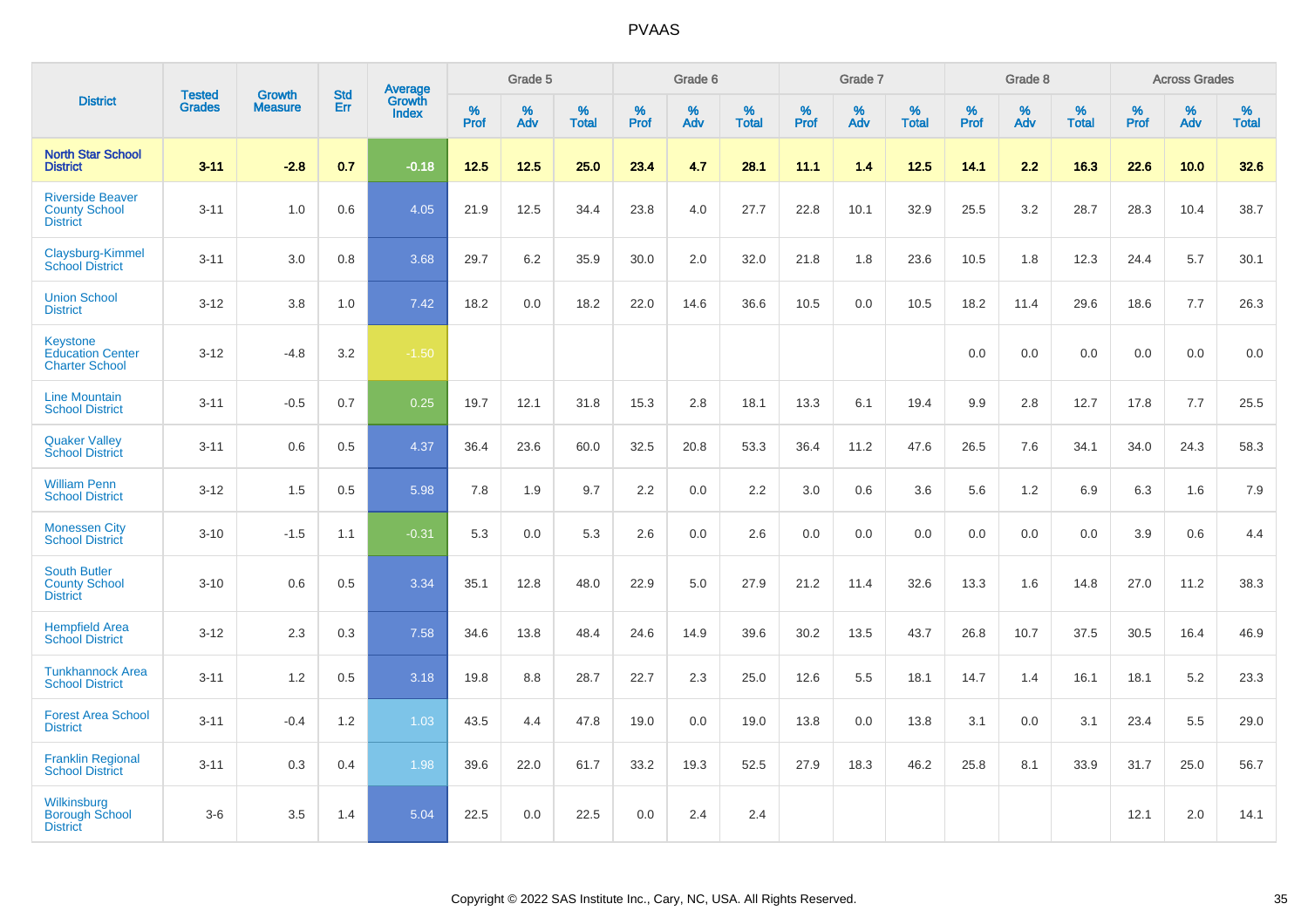|                                                                    | <b>Tested</b> | <b>Growth</b>  | <b>Std</b> | Average                |              | Grade 5  |                      |              | Grade 6  |                      |              | Grade 7  |                      |              | Grade 8  |                      |              | <b>Across Grades</b> |                   |
|--------------------------------------------------------------------|---------------|----------------|------------|------------------------|--------------|----------|----------------------|--------------|----------|----------------------|--------------|----------|----------------------|--------------|----------|----------------------|--------------|----------------------|-------------------|
| <b>District</b>                                                    | <b>Grades</b> | <b>Measure</b> | <b>Err</b> | Growth<br><b>Index</b> | $\%$<br>Prof | %<br>Adv | $\%$<br><b>Total</b> | $\%$<br>Prof | %<br>Adv | $\%$<br><b>Total</b> | $\%$<br>Prof | %<br>Adv | $\%$<br><b>Total</b> | $\%$<br>Prof | %<br>Adv | $\%$<br><b>Total</b> | $\%$<br>Prof | %<br>Adv             | %<br><b>Total</b> |
| <b>North Star School</b><br><b>District</b>                        | $3 - 11$      | $-2.8$         | 0.7        | $-0.18$                | 12.5         | 12.5     | 25.0                 | 23.4         | 4.7      | 28.1                 | 11.1         | 1.4      | 12.5                 | 14.1         | 2.2      | 16.3                 | 22.6         | 10.0                 | 32.6              |
| Allegheny-Clarion<br><b>Valley School</b><br><b>District</b>       | $3 - 10$      | 0.1            | 0.9        | 2.43                   | 19.5         | 7.3      | 26.8                 | 14.6         | 1.8      | 16.4                 | 4.8          | $0.0\,$  | 4.8                  | 8.6          | 0.0      | 8.6                  | 14.2         | 8.1                  | 22.3              |
| <b>Brookville Area</b><br><b>School District</b>                   | $3 - 11$      | 4.3            | 0.6        | 11.53                  | 16.8         | 13.9     | 30.7                 | 28.1         | 16.8     | 44.9                 | 13.8         | 2.4      | 16.3                 | 19.4         | 9.3      | 28.7                 | 21.6         | 9.4                  | 31.0              |
| <b>Southwest</b><br>Leadership<br><b>Academy Charter</b><br>School | $3 - 8$       | 0.7            | 1.0        | 2.49                   | 2.2          | 0.0      | 2.2                  | 2.9          | 0.0      | 2.9                  | 5.1          | 0.0      | 5.1                  | 0.0          | 0.0      | 0.0                  | 5.7          | 1.5                  | $7.2\,$           |
| <b>Oswayo Valley</b><br><b>School District</b>                     | $3 - 12$      | 0.2            | 1.1        | 2.50                   | 27.6         | 20.7     | 48.3                 | 25.9         | 7.4      | 33.3                 | 25.9         | 11.1     | 37.0                 | 25.8         | 16.1     | 41.9                 | 30.6         | 20.6                 | 51.2              |
| <b>South Eastern</b><br><b>School District</b>                     | $3 - 11$      | 1.8            | 0.5        | 5.70                   | 21.6         | 15.9     | 37.5                 | 25.4         | 14.4     | 39.9                 | 20.8         | 3.9      | 24.7                 | 20.4         | 5.2      | 25.6                 | 26.2         | 11.6                 | 37.7              |
| <b>Union Area School</b><br><b>District</b>                        | $3 - 11$      | $-0.6$         | 0.9        | 1.34                   | 40.0         | 12.5     | 52.5                 | 32.8         | 5.2      | 37.9                 | 26.3         | 3.5      | 29.8                 | 17.8         | 0.0      | 17.8                 | 30.2         | 7.4                  | 37.6              |
| Williamsburg<br><b>Community School</b><br><b>District</b>         | $3 - 11$      | 4.8            | 1.0        | 6.37                   | 25.0         | 12.5     | 37.5                 | 34.3         | 8.6      | 42.9                 | 26.2         | 4.8      | 31.0                 | 40.6         | 0.0      | 40.6                 | 28.1         | 8.4                  | 36.4              |
| <b>Slippery Rock Area</b><br><b>School District</b>                | $3 - 11$      | 1.4            | 0.5        | 3.52                   | 37.0         | 20.5     | 57.5                 | 28.6         | 26.3     | 54.9                 | 26.4         | 13.2     | 39.7                 | 26.2         | 10.3     | 36.5                 | 32.4         | 20.5                 | 53.0              |
| <b>Jeannette City</b><br><b>School District</b>                    | $3 - 11$      | 3.0            | 0.8        | 3.70                   | 12.5         | 0.0      | 12.5                 | 22.6         | 1.9      | 24.5                 | 12.9         | 4.8      | 17.7                 | 15.4         | 3.8      | 19.2                 | 16.1         | 3.6                  | 19.7              |
| Urban Pathways 6-<br><b>12 Charter School</b>                      | $6 - 11$      | $-1.8$         | 1.6        | 0.00                   |              |          |                      | 0.0          | 0.0      | 0.0                  | 0.0          | 0.0      | 0.0                  | 0.0          | 0.0      | 0.0                  | 0.0          | 0.0                  | 0.0               |
| <b>Mastery Charter</b><br>School - Thomas<br>Campus                | $3 - 10$      | 1.5            | 0.9        | 4.14                   | 10.8         | 0.0      | 10.8                 | 7.1          | 2.4      | 9.5                  | 7.0          | 0.0      | 7.0                  | 2.2          | 0.0      | 2.2                  | 8.6          | 0.8                  | 9.4               |
| <b>Iroquois School</b><br><b>District</b>                          | $3 - 11$      | 2.5            | 0.7        | 5.99                   | 36.7         | 10.1     | 46.8                 | 20.7         | 17.1     | 37.8                 | 11.5         | 9.4      | 20.8                 | 21.0         | 6.0      | 27.0                 | 23.5         | 11.1                 | 34.6              |
| <b>Red Lion Area</b><br><b>School District</b>                     | $3 - 11$      | 1.0            | 0.4        | 5.19                   | 24.8         | 8.9      | 33.7                 | 20.6         | 5.3      | 25.9                 | 16.7         | 9.1      | 25.8                 | 14.5         | 6.6      | 21.0                 | 23.3         | 8.6                  | 31.9              |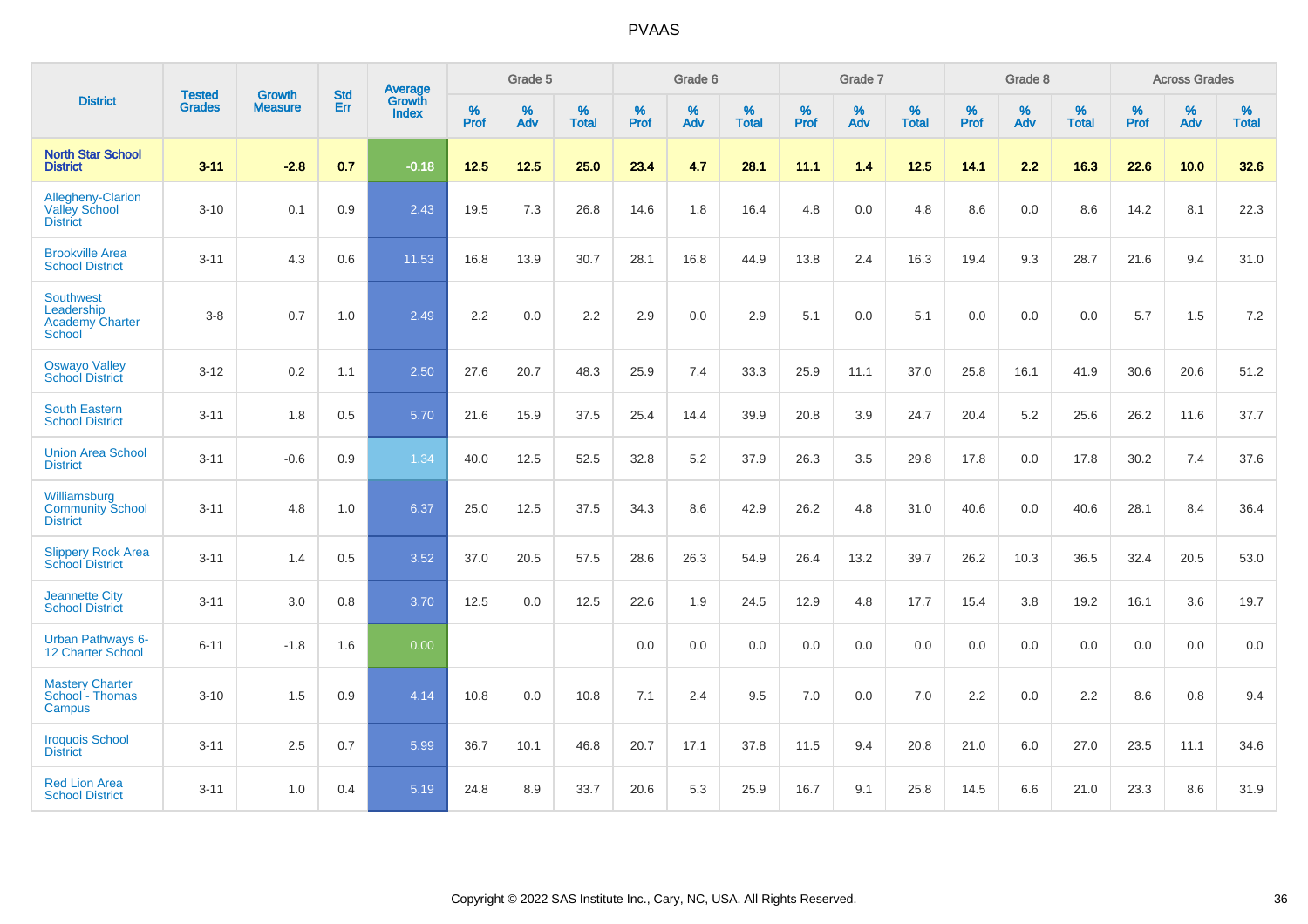|                                                      |                                |                                 | <b>Std</b> | Average                |           | Grade 5  |                      |           | Grade 6  |                   |           | Grade 7  |                   |           | Grade 8  |                   |           | <b>Across Grades</b> |                   |
|------------------------------------------------------|--------------------------------|---------------------------------|------------|------------------------|-----------|----------|----------------------|-----------|----------|-------------------|-----------|----------|-------------------|-----------|----------|-------------------|-----------|----------------------|-------------------|
| <b>District</b>                                      | <b>Tested</b><br><b>Grades</b> | <b>Growth</b><br><b>Measure</b> | Err        | Growth<br><b>Index</b> | %<br>Prof | %<br>Adv | $\%$<br><b>Total</b> | %<br>Prof | %<br>Adv | %<br><b>Total</b> | %<br>Prof | %<br>Adv | %<br><b>Total</b> | %<br>Prof | %<br>Adv | %<br><b>Total</b> | %<br>Prof | %<br>Adv             | %<br><b>Total</b> |
| <b>North Star School</b><br><b>District</b>          | $3 - 11$                       | $-2.8$                          | 0.7        | $-0.18$                | 12.5      | 12.5     | 25.0                 | 23.4      | 4.7      | 28.1              | 11.1      | 1.4      | 12.5              | 14.1      | 2.2      | 16.3              | 22.6      | 10.0                 | 32.6              |
| Achievement<br><b>House Charter</b><br><b>School</b> | $7 - 11$                       | $-0.3$                          | 1.5        | 0.79                   |           |          |                      |           |          |                   | 20.0      | 0.0      | 20.0              | 7.1       | 2.4      | 9.5               | 11.9      | 1.5                  | 13.4              |
| <b>Solanco School</b><br><b>District</b>             | $3 - 11$                       | 0.3                             | 0.4        | 2.53                   | 21.5      | 5.0      | 26.5                 | 12.6      | 5.6      | 18.1              | 17.0      | 7.4      | 24.4              | 11.9      | 2.9      | 14.8              | 20.0      | 7.2                  | 27.1              |
| <b>Annville-Cleona</b><br><b>School District</b>     | $3 - 12$                       | 0.4                             | 0.6        | 3.81                   | 33.8      | 12.5     | 46.2                 | 16.7      | 2.1      | 18.8              | 29.1      | 11.8     | 40.9              | 27.8      | 9.3      | 37.0              | 27.5      | 9.4                  | 36.9              |
| <b>Steelton-Highspire</b><br><b>School District</b>  | $3 - 11$                       | 2.5                             | 0.7        | 4.46                   | 2.9       | 0.0      | 2.9                  | 0.0       | 0.0      | 0.0               | 0.0       | 0.0      | 0.0               | 0.0       | 0.0      | 0.0               | 0.8       | 0.4                  | 1.3               |
| <b>Dallastown Area</b><br><b>School District</b>     | $3 - 11$                       | 0.6                             | 0.3        | 3.62                   | 25.8      | 13.0     | 38.8                 | 31.1      | 11.5     | 42.6              | 23.7      | 7.8      | 31.6              | 19.0      | 9.4      | 28.4              | 27.7      | 14.8                 | 42.4              |
| <b>Newport School</b><br><b>District</b>             | $3 - 12$                       | 2.2                             | 0.8        | 4.70                   | 22.2      | 11.1     | 33.3                 | 25.0      | 6.9      | 31.9              | 15.9      | 0.0      | 15.9              | 27.4      | 4.8      | 32.3              | 24.8      | 6.9                  | 31.7              |
| <b>Juniata Valley</b><br><b>School District</b>      | $3 - 11$                       | 2.4                             | 0.9        | 4.64                   | 23.3      | 4.6      | 27.9                 | 5.4       | 3.6      | 8.9               | 21.0      | 5.3      | 26.3              | 12.5      | 2.1      | 14.6              | 18.7      | 5.0                  | 23.8              |
| <b>East Lycoming</b><br><b>School District</b>       | $3 - 11$                       | 2.6                             | 0.6        | 7.47                   | 36.1      | 23.5     | 59.7                 | 26.2      | 26.2     | 52.3              | 26.4      | 20.7     | 47.1              | 27.9      | 14.8     | 42.6              | 31.5      | 19.5                 | 51.0              |
| <b>Penn Manor</b><br><b>School District</b>          | $3 - 11$                       | 3.2                             | 0.3        | 9.54                   | 33.8      | 14.9     | 48.6                 | 28.7      | 15.2     | 43.9              | 25.5      | 13.2     | 38.7              | 30.2      | 11.0     | 41.2              | 31.4      | 16.9                 | 48.2              |
| <b>Baden Academy</b><br><b>Charter School</b>        | $3-6$                          | 0.1                             | 1.1        | 1.04                   | 20.6      | 4.8      | 25.4                 | 22.4      | 8.6      | 31.0              |           |          |                   |           |          |                   | 20.8      | 6.4                  | 27.2              |
| <b>Millcreek Township</b><br><b>School District</b>  | $3 - 11$                       | 1.1                             | 0.3        | 8.82                   | 26.5      | 20.8     | 47.3                 | 23.1      | 9.4      | 32.4              | 22.1      | 14.3     | 36.4              | 21.6      | 13.0     | 34.7              | 25.4      | 15.9                 | 41.3              |
| <b>Jamestown Area</b><br><b>School District</b>      | $3 - 11$                       | 0.7                             | 1.2        | 2.23                   | 18.4      | 10.5     | 29.0                 | 16.7      | 0.0      | 16.7              | 24.1      | 3.4      | 27.6              | 19.0      | 0.0      | 19.0              | 18.3      | 6.1                  | 24.4              |
| <b>Eastern York</b><br><b>School District</b>        | $3 - 11$                       | $-0.5$                          | 0.5        | $-0.16$                | 29.5      | 11.0     | 40.5                 | 23.5      | 6.0      | 29.5              | 23.2      | 14.1     | 37.3              | 17.3      | 9.7      | 27.0              | 24.8      | 10.7                 | 35.4              |
| <b>Upper Adams</b><br><b>School District</b>         | $3 - 11$                       | 1.7                             | 0.6        | 5.68                   | 30.0      | 9.2      | 39.2                 | 18.0      | 7.7      | 25.6              | 18.1      | 1.9      | 20.0              | 11.4      | 3.8      | 15.3              | 22.6      | 6.3                  | 28.9              |
| <b>Discovery Charter</b><br>School                   | $3 - 8$                        | 2.6                             | 0.9        | 2.98                   | 8.5       | 2.1      | 10.6                 | 0.0       | 0.0      | 0.0               | 6.6       | 1.6      | 8.2               | 5.4       | $0.0\,$  | 5.4               | 5.2       | 1.1                  | 6.2               |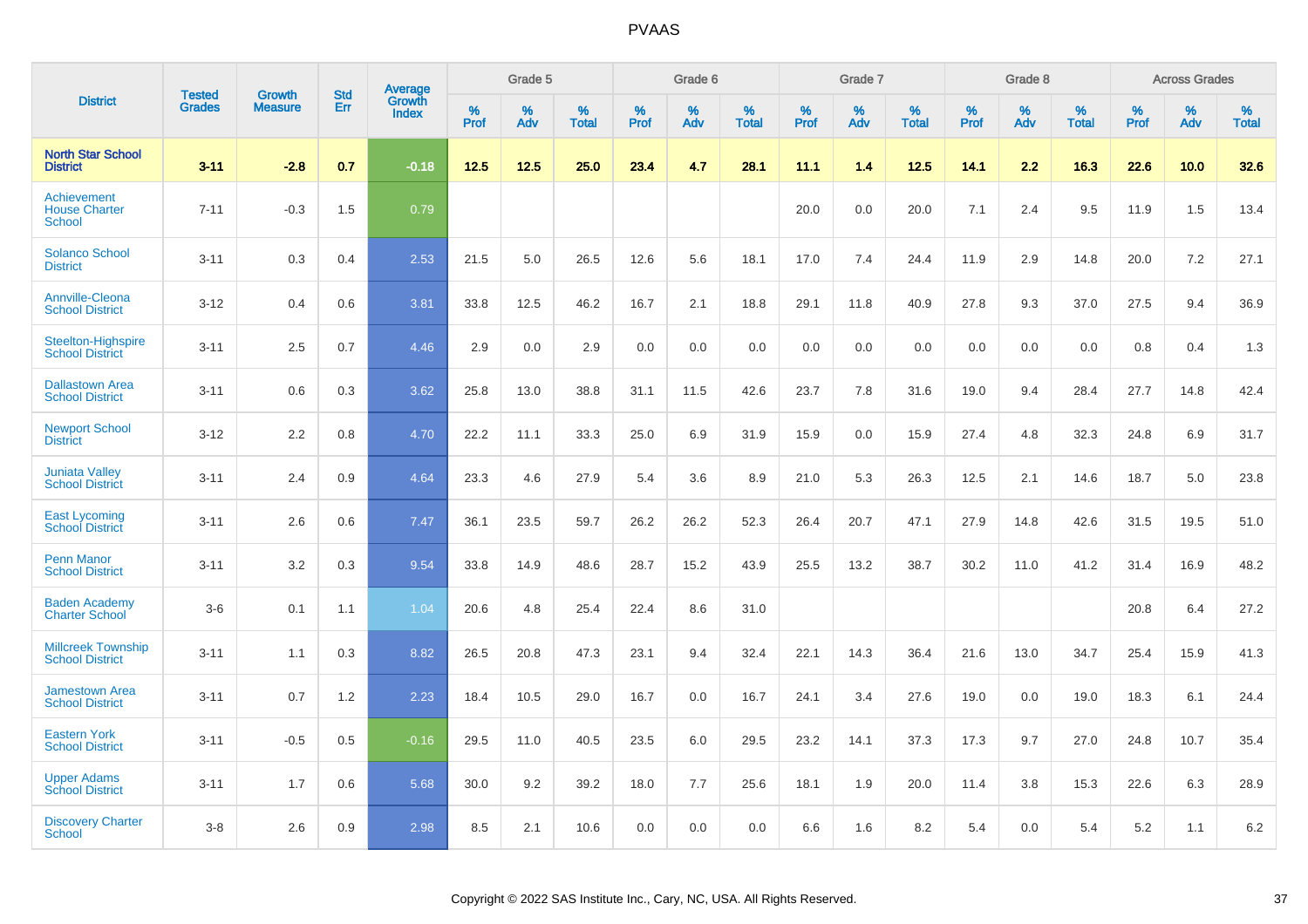|                                                                   | <b>Tested</b> | <b>Growth</b>  | <b>Std</b> | Average                |              | Grade 5  |                   |           | Grade 6  |                   |           | Grade 7  |                   |           | Grade 8  |                   |              | <b>Across Grades</b> |                   |
|-------------------------------------------------------------------|---------------|----------------|------------|------------------------|--------------|----------|-------------------|-----------|----------|-------------------|-----------|----------|-------------------|-----------|----------|-------------------|--------------|----------------------|-------------------|
| <b>District</b>                                                   | <b>Grades</b> | <b>Measure</b> | Err        | Growth<br><b>Index</b> | $\%$<br>Prof | %<br>Adv | %<br><b>Total</b> | %<br>Prof | %<br>Adv | %<br><b>Total</b> | %<br>Prof | %<br>Adv | %<br><b>Total</b> | %<br>Prof | %<br>Adv | %<br><b>Total</b> | $\%$<br>Prof | $\%$<br>Adv          | %<br><b>Total</b> |
| <b>North Star School</b><br><b>District</b>                       | $3 - 11$      | $-2.8$         | 0.7        | $-0.18$                | 12.5         | 12.5     | 25.0              | 23.4      | 4.7      | 28.1              | 11.1      | 1.4      | 12.5              | 14.1      | 2.2      | 16.3              | 22.6         | 10.0                 | 32.6              |
| <b>Bloomsburg Area</b><br><b>School District</b>                  | $3 - 10$      | 1.2            | 0.6        | 3.43                   | 25.0         | 13.0     | 38.0              | 16.7      | 3.3      | 20.0              | 14.7      | 3.9      | 18.6              | 16.8      | 9.9      | 26.7              | 21.5         | 8.7                  | 30.2              |
| <b>Westmont Hilltop</b><br><b>School District</b>                 | $3 - 11$      | 2.7            | 0.6        | 6.24                   | 28.0         | 11.0     | 39.0              | 18.4      | 8.2      | 26.5              | 22.2      | 6.2      | 28.4              | 26.1      | 8.7      | 34.8              | 24.1         | 11.7                 | 35.7              |
| <b>Montrose Area</b><br><b>School District</b>                    | $3 - 10$      | 1.4            | 0.7        | 4.16                   | 19.4         | 19.4     | 38.8              | 27.2      | 4.4      | 31.5              | 25.0      | 4.4      | 29.4              | 14.5      | 2.4      | 16.9              | 24.4         | 7.4                  | 31.8              |
| <b>Universal</b><br><b>Creighton Charter</b><br>School            | $3 - 8$       | 1.1            | 0.7        | 2.15                   | 11.9         | 1.2      | 13.1              | 3.5       | 1.2      | 4.7               | 7.7       | 6.2      | 13.8              | 4.7       | 4.7      | 9.4               | 8.6          | 4.4                  | 13.1              |
| <b>Southern Columbia</b><br><b>Area School</b><br><b>District</b> | $3 - 11$      | 1.8            | 0.7        | 7.30                   | 34.7         | 9.7      | 44.4              | 18.8      | 5.2      | 24.0              | 29.0      | 14.0     | 43.0              | 15.4      | 2.2      | 17.6              | 28.0         | 10.6                 | 38.6              |
| <b>Shade-Central City</b><br><b>School District</b>               | $3 - 11$      | 1.4            | 1.4        | 2.94                   | 18.8         | 0.0      | 18.8              | 26.9      | 0.0      | 26.9              | 20.0      | 10.0     | 30.0              | 34.8      | 0.0      | 34.8              | 29.0         | 3.0                  | 32.1              |
| <b>Derry Township</b><br><b>School District</b>                   | $3 - 10$      | 4.3            | 1.3        | 7.27                   | 39.1         | 28.5     | 67.6              | 51.5      | 21.2     | 72.7              | 30.8      | 34.6     | 65.4              | 14.3      | 71.4     | 85.7              | 37.5         | 30.3                 | 67.8              |
| <b>Berlin</b><br><b>Brothersvalley</b><br><b>School District</b>  | $3 - 11$      | 2.2            | 0.8        | 3.87                   | 34.0         | 15.1     | 49.1              | 21.2      | 3.0      | 24.2              | 30.8      | 3.8      | 34.6              | 18.8      | 8.3      | 27.1              | 25.8         | 10.8                 | 36.6              |
| <b>Chestnut Ridge</b><br><b>School District</b>                   | $3 - 12$      | 4.2            | 0.6        | 7.56                   | 30.4         | 6.5      | 37.0              | 22.2      | 3.7      | 25.9              | 36.8      | 4.2      | 41.0              | 18.4      | 10.2     | 28.6              | 26.7         | 9.7                  | 36.4              |
| <b>Springfield</b><br><b>Township School</b><br><b>District</b>   | $3 - 11$      | 1.7            | 0.5        | 5.78                   | 31.3         | 12.3     | 43.6              | 26.9      | 11.1     | 38.0              | 28.4      | 21.9     | 50.3              | 31.7      | 17.2     | 49.0              | 33.1         | 15.4                 | 48.5              |
| <b>Esperanza Cyber</b><br><b>Charter School</b>                   | $3 - 11$      | 0.4            | 1.3        | 1.00                   | 0.0          | 0.0      | 0.0               | 0.0       | 0.0      | 0.0               | 2.6       | 0.0      | 2.6               | 0.0       | 0.0      | 0.0               | 1.6          | 0.0                  | 1.6               |
| <b>Northern Tioga</b><br><b>School District</b>                   | $3 - 12$      | 3.4            | 0.5        | 10.12                  | 22.7         | 5.2      | 27.9              | 32.2      | 4.2      | 36.4              | 16.8      | 2.6      | 19.4              | 23.8      | 6.2      | 30.0              | 25.9         | 7.0                  | 32.8              |
| Lackawanna Trail<br><b>School District</b>                        | $3 - 10$      | 1.4            | 0.7        | 3.97                   | 21.8         | 9.1      | 30.9              | 34.3      | 10.4     | 44.8              | 12.7      | 11.3     | 23.9              | 11.8      | 6.6      | 18.4              | 24.2         | 11.5                 | 35.8              |
| <b>Pequea Valley</b><br><b>School District</b>                    | $3 - 11$      | 2.4            | 0.6        | 6.27                   | 15.6         | 6.4      | 22.0              | 14.0      | 2.2      | 16.1              | 11.7      | 2.3      | 14.1              | 13.1      | 2.0      | 15.2              | 16.9         | 3.8                  | 20.7              |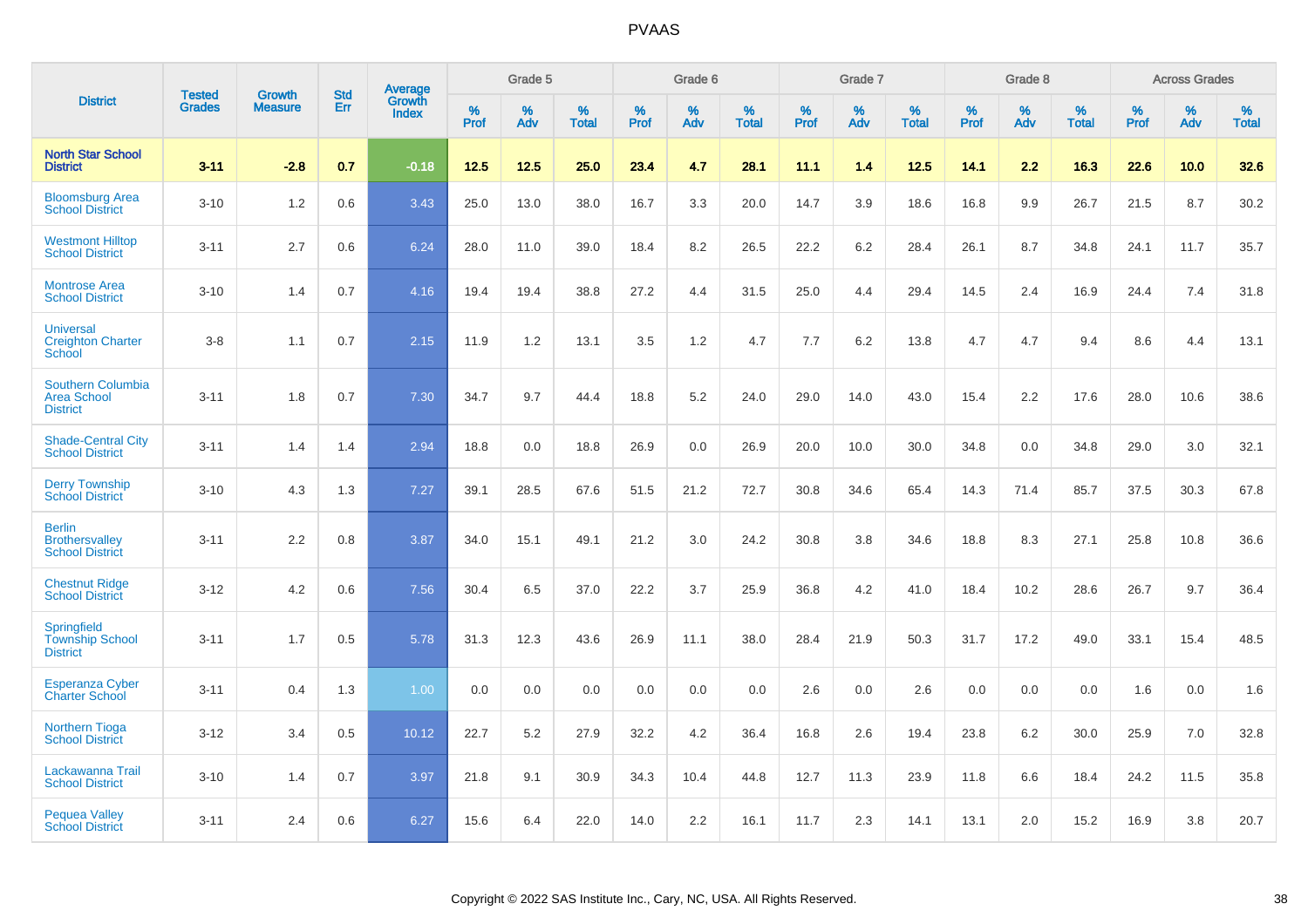|                                                                         |                                |                                 | <b>Std</b> | <b>Average</b>         |           | Grade 5  |                   |           | Grade 6  |                   |           | Grade 7  |                   |           | Grade 8  |                   |           | <b>Across Grades</b> |                   |
|-------------------------------------------------------------------------|--------------------------------|---------------------------------|------------|------------------------|-----------|----------|-------------------|-----------|----------|-------------------|-----------|----------|-------------------|-----------|----------|-------------------|-----------|----------------------|-------------------|
| <b>District</b>                                                         | <b>Tested</b><br><b>Grades</b> | <b>Growth</b><br><b>Measure</b> | Err        | Growth<br><b>Index</b> | %<br>Prof | %<br>Adv | %<br><b>Total</b> | %<br>Prof | %<br>Adv | %<br><b>Total</b> | %<br>Prof | %<br>Adv | %<br><b>Total</b> | %<br>Prof | %<br>Adv | %<br><b>Total</b> | %<br>Prof | %<br>Adv             | %<br><b>Total</b> |
| <b>North Star School</b><br><b>District</b>                             | $3 - 11$                       | $-2.8$                          | 0.7        | $-0.18$                | 12.5      | 12.5     | 25.0              | 23.4      | 4.7      | 28.1              | 11.1      | 1.4      | 12.5              | 14.1      | 2.2      | 16.3              | 22.6      | 10.0                 | 32.6              |
| <b>Centennial School</b><br><b>District</b>                             | $3 - 10$                       | 1.6                             | 0.3        | 5.91                   | 23.7      | 5.4      | 29.1              | 18.3      | 3.0      | 21.3              | 22.2      | 5.1      | 27.4              | 13.0      | 8.2      | 21.2              | 21.7      | 6.7                  | 28.4              |
| Kennett<br>Consolidated<br><b>School District</b>                       | $3 - 11$                       | 1.3                             | 0.4        | 6.12                   | 29.8      | 15.1     | 44.9              | 20.2      | 8.3      | 28.5              | 20.2      | 11.6     | 31.7              | 10.9      | 6.9      | 17.8              | 22.4      | 12.3                 | 34.7              |
| <b>Crawford Central</b><br><b>School District</b>                       | $3 - 11$                       | 1.9                             | 0.4        | 4.77                   | 24.2      | 7.9      | 32.1              | 15.7      | 3.8      | 19.6              | 16.7      | 3.7      | 20.4              | 9.0       | 2.6      | 11.6              | 18.4      | 5.5                  | 23.8              |
| <b>Memphis Street</b><br><b>Academy Charter</b><br>School @ JP<br>Jones | $5-8$                          | 0.7                             | 0.7        | 1.39                   | 0.0       | 3.2      | 3.2               | $0.0\,$   | 0.0      | 0.0               | 0.0       | 0.0      | 0.0               | 0.0       | 0.0      | 0.0               | 0.0       | 0.6                  | 0.6               |
| <b>Universal Vare</b><br><b>Charter School</b>                          | $6 - 8$                        | 1.8                             | 1.3        | 3.30                   |           |          |                   | 0.0       | 6.2      | 6.2               | 3.6       | 0.0      | 3.6               | 6.4       | 0.0      | 6.4               | 4.7       | 0.9                  | 5.7               |
| <b>Radnor Township</b><br><b>School District</b>                        | $3 - 12$                       | 4.4                             | 0.4        | 11.22                  | 34.0      | 41.4     | 75.4              | 41.7      | 25.4     | 67.1              | 34.3      | 31.8     | 66.2              | 35.0      | 21.5     | 56.5              | 36.8      | 31.8                 | 68.6              |
| Catasaugua Area<br><b>School District</b>                               | $3 - 12$                       | 1.1                             | 0.6        | 2.87                   | 12.0      | 5.4      | 17.4              | 22.7      | 4.0      | 26.7              | 9.8       | 4.9      | 14.7              | 8.9       | 3.3      | 12.2              | 15.4      | 4.4                  | 19.8              |
| Pennsylvania<br><b>Cyber Charter</b><br>School                          | $3 - 11$                       | 1.9                             | 0.5        | 4.83                   | 14.1      | 4.9      | 19.0              | 10.8      | 3.4      | 14.2              | 11.7      | 3.5      | 15.2              | 6.5       | 1.6      | 8.1               | 12.6      | 4.4                  | 17.1              |
| <b>Northern Potter</b><br><b>School District</b>                        | $3 - 12$                       | 2.0                             | 1.1        | 2.34                   | 26.7      | 3.3      | 30.0              | 9.3       | 2.3      | 11.6              | 29.0      | 12.9     | 41.9              | 11.1      | 0.0      | 11.1              | 18.7      | 7.4                  | 26.1              |
| <b>Greenwood School</b><br><b>District</b>                              | $3 - 11$                       | 3.3                             | 0.8        | 4.78                   | 30.3      | 13.6     | 43.9              | 32.1      | 7.6      | 39.6              | 9.1       | 1.8      | 10.9              | 25.9      | 14.8     | 40.7              | 28.8      | 15.4                 | 44.2              |
| <b>Mastery Charter</b><br>School - Smedley<br>Campus                    | $3-6$                          | $-0.6$                          | 1.2        | $-0.35$                | 1.9       | 0.0      | 1.9               | 3.5       | 0.0      | 3.5               |           |          |                   |           |          |                   | 3.5       | 0.0                  | 3.5               |
| <b>Millville Area</b><br><b>School District</b>                         | $3 - 12$                       | 3.8                             | 0.9        | 5.21                   | 34.0      | 0.0      | 34.0              | 18.9      | 1.9      | 20.8              | 15.9      | 9.1      | 25.0              | 18.4      | 2.6      | 21.0              | 24.6      | 4.7                  | 29.3              |
| <b>Fell Charter School</b>                                              | $3 - 8$                        | 1.1                             | 2.2        | 1.36                   | 25.0      | 0.0      | 25.0              | 6.7       | 0.0      | 6.7               |           |          |                   |           |          |                   | 17.1      | 4.0                  | 21.0              |
| <b>Midland Borough</b><br><b>School District</b>                        | $3 - 8$                        | 2.3                             | 1.3        | 2.65                   | 10.3      | 6.9      | 17.2              | 13.6      | 0.0      | 13.6              | 14.3      | 0.0      | 14.3              | 9.5       | 4.8      | 14.3              | 15.7      | 2.9                  | 18.6              |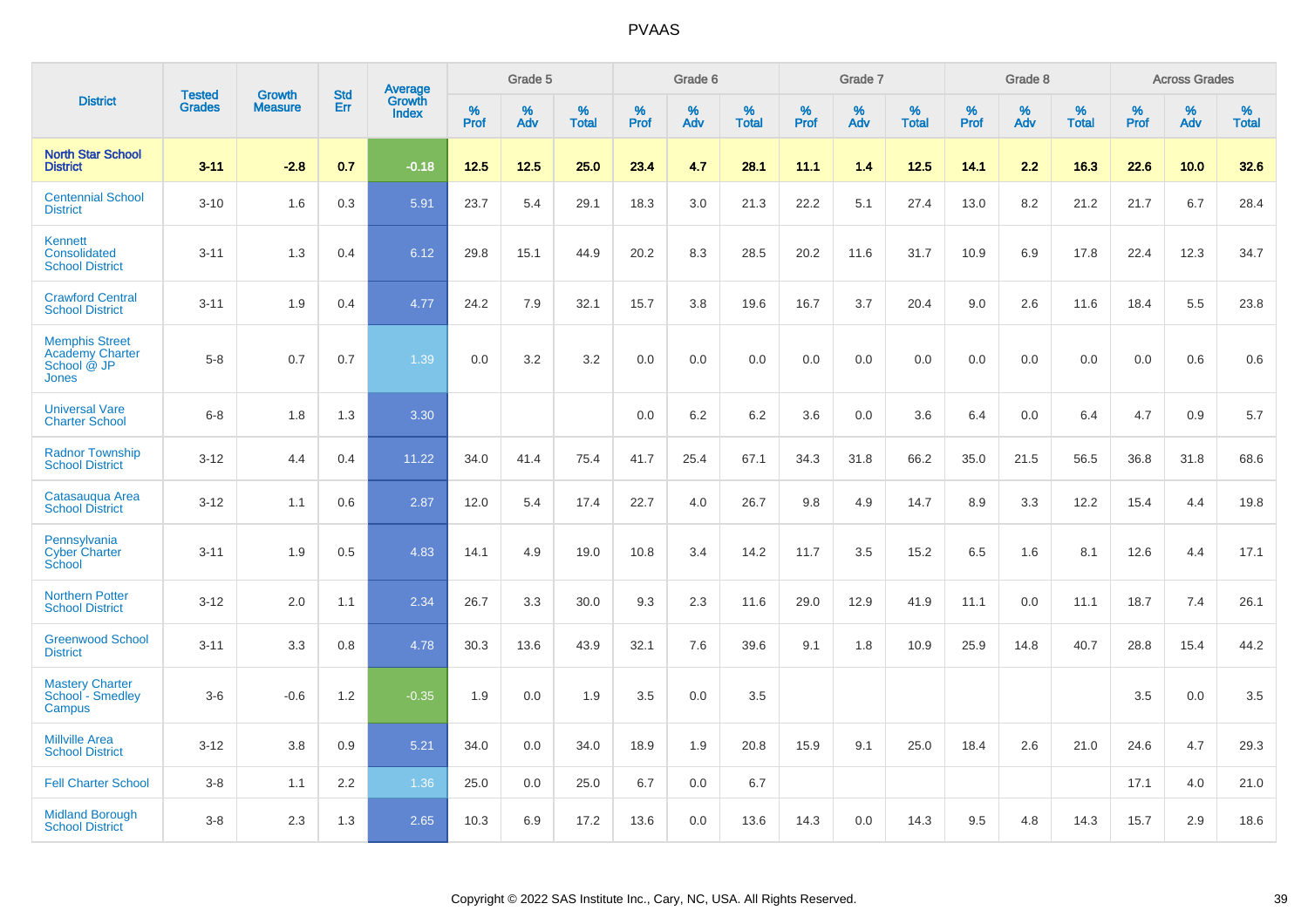|                                                                 |                                | <b>Growth</b>  | <b>Std</b> |                                          |              | Grade 5  |                   |              | Grade 6  |                   |              | Grade 7  |                   |              | Grade 8  |                   |              | <b>Across Grades</b> |                   |
|-----------------------------------------------------------------|--------------------------------|----------------|------------|------------------------------------------|--------------|----------|-------------------|--------------|----------|-------------------|--------------|----------|-------------------|--------------|----------|-------------------|--------------|----------------------|-------------------|
| <b>District</b>                                                 | <b>Tested</b><br><b>Grades</b> | <b>Measure</b> | <b>Err</b> | <b>Average</b><br>Growth<br><b>Index</b> | $\%$<br>Prof | %<br>Adv | %<br><b>Total</b> | $\%$<br>Prof | %<br>Adv | %<br><b>Total</b> | $\%$<br>Prof | %<br>Adv | %<br><b>Total</b> | $\%$<br>Prof | %<br>Adv | %<br><b>Total</b> | $\%$<br>Prof | %<br>Adv             | %<br><b>Total</b> |
| <b>North Star School</b><br><b>District</b>                     | $3 - 11$                       | $-2.8$         | 0.7        | $-0.18$                                  | 12.5         | 12.5     | 25.0              | 23.4         | 4.7      | 28.1              | 11.1         | 1.4      | 12.5              | 14.1         | 2.2      | 16.3              | 22.6         | 10.0                 | 32.6              |
| <b>York City School</b><br><b>District</b>                      | $3 - 12$                       | 1.6            | 0.3        | 5.64                                     | 2.5          | 1.0      | 3.5               | 2.0          | 0.2      | 2.2               | 2.6          | 0.5      | 3.1               | 1.4          | 0.2      | 1.6               | 2.8          | 0.6                  | 3.4               |
| <b>Coudersport Area</b><br><b>School District</b>               | $3 - 11$                       | 1.4            | 0.9        | 1.96                                     | 35.7         | 3.6      | 39.3              | 16.7         | 4.8      | 21.4              | 18.9         | 5.7      | 24.5              | 15.1         | 3.8      | 18.9              | 22.0         | 5.7                  | 27.7              |
| <b>Duquesne City</b><br><b>School District</b>                  | $3 - 8$                        | 1.2            | 1.3        | 1.95                                     | 6.0          | 2.0      | 8.0               | 5.6          | 0.0      | 5.6               |              |          |                   |              |          |                   | 3.4          | 1.7                  | 5.0               |
| Hatboro-Horsham<br><b>School District</b>                       | $3 - 11$                       | 0.6            | 0.4        | 1.72                                     | 26.2         | 8.5      | 34.7              | 30.0         | 11.1     | 41.1              | 20.8         | 5.2      | 26.0              | 19.7         | 5.7      | 25.4              | 25.9         | 8.7                  | 34.6              |
| <b>Keystone</b><br><b>Academy Charter</b><br>School             | $3 - 8$                        | 0.8            | 0.8        | 2.54                                     | 12.3         | 5.3      | 17.5              | 9.7          | 4.8      | 14.5              | 12.3         | 1.8      | 14.0              | 6.8          | 1.7      | 8.5               | 12.4         | 2.8                  | 15.1              |
| <b>Northeastern York</b><br><b>School District</b>              | $3 - 11$                       | 1.4            | 0.4        | 3.99                                     | 32.1         | 13.8     | 46.0              | 21.2         | 8.1      | 29.3              | 21.9         | 6.0      | 27.9              | 29.2         | 15.0     | 44.1              | 27.8         | 13.2                 | 41.0              |
| <b>West Perry School</b><br><b>District</b>                     | $3 - 11$                       | 2.7            | 0.5        | 6.23                                     | 22.5         | 15.9     | 38.4              | 20.9         | 5.7      | 26.6              | 14.0         | 6.7      | 20.7              | 15.2         | 8.5      | 23.6              | 21.6         | 10.7                 | 32.3              |
| Punxsutawney<br><b>Area School</b><br><b>District</b>           | $3 - 11$                       | 4.6            | 0.6        | 8.24                                     | 37.0         | 6.5      | 43.5              | 36.3         | 10.6     | 46.9              | 22.4         | 4.8      | 27.2              | 20.5         | 7.1      | 27.6              | 27.8         | 11.1                 | 38.8              |
| <b>General Mclane</b><br><b>School District</b>                 | $3 - 11$                       | 3.9            | 0.5        | 7.89                                     | 36.9         | 15.4     | 52.4              | 27.3         | 12.4     | 39.8              | 25.8         | 23.1     | 49.0              | 26.9         | 7.7      | 34.6              | 30.2         | 16.6                 | 46.8              |
| Widener<br>Partnership<br><b>Charter School</b>                 | $3 - 7$                        | 2.8            | 1.0        | 2.67                                     | 0.0          | 0.0      | 0.0               | 2.5          | 0.0      | 2.5               | 0.0          | 2.3      | 2.3               |              |          |                   | 1.4          | 0.5                  | 1.9               |
| <b>Keystone Central</b><br><b>School District</b>               | $3 - 11$                       | 1.5            | 0.4        | 3.98                                     | 18.6         | 8.5      | 27.1              | 20.9         | 8.6      | 29.5              | 10.9         | 3.3      | 14.1              | 10.5         | 2.2      | 12.6              | 19.2         | 8.0                  | 27.2              |
| Pen Argyl Area<br><b>School District</b>                        | $3 - 12$                       | 0.7            | 0.6        | 1.46                                     | 27.3         | 12.5     | 39.8              | 26.8         | 0.0      | 26.8              | 17.1         | 5.4      | 22.5              | 14.8         | 5.9      | 20.8              | 23.5         | 8.4                  | 32.0              |
| <b>Young Scholars Of</b><br>Central PA Charter<br><b>School</b> | $3 - 8$                        | 1.7            | $1.2$      | 2.40                                     | 31.8         | 9.1      | 40.9              | 8.0          | 4.0      | 12.0              | 28.6         | 14.3     | 42.9              | 0.0          | 0.0      | 0.0               | 21.7         | 11.1                 | 32.8              |
| <b>Oley Valley School</b><br><b>District</b>                    | $3 - 11$                       | 0.7            | 0.6        | 2.38                                     | 19.8         | 5.0      | 24.8              | 30.8         | 11.2     | 42.1              | 19.0         | 7.8      | 26.7              | 12.8         | 2.3      | 15.1              | 25.2         | 6.6                  | 31.8              |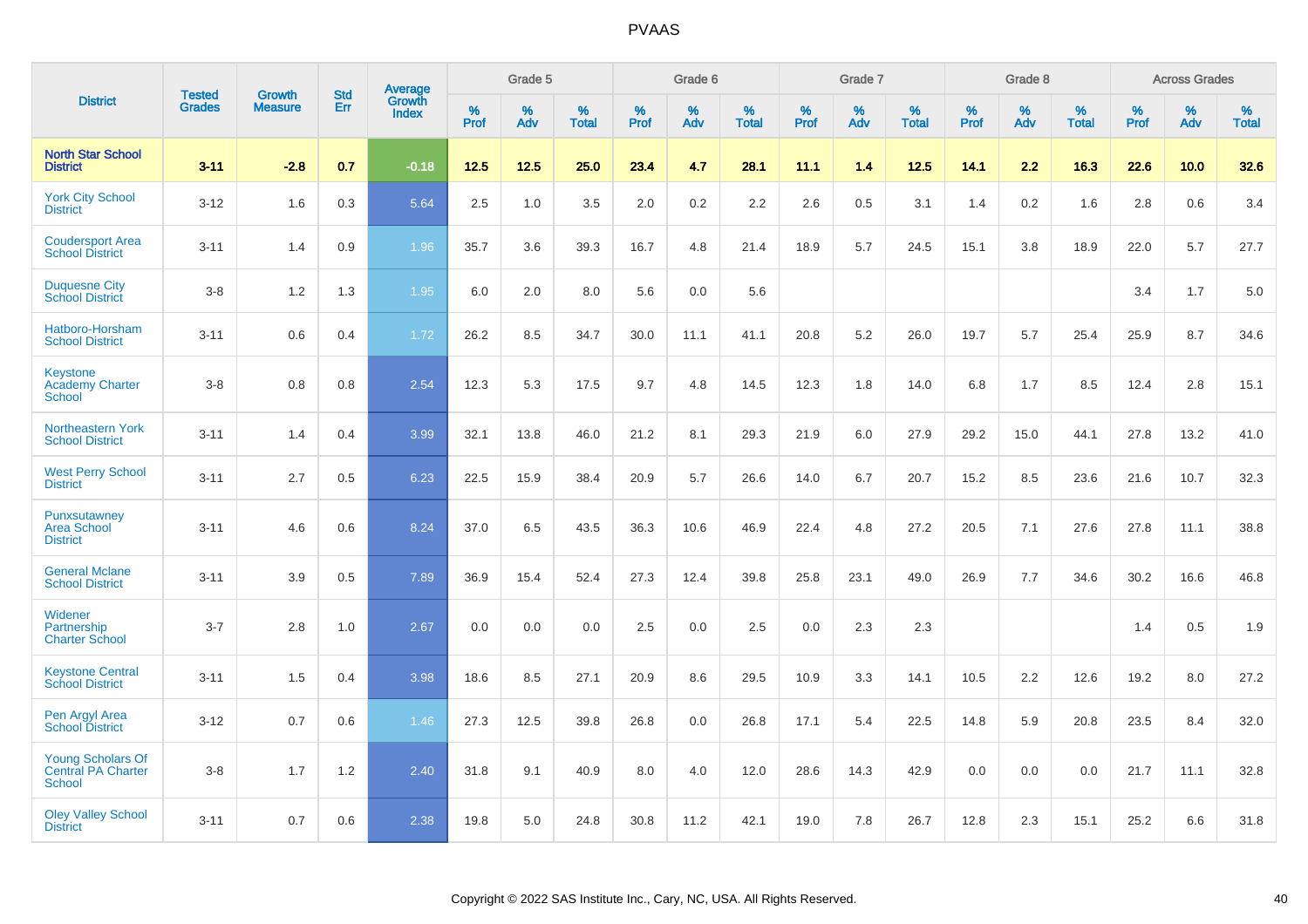|                                                                                          | <b>Tested</b> | <b>Growth</b>  | <b>Std</b> |                                   |                     | Grade 5  |                   |              | Grade 6  |                   |              | Grade 7  |                   |              | Grade 8  |                   |              | <b>Across Grades</b> |                   |
|------------------------------------------------------------------------------------------|---------------|----------------|------------|-----------------------------------|---------------------|----------|-------------------|--------------|----------|-------------------|--------------|----------|-------------------|--------------|----------|-------------------|--------------|----------------------|-------------------|
| <b>District</b>                                                                          | <b>Grades</b> | <b>Measure</b> | Err        | Average<br>Growth<br><b>Index</b> | $\%$<br><b>Prof</b> | %<br>Adv | %<br><b>Total</b> | $\%$<br>Prof | %<br>Adv | %<br><b>Total</b> | $\%$<br>Prof | %<br>Adv | %<br><b>Total</b> | $\%$<br>Prof | %<br>Adv | %<br><b>Total</b> | $\%$<br>Prof | %<br>Adv             | %<br><b>Total</b> |
| <b>North Star School</b><br><b>District</b>                                              | $3 - 11$      | $-2.8$         | 0.7        | $-0.18$                           | 12.5                | 12.5     | 25.0              | 23.4         | 4.7      | 28.1              | 11.1         | 1.4      | 12.5              | 14.1         | 2.2      | 16.3              | 22.6         | 10.0                 | 32.6              |
| <b>Mastery Charter</b><br>School-Francis D.<br><b>Pastorius</b><br>Elementary            | $3-8$         | 0.3            | 1.3        | 0.60                              | 3.8                 | 0.0      | 3.8               | 3.7          | 0.0      | 3.7               | 0.0          | 0.0      | 0.0               | 0.0          | 0.0      | 0.0               | 3.1          | 0.0                  | 3.1               |
| <b>Mount Union Area</b><br><b>School District</b>                                        | $3 - 10$      | 3.0            | 0.7        | 5.20                              | 11.7                | 4.3      | 16.0              | 12.4         | 0.0      | 12.4              | 13.4         | 2.4      | 15.8              | 0.0          | 1.2      | 1.2               | 12.2         | 3.3                  | 15.5              |
| <b>Robert Benjamin</b><br><b>Wiley Community</b><br><b>Charter School</b>                | $3-8$         | 2.8            | 0.8        | 3.93                              | 7.0                 | 2.3      | 9.3               | 0.0          | 0.0      | 0.0               | 7.3          | 0.0      | 7.3               | 4.4          | 0.0      | 4.4               | 5.7          | 1.7                  | 7.4               |
| <b>Center For Student</b><br><b>Learning Charter</b><br><b>School At</b><br>Pennsbury    | $6 - 12$      | $-0.6$         | 3.1        | $-0.20$                           |                     |          |                   |              |          |                   |              |          |                   | 0.0          | 0.0      | 0.0               | 3.4          | 0.0                  | 3.4               |
| <b>North East School</b><br><b>District</b>                                              | $3 - 11$      | 1.4            | 0.5        | 2.92                              | 33.3                | 9.4      | 42.7              | 23.1         | 9.7      | 32.8              | 26.4         | 9.3      | 35.7              | 31.4         | 13.1     | 44.5              | 29.8         | 12.1                 | 41.8              |
| <b>Global Leadership</b><br><b>Academy Charter</b><br><b>School Southwest</b><br>at Huey | $3-8$         | 1.0            | 1.7        | 1.39                              | 0.0                 | 0.0      | 0.0               | 0.0          | 0.0      | 0.0               |              |          |                   | 0.0          | 0.0      | 0.0               | 0.0          | 0.0                  | 0.0               |
| <b>Hope For</b><br><b>Hyndman Charter</b><br>School                                      | $3 - 11$      | 4.1            | 1.8        | 3.10                              |                     |          |                   | $6.2\,$      | 0.0      | 6.2               | 8.3          | 8.3      | 16.7              | 0.0          | 0.0      | 0.0               | 9.9          | $1.2$                | 11.1              |
| <b>Moshannon Valley</b><br><b>School District</b>                                        | $3 - 10$      | 2.3            | 0.8        | 2.85                              | 19.6                | 13.0     | 32.6              | 14.8         | 18.5     | 33.3              | 21.0         | 4.8      | 25.8              | 16.9         | 6.2      | 23.1              | 19.9         | 8.5                  | 28.4              |
| Lake-Lehman<br><b>School District</b>                                                    | $3 - 11$      | 2.9            | 0.6        | 5.69                              | 30.6                | 9.9      | 40.5              | 21.0         | 6.7      | 27.6              | 23.7         | 6.1      | 29.8              | 14.2         | 4.4      | 18.6              | 26.3         | 6.7                  | 33.1              |
| <b>Bellefonte Area</b><br><b>School District</b>                                         | $3 - 11$      | 3.1            | 0.5        | 7.49                              | 32.7                | 22.0     | 54.8              | 31.6         | 7.3      | 39.0              | 23.4         | 5.5      | 29.0              | 14.8         | 9.9      | 24.8              | 28.6         | 15.7                 | 44.3              |
| <b>Premier Arts And</b><br><b>Science Charter</b><br>School                              | $3-5$         | $-0.1$         | 2.0        | $-0.05$                           | 0.0                 | 0.0      | 0.0               |              |          |                   |              |          |                   |              |          |                   | 3.8          | 1.0                  | 4.8               |
| <b>Kane Area School</b><br><b>District</b>                                               | $3 - 10$      | 3.7            | 0.7        | 6.38                              | 21.1                | 19.7     | 40.8              | 14.1         | 3.1      | 17.2              | 29.8         | 17.9     | 47.8              | 6.1          | 1.2      | 7.3               | 21.5         | 9.0                  | 30.4              |
| <b>South Park School</b><br><b>District</b>                                              | $3 - 11$      | 3.3            | 0.6        | 5.37                              | 33.3                | 11.9     | 45.2              | 27.8         | 11.3     | 39.2              | 21.8         | 16.8     | 38.7              | 24.0         | 8.6      | 32.7              | 28.8         | 10.4                 | 39.2              |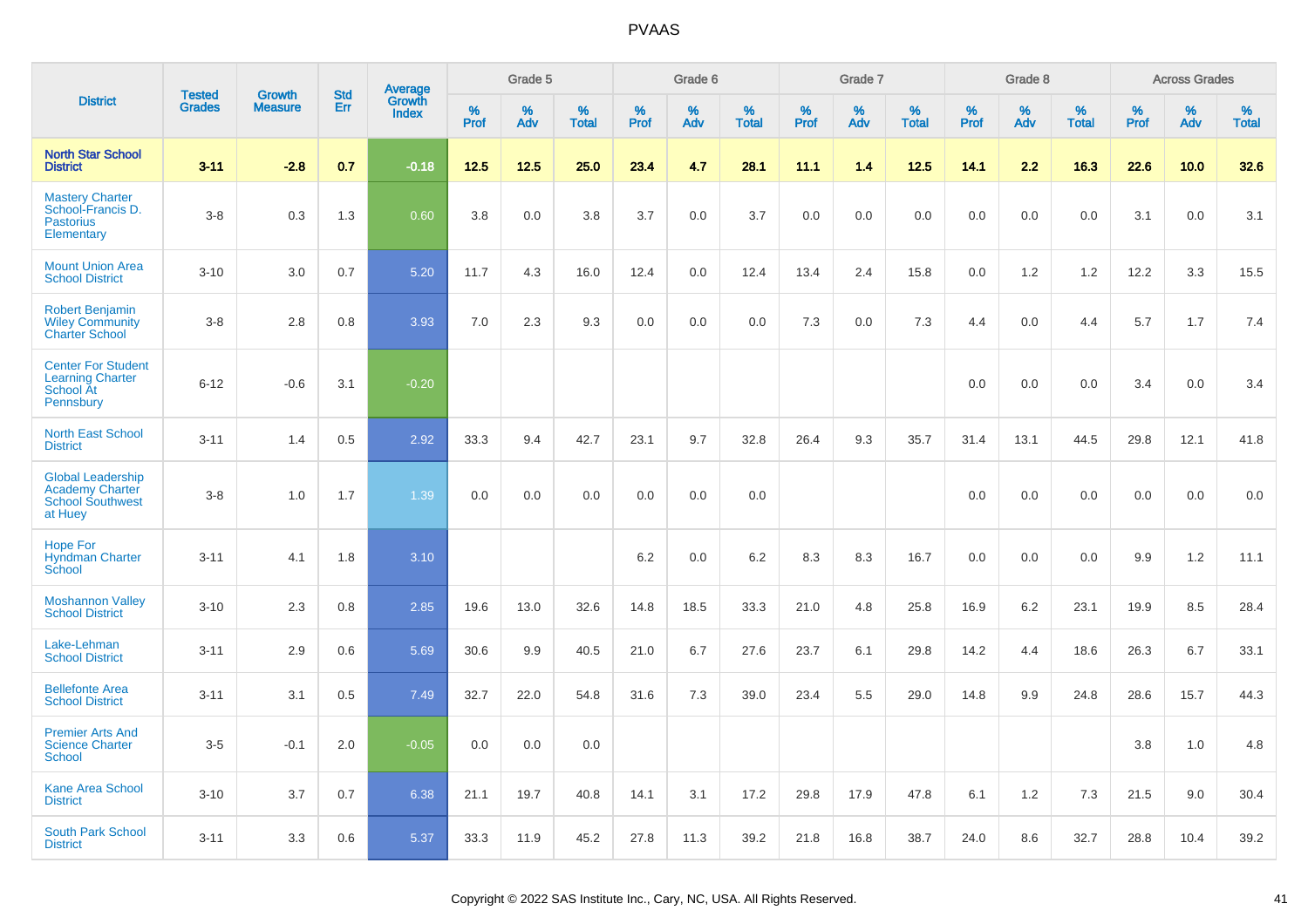|                                                                | <b>Tested</b> |                                 | <b>Std</b> | <b>Average</b>         |           | Grade 5  |                   |           | Grade 6  |                   |           | Grade 7  |                   |           | Grade 8  |                   |           | <b>Across Grades</b> |                   |
|----------------------------------------------------------------|---------------|---------------------------------|------------|------------------------|-----------|----------|-------------------|-----------|----------|-------------------|-----------|----------|-------------------|-----------|----------|-------------------|-----------|----------------------|-------------------|
| <b>District</b>                                                | <b>Grades</b> | <b>Growth</b><br><b>Measure</b> | Err        | Growth<br><b>Index</b> | %<br>Prof | %<br>Adv | %<br><b>Total</b> | %<br>Prof | %<br>Adv | %<br><b>Total</b> | %<br>Prof | %<br>Adv | %<br><b>Total</b> | %<br>Prof | %<br>Adv | %<br><b>Total</b> | %<br>Prof | %<br>Adv             | %<br><b>Total</b> |
| <b>North Star School</b><br><b>District</b>                    | $3 - 11$      | $-2.8$                          | 0.7        | $-0.18$                | 12.5      | 12.5     | 25.0              | 23.4      | 4.7      | 28.1              | 11.1      | 1.4      | 12.5              | 14.1      | 2.2      | 16.3              | 22.6      | 10.0                 | 32.6              |
| <b>Mastery Charter</b><br>School -<br>Shoemaker<br>Campus      | $7 - 10$      | 1.9                             | 1.6        | 1.76                   |           |          |                   |           |          |                   | 9.4       | 0.0      | 9.4               | 4.2       | 0.0      | 4.2               | 7.1       | 0.0                  | 7.1               |
| <b>Aspira Bilingual</b><br><b>Cyber Charter</b><br>School      | $3 - 11$      | 4.2                             | 1.5        | 3.82                   |           |          |                   | 0.0       | 0.0      | 0.0               | 0.0       | 0.0      | 0.0               | 0.0       | 0.0      | 0.0               | 1.6       | 0.0                  | 1.6               |
| <b>Bear Creek</b><br><b>Community</b><br><b>Charter School</b> | $3-8$         | 4.4                             | 0.8        | 5.57                   | 30.8      | 9.6      | 40.4              | 19.6      | 13.7     | 33.3              | 23.1      | 5.8      | 28.8              | 18.4      | 0.0      | 18.4              | 27.2      | 7.9                  | 35.1              |
| <b>Souderton Charter</b><br>School<br>Collaborative            | $3 - 8$       | 4.0                             | 1.3        | 4.28                   | 51.8      | 22.2     | 74.1              | 44.0      | 24.0     | 68.0              | 28.6      | 38.1     | 66.7              | 41.2      | 11.8     | 52.9              | 40.1      | 26.8                 | 66.9              |
| <b>Central Cambria</b><br><b>School District</b>               | $3 - 11$      | 2.5                             | 0.6        | 4.43                   | 32.5      | 14.5     | 47.0              | 19.5      | 8.0      | 27.4              | 20.2      | 8.8      | 29.0              | 16.5      | 10.2     | 26.8              | 23.8      | 11.4                 | 35.1              |
| <b>Farrell Area School</b><br><b>District</b>                  | $3 - 11$      | 5.3                             | 1.0        | 7.64                   | 15.6      | 0.0      | 15.6              | 17.1      | 0.0      | 17.1              | 2.3       | 0.0      | 2.3               | 5.1       | 0.0      | 5.1               | 12.3      | 1.5                  | 13.8              |
| <b>Infinity Charter</b><br>School                              | $3-8$         | 5.9                             | 1.2        | 4.84                   | 40.9      | 31.8     | 72.7              | 46.2      | 11.5     | 57.7              | 41.7      | 45.8     | 87.5              | 38.1      | 19.0     | 57.1              | 38.7      | 29.6                 | 68.3              |
| <b>Penncrest School</b><br><b>District</b>                     | $3 - 11$      | 1.8                             | 0.4        | 4.21                   | 19.7      | 6.2      | 25.8              | 21.6      | 1.8      | 23.4              | 17.5      | 5.0      | 22.5              | 17.1      | 3.5      | 20.6              | 22.0      | 5.3                  | 27.3              |
| <b>Lehigh Valley Dual</b><br>Language Charter<br>School        | $3 - 8$       | 3.1                             | 2.3        | 1.36                   | 0.0       | 0.0      | 0.0               | 7.7       | 0.0      | 7.7               |           |          |                   |           |          |                   | 4.2       | 0.0                  | 4.2               |
| <b>Avonworth School</b><br><b>District</b>                     | $3 - 10$      | 2.8                             | 0.5        | 5.25                   | 33.8      | 25.5     | 59.3              | 37.7      | 12.3     | 50.0              | 31.5      | 13.8     | 45.4              | 35.8      | 14.2     | 50.0              | 35.2      | 20.0                 | 55.2              |
| <b>Bald Eagle Area</b><br><b>School District</b>               | $3 - 11$      | 2.6                             | 0.6        | 4.48                   | 35.2      | 14.8     | 50.0              | 25.7      | 8.9      | 34.6              | 17.0      | 6.8      | 23.7              | 15.0      | 10.6     | 25.7              | 25.1      | 13.7                 | 38.8              |
| <b>Young Scholars</b><br><b>Charter School</b>                 | $6-8$         | 2.6                             | 0.8        | 3.60                   |           |          |                   | 1.8       | 0.0      | 1.8               | 4.6       | 0.0      | 4.6               | 0.0       | 0.0      | 0.0               | 2.0       | 0.0                  | 2.0               |
| <b>Riverside School</b><br><b>District</b>                     | $3 - 11$      | 4.3                             | 0.6        | 7.08                   | 18.6      | 7.8      | 26.5              | 13.1      | 7.1      | 20.2              | 16.5      | 13.6     | 30.1              | 16.4      | 4.6      | 20.9              | 19.2      | 7.7                  | 27.0              |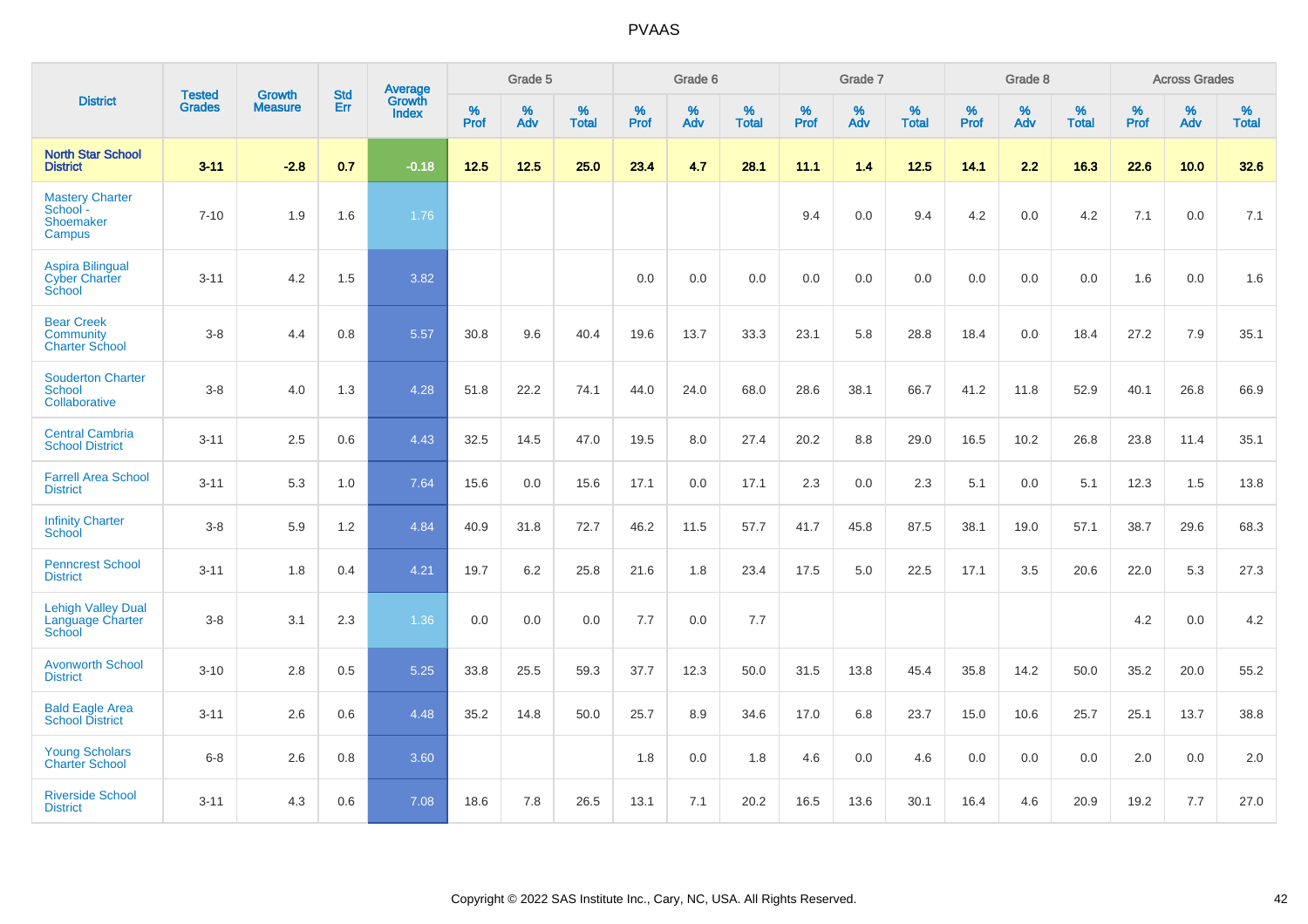|                                                                 |                                |                                 | <b>Std</b> | Average                |              | Grade 5  |                   |           | Grade 6  |                   |           | Grade 7  |                   |           | Grade 8  |                   |           | <b>Across Grades</b> |                   |
|-----------------------------------------------------------------|--------------------------------|---------------------------------|------------|------------------------|--------------|----------|-------------------|-----------|----------|-------------------|-----------|----------|-------------------|-----------|----------|-------------------|-----------|----------------------|-------------------|
| <b>District</b>                                                 | <b>Tested</b><br><b>Grades</b> | <b>Growth</b><br><b>Measure</b> | Err        | Growth<br><b>Index</b> | $\%$<br>Prof | %<br>Adv | %<br><b>Total</b> | %<br>Prof | %<br>Adv | %<br><b>Total</b> | %<br>Prof | %<br>Adv | %<br><b>Total</b> | %<br>Prof | %<br>Adv | %<br><b>Total</b> | %<br>Prof | %<br>Adv             | %<br><b>Total</b> |
| <b>North Star School</b><br><b>District</b>                     | $3 - 11$                       | $-2.8$                          | 0.7        | $-0.18$                | 12.5         | 12.5     | 25.0              | 23.4      | 4.7      | 28.1              | 11.1      | 1.4      | 12.5              | 14.1      | 2.2      | 16.3              | 22.6      | 10.0                 | 32.6              |
| <b>Wayne Highlands</b><br><b>School District</b>                | $3 - 11$                       | 2.2                             | 0.5        | 4.54                   | 36.4         | 14.3     | 50.7              | 31.5      | 11.4     | 43.0              | 25.6      | 14.3     | 39.9              | 27.6      | 4.9      | 32.5              | 29.9      | 16.0                 | 46.0              |
| <b>North Clarion</b><br><b>County School</b><br><b>District</b> | $3 - 12$                       | 5.1                             | 0.9        | 5.51                   | 34.1         | 6.8      | 40.9              | 31.7      | 12.2     | 43.9              | 21.4      | 7.1      | 28.6              | 15.9      | 11.4     | 27.3              | 26.5      | 10.6                 | 37.1              |
| <b>Bradford Area</b><br><b>School District</b>                  | $3 - 12$                       | 4.4                             | 0.5        | 9.21                   | 33.5         | 10.2     | 43.7              | 23.4      | 8.8      | 32.2              | 18.9      | 13.9     | 32.8              | 27.8      | 7.6      | 35.4              | 26.9      | 11.3                 | 38.3              |
| <b>New Day Charter</b><br><b>School</b>                         | $7 - 11$                       | 2.2                             | 3.1        | 0.71                   |              |          |                   |           |          |                   |           |          |                   | 0.0       | 0.0      | 0.0               | 0.0       | 0.0                  | 0.0               |
| <b>Port Allegany</b><br><b>School District</b>                  | $3 - 11$                       | 1.7                             | 0.7        | 2.30                   | 20.0         | 5.7      | 25.7              | 7.4       | 1.5      | 8.8               | 17.4      | 2.9      | 20.3              | 13.1      | 9.8      | 23.0              | 16.8      | 5.7                  | 22.5              |
| <b>Athens Area</b><br><b>School District</b>                    | $3 - 11$                       | 3.8                             | 0.5        | 7.01                   | 31.2         | 6.2      | 37.5              | 28.2      | 5.9      | 34.1              | 22.2      | 5.2      | 27.4              | 19.3      | 10.7     | 30.0              | 26.5      | 8.2                  | 34.6              |
| <b>Provident Charter</b><br><b>School</b>                       | $3 - 8$                        | 3.6                             | 1.0        | 3.98                   | 4.4          | 2.2      | 6.5               | 10.5      | 0.0      | 10.5              | 9.1       | 0.0      | 9.1               | 0.0       | 3.3      | 3.3               | 9.2       | 2.5                  | 11.7              |
| <b>Mastery Charter</b><br>School - Clymer<br>Elementary         | $3-6$                          | 1.9                             | 1.5        | 1.23                   | 0.0          | 0.0      | 0.0               | 3.8       | 0.0      | 3.8               |           |          |                   |           |          |                   | 2.6       | 0.8                  | 3.4               |
| <b>Wattsburg Area</b><br><b>School District</b>                 | $3 - 11$                       | 4.1                             | 0.6        | 6.55                   | 25.0         | 18.2     | 43.2              | 27.2      | 17.4     | 44.6              | 19.6      | 7.6      | 27.2              | 31.7      | 12.9     | 44.6              | 26.7      | 12.5                 | 39.2              |
| <b>Arts Academy</b><br>Elementary<br><b>Charter School</b>      | $3-5$                          | 1.7                             | 1.9        | 0.91                   | 5.3          | 0.0      | 5.3               |           |          |                   |           |          |                   |           |          |                   | 5.1       | 0.0                  | 5.1               |
| <b>South Western</b><br><b>School District</b>                  | $3 - 12$                       | 2.8                             | 0.4        | 7.84                   | 23.7         | 5.4      | 29.2              | 15.7      | 11.7     | 27.4              | 17.8      | 6.0      | 23.8              | 19.1      | 10.1     | 29.2              | 21.6      | 8.9                  | 30.4              |
| <b>Donegal School</b><br><b>District</b>                        | $3 - 12$                       | 3.0                             | 0.5        | 6.51                   | 18.1         | 9.9      | 28.0              | 22.5      | 3.2      | 25.7              | 12.4      | 14.8     | 27.2              | 16.6      | 9.5      | 26.0              | 19.7      | 10.6                 | 30.3              |
| New Hope-<br><b>Solebury School</b><br><b>District</b>          | $3 - 11$                       | 4.2                             | 0.6        | 6.75                   | 40.4         | 25.5     | 66.0              | 41.2      | 11.8     | 52.9              | 25.5      | 17.0     | 42.6              | 37.6      | 19.3     | 56.9              | 36.8      | 21.0                 | 57.8              |
| <b>West York Area</b><br><b>School District</b>                 | $3 - 12$                       | 2.3                             | 0.4        | 5.18                   | 19.9         | 5.6      | 25.5              | 14.8      | 4.8      | 19.6              | 15.0      | 5.8      | 20.9              | 16.3      | 4.2      | 20.5              | 19.8      | 5.9                  | 25.6              |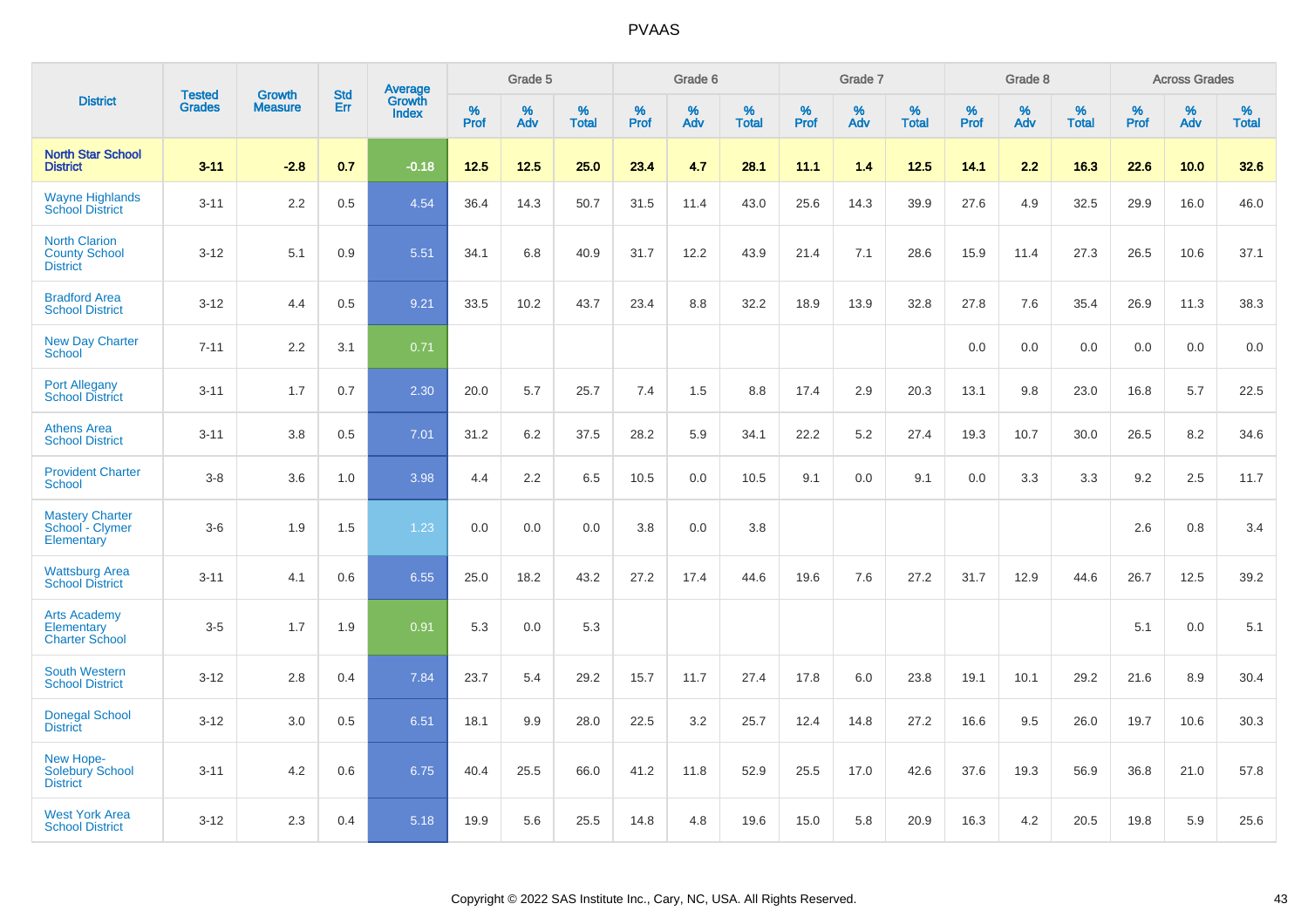|                                                              |                                |                                 | <b>Std</b> |                            |                     | Grade 5  |                   |                     | Grade 6  |                   |              | Grade 7  |                   |                     | Grade 8  |                   |              | <b>Across Grades</b> |                      |
|--------------------------------------------------------------|--------------------------------|---------------------------------|------------|----------------------------|---------------------|----------|-------------------|---------------------|----------|-------------------|--------------|----------|-------------------|---------------------|----------|-------------------|--------------|----------------------|----------------------|
| <b>District</b>                                              | <b>Tested</b><br><b>Grades</b> | <b>Growth</b><br><b>Measure</b> | Err        | Average<br>Growth<br>Index | $\%$<br><b>Prof</b> | %<br>Adv | %<br><b>Total</b> | $\%$<br><b>Prof</b> | %<br>Adv | %<br><b>Total</b> | $\%$<br>Prof | %<br>Adv | %<br><b>Total</b> | $\%$<br><b>Prof</b> | %<br>Adv | %<br><b>Total</b> | $\%$<br>Prof | %<br>Adv             | $\%$<br><b>Total</b> |
| <b>North Star School</b><br><b>District</b>                  | $3 - 11$                       | $-2.8$                          | 0.7        | $-0.18$                    | 12.5                | 12.5     | 25.0              | 23.4                | 4.7      | 28.1              | 11.1         | 1.4      | 12.5              | 14.1                | 2.2      | 16.3              | 22.6         | 10.0                 | 32.6                 |
| <b>Mountain View</b><br><b>School District</b>               | $3 - 11$                       | 5.6                             | 0.8        | 7.04                       | 28.3                | 1.7      | 30.0              | 16.3                | 2.0      | 18.4              | 25.9         | 7.4      | 33.3              | 27.1                | 8.5      | 35.6              | 21.4         | 4.2                  | 25.6                 |
| <b>Centre Learning</b><br>Community<br><b>Charter School</b> | $5 - 8$                        | 4.9                             | 2.0        | 2.45                       |                     |          |                   |                     |          |                   | 25.0         | 12.5     | 37.5              | 0.0                 | 17.6     | 17.6              | 24.1         | 18.5                 | 42.6                 |
| <b>Bedford Area</b><br><b>School District</b>                | $3 - 11$                       | 3.8                             | 0.6        | 7.33                       | 34.4                | 4.2      | 38.7              | 32.2                | 7.8      | 40.0              | 25.4         | 8.8      | 34.2              | 24.2                | 7.8      | 32.0              | 31.3         | 10.5                 | 41.7                 |
| <b>Seven Generations</b><br><b>Charter School</b>            | $3-5$                          | 2.5                             | 2.0        | 1.26                       | 24.3                | 5.4      | 29.7              |                     |          |                   |              |          |                   |                     |          |                   | 25.6         | 5.6                  | 31.2                 |
| <b>Richland School</b><br><b>District</b>                    | $3 - 11$                       | 3.8                             | 0.6        | 6.45                       | 40.8                | 21.4     | 62.1              | 40.4                | 10.6     | 51.1              | 39.8         | 10.9     | 50.8              | 25.5                | 13.2     | 38.7              | 36.6         | 16.5                 | 53.1                 |
| Tredyffrin-<br><b>Easttown School</b><br><b>District</b>     | $3 - 10$                       | 1.9                             | 0.4        | 4.37                       | 36.2                | 36.2     | 72.4              | 36.8                | 28.2     | 65.0              | 32.6         | 33.0     | 65.7              | 26.4                | 40.3     | 66.7              | 33.6         | 38.6                 | 72.2                 |
| <b>Karns City Area</b><br><b>School District</b>             | $3 - 11$                       | 3.6                             | 0.6        | 5.98                       | 23.6                | 9.0      | 32.6              | 29.6                | 1.1      | 30.7              | 22.4         | 3.4      | 25.9              | 16.8                | 3.7      | 20.6              | 24.0         | 3.2                  | 27.2                 |
| Shanksville-<br><b>Stonycreek School</b><br><b>District</b>  | $3 - 10$                       | 6.4                             | 1.4        | 4.61                       | 28.6                | 0.0      | 28.6              | 25.0                | 4.2      | 29.2              | 20.0         | 5.0      | 25.0              | 22.2                | 0.0      | 22.2              | 26.3         | 1.7                  | 28.0                 |
| <b>Mastery Charter</b><br>School John Wister<br>Elementary   | $3-5$                          | 3.9                             | 2.6        | 1.52                       | 5.0                 | 0.0      | 5.0               |                     |          |                   |              |          |                   |                     |          |                   | 2.9          | 0.0                  | 2.9                  |
| <b>Universal Bluford</b><br><b>Charter School</b>            | $3-6$                          | 4.8                             | 1.4        | 4.14                       | 4.4                 | 0.0      | 4.4               | 2.7                 | 0.0      | 2.7               |              |          |                   |                     |          |                   | 4.3          | 0.0                  | 4.3                  |
| <b>Dubois Area</b><br><b>School District</b>                 | $3 - 11$                       | 2.1                             | 0.4        | 5.38                       | 22.4                | 11.0     | 33.3              | 21.6                | 8.3      | 29.9              | 18.7         | 5.9      | 24.5              | 14.1                | 5.2      | 19.4              | 22.6         | 11.7                 | 34.2                 |
| Gettysburg<br><b>Montessori Charter</b><br>School            | $3-6$                          | 5.4                             | 1.9        | 2.75                       | 19.0                | 19.0     | 38.1              | 11.1                | 0.0      | 11.1              |              |          |                   |                     |          |                   | 19.2         | 9.6                  | 28.7                 |
| <b>Warren County</b><br><b>School District</b>               | $3 - 11$                       | 2.7                             | 0.4        | 7.14                       | 21.0                | 7.4      | 28.4              | 15.7                | 3.7      | 19.3              | 12.0         | 0.7      | 12.6              | 13.8                | 2.9      | 16.7              | 17.7         | 4.3                  | 22.0                 |
| <b>Conneaut School</b><br><b>District</b>                    | $3 - 12$                       | 3.7                             | 0.5        | 6.95                       | 21.8                | 7.5      | 29.3              | 23.8                | 9.8      | 33.6              | 19.4         | 6.7      | 26.1              | 17.9                | 3.4      | 21.4              | 24.4         | 10.4                 | 34.8                 |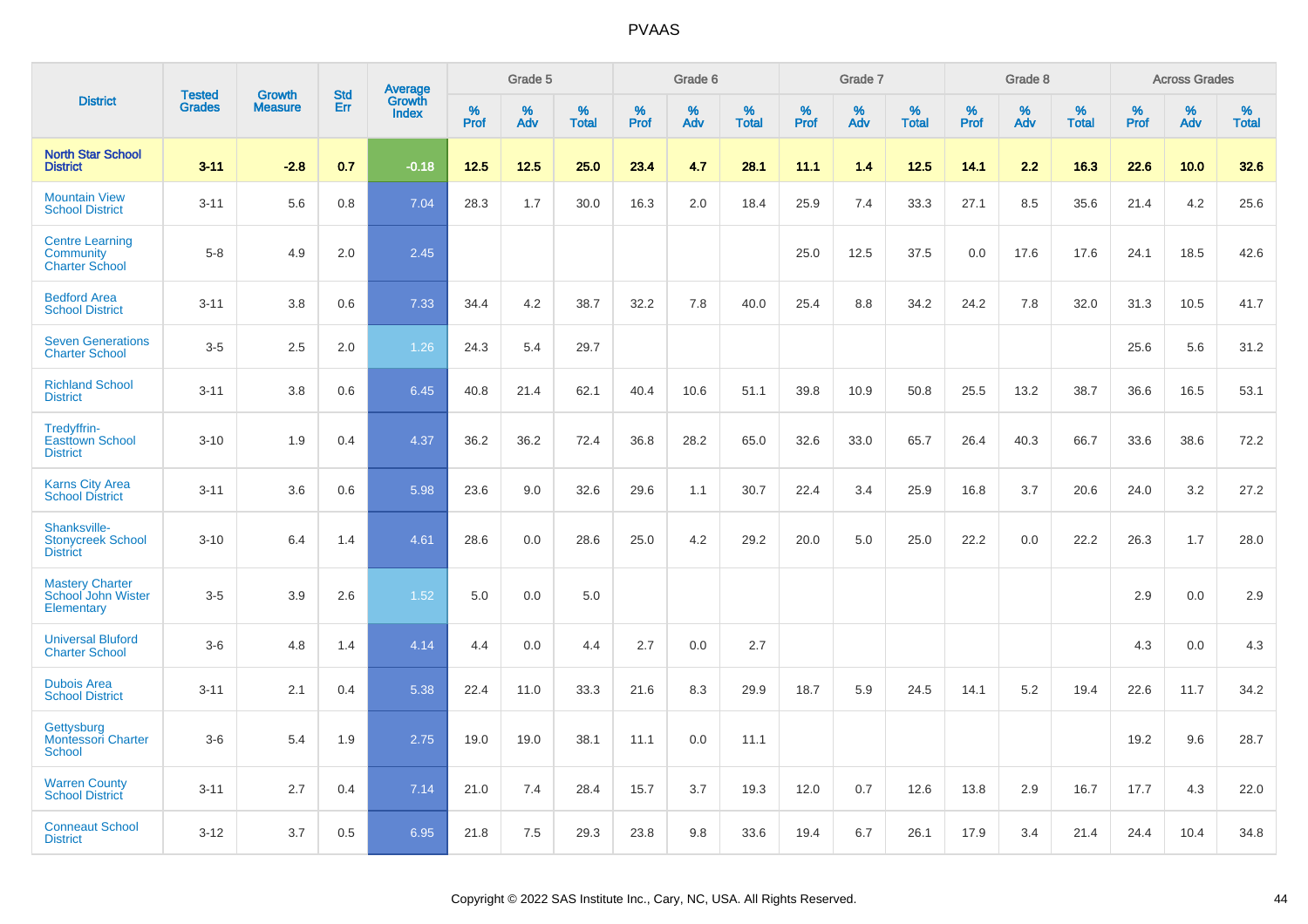|                                                                                              |                                |                                 | <b>Std</b> | Average                |              | Grade 5  |                   |           | Grade 6  |                   |           | Grade 7  |                   |           | Grade 8  |                   |           | <b>Across Grades</b> |                   |
|----------------------------------------------------------------------------------------------|--------------------------------|---------------------------------|------------|------------------------|--------------|----------|-------------------|-----------|----------|-------------------|-----------|----------|-------------------|-----------|----------|-------------------|-----------|----------------------|-------------------|
| <b>District</b>                                                                              | <b>Tested</b><br><b>Grades</b> | <b>Growth</b><br><b>Measure</b> | Err        | Growth<br><b>Index</b> | $\%$<br>Prof | %<br>Adv | %<br><b>Total</b> | %<br>Prof | %<br>Adv | %<br><b>Total</b> | %<br>Prof | %<br>Adv | %<br><b>Total</b> | %<br>Prof | %<br>Adv | %<br><b>Total</b> | %<br>Prof | %<br>Adv             | %<br><b>Total</b> |
| <b>North Star School</b><br><b>District</b>                                                  | $3 - 11$                       | $-2.8$                          | 0.7        | $-0.18$                | 12.5         | 12.5     | 25.0              | 23.4      | 4.7      | 28.1              | 11.1      | 1.4      | 12.5              | 14.1      | 2.2      | 16.3              | 22.6      | 10.0                 | 32.6              |
| <b>Montour School</b><br><b>District</b>                                                     | $3 - 11$                       | 5.0                             | 0.4        | 11.10                  | 31.8         | 25.1     | 57.0              | 30.6      | 24.5     | 55.1              | 26.3      | 30.1     | 56.5              | 26.6      | 30.6     | 57.3              | 31.2      | 26.8                 | 58.1              |
| <b>Hempfield School</b><br><b>District</b>                                                   | $3 - 11$                       | 3.5                             | 0.3        | 11.50                  | 32.6         | 14.9     | 47.5              | 27.8      | 18.0     | 45.8              | 22.6      | 18.5     | 41.1              | 24.4      | 18.7     | 43.1              | 27.9      | 18.3                 | 46.2              |
| <b>Smethport Area</b><br><b>School District</b>                                              | $3 - 12$                       | 7.1                             | 0.8        | 8.76                   | 29.2         | 8.3      | 37.5              | 24.6      | 8.8      | 33.3              | 16.9      | 6.2      | 23.1              | 22.6      | 4.8      | 27.4              | 22.1      | 9.4                  | 31.5              |
| <b>Midd-West School</b><br><b>District</b>                                                   | $3 - 11$                       | 4.5                             | 0.6        | 8.11                   | 29.8         | 11.2     | 41.0              | 35.1      | 9.9      | 45.0              | 18.2      | 14.1     | 32.3              | 21.6      | 8.0      | 29.6              | 27.0      | 9.8                  | 36.8              |
| <b>Austin Area School</b><br><b>District</b>                                                 | $3 - 11$                       | 10.1                            | 1.6        | 6.38                   | 23.1         | 15.4     | 38.5              | 30.8      | 7.7      | 38.5              | 40.0      | 0.0      | 40.0              | 31.2      | 0.0      | 31.2              | 26.0      | 6.8                  | 32.9              |
| <b>Easton Arts</b><br>Academy<br>Elementary<br><b>Charter School</b>                         | $3-5$                          | 4.8                             | 2.4        | 1.94                   | 4.2          | 16.7     | 20.8              |           |          |                   |           |          |                   |           |          |                   | 12.6      | 3.9                  | 16.5              |
| <b>Huntingdon Area</b><br><b>School District</b>                                             | $3 - 11$                       | 9.5                             | 0.5        | 17.36                  | 23.7         | 13.2     | 36.8              | 17.8      | 10.2     | 28.0              | 18.0      | 4.3      | 22.3              | 13.6      | 4.8      | 18.4              | 19.7      | 9.1                  | 28.8              |
| <b>Shikellamy School</b><br><b>District</b>                                                  | $3 - 10$                       | 2.8                             | 0.4        | 6.42                   | 24.3         | 11.4     | 35.7              | 18.3      | 8.4      | 26.7              | 18.0      | 7.7      | 25.8              | 11.5      | 7.8      | 19.3              | 21.2      | 9.8                  | 31.0              |
| <b>Lehighton Area</b><br><b>School District</b>                                              | $3 - 11$                       | 3.8                             | 0.5        | 7.54                   | 23.0         | 5.9      | 29.0              | 26.0      | 4.1      | 30.1              | 12.0      | 5.7      | 17.7              | 14.7      | 1.8      | 16.6              | 23.4      | 5.4                  | 28.8              |
| <b>Central Columbia</b><br><b>School District</b>                                            | $3 - 12$                       | 3.8                             | 0.5        | 7.42                   | 30.5         | 25.2     | 55.6              | 28.2      | 25.2     | 53.3              | 32.6      | 14.9     | 47.5              | 30.6      | 20.1     | 50.7              | 32.6      | 22.1                 | 54.7              |
| <b>Warwick School</b><br><b>District</b>                                                     | $3 - 11$                       | 4.0                             | 0.4        | 10.87                  | 35.6         | 9.6      | 45.2              | 30.7      | 6.4      | 37.0              | 22.5      | 7.2      | 29.7              | 13.2      | 3.6      | 16.8              | 25.6      | 9.8                  | 35.4              |
| <b>Upper Saint Clair</b><br><b>School District</b>                                           | $3 - 11$                       | 3.0                             | 0.4        | 7.98                   | 36.3         | 35.5     | 71.8              | 40.8      | 27.3     | 68.1              | 33.3      | 35.5     | 68.8              | 31.1      | 30.4     | 61.5              | 36.7      | 35.6                 | 72.3              |
| <b>Bangor Area</b><br><b>School District</b>                                                 | $3 - 12$                       | 4.2                             | 0.5        | 8.44                   | 20.3         | 24.8     | 45.1              | 26.7      | 14.0     | 40.7              | 20.4      | 13.6     | 34.0              | 23.2      | 6.0      | 29.1              | 27.2      | 17.9                 | 45.2              |
| <b>West Philadelphia</b><br><b>Achievement</b><br><b>Charter</b><br><b>Elementary School</b> | $3-5$                          | 4.2                             | 1.6        | 2.63                   | 6.7          | 0.0      | 6.7               |           |          |                   |           |          |                   |           |          |                   | 2.8       | 0.5                  | 3.2               |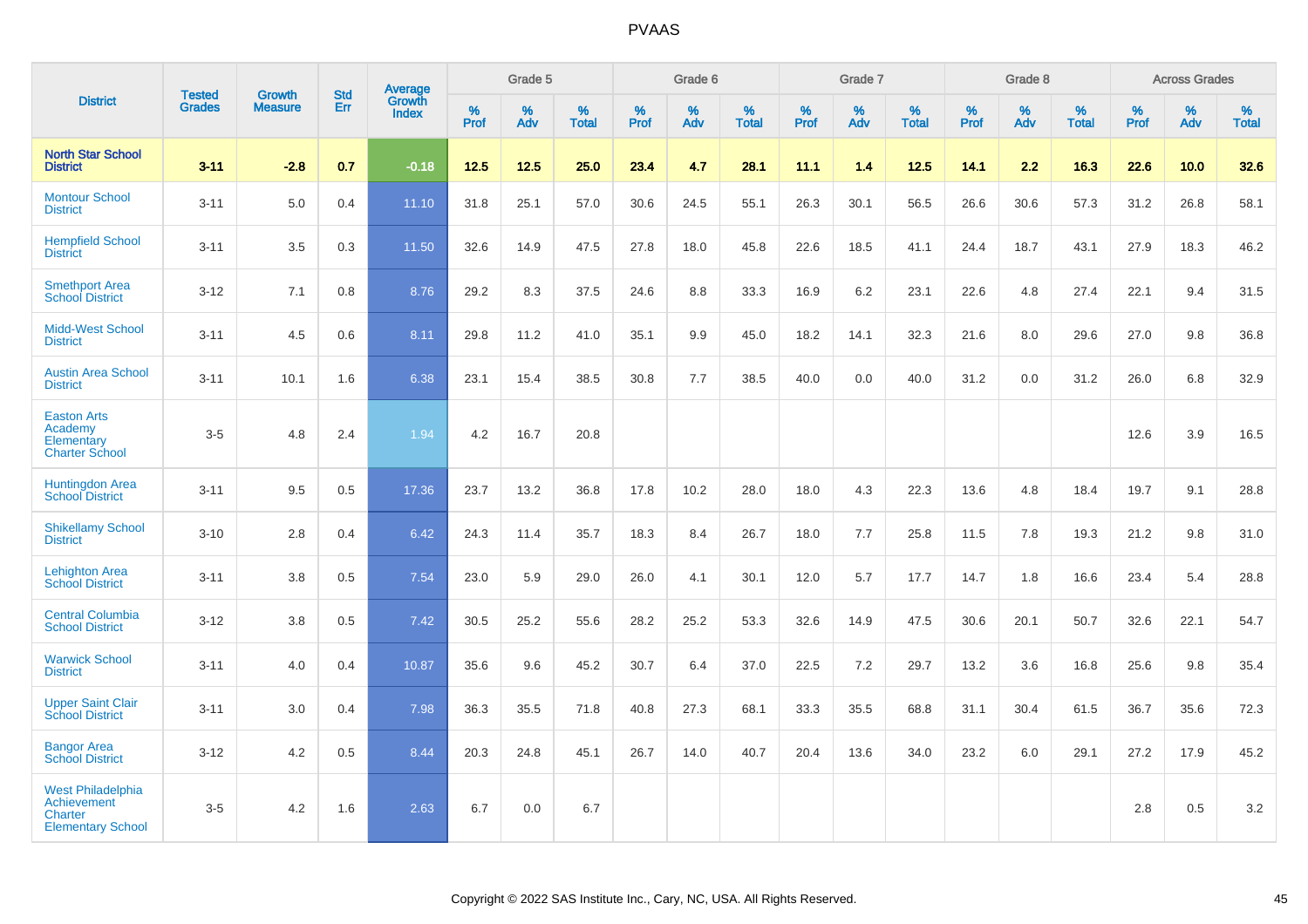|                                                             | <b>Tested</b> | <b>Growth</b>  | <b>Std</b> | Average                       |           | Grade 5  |                   |           | Grade 6  |                   |           | Grade 7  |                   |           | Grade 8  |                   |           | <b>Across Grades</b> |                   |
|-------------------------------------------------------------|---------------|----------------|------------|-------------------------------|-----------|----------|-------------------|-----------|----------|-------------------|-----------|----------|-------------------|-----------|----------|-------------------|-----------|----------------------|-------------------|
| <b>District</b>                                             | <b>Grades</b> | <b>Measure</b> | Err        | <b>Growth</b><br><b>Index</b> | %<br>Prof | %<br>Adv | %<br><b>Total</b> | %<br>Prof | %<br>Adv | %<br><b>Total</b> | %<br>Prof | %<br>Adv | %<br><b>Total</b> | %<br>Prof | %<br>Adv | %<br><b>Total</b> | %<br>Prof | %<br>Adv             | %<br><b>Total</b> |
| <b>North Star School</b><br><b>District</b>                 | $3 - 11$      | $-2.8$         | 0.7        | $-0.18$                       | 12.5      | 12.5     | 25.0              | 23.4      | 4.7      | 28.1              | 11.1      | 1.4      | 12.5              | 14.1      | 2.2      | 16.3              | 22.6      | 10.0                 | 32.6              |
| <b>Esperanza</b><br><b>Academy Charter</b><br><b>School</b> | $4 - 11$      | 2.8            | 0.5        | 5.89                          |           |          |                   | 1.5       | 0.0      | 1.5               | 4.2       | 0.0      | 4.2               | 0.5       | 0.0      | 0.5               | 1.8       | 0.0                  | 1.8               |
| <b>Chester</b><br>Community<br><b>Charter School</b>        | $3 - 8$       | 3.5            | 0.6        | 6.06                          | 0.7       | 0.7      | 1.5               | 3.6       | 0.0      | 3.6               | 3.2       | 1.1      | 4.3               | 2.6       | 0.0      | 2.6               | 2.1       | 0.4                  | 2.5               |
| <b>Blacklick Valley</b><br><b>School District</b>           | $3 - 11$      | 8.2            | 1.0        | 8.15                          | 24.1      | 6.9      | 31.0              | 34.2      | 10.5     | 44.7              | 16.7      | 0.0      | 16.7              | 14.3      | 4.8      | 19.0              | 22.6      | 9.5                  | 32.1              |
| <b>Saucon Valley</b><br><b>School District</b>              | $3 - 11$      | 6.7            | 0.5        | 12.55                         | 32.0      | 25.4     | 57.4              | 33.6      | 11.0     | 44.5              | 31.1      | 12.1     | 43.2              | 32.8      | 16.0     | 48.8              | 31.2      | 18.8                 | 50.0              |
| <b>Universal Daroff</b><br><b>Charter School</b>            | $3 - 8$       | 6.1            | 0.8        | 7.55                          | 1.6       | 1.6      | 3.2               | 0.0       | 0.0      | 0.0               | 2.2       | 0.0      | 2.2               | 3.6       | 0.0      | 3.6               | 2.2       | 0.3                  | 2.5               |
| <b>Bucks County</b><br><b>Montessori Charter</b><br>School  | $3-6$         | 9.5            | 1.8        | 5.15                          | 16.1      | 25.8     | 41.9              | 42.9      | 28.6     | 71.4              |           |          |                   |           |          |                   | 33.0      | 29.8                 | 62.8              |
| <b>Otto-Eldred School</b><br><b>District</b>                | $3 - 11$      | 7.8            | 0.9        | 8.33                          | 23.8      | 28.6     | 52.4              | 45.0      | 12.5     | 57.5              | 20.0      | 15.6     | 35.6              | 25.0      | 6.2      | 31.2              | 28.3      | 13.9                 | 42.2              |
| <b>Vida Charter</b><br><b>School</b>                        | $3-6$         | 10.1           | 1.8        | 5.60                          | 23.1      | 19.2     | 42.3              | 16.7      | 11.1     | 27.8              |           |          |                   |           |          |                   | 20.4      | 7.8                  | 28.2              |
| <b>Lewisburg Area</b><br><b>School District</b>             | $3 - 11$      | 6.7            | 0.6        | 12.13                         | 33.6      | 28.3     | 62.0              | 40.0      | 24.2     | 64.2              | 33.1      | 29.4     | 62.5              | 17.9      | 31.3     | 49.2              | 31.0      | 30.1                 | 61.1              |
| <b>Conestoga Valley</b><br><b>School District</b>           | $3 - 11$      | 4.8            | 0.4        | 12.76                         | 21.3      | 12.6     | 33.8              | 24.9      | 7.7      | 32.7              | 20.4      | 14.0     | 34.4              | 23.0      | 13.5     | 36.5              | 24.2      | 13.5                 | 37.8              |
| <b>Homer-Center</b><br><b>School District</b>               | $3 - 11$      | 10.3           | 0.8        | 13.11                         | 31.8      | 17.5     | 49.2              | 36.4      | 4.6      | 40.9              | 20.3      | 0.0      | 20.3              | 26.9      | 13.4     | 40.3              | 27.6      | 7.4                  | 35.0              |
| <b>Cumberland Valley</b><br><b>School District</b>          | $3 - 12$      | 3.8            | 0.2        | 15.85                         | 33.5      | 27.3     | 60.8              | 31.4      | 13.8     | 45.2              | 29.0      | 18.7     | 47.6              | 26.6      | 12.4     | 39.0              | 30.7      | 22.4                 | 53.2              |
| <b>Lower Merion</b><br><b>School District</b>               | $3 - 11$      | 3.3            | 0.3        | 12.62                         | 27.6      | 48.2     | 75.8              | 31.4      | 37.3     | 68.6              | 33.9      | 31.3     | 65.2              | 33.0      | 28.3     | 61.3              | 31.2      | 40.9                 | 72.2              |
| <b>Circle Of Seasons</b><br><b>Charter School</b>           | $3 - 8$       | 12.3           | 1.2        | 10.35                         | 20.0      | 5.7      | 25.7              | 16.7      | 6.7      | 23.3              | 25.0      | 11.1     | 36.1              |           |          |                   | 20.9      | 7.9                  | 28.8              |